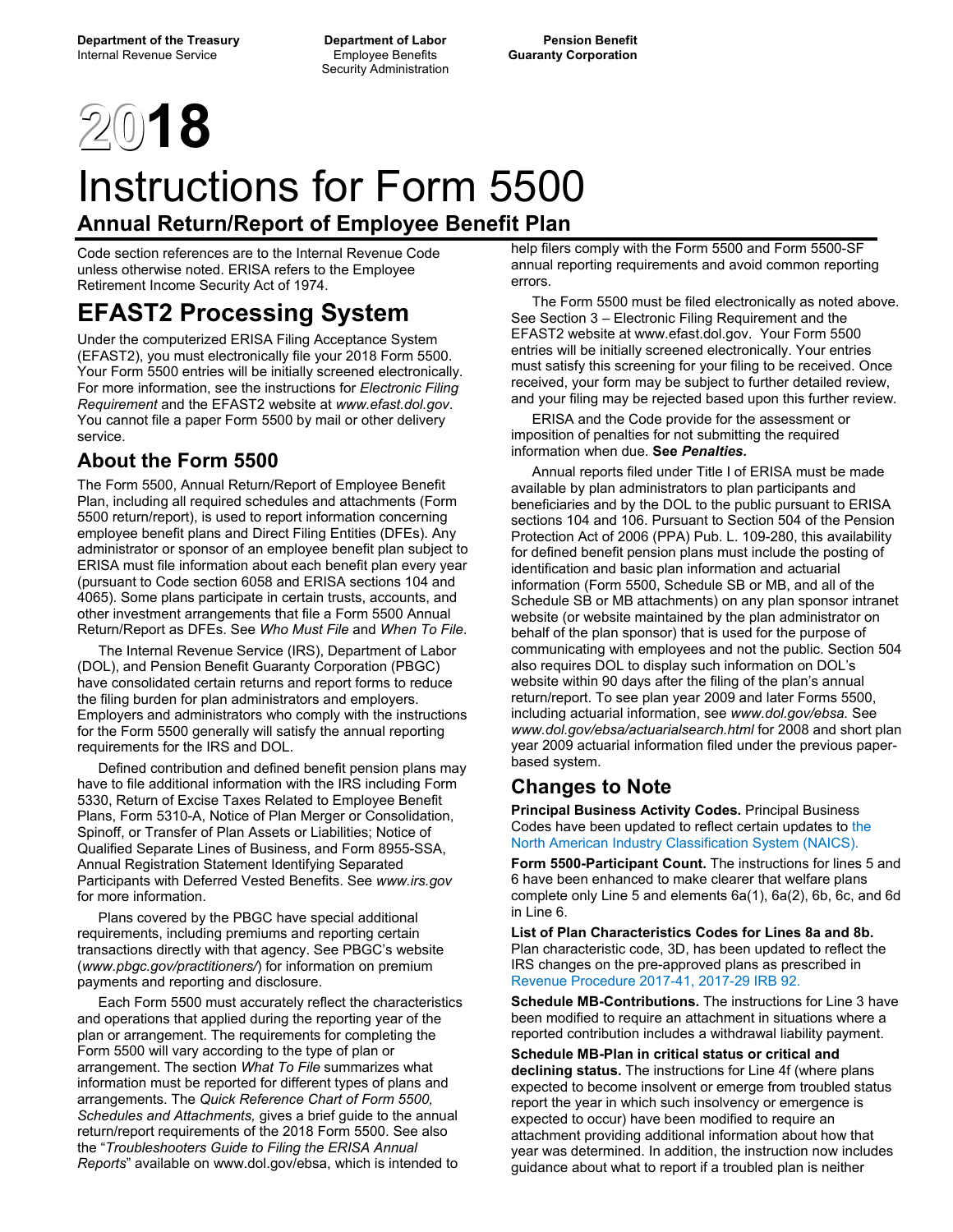projected to emerge from critical status nor become insolvent within 30 years.

**Schedule SB-Mortality Tables.** Line 23, where filers check a box to indicate which set of mortality tables is used, has been updated to provide additional options available under Treas. Reg. § 1.430(h)(3). The instructions for Line 23 have been modified to reflect this change.

**Schedule SB.** Schedule SB has been updated to reflect the issuance of Revenue Procedure 2017-56 with respect to change in funding methods; Line 23 has been updated to reflect final regulations prescribing mortality tables to be used by most defined benefit pension plans; Line 27, Codes 5 and 8 are no longer applicable and should not be used; Lines 42 and 43 have been removed because per PRA 2010 there are no installment acceleration amounts or installment acceleration amount carryovers after the 2017 plan year.

**Schedule R.** Schedule R, "Who Must File", has been updated for Exception rules because the IRS compliance questions were removed from the Schedule R. Schedule R has also been updated to reflect the issuance of Revenue Procedure 2017- 56, 2017-44 IRB 465, with respect to the change in funding methods.

#### Table of Contents **Page**

| Schedule R - Retirement Plan Information58         |  |
|----------------------------------------------------|--|
| Schedule SB - Single-Employer Defined Benefit Plan |  |
|                                                    |  |
|                                                    |  |
|                                                    |  |
| ERISA Compliance Quick Checklist  81               |  |
|                                                    |  |

### **How To Get Assistance**

If you need help completing this form or have related questions, call the EFAST2 Help Line at 1-866-GO-EFAST (1-866-463-3278) (toll-free) or access the EFAST2 or IRS websites. The EFAST2 Help Line is available Monday through Friday from 8:00 am to 8:00 pm, Eastern Time.

You can access the EFAST2 website 24 hours a day, 7 days a week at *www.efast.dol.gov* to:

- File the Form 5500-SF or 5500, and any needed schedules or attachments.
- Check on the status of a filing you submitted.
- View filings posted by EFAST2.
- Register for electronic credentials to sign or submit filings.
- View forms and related instructions.
- Get information regarding EFAST2, including approved software vendors.
- See answers to frequently asked questions about the Form 5500-SF, the Form 5500 and its schedules, and EFAST2.
- Access the main EBSA and DOL websites for news, regulations, and publications.

 You can access the IRS website 24 hours a day, 7 days a week at *www.irs.gov* to:

- View forms, instructions, and publications.
- See answers to frequently asked tax questions.
- Search publications on-line by topic or keyword.
- Send comments or request help by e-mail.
- Sign up to receive local and national tax news by e-mail. You can order other IRS forms and publications at

http://www.irs.gov/orderforms. You can order EBSA publications by calling **1-866-444-EBSA** (3272).

# **Section 1: Who Must File**

A return/report must be filed every year for every pension benefit plan, welfare benefit plan, and for every entity that files as a DFE as specified below (pursuant to Code section 6058 and ERISA sections 104 and 4065).

 If you are a small plan (generally under 100 participants at the beginning of the plan year), you may be eligible to file the Form 5500-SF instead of the Form 5500. For more information, see the instructions to the Form 5500-SF.

#### **Pension Benefit Plan**

All pension benefit plans covered by ERISA must file an annual return/report except as provided in this section. The return/ report must be filed whether or not the plan is "tax-qualified," benefits no longer accrue, contributions were not made this plan year, or contributions are no longer made. Pension benefit plans required to file include both defined benefit plans and defined contribution plans.

 The following are among the pension benefit plans for which a return/report must be filed.

 1. Profit-sharing plans, stock bonus plans, money purchase plans, 401(k) plans, etc.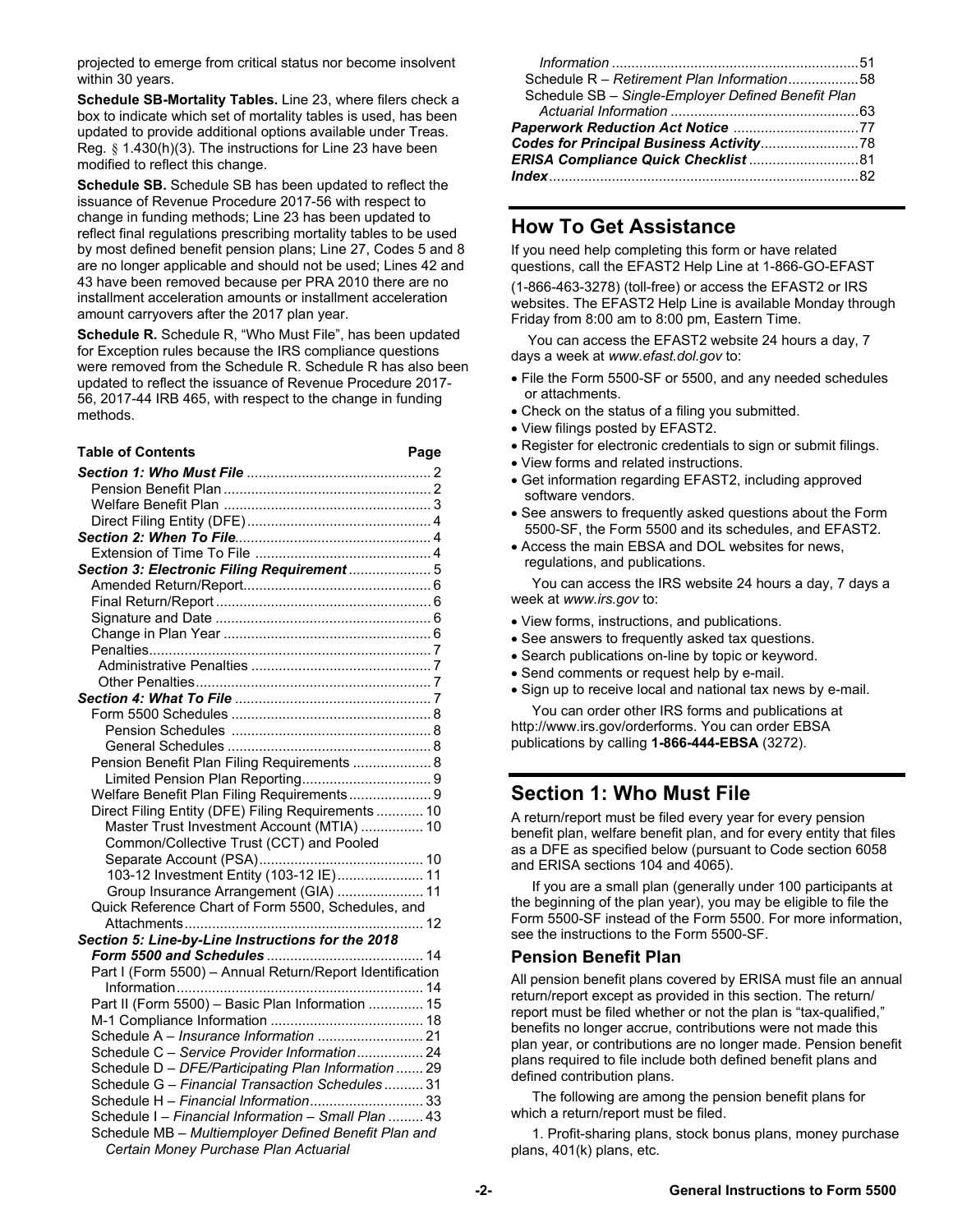2. Annuity arrangements under Code section 403(b)(1) and custodial accounts established under Code section 403(b)(7) for regulated investment company stock. For more information regarding filing requirements for 403(b) plans subject to Title I of ERISA, see Field Assistance Bulletins 2009-02 and 2010- 01.

 3. Individual retirement accounts (IRAs) established by an employer under Code section 408(c).

 4. Church pension plans electing coverage under Code section 410(d).

 5. Pension benefit plans that cover residents of Puerto Rico, the U.S. Virgin Islands, Guam, Wake Island, or American Samoa. This includes a plan that elects to have the provisions of section 1022(i)(2) of ERISA apply.

 6. Plans that satisfy the Actual Deferral Percentage requirements of Code section  $401(k)(3)(A)(ii)$  by adopting the ''SIMPLE'' provisions of section 401(k)(11).

 See *What To File* for more information about what must be completed for pension plans.

#### **Do Not File a Form 5500 for a Pension Benefit Plan That Is Any of the Following:**

 1. An unfunded excess benefit plan. See ERISA section 4(b)(5).

 2. An annuity or custodial account arrangement under Code sections 403(b)(1) or (7) not established or maintained by an employer as described in DOL Regulation 29 CFR 2510.3-2(f).

 3. A Savings Incentive Match Plan for Employees of Small Employers (SIMPLE) that involves SIMPLE IRAs under Code section 408(p).

 4. A simplified employee pension (SEP) or a salary reduction SEP described in Code section 408(k) that conforms to the alternative method of compliance in 29 CFR 2520.104- 48 or 2520.104-49. A SEP is a pension plan that meets certain minimum qualifications regarding eligibility and employer contributions.

 5. A church pension benefit plan not electing coverage under Code section 410(d).

 6. A pension plan that is maintained outside the United States primarily for the benefit of persons substantially all of whom are nonresident aliens. However, certain foreign plans are required to file the **Form 5500-EZ** with the IRS or may file the Form 5500-SF, Short Form Annual Return/Report of Employee Benefit Plan, electronically with EFAST2. See the instructions to the Form 5500-EZ for the filing requirements. For more information, go to *www.irs.gov/ep* or call 1-877-829- 5500*.*

 7. An unfunded pension plan for a select group of management or highly compensated employees that meets the requirements of 29 CFR 2520.104-23, including timely filing of a registration statement with the DOL.

 8. An unfunded dues financed pension benefit plan that meets the alternative method of compliance provided by 29 CFR 2520.104-27.

 9. An individual retirement account or annuity not considered a pension plan under 29 CFR 2510.3-2(d).

10. A governmental plan.

 11. A "one-participant plan," as defined below. However, certain one-participant plans are required to file the **Form 5500-EZ**, Annual Return of One-Participant (Owners and Their Spouses) Retirement Plan with the IRS or may file the **Form 5500-SF**, Short Form Annual Return/Report of Employee Benefit Plan, electronically with EFAST2. For this purpose, a "one-participant plan" is:

 a. a pension benefit plan that covers only an individual or an individual and his or her spouse who wholly own a trade or business, whether incorporated or unincorporated; or

 b. a pension benefit plan for a partnership that covers only the partners or the partners and the partners' spouses.

See the instructions to the Form 5500-EZ and the Form 5500- SF for eligibility conditions and filing requirements. For more information, go to *www.irs.gov/ep* or call 1-877-829-5500.

#### **Welfare Benefit Plan**

All welfare benefit plans covered by ERISA are required to file a Form 5500 except as provided in this section. Welfare benefit plans provide benefits such as medical, dental, life insurance, apprenticeship and training, scholarship funds, severance pay, disability, etc. See *What To File* for more information.

**Reminder:** The administrator of an employee welfare benefit plan that provides benefits wholly or partially through a Multiple-Employer Welfare Arrangement (MEWA) as defined in ERISA section 3(40) must file a Form 5500, unless otherwise exempt. Plans required to file a Form M-1, *Report for Multiple-Employer Welfare Arrangements (MEWAs) and Certain Entities Claiming Exception (ECEs)*, are not eligible for the filing exemption in 29 CFR 2520.104-20 described below. Such plans are required to file the Form 5500 regardless of the plan size or type of funding.

#### **Do Not File a Form 5500 for a Welfare Benefit Plan That Is Any of the Following:**

 1. A welfare benefit plan that covered fewer than 100 participants as of the beginning of the plan year and is unfunded, fully insured, or a combination of insured and unfunded, and which is not subject to the Form M-1 requirements under § 2520.101-2, as specified in 29 CFR 2520.104-20.

**Note.** To determine whether the plan covers fewer than 100 participants for purposes of these filing exemptions for insured and unfunded welfare plans, see instructions for lines 5 and 6 on counting participants in a welfare plan. *See also* 29 CFR 2510.3-3(d).

 a. An *unfunded welfare benefit plan* has its benefits paid as needed directly from the general assets of the employer or employee organization that sponsors the plan.

**Note.** Plans that are NOT unfunded include those plans that received employee (or former employee) contributions during the plan year and/or used a trust or separately maintained fund (including a Code section 501(c)(9) trust) to hold plan assets or act as a conduit for the transfer of plan assets during the year. A welfare benefit plan with employee contributions that is associated with a cafeteria plan under Code section 125 may be treated for annual reporting purposes as an unfunded welfare plan if it meets the requirements of DOL Technical Release 92-01, 57 Fed. Reg. 23272 (June 2, 1992) and 58 Fed. Reg. 45359 (Aug. 27, 1993). The mere receipt of COBRA contributions or other after-tax participant contributions (e.g., retiree contributions) by a cafeteria plan would not by itself affect the availability of the relief provided for cafeteria plans that otherwise meet the requirements of DOL Technical Release 92-01. See 61 Fed. Reg. 41220, 41222-23 (Aug. 7, 1996).

 b. A *fully insured welfare benefit plan* has its benefits provided exclusively through insurance contracts or policies, the premiums of which must be paid directly to the insurance carrier by the employer or employee organization from its general assets or partly from its general assets and partly from contributions by its employees or members (which the employer or employee organization forwards within three (3) months of receipt). The insurance contracts or policies discussed above must be issued by an insurance company or similar organization (such as Blue Cross, Blue Shield or a health maintenance organization) that is qualified to do business in any state.

 c. A *combination unfunded/insured welfare benefit plan* has its benefits provided partially as an unfunded plan and partially as a fully insured plan. An example of such a plan is a welfare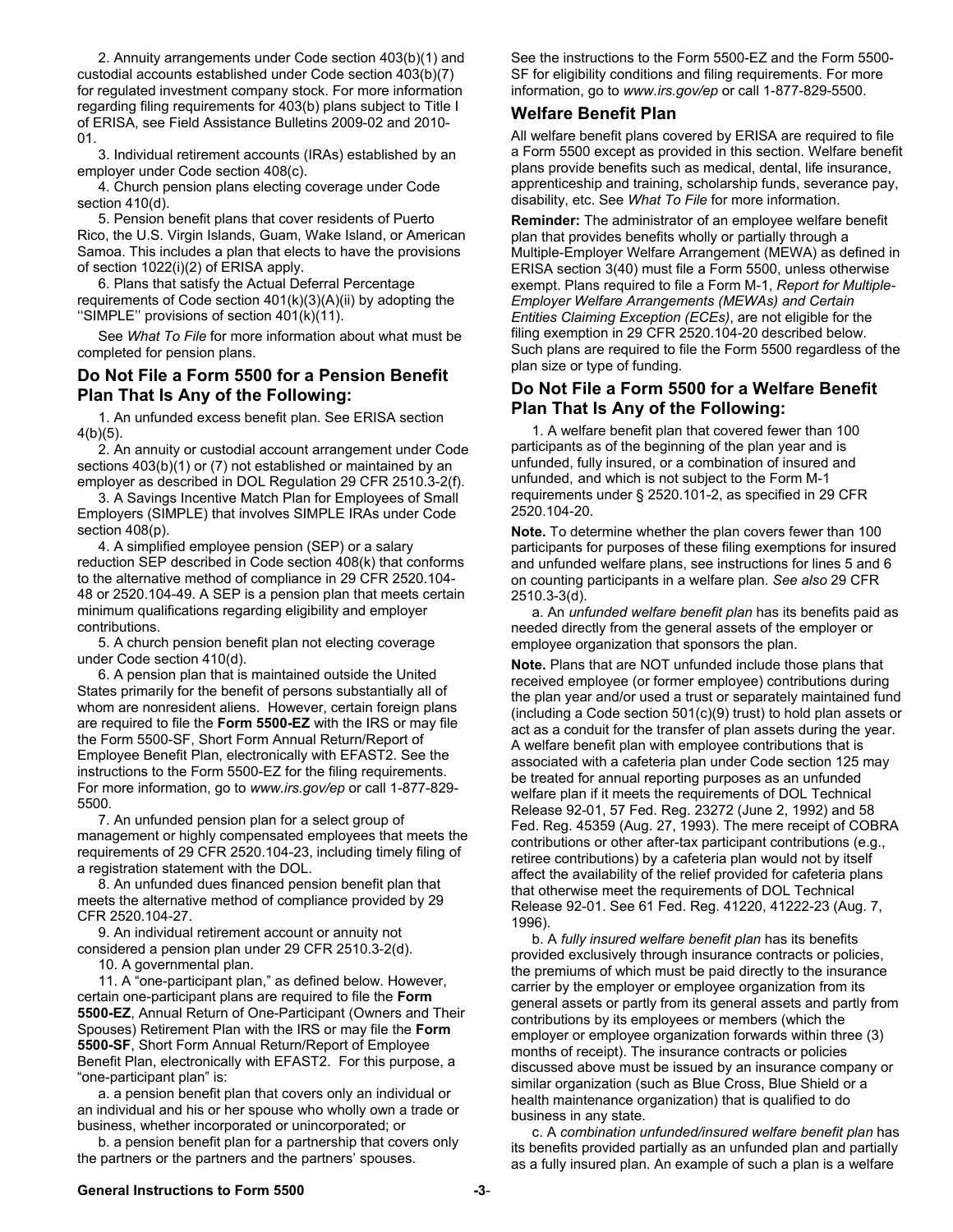benefit plan that provides medical benefits as in **a** above and life insurance benefits as in **b** above. See 29 CFR 2520.104- 20.

 2. A welfare benefit plan maintained outside the United States primarily for persons substantially all of whom are nonresident aliens.

3. A governmental plan.

 4. An unfunded or insured welfare benefit plan maintained for a select group of management or highly compensated employees, which meets the requirements of 29 CFR 2520.104-24.

 5. An employee benefit plan maintained only to comply with workers' compensation, unemployment compensation, or disability insurance laws.

 6. A welfare benefit plan that participates in a group insurance arrangement that files a Form 5500 on behalf of the welfare benefit plan as specified in 29 CFR 2520.103-2. See 29 CFR 2520.104-43.

 7. An apprenticeship or training plan meeting all of the conditions specified in 29 CFR 2520.104-22.

 8. An unfunded dues financed welfare benefit plan exempted by 29 CFR 2520.104-26.

9. A church plan under ERISA section 3(33).

 10. A welfare benefit plan maintained solely for *(1)* an individual or an individual and his or her spouse, who wholly own a trade or business, whether incorporated or unincorporated, or *(2)* partners or the partners and the partners' spouses in a partnership. See 29 CFR 2510.3-3(b).

# **Direct Filing Entity (DFE)**

Some plans participate in certain trusts, accounts, and other investment arrangements that file the Form 5500 Annual Return/Report as a DFE in accordance with the *Direct Filing Entity (DFE) Filing Requirements*. A Form 5500 must be filed for a master trust investment account (MTIA). A Form 5500 is not required but may be filed for a common/collective trust (CCT), pooled separate account (PSA), 103-12 investment entity (103-12 IE), or group insurance arrangement (GIA). Plans that participate in CCTs, PSAs, 103-12 IEs, or GIAs that file as DFEs, however, generally are eligible for certain annual reporting relief. For reporting purposes, a CCT, PSA, 103-12 IE, or GIA is not considered a DFE unless a Form 5500 and all required attachments are filed for it in accordance with the *Direct Filing Entity (DFE) Filing Requirements*.

**Note.** Special requirements also apply to Schedules D and H attached to the Form 5500 filed by plans participating in MTIAs, CCTs, PSAs, and 103-12 IEs. See these schedules and their instructions.

# **Section 2: When To File**

**Plans and GIAs.** File 2018 returns/reports for plan and GIA years that began in 2018. All required forms, schedules, statements, and attachments must be filed by the last day of the 7th calendar month after the end of the plan or GIA year (not to exceed 12 months in length) that began in 2018. If the plan or GIA year differs from the 2018 calendar year, fill in the fiscal year beginning and ending dates in the space provided.

**DFEs other than GIAs.** File 2018 returns/reports no later than 9½ months after the end of the DFE year that ended in 2018. A Form 5500 filed for a DFE must report information for the DFE year (not to exceed 12 months in length). If the DFE year differs from the 2018 calendar year, fill in the fiscal year beginning and ending dates in the space provided.

**Short Years.** For a plan year of less than 12 months (short plan year), file the form and applicable schedules by the last day of the 7th calendar month after the short plan year ends or by the extended due date, if filing under an authorized

extension of time. Fill in the short plan year beginning and ending dates in the space provided and check the appropriate box in Part I, line B, of the Form 5500. For purposes of this return/report, the short plan year ends on the date of the change in accounting period or upon the complete distribution of assets of the plan. Also see the instructions for *Final Return/ Report* to determine if "the final return/report" box in line B should be checked.

**Notes.** *(1)* If the filing due date falls on a Saturday, Sunday, or Federal holiday, the return/report may be filed on the next day that is not a Saturday, Sunday, or Federal holiday. *(2)* If the 2019 Form 5500 is not available before the plan or DFE filing is due, use the 2018 Form 5500 and enter the 2019 fiscal year beginning and ending dates on the line provided at the top of the form.

### **Extension of Time To File Using Form 5558**

A plan or GIA may obtain a one-time extension of time to file a Form 5500 Annual Return/Report (up to 2½ months) by filing IRS Form 5558, Application for Extension of Time To File Certain Employee Plan Returns, on or before the normal due date (not including any extensions) of the return/report. **You MUST file Form 5558 with the IRS.** Approved copies of the Form 5558 will not be returned to the filer. A copy of the completed extension request must, however, be retained with the filer's records.

 File Form 5558 with the Department of the Treasury, Internal Revenue Service Center, Ogden, UT 84201-0045.

#### **Using Extension of Time To File Federal Income Tax Return**

An automatic extension of time to file the Form 5500 Annual Return/Report until the due date of the federal income tax return of the employer will be granted if all of the following conditions are met: **(1)** the plan year and the employer's tax year are the same; **(2)** the employer has been granted an extension of time to file its federal income tax return to a date later than the normal due date for filing the Form 5500; and **(3)** a copy of the application for extension of time to file the federal income tax return is maintained with the filer's records. An extension granted by using this automatic extension procedure CANNOT be extended further by filing a Form 5558, nor can it be extended beyond a total of 9½ months beyond the close of the plan year.

**Note.** An extension of time to file the Form 5500 does not operate as an extension of time to file a Form 5500 filed for a DFE (other than a GIA), to file PBGC premiums or annual financial and actuarial reports (if required by section 4010 of ERISA) or to file the Form 8955-SSA (Annual Registration Statement Identifying Separated Participants with Deferred Vested Benefits) (required to be filed with the IRS under Code section 6057(a)).

#### **Other Extensions of Time**

The IRS, DOL, and PBGC may announce special extensions of time under certain circumstances, such as extensions for Presidentially-declared disasters or for service in, or in support of, the Armed Forces of the United States in a combat zone. See *www.irs.gov, www.efast.dol.gov,* and *www.pbgc.gov/practitioners* for announcements regarding such special extensions. If you are relying on one of these announced special extensions, check the appropriate box on Form 5500, Part I, line D, and enter a description of the announced authority for the extension.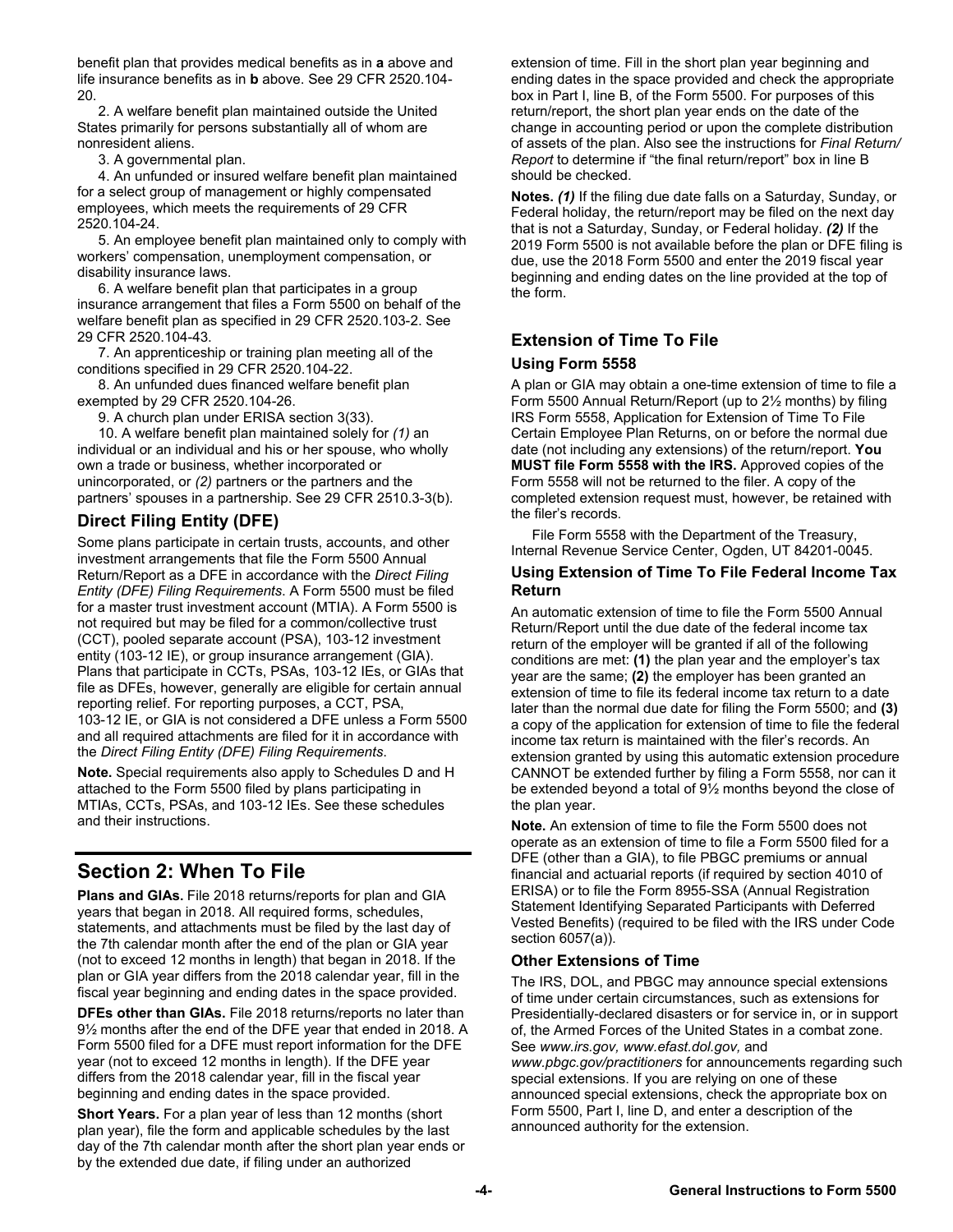#### **Delinquent Filer Voluntary Compliance (DFVC) Program**

The DFVC Program facilitates voluntary compliance by plan administrators who are delinquent in filing annual reports under Title I of ERISA by permitting administrators to pay reduced civil penalties for voluntarily complying with their DOL annual reporting obligations. If the Form 5500 is being filed under the DFVC Program, check the appropriate box in Form 5500, Part I, line D, to indicate that the Form 5500 is being filed under the DFVC Program. See *www.efast.dol.gov* for additional information.

 Plan administrators are reminded that they can use the online calculator available at

*www.dol.gov/ebsa/calculator/dfvcpmain.html* to compute the penalties due under the program. Payments under the DFVC Program also may be submitted electronically. For information on how to pay DFVC Program payments online, go to *www.dol.gov/ebsa*.



*Filers who wish to participate in the DFVC Program for plan years prior to 2015 must use the 2018 version of Form 5500 or, if applicable, Form 5500-SF. Use the Form 5500 Version Selection Tool available at www.efast.dol.gov for further information.* 

# **Section 3: Electronic Filing Requirement**

Under the computerized ERISA Filing Acceptance System (EFAST2), you must file your 2018 Form 5500 Annual Return/ Report electronically. You may file online using EFAST2's webbased filing system or you may file through an EFAST2 approved vendor. Detailed information on electronic filing is available at *www.efast.dol.gov*. For telephone assistance, call the EFAST2 Help Line at 1-866-GO-EFAST (1-866-463-3278). The EFAST2 Help Line is available Monday through Friday from 8:00 am to 8:00 pm, Eastern Time.



*Annual returns/reports filed under Title I of ERISA must be made available by plan administrators to plan participants and beneficiaries and by the DOL to the public pursuant to ERISA sections 104 and 106. Even* 

*though the Form 5500 must be filed electronically, the administrator must keep a copy of the Form 5500, including schedules and attachments, with all required signatures on file as part of the plan's records and must make a paper copy available upon request to participants, beneficiaries, and the DOL as required by section 104 of ERISA and 29 CFR 2520.103-1. Filers may use electronic media for record maintenance and retention, so long as they meet the applicable requirements. (See 29 CFR 2520.107-1).*

 Generally, questions on the Form 5500 relate to the plan year entered at the top of the first page of the form. Therefore, answer all questions on the 2018 Form 5500 with respect to the 2018 plan year unless otherwise explicitly stated in the instructions or on the form itself.

 Your entries must be in the proper format in order for the EFAST2 system to process your filing. For example, if a question requires you to enter a dollar amount, you cannot enter a word. Your software will not let you submit your return/ report unless all entries are in the proper format. To reduce the possibility of correspondence and penalties:

 Complete all lines on the Form 5500 unless otherwise specified. Also complete and electronically attach, as required, applicable schedules and attachments.

 Do not enter "N/A" or "Not Applicable" on the Form 5500 unless specifically permitted. "Yes" or "No" questions on the forms and schedules cannot be left blank, unless specifically permitted. Answer either "Yes" or "No," but not both.

 All schedules and attachments to the Form 5500 must be properly identified, and must include the name of the plan or DFE, EIN, and plan number (PN) as found on the Form 5500, lines, 1a, 2b, and 1b, respectively. At the top of each attachment, indicate the schedule and line, if any (e.g., Schedule H, line 4i) to which the attachment relates.

 Check your return/report for errors before signing or submitting it to EFAST2. Your filing software or, if you are using it, the EFAST2 web-based filing system will allow you to check your return/report for errors. If, after reasonable attempts to correct your filing to eliminate any identified problem or problems, you are unable to address them, or you believe that you are receiving the message in error, call the EFAST2 Help Line at 1-866-GO-EFAST (1-866-463-3278) or contact the service provider you used to help prepare and file your annual return/report.

 Once you complete the return/report and finish the electronic signature process, you can electronically submit it to EFAST2. When you electronically submit your return/report, EFAST2 is designed to immediately notify you if your submission was received and whether the return/report is ready to be processed by EFAST2. If EFAST2 does not notify you that your submission was successfully received and is ready to be processed, you will need to take steps to correct the problem or you may be deemed a non-filer subject to penalties from DOL, IRS, and/or PBGC.

 Once EFAST2 receives your return/report, the EFAST2 system should be able to provide a filing status within 20 minutes. The person submitting the filing should check back into the EFAST2 system to determine the filing status of your return/report. The filing status message will include a list of any filing errors or warnings that EFAST2 may have identified in your filing. If EFAST2 did not identify any filing errors or warnings, EFAST2 will show the filing status of your return/ report as "Filing\_Received." Persons other than the submitter can check whether the filing was received by the system by calling the EFAST2 Help Line at 1-866-GO-EFAST (1-866-463- 3278) and using the automated telephone system.

 To reduce the possibility of correspondence and penalties from the DOL, IRS, and/or PBGC, you should do the following: (1) Before submitting your return/report to EFAST2, check it for errors, and (2) after you have submitted it to EFAST2, verify that you have received a filing status of "Filing Received" and attempt to correct and resolve any errors or warnings listed in the status report.

**Note.** Even after being received by the EFAST2 system, your return/report filing may be subject to further detailed review by DOL, IRS, and/or PBGC, and your filing may be deemed deficient based upon this further review. See Penalties on Page 7.



*Do not enter social security numbers in response to questions asking for an employer identification* 

*number (EIN). Because of privacy concerns, the inclusion of a social security number or any portion thereof on the Form 5500 or on a schedule or attachment that is open to public inspection may result in the rejection of the filing. If you discover a filing disclosed on the EFAST2 website that contains a social security number, immediately call the EFAST2 Help Line at 1-866-GO-EFAST (1-866-463-3278).*

 Employers without an EIN must apply for one as soon as possible. The EBSA does not issue EINs. To apply for an EIN from the IRS:

 Mail or fax Form SS-4, Application for Employer Identification Number, obtained at *http://www.irs.gov/orderforms*.

 See https://www.irs.gov/uac/form-ss-4-application-foremployer-identification-number-ein for additional information. The EIN is issued immediately once the application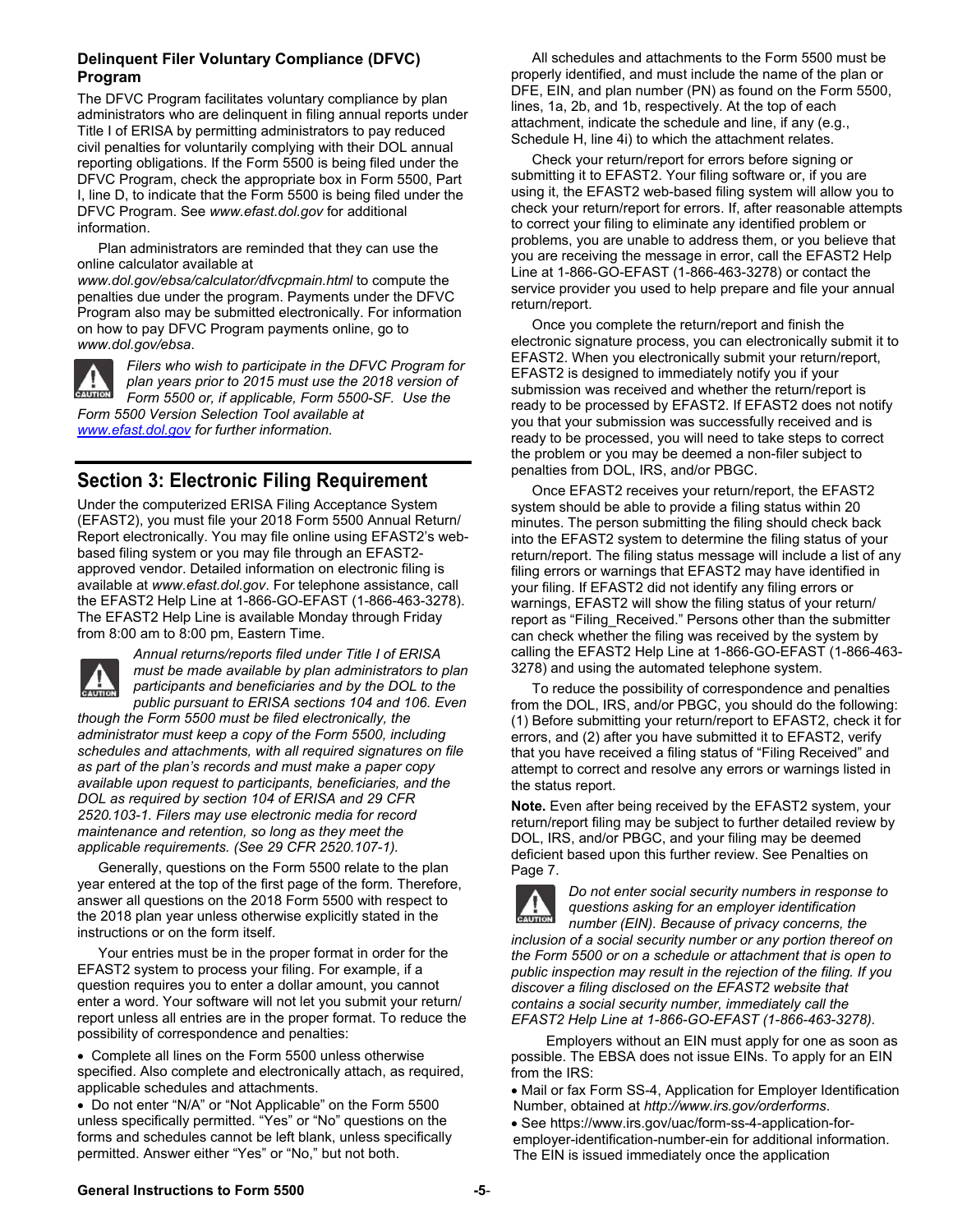information is validated. (The online application process is not yet available for corporations with addresses in foreign countries).

 *Do not attach a copy of the annual registration statement* (IRS Form 8955-SSA) *identifying separated participants with deferred vested benefits, or a previous year's Schedule SSA (Form 5500) to your 2018 Form 5500 Annual Return/Report. The annual registration statement must be filed directly with the IRS and cannot be attached to a Form 5500 submission with EFAST2.*

# **Amended Return/Report**

File an amended return/report to correct errors and/or omissions in a previously filed annual return/report for the 2018 plan year. The amended Form 5500 and any amended schedules and/or attachments must conform to the requirements in these instructions. See the DOL website at *www.efast.dol.gov* for information on filing amended returns/ reports for prior years.



*Check the line B box for "an amended return/report" if you filed a previous 2018 annual return/report that was given a "Filing\_Received," "Filing\_Error," or* 

*"Filing\_Stopped" status by EFAST2. Do not check the line B box for "an amended return/report" if your previous submission attempts were not successfully received by EFAST2 because of problems with the transmission of your return/report. For more information, go to the EFAST2 website at* www.efast.dol.gov *or call the EFAST2 Help Line at 1-866-GO-EFAST (1-866-463- 3278).* 

# **Final Return/Report**

If all assets under the plan (including insurance/annuity contracts) have been distributed to the participants and beneficiaries or legally transferred to the control of another plan, and when all liabilities for which benefits may be paid under a welfare benefit plan have been satisfied, check the final return/report box in Part I, line B at the top of the Form 5500. Do not mark the final return/report box if you are reporting participants and/or assets at the end of the plan year. If a trustee is appointed for a terminated defined benefit plan pursuant to ERISA section 4042, the last plan year for which a return/report must be filed is the year in which the trustee is appointed. If you are in this situation you may contact PBGCTrusteedPlan@dol.gov for further information.

#### **Examples:**

#### **Mergers/Consolidations**

A final return/report should be filed for the plan year (12 months or less) that ends when all plan assets were legally transferred to the control of another plan.

#### **Pension and Welfare Plans That Terminated Without Distributing All Assets**

If the plan was terminated, but all plan assets were not distributed, a return/report must be filed for each year the plan has assets. The return/report must be filed by the plan administrator, if designated, or by the person or persons who actually control the plan's assets/property.

#### **Welfare Plans Still Liable To Pay Benefits**

A welfare plan cannot file a final return/report if the plan is still liable to pay benefits for claims that were incurred prior to the termination date, but not yet paid. See 29 CFR 2520.104b- $2(g)(2)(ii)$ .

# **Signature and Date**

For purposes of Title I of ERISA, the plan administrator is required to file the Form 5500. If the plan administrator does not sign a filing, the filing status will indicate that there is an

error with your filing, and your filing will be subject to further review, correspondence, rejection, and civil penalties.

The plan administrator must electronically sign the Form 5500 or 5500-SF submitted to EFAST2.



*After submitting your filing, you must check the Filing Status. If the filing status is "Processing Stopped" or "Unprocessable", it is possible your submission was* 

*not sent with a valid electronic signature as required, and depending on the error, may be considered not to have been filed. By looking closer at the Filing Status, you can see specific error messages applicable to the transmitted filing and determine whether it was sent with a valid electronic signature and what other errors may need to be corrected.* 

**Note**. If the plan administrator is an entity, the electronic signature must be in the name of a person authorized to sign on behalf of the plan administrator.

**Authorized Service Provider Signatures**. A statement for service providers that use this electronic signature option is in the IFILE application. The statement provides that, by signing the electronic filing, the service provider is attesting: (1) that the service provider has been authorized in writing by the plan administrator, plan sponsor/employer, or DFE, as applicable, to electronically submit the return/report; (2) that a copy of the specific written authorization will be kept in the service provider's records; (3) that, in addition to any other required schedules or attachments, the electronic filing includes a true and correct PDF copy of the completed Form 5500 (without schedules or attachments) bearing the manual signature of the plan administrator, employer/plan sponsor, or DFE, as applicable, under penalty of perjury; (4) that the service provider advised the plan administrator, employer/plan sponsor, or DFE, as applicable, that by selecting this electronic signature option, the image of the plan administrator's, employer/plan sponsor's, or DFE's manual signature will be included with the rest of the return/report posted by the Department of Labor on the Internet for public disclosure; and (5) that the service provider will communicate to the plan administrator, employer/plan sponsor, or DFE, as applicable, any inquiries and information received from EFAST2, DOL, IRS or PBGC regarding the return/report.



*Service providers should consider implications of IRS tax return preparer rules.* 

**Note.** The Code permits either the plan sponsor/employer or the administrator to sign the filing. However, any Form 5500 that is not electronically signed by the plan administrator will be subject to rejection and civil penalties under Title I of ERISA.

 For DFE filings, a person authorized to sign on behalf of the DFE must sign for the DFE.

 The Form 5500 Annual Return/Report must be filed electronically and signed. To obtain an electronic signature, go to *www.efast.dol.gov* and register in EFAST2 as a signer. You will be provided with a UserID and PIN. Both the UserID and PIN are needed to sign the Form 5500. The plan administrator must keep a copy of the Form 5500, including schedules and attachments with all required signatures on file as part of the plan's records. See 29 CFR 2520.103-1.

Electronic signatures on annual returns/reports filed under EFAST2 are governed by the applicable statutory and regulatory requirements.

# **Change in Plan Year**

Generally, only defined benefit pension plans need to get approval for a change in the plan year. See Code section 412(d)(1). However, under Revenue Procedure 87-27, 1987-1 C.B. 769, these pension plans may be eligible for automatic approval of a change in plan year.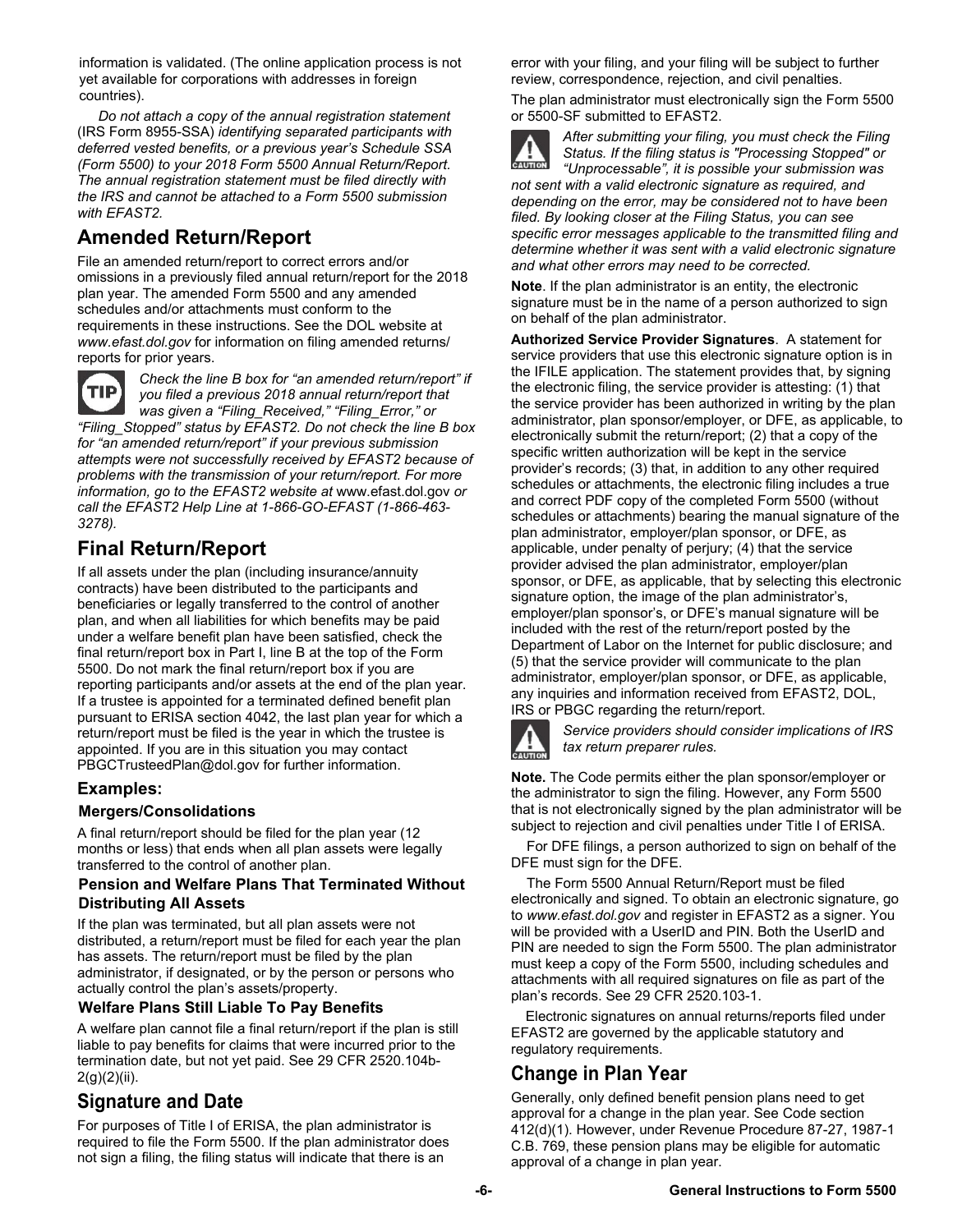If a change in plan year for a pension or welfare benefit plan creates a short plan year, file the form and applicable schedules by the last day of the 7th calendar month after the short plan year ends or by the extended due date, if filing under an authorized extension of time. Fill in the short plan year beginning and ending dates in the space provided in Part I and check the appropriate box in Part I, line B of the Form 5500. For purposes of this return/report, the short plan year ends on the date of the change in accounting period or upon the complete distribution of assets of the plan. Also, see the instructions for the *Final Return/Report* to determine if "final return/report" in line B should be checked.

### **Penalties**

Plan administrators and plan sponsors must provide complete and accurate information and must otherwise comply fully with the filing requirements. ERISA and the Code provide for the DOL and the IRS, respectively, to assess or impose penalties for not giving complete and accurate information and for not filing complete and accurate statements and returns/reports. Certain penalties are administrative (i.e., they may be imposed or assessed by one of the governmental agencies delegated to administer the collection of the annual return/report data). Others require a legal conviction.

#### **Administrative Penalties**

Listed below are various penalties under ERISA and the Code that may be assessed or imposed for not meeting the annual return/report filing requirements. Generally, whether the penalty is under ERISA or the Code, or both, depends upon the agency for which the information is required to be filed. One or more of the following administrative penalties may be assessed or imposed in the event of incomplete filings or filings received after the due date unless it is determined that your failure to file properly is for reasonable cause:

1. A penalty of up to \$2,097 a day for each day a plan administrator fails or refuses to file a complete and accurate report. See ERISA section 502(c)(2), 29 CFR 2560.502c-2, and the Federal Civil Penalties Inflation Adjustment Act of 1990, as amended by the Federal Civil Penalties Inflation Adjustment Act Improvements Act of 2015 (2015 Inflation Adjustment Act). Pub. L. No. 114-74; 129 Stat. 599 and the DOL's implementing regulation at 82 FR 5373 (Jan. 18, 2017). The 2015 Inflation Adjustment Act requires agencies to adjust the levels of civil monetary penalties with an initial catch-up adjustment, followed by annual adjustments for inflation. Because the Federal Civil Penalties Inflation Adjustment Improvements Act of 2015 (Pub. L. No. 114-74; 129 Stat. 599), requires the penalty amount to be adjusted annually after the Form 5500 and its schedules, attachments, and instructions are published for filing, be sure to check DOL's website for any possible required inflation adjustments of the maximum penalty amount that may have been published in the Federal Register after the instructions have been posted.

2. A penalty of \$25 a day (up to \$15,000) for not filing returns for certain plans of deferred compensation, trusts and annuities, and bond purchase plans by the due date(s). See Code section 6652(e).

3. A penalty of \$1,000 for each failure to file an actuarial statement (Schedule MB (Form 5500) or Schedule SB (Form 5500)) required by the applicable instructions. See Code section 6692.

#### **Other Penalties**

1. Any individual who willfully violates any provision of Part 1 of Title I of ERISA shall on conviction be fined not more than \$100,000 or imprisoned not more than 10 years, or both. See ERISA section 501.

2. A penalty up to \$10,000, five (5) years imprisonment, or both, may be imposed for making any false statement or

representation of fact, knowing it to be false, or for knowingly concealing or not disclosing any fact required by ERISA. See section 1027, Title 18, U.S. Code, as amended by section 111 of ERISA.

# **Section 4: What To File**

The Form 5500 reporting requirements vary depending on whether the Form 5500 is being filed for a ''large plan,'' a ''small plan,'' and/or a DFE, and on the particular type of plan or DFE involved (e.g., welfare plan, pension plan, common/collective trust (CCT), pooled separate account (PSA), master trust investment account (MTIA), 103-12 IE, or group insurance arrangement (GIA)).

The instructions below provide detailed information about each of the Form 5500 schedules and which plans and DFEs are required to file them.

The schedules are grouped in the instructions by type: **(1)** Pension Benefit Schedules and **(2)** General Schedules. Each schedule is listed separately with a description of the subject matter covered by the schedule and the plans and DFEs that are required to file the schedule.

Filing requirements also are listed by type of filer: **(1)** Pension Benefit Plan Filing Requirements; **(2)** Welfare Benefit Plan Filing Requirements; and **(3)** DFE Filing Requirements. For each filer type there is a separate list of the schedules that must be filed with the Form 5500 (including where applicable, separate lists for large plan filers, small plan filers, and different types of DFEs).

The filing requirements also are summarized in a "*Quick Reference Chart of Form 5500, Schedules, and Attachments*."

Generally, a return/report filed for a pension benefit plan or welfare benefit plan that covered fewer than 100 participants as of the beginning of the plan year should be completed following the requirements below for a "small plan," and a return/report filed for a plan that covered 100 or more participants as of the beginning of the plan year should be completed following the requirements below for a "large plan."

Use the number of participants required to be entered in line 5 of the Form 5500 to determine whether a plan is a "small plan" or "large plan."

#### **Exceptions**:

*(1) 80-120 Participant Rule: If the number of participants reported on line 5 is between 80 and 120, and a Form 5500 Annual Return/Report was filed for the prior plan year, you may elect to complete the return/report in the same category (''large plan'' or ''small plan'') as was filed for the prior return/report. Thus, if a Form 5500-SF or a Form 5500 Annual Return/Report was filed for the 2017 plan year as a small plan, including the Schedule I if applicable, and the number entered on line 5 of the 2018 Form 5500 is 120 or less, you may elect to complete the 2018 Form 5500 and schedules in accordance with the instructions for a small plan, including for eligible filers, filing the Form 5500-SF instead of the Form 5500.* 

*(2) Short Plan Year Rule: If the plan had a short plan year of seven (7) months or less for either the prior plan year or the plan year being reported on the 2018 Form 5500, an election can be made to defer filing the accountant's report in accordance with 29 CFR 2520.104-50. If such an election was made for the prior plan year, the 2018 Form 5500 must be completed following the requirements for a large plan, including the attachment of the Schedule H and the accountant's reports, regardless of the number of participants entered in Part II, line 5*.

#### **General Instructions to Form 5500 -7**-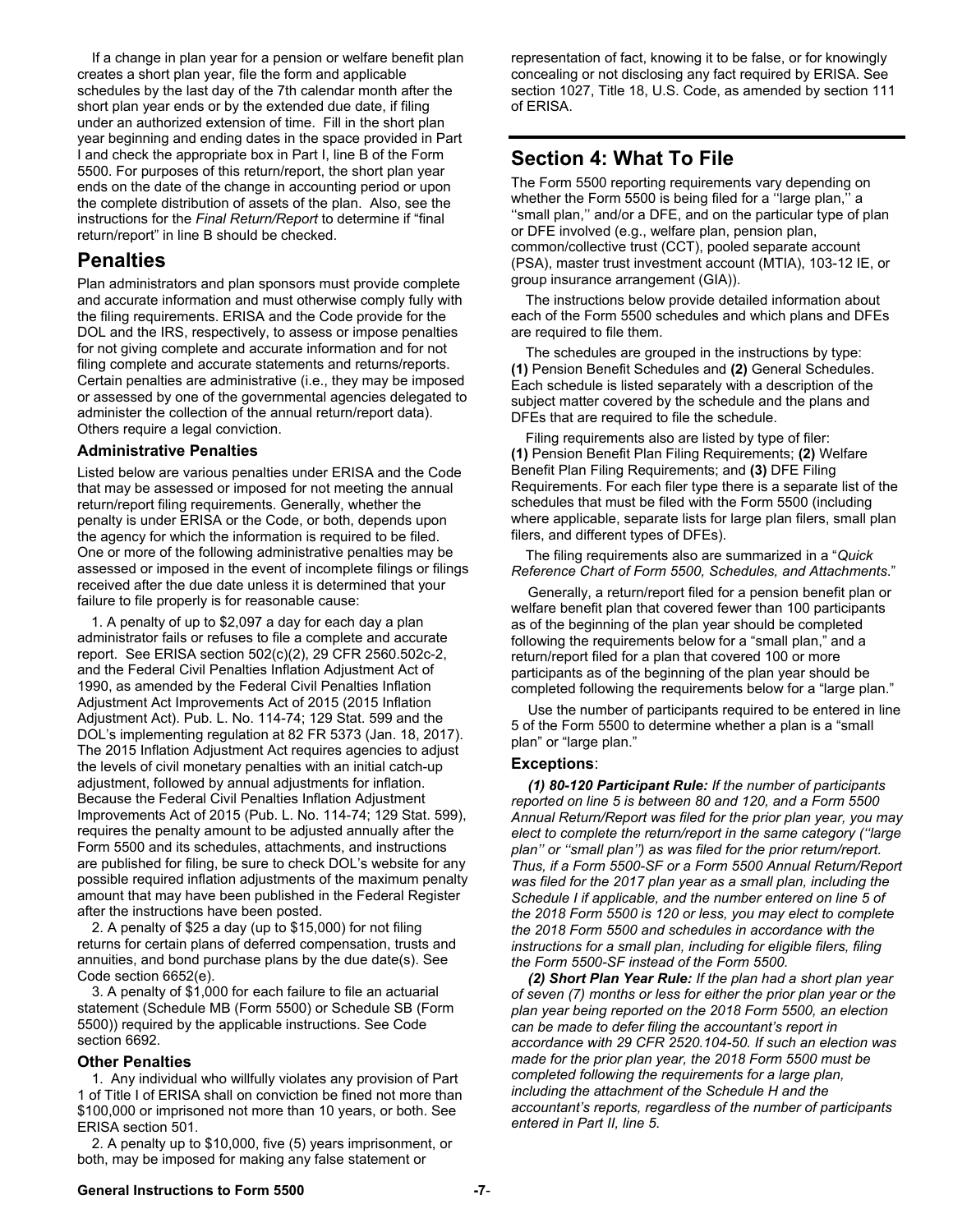# **Form 5500 Schedules**

### **Pension Schedules**

**Schedule R** *(Retirement Plan Information)* – is required for a pension benefit plan that is a defined benefit plan or is otherwise subject to Code section 412 or ERISA section 302. Schedule R may also be required for certain other pension benefit plans unless otherwise specified under *limited Pension Plan Reporting*. For additional information, see the Schedule R instructions.

**Schedule MB** *(Multiemployer Defined Benefit Plan and*

*Certain Money Purchase Plan Actuarial Information)* – is required for most multiemployer defined benefit plans and for defined contribution pension plans that currently amortize a waiver of the minimum funding requirements specified in the instructions for the Schedule MB. For additional information, see the instructions for the Schedule MB and the Schedule R.

**Schedule SB** *(Single-Employer Defined Benefit Plan Actuarial Information)* – is required for most single-employer defined benefit plans, including multiple-employer defined benefit pension plans. For additional information, see the instructions for the Schedule SB.

### **General Schedules**

**Schedule H** *(Financial Information)* – is required for pension benefit plans and welfare benefit plans filing as "large plans" and for all DFE filings. Employee benefit plans, 103-12 IEs, and GIAs filing the Schedule H are generally required to engage an independent qualified public accountant (IQPA) and attach a report of the IQPA pursuant to ERISA section 103(a)(3)(A). These plans and DFEs are also generally required to attach to the Form 5500 a **"Schedule of Assets (Held At End of Year),"** and, if applicable, a "**Schedule of Assets (Acquired and Disposed of Within Year),"** a **"Schedule of Reportable Transactions,"** and a **"Schedule of Delinquent Participant Contributions."** For additional information, see the Schedule H instructions.

**Exceptions:** Insured, unfunded, or combination unfunded/insured welfare plans, as described in 29 CFR 2520.104-44(b)(1) and certain pension plans and arrangements, as described in 29 CFR 2520.104-44(b)(2) and in *Limited Pension Plan Reporting*, are exempt from completing the Schedule H.

**Schedule I** *(Financial Information - Small Plan)* – is required for all pension benefit plans and welfare benefit plans filing the Form 5500 Annual Return/Report, rather than the Form 5500-SF, as ''small plans,'' except for certain pension benefit plans and arrangements described in 29 CFR 2520.104-44(b)(2) and *Limited Pension Plan Reporting*. For additional information, see the Schedule I instructions.

**Note**. A welfare plan that would have been eligible for the filing exemption under 29 CFR 2520.104-20, but for the fact that it is required to file a Form M-1, is exempt from completing a Schedule I if it meets the requirements of 29 CFR 2520.104- 44(b)(1).

**Schedule A** *(Insurance Information)* – is required if any benefits under an employee benefit plan are provided by an insurance company, insurance service or other similar organization (such as Blue Cross, Blue Shield, or a health maintenance organization). This includes investment contracts with insurance companies, such as guaranteed investment contracts and pooled separate accounts. For additional information, see the Schedule A instructions.

**Note.** Do not file Schedule A for Administrative Services Only (ASO) contracts. Do not file Schedule A if a Schedule A is filed for the contract as part of the Form 5500 filed directly by a master trust investment account (MTIA) or 103-12 IE.

**Schedule C** *(Service Provider Information)* – is required for a large plan, MTIA, 103-12 IE, or GIA if **(1)** any service provider who rendered services to the plan or DFE during the plan or DFE year received \$5,000 or more in compensation, directly or indirectly from the plan or DFE, or **(2)** an accountant and/or enrolled actuary has been terminated. For additional information, see the Schedule C instructions.

**Schedule D** *(DFE/Participating Plan Information)* – Part I is required for a plan or DFE that invested or participated in any MTIAs, 103-12 IEs, CCTs, and/or PSAs. Part II is required when the Form 5500 is filed for a DFE. For additional information, see the Schedule D instructions.

**Schedule G** *(Financial Transaction Schedules)* – is required for a large plan, MTIA, 103-12 IE, or GIA when Schedule H (Financial Information) lines 4b, 4c, and/or 4d are checked ''Yes.'' Part I of the Schedule G reports loans or fixed income obligations in default or classified as uncollectible. Part II of the Schedule G reports leases in default or classified as uncollectible. Part III of the Schedule G reports nonexempt transactions. For additional information, see the Schedule G instructions.



*An unfunded, fully insured, or combination unfunded/ insured welfare plan with 100 or more participants exempt under 29 CFR 2520.104-44 from completing Schedule H must still complete Schedule G, Part III, to report* 

*nonexempt transactions.*  **Pension Benefit Plan Filing** 

# **Requirements**

Pension benefit plan filers must complete the Form 5500 Annual Return/Report, including the signature block and, unless otherwise specified, attach the following schedules and information:

# **Small Pension Plan**

The following schedules (including any additional information required by the instructions to the schedules) must be attached to a Form 5500 filed for a small pension plan that is neither exempt from filing nor is filing the Form 5500-SF:

1. Schedule A (as many as needed), to report insurance, annuity, and investment contracts held by the plan.

2. Schedule D, Part I, to list any CCTs, PSAs, MTIAs, and 103-12 IEs in which the plan participated at any time during the plan year.

3. Schedule I, to report small plan financial information, unless exempt.

4. Schedule MB or SB, to report actuarial information, if applicable.

5. Schedule R, to report retirement plan information, if applicable.



*If Schedule I, line 4k, is checked "No," you must attach the report of the independent qualified public accountant (IQPA) or a statement that the plan is* 

*eligible and elects to defer attaching the IQPA's opinion pursuant to 29 CFR 2520.104-50 in connection with a short plan year of seven months or less.*

#### **Large Pension Plan**

The following schedules (including any additional information required by the instructions to the schedules) must be attached to a Form 5500 filed for a large pension plan:

1. Schedule A (as many as needed), to report insurance, annuity, and investment contracts held by the plan.

2. Schedule C, if applicable, to report information on service providers and, if applicable, any terminated accountants or enrolled actuaries.

3. Schedule D, Part I, to list any CCTs, PSAs, MTIAs, and 103-12 IEs in which the plan invested at any time during the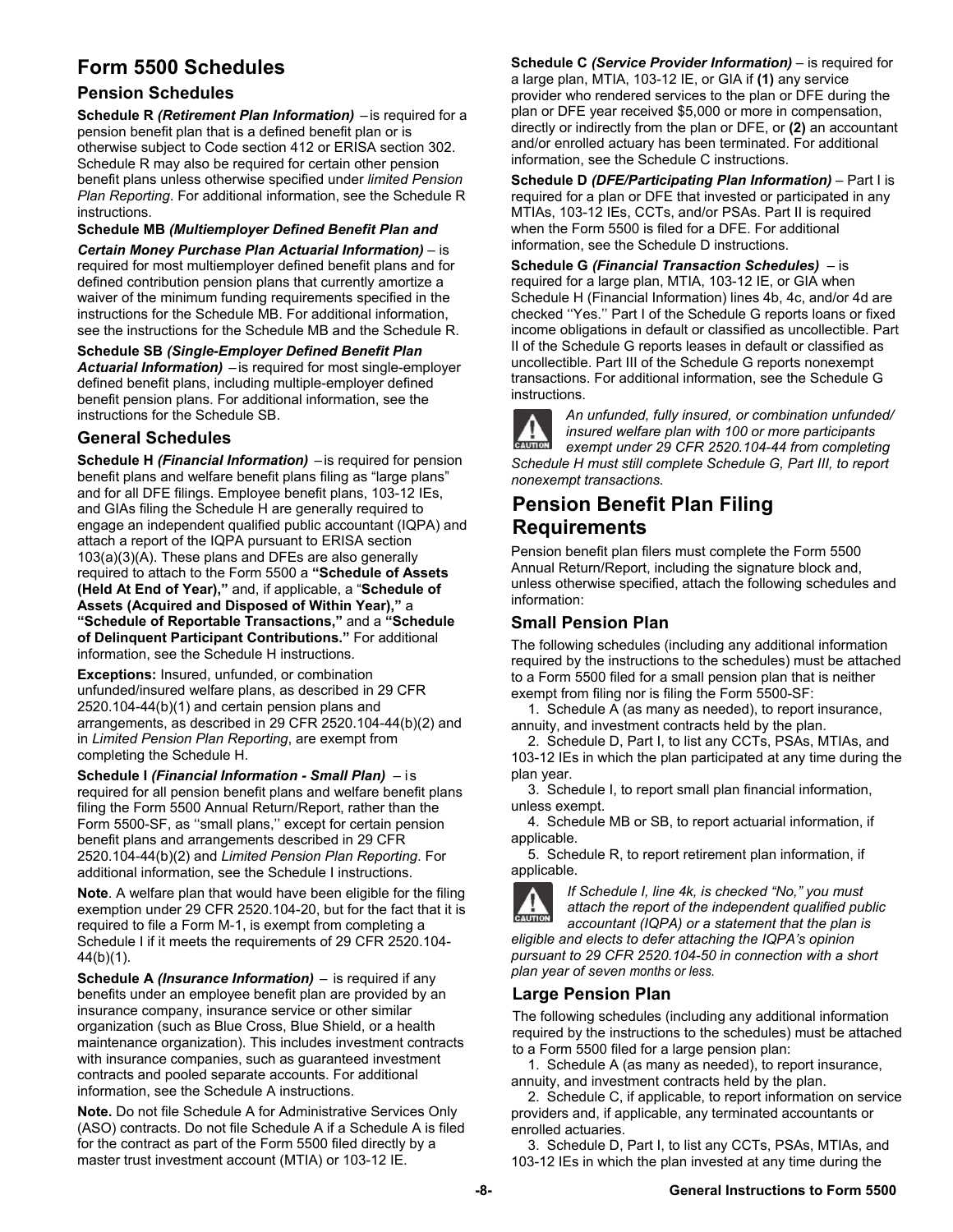plan year.

4. Schedule G, to report loans or fixed income obligations in default or determined to be uncollectible as of the end of the plan year, leases in default or classified as uncollectible, and nonexempt transactions, i.e., file Schedule G if Schedule H (Form 5500) lines 4b, 4c, and/or 4d are checked ''Yes.''

5. Schedule H, to report large plan financial information, unless exempt.

6. Schedule MB or SB, to report actuarial information, if applicable.

7. Schedule R, to report retirement plan information, if applicable.

#### **Eligible Combined Plans**

Section 903 of PPA established rules for a new type of pension plan, an "eligible combined plan," effective for plan years beginning after December 31, 2009. See Code section 414(x) and ERISA section 210(e). An eligible combined plan consists of a defined benefit plan and a defined contribution plan that includes a qualified cash or deferred arrangement under Code section 401(k), with the assets of the two plans held in a single trust, but clearly identified and allocated between the plans. The eligible combined plan design is available only to employers that employed an average of at least two, but not more than 500 employees, on business days during the calendar year preceding the plan year as of which the eligible combined plan is established and that employs at least two employees on the first day of the plan year that the plan is established. Because an eligible combined plan includes both a defined benefit plan and a defined contribution plan, the Form 5500 filed for the plan must include all the information, schedules, and attachments that would be required for either a defined benefit plan (such as a Schedule SB) or a defined contribution plan.

#### **Limited Pension Plan Reporting**

The pension benefit plans or arrangements described below are eligible for limited annual reporting:

1. **IRA Plans:** A pension plan using individual retirement accounts or annuities (as described in Code section 408) as the sole funding vehicle for providing pension benefits need complete only Form 5500, Part I and Part II, lines 1 through 4, and 8 (enter pension feature code 2N).

2. **Fully Insured Pension Plan:** A pension benefit plan providing benefits exclusively through an insurance contract or contracts that are fully guaranteed and that meet all of the conditions of 29 CFR 2520.104-44(b)(2) during the entire plan year must complete all the requirements listed under this *Pension Benefit Plan Filing Requirements* section, except that such a plan is exempt from attaching Schedule H, Schedule I, and an independent qualified public accountant's opinion, and from the requirement to engage an IQPA.

A pension benefit plan that has insurance contracts of the type described in 29 CFR 2520.104-44 as well as other assets must complete all requirements for a pension benefit plan, except that the value of the plan's allocated contracts (see below) should not be reported in Part I of Schedule H or I. All other assets should be reported on Schedule H or Schedule I, and any other required schedules. If Schedule H is filed, attach an accountant's report in accordance with the Schedule H instructions.

**Note.** For purposes of the annual return/report and the alternative method of compliance set forth in 29 CFR 2520.104-44, a contract is considered to be ''allocated'' only if the insurance company or organization that issued the contract unconditionally guarantees, upon receipt of the required premium or consideration, to provide a retirement benefit of a specified amount. This amount must be provided to each participant without adjustment for fluctuations in the market

value of the underlying assets of the company or organization, and each participant must have a legal right to such benefits, which is legally enforceable directly against the insurance company or organization. For example, deposit administration, immediate participation guarantee, and guaranteed investment contracts are NOT allocated contracts for Form 5500 Annual Return/Report purposes.

#### **Welfare Benefit Plan Filing Requirements**

Welfare benefit plan filers must complete the Form 5500 Annual Return/Report, including the signature block and, unless otherwise specified, attach the following schedules and information:

#### **Small Welfare Plan**

The following schedules (including any additional information required by the instructions to the schedules) must be attached to a Form 5500 filed for a small welfare plan that is neither exempt from filing nor filing the Form 5500-SF:

1. Schedule A (as many as needed), to report insurance contracts held by the plan.

2. Schedule D, Part I, to list any CCTs, PSAs, MTIAs, and 103-12 IEs in which the plan participated at any time during the plan year.

3. Schedule I, to report small plan financial information.



*A welfare plan that covered fewer than 100 participants as of the beginning of the plan year and is required to file a* Form M-1, Report for Multiple-Employer Welfare Arrangements (MEWAs) and Certain

Entities Claiming Exception (ECEs*), is exempt from attaching Schedule I if the plan meets the requirements of 29 CFR 2520.104-44. However, Schedule G, Part III, must be attached to the Form 5500 to report any nonexempt transactions.* 

#### **Large Welfare Plan**

The following schedules (including any additional information required by the instructions to the schedules) must be attached to a Form 5500 filed for a large welfare plan:

1. Schedule A (as many as needed), to report insurance and investment contracts held by the plan.

2. Schedule C, if applicable, to report information on service providers and any terminated accountants or actuaries.

3. Schedule D, Part I, to list any CCTs, PSAs, MTIAs, and 103-12 IEs in which the plan invested at any time during the plan year.

4. Schedule G, to report loans or fixed income obligations in default or determined to be uncollectible as of the end of the plan year, leases in default or classified as uncollectible, and nonexempt transactions, i.e., file Schedule G if Schedule H (Form 5500) lines 4b, 4c, and/or 4d are checked ''Yes'' or if a large welfare plan that is not required to file a Schedule H has nonexempt transactions.

5. Schedule H, to report financial information, unless exempt.



*Attach the report of the independent qualified public accountant (IQPA) identified on Schedule H, line 3c, unless line 3d(2) is checked.* 



*Neither Schedule H nor an IQPA's opinion should be attached to a Form 5500 filed for an unfunded, fully* 

*insured or combination unfunded/insured welfare plan that covered 100 or more participants as of the beginning of the plan year that meets the requirements of 29 CFR 2520.104-44. However, Schedule G, Part III, must be attached to the Form 5500 to report any nonexempt transactions. A welfare benefit plan that uses a ''voluntary employees' beneficiary association'' (VEBA) under Code section 501(c)(9) is generally not exempt from the requirement of engaging an IQPA.*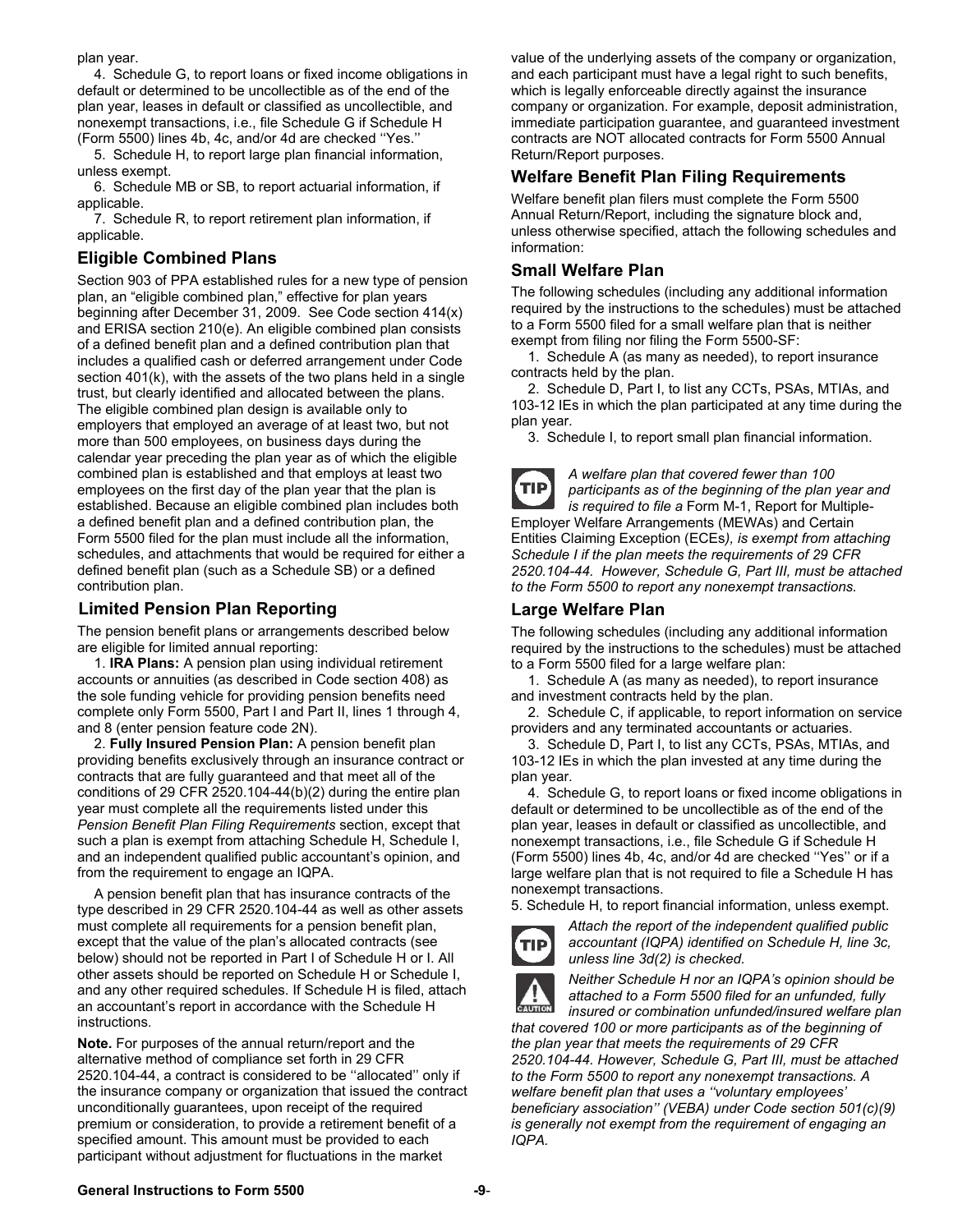# **Direct Filing Entity (DFE) Filing Requirements**

Some plans participate in certain trusts, accounts, and other investment arrangements that file the Form 5500 Annual Return/Report as a DFE. A Form 5500 must be filed for a master trust investment account (MTIA). A Form 5500 is not required but may be filed for a common/collective trust (CCT), pooled separate account (PSA), 103-12 investment entity (103- 12 IE), or group insurance arrangement (GIA). However, plans that participate in CCTs, PSAs, 103-12 IEs, or GIAs that file as DFEs generally are eligible for certain annual reporting relief. For reporting purposes, a CCT, PSA, 103-12 IE, or GIA is considered a DFE only when a Form 5500 and all required schedules and attachments are filed for it in accordance with the following instructions.

Only one Form 5500 should be filed for each DFE for all plans participating in the DFE; however, the Form 5500 filed for the DFE, including all required schedules and attachments, must report information for the DFE year (not to exceed 12 months in length) that ends with or within the participating plan's year.

Any Form 5500 filed for a DFE is an integral part of the annual report of each participating plan, and the plan administrator may be subject to penalties for failing to file a complete annual report unless both the DFE Form 5500 and the plan's Form 5500 are properly filed. The information required for a Form 5500 filed for a DFE varies according to the type of DFE. The following paragraphs provide specific guidance for the reporting requirements for each type of DFE.

#### **Master Trust Investment Account (MTIA)**

The administrator filing a Form 5500 for an employee benefit plan is required to file or have a designee file a Form 5500 for each MTIA in which the plan participated at any time during the plan year. For reporting purposes, a ''master trust'' is a trust for which a regulated financial institution (as defined below) serves as trustee or custodian (regardless of whether such institution exercises discretionary authority or control with respect to the management of assets held in the trust), and in which assets of more than one plan sponsored by a single employer or by a group of employers under common control are held.

''Common control'' is determined on the basis of all relevant facts and circumstances (whether or not such employers are incorporated).

A ''regulated financial institution'' means a bank, trust company, or similar financial institution that is regulated, supervised, and subject to periodic examination by a state or federal agency. A securities brokerage firm is not a ''similar financial institution'' as used here. See DOL Advisory Opinion 93-21A (available at *www.dol.gov/ebsa*).

The assets of a master trust are considered for reporting purposes to be held in one or more ''investment accounts.'' A ''master trust investment account'' may consist of a pool of assets or a single asset. Each pool of assets held in a master trust must be treated as a separate MTIA if each plan that has an interest in the pool has the same fractional interest in each asset in the pool as its fractional interest in the pool, and if each such plan may not dispose of its interest in any asset in the pool without disposing of its interest in the pool. A master trust may also contain assets that are not held in such a pool. Each such asset must be treated as a separate MTIA.

**Notes.** *(1)* If an MTIA consists solely of one plan's asset(s) during the reporting period, the plan may report the asset(s) either as an investment account on an MTIA Form 5500, or as a plan asset(s) that is not part of the master trust (and therefore subject to all instructions concerning assets not held

in a master trust) on the plan's Form 5500. *(2)* If a master trust holds assets attributable to participant or beneficiary directed transactions under an individual account plan and the assets are interests in registered investment companies, interests in contracts issued by an insurance company licensed to do business in any state, interests in common/collective trusts maintained by a bank, trust company or similar institution, or the assets have a current value that is readily determinable on an established market, those assets may be treated as a single MTIA.

The Form 5500 submitted for the MTIA must comply with the Form 5500 instructions for a *Large Pension Plan*, unless otherwise specified in the forms and instructions. The MTIA must file:

1. Form 5500, except lines C, D, 1c, 2d, and 5 through 9. Be certain to enter ''M'' in Part I, line A, as the DFE code.

2. Schedule A (as many as needed) to report insurance, annuity and investment contracts held by the MTIA.

3. Schedule C, if applicable, to report service provider information. Part III is not required for an MTIA.

4. Schedule D, to list CCTs, PSAs, and 103-12 IEs in which the MTIA invested at any time during the MTIA year and to list all plans that participated in the MTIA during its year.

5. Schedule G, to report loans or fixed income obligations in default or determined to be uncollectible as of the end of the MTIA year, all leases in default or classified as uncollectible, and nonexempt transactions.

6. Schedule H, except lines 1b(1), 1b(2), 1c(8), 1g, 1h, 1i, 2a, 2b(1)(E), 2e, 2f, 2g, 4a, 4e, 4f, 4g, 4h, 4k, 4l, 4m, 4n, and 5, to report financial information. An independent qualified public accountant's (IQPA's) opinion is not required for an MTIA.

7. Additional information required by the instructions to the above schedules, including, for example, the schedules of assets held for investment and the schedule of reportable transactions. For purposes of the schedule of reportable transactions, the 5% figure shall be determined by comparing the current value of the transaction at the transaction date with the current value of the investment account assets at the beginning of the applicable fiscal year of the MTIA. All attachments must be properly labeled.

#### **Common/Collective Trust (CCT) and Pooled Separate Account (PSA)**

A Form 5500 is not required to be filed for a CCT or PSA. However, the administrator of a large plan or DFE that participates in a CCT or PSA that files as specified below is entitled to reporting relief that is not available to plans or DFEs participating in a CCT or PSA for which a Form 5500 is not filed.

For reporting purposes, ''common/collective trust'' and ''pooled separate account'' are, respectively: **(1)** a trust maintained by a bank, trust company, or similar institution or **(2)** an account maintained by an insurance carrier, which is regulated, supervised, and subject to periodic examination by a state or federal agency in the case of a CCT, or by a state agency in the case of a PSA, for the collective investment and reinvestment of assets contributed thereto from employee benefit plans maintained by more than one employer or controlled group of corporations as that term is used in Code section 1563. See 29 CFR 2520.103-3, 103-4, 103-5, and 103-9.

**Note.** For reporting purposes, a separate account that is not considered to be holding plan assets pursuant to 29 CFR 2510.3-101(h)(1)(iii) does not constitute a pooled separate account.

The Form 5500 submitted for a CCT or PSA must comply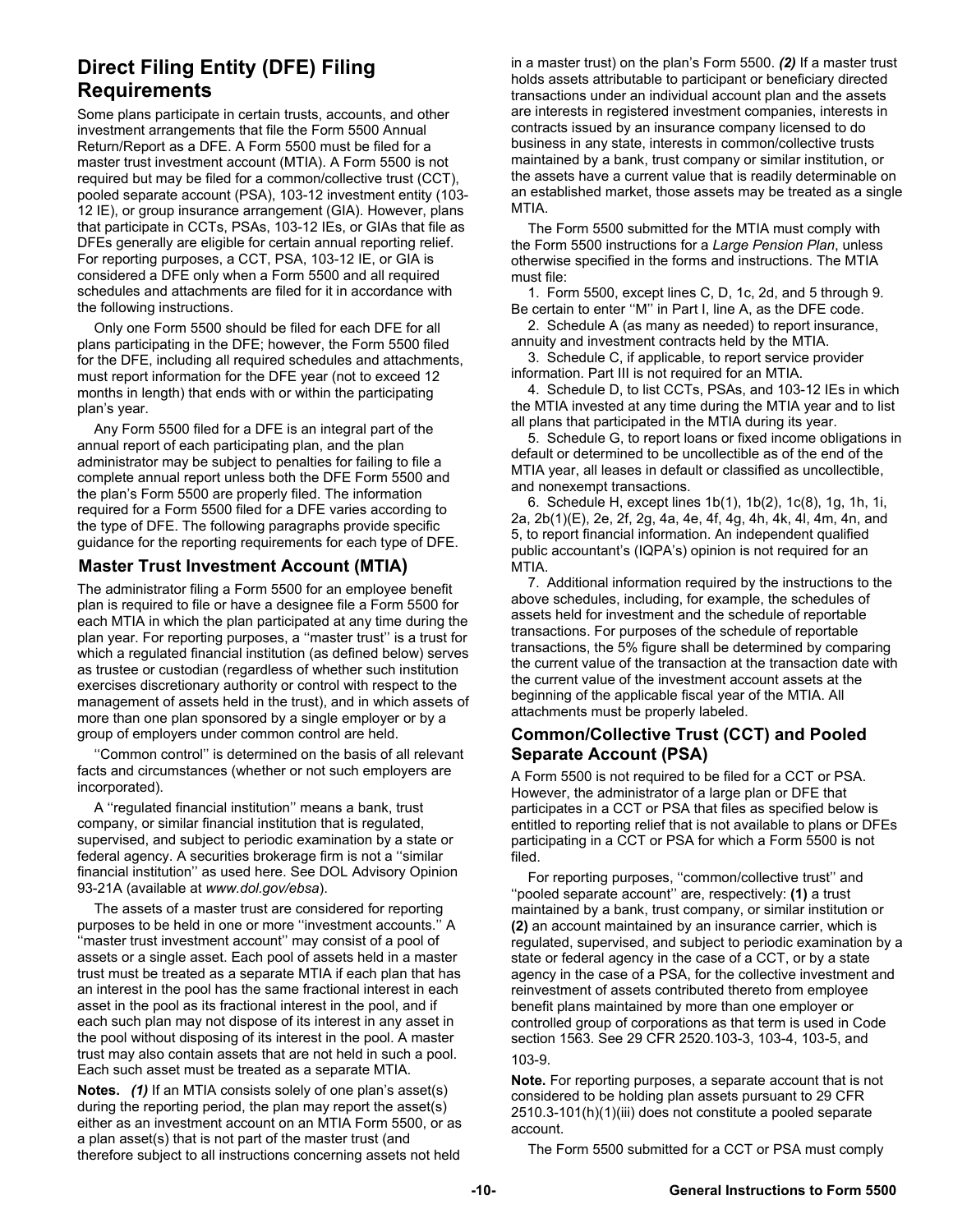with the Form 5500 instructions for *a Large Pension Plan*, unless otherwise specified in the forms and instructions.

The CCT or PSA must file:

1. Form 5500, except lines C, D, 1c, 2d, and 5 through 9. Enter "C" or "P," as appropriate, in Part I, line A, as the DFE code.

2. Schedule D, to list all CCTs, PSAs, MTIAs, and 103-12 IEs in which the CCT or PSA invested at any time during the CCT or PSA year and to list in Part II all plans that participated in the CCT or PSA during its year.

3. Schedule H, except lines 1b(1), 1b(2), 1c(8), 1d, 1e, 1g, 1h, 1i, 2a, 2b(1)(E), 2e, 2f, and 2g, to report financial information. Part IV and an accountant's (IQPA's) opinion are not required for a CCT or PSA.



*Different requirements apply to the Schedules D and H attached to the Form 5500 filed by plans and DFEs participating in CCTs and PSAs, depending upon whether a DFE Form 5500 has been filed for the CCT or PSA.* 

#### *See the instructions for these schedules.* **103-12 Investment Entity (103-12 IE)**

DOL Regulation 2520.103-12 provides an alternative method of reporting for plans that invest in an entity (other than an MTIA, CCT, or PSA), whose underlying assets include ''plan assets'' within the meaning of 29 CFR 2510.3-101 of two or more plans that are not members of a ''related group'' of employee benefit plans. Such an entity for which a Form 5500 is filed constitutes a ''103-12 IE.'' A Form 5500 is not required to be filed for such entities; however, filing a Form 5500 as a 103-12 IE provides certain reporting relief, including the limitation of the examination and report of the independent qualified public accountant (IQPA) provided by 29 CFR 2520.103-12(d), to participating plans and DFEs. For this reporting purpose, a ''related group'' of employee benefit plans consists of each group of two or more employee benefit plans **(1)** each of which receives 10% or more of its aggregate contributions from the same employer or from a member of the same controlled group of corporations (as determined under Code section 1563(a), without regard to Code section 1563(a)(4) thereof); or **(2)** each of which is either maintained by, or maintained pursuant to a collective-bargaining agreement negotiated by, the same employee organization or affiliated employee organizations. For purposes of this paragraph, an ''affiliate'' of an employee organization means any person controlling, controlled by, or under common control with such organization. See 29 CFR 2520.103-12.

The Form 5500 submitted for a 103-12 IE must comply with the Form 5500 instructions for a *Large Pension Plan*, unless otherwise specified in the forms and instructions. The 103-12 IE must file:

1. Form 5500, except lines C, D, 1c, 2d, and 5 through 9. Enter "E" in part I, line A, as the DFE code.

2. Schedule A (as many as needed), to report insurance,

annuity and investment contracts held by the 103-12 IE.

3. Schedule C, if applicable, to report service provider information and any terminated accountants.

4. Schedule D, to list all CCTs, PSAs, and 103-12 IEs in which the 103-12 IE invested at any time during the 103-12 IE's year, and to list all plans that participated in the 103-12 IE during its year.

5. Schedule G, to report loans or fixed income obligations in default or determined to be uncollectible as of the end of the 103-12 IE year, leases in default or classified as uncollectible, and nonexempt transactions.

6. Schedule H, except lines 1b(1), 1b(2), 1c(8), 1d, 1e, 1g, 1h, 1i, 2a, 2b(1)(E), 2e, 2f, 2g, 4a, 4e, 4f, 4g, 4h, 4j, 4k, 4l, 4m, 4n, and 5, to report financial information.

7. Additional information required by the instructions to the above schedules, including, for example, the report of the independent qualified public accountant (IQPA) identified on Schedule H, line 3c, and the schedule(s) of assets held for investment. All attachments must be properly labeled.

#### **Group Insurance Arrangement (GIA)**

Each welfare benefit plan that is part of a group insurance arrangement is exempt from the requirement to file a Form 5500 if a consolidated Form 5500 report for all the plans in the arrangement was filed in accordance with 29 CFR 2520.104- 43. For reporting purposes, a ''group insurance arrangement'' provides benefits to the employees of two or more unaffiliated employers (not in connection with a multiemployer plan or a collectively-bargained multiple-employer plan), fully insures one or more welfare plans of each participating employer, uses a trust or other entity as the holder of the insurance contracts, and uses a trust as the conduit for payment of premiums to the insurance company. The GIA must file:

1 . Form 5500, except lines C and 2d. (Enter ''G'' in Part I, line A, as the DFE code).

2. Schedule A (as many as needed), to report insurance, annuity and investment contracts held by the GIA.

3. Schedule C, if applicable, to report service provider information and any terminated accountants.

4. Schedule D, to list all CCTs, PSAs, and 103-12 IEs in which the GIA invested at any time during the GIA year, and to list all plans that participated in the GIA during its year.

5. Schedule G, to report loans or fixed income obligations in default or determined to be uncollectible as of the end of the GIA year, leases in default or classified as uncollectible, and nonexempt transactions.

6. Schedule H, except lines 4a, 4e, 4f, 4g, 4h, 4k, 4m, 4n, and 5, to report financial information.

7. Additional information required by the instructions to the above schedules, including, for example, the report of the independent qualified public accountant (IQPA) identified on Schedule H, line 3c, the schedules of assets held for investment and the schedule of reportable transactions. (All attachments must be properly labeled.)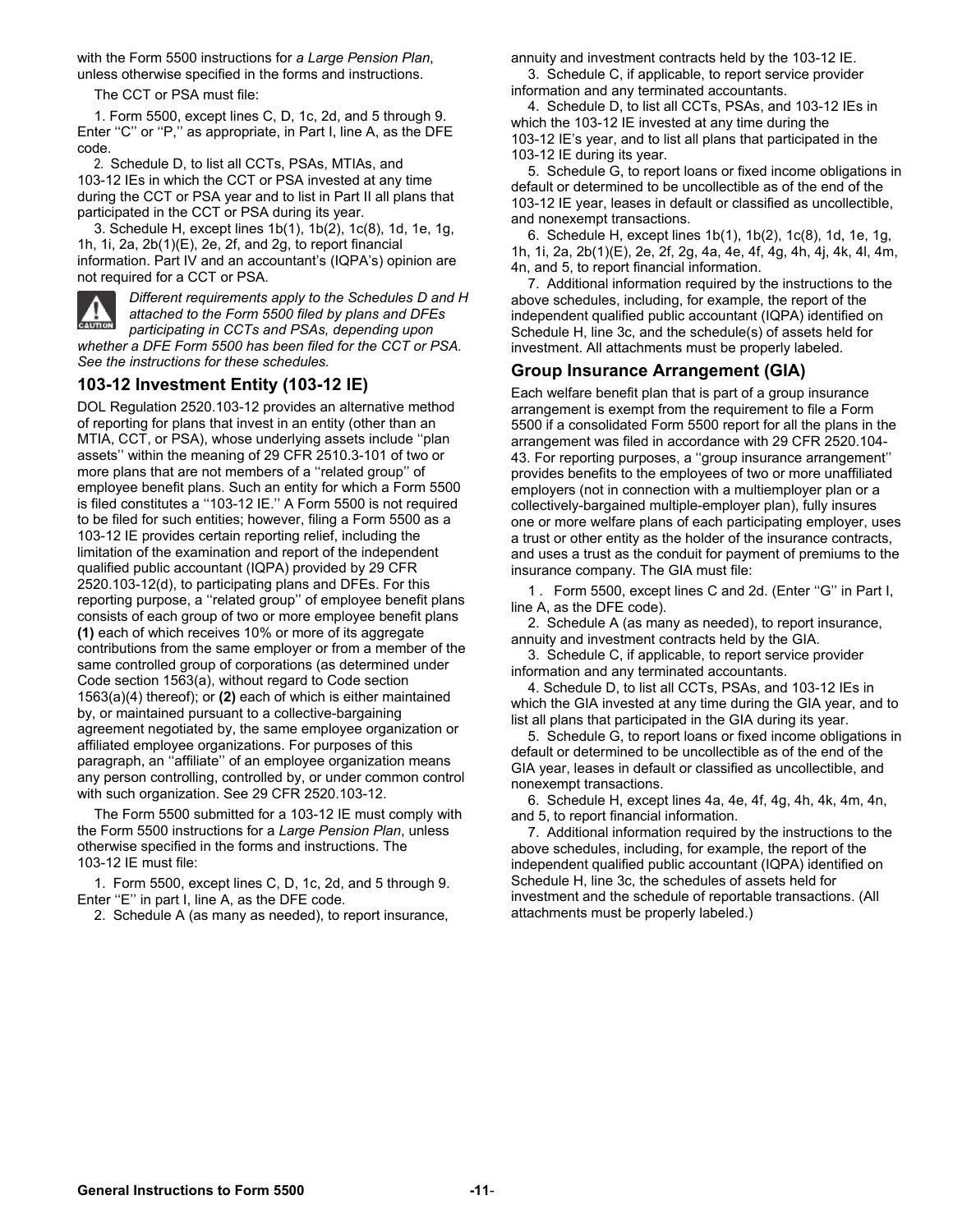| Applicable for Form 5500-SF Filers) <sup>1</sup>             |                                                                                                                                                                                                                                                                     |                                                                                                                                                                                |                                                                                                                                                                                                                                                                     |                                                                                                    |                                                                                                                                                                                                                                                                                                                    |
|--------------------------------------------------------------|---------------------------------------------------------------------------------------------------------------------------------------------------------------------------------------------------------------------------------------------------------------------|--------------------------------------------------------------------------------------------------------------------------------------------------------------------------------|---------------------------------------------------------------------------------------------------------------------------------------------------------------------------------------------------------------------------------------------------------------------|----------------------------------------------------------------------------------------------------|--------------------------------------------------------------------------------------------------------------------------------------------------------------------------------------------------------------------------------------------------------------------------------------------------------------------|
|                                                              | Large<br><b>Pension Plan</b>                                                                                                                                                                                                                                        | <b>Small</b><br>Pension Plan <sup>2</sup>                                                                                                                                      | <b>Large Welfare</b><br>Plan                                                                                                                                                                                                                                        | <b>Small Welfare</b><br>Plan <sup>2</sup>                                                          | <b>DFE</b>                                                                                                                                                                                                                                                                                                         |
| <b>Form 5500</b>                                             | Must complete.                                                                                                                                                                                                                                                      | Must complete.                                                                                                                                                                 | Must complete. <sup>3</sup>                                                                                                                                                                                                                                         | Must complete. <sup>3</sup>                                                                        | Must complete.                                                                                                                                                                                                                                                                                                     |
| <b>Schedule A</b><br>(Insurance<br>Information)              | Must complete if<br>plan has insurance<br>contracts.                                                                                                                                                                                                                | Must complete if plan<br>has insurance<br>contracts. $4$                                                                                                                       | Must complete if<br>plan has insurance<br>contracts.                                                                                                                                                                                                                | Must complete if plan<br>has insurance<br>contracts. <sup>4</sup>                                  | Must complete if<br>MTIA, 103-12 IE, or<br>GIA has insurance<br>contracts.                                                                                                                                                                                                                                         |
| <b>Schedule C</b><br>(Service Provider<br>Information)       | Must complete Part I<br>if service provider<br>was paid \$5,000 or<br>more, Part II if a<br>service provider<br>failed to provide<br>information<br>necessary for the<br>completion of Part I,<br>and Part III if an<br>accountant or<br>actuary was<br>terminated. | Not required.                                                                                                                                                                  | Must complete Part I<br>if service provider<br>was paid \$5,000 or<br>more, Part II if a<br>service provider<br>failed to provide<br>information<br>necessary for the<br>completion of Part I,<br>and Part III if an<br>accountant or<br>actuary was<br>terminated. | Not required.                                                                                      | MTIAs, GIAs, and<br>103-12 IEs must<br>complete Part I if<br>service provider paid<br>\$5,000 or more, and<br>Part II if a service<br>provider failed to<br>provide information<br>necessary for the<br>completion of Part I.<br>GIAs and 103-12 IEs<br>must complete Part<br>III if accountant was<br>terminated. |
| <b>Schedule D</b><br>(DFE/Participating<br>Plan Information) | Must complete Part I<br>if plan participated in<br>a CCT, PSA, MTIA,<br>or 103-12 IE.                                                                                                                                                                               | Must complete Part I<br>if plan participated in<br>a CCT, PSA, MTIA, or<br>103-12 IE. <sup>4</sup>                                                                             | Must complete Part I<br>if plan participated in<br>a CCT, PSA, MTIA,<br>or 103-12 IE.                                                                                                                                                                               | Must complete Part I<br>if plan participated in<br>a CCT, PSA, MTIA,<br>or 103-12 IE. <sup>4</sup> | All DFEs must<br>complete Part II, and<br>DFEs that invest in a<br>CCT, PSA, or<br>103-12 IE must also<br>complete Part I.                                                                                                                                                                                         |
| <b>Schedule G</b><br>(Financial<br>Schedules)                | Must complete if<br>Schedule H, lines<br>4b, 4c, or 4d are<br>"Yes."                                                                                                                                                                                                | Not required.                                                                                                                                                                  | Must complete if<br>Schedule H, lines<br>4b, 4c, or 4d are<br>"Yes."3                                                                                                                                                                                               | Not required 3.                                                                                    | Must complete if<br>Schedule H, lines<br>4b, 4c, or 4d for a<br>GIA, MTIA, or<br>103-12 IE are "Yes."                                                                                                                                                                                                              |
| <b>Schedule H</b><br>(Financial<br>Information)              | Must complete. <sup>5</sup>                                                                                                                                                                                                                                         | Not required.                                                                                                                                                                  | Must complete. <sup>3, 5</sup>                                                                                                                                                                                                                                      | Not required.                                                                                      | All DFEs must<br>complete Parts I, II,<br>and III. MTIAs,<br>103-12 IEs, and<br>GIAs must also<br>complete Part IV. <sup>5</sup>                                                                                                                                                                                   |
| Schedule I<br>(Financial<br>Information)                     | Not required.                                                                                                                                                                                                                                                       | Must complete. <sup>4</sup>                                                                                                                                                    | Not required.                                                                                                                                                                                                                                                       | Must complete. <sup>4</sup>                                                                        | Not required.                                                                                                                                                                                                                                                                                                      |
| <b>Schedule MB</b><br>(Actuarial<br>Information)             | Must complete if<br>multiemployer<br>defined benefit plan<br>or money purchase<br>plan subject to<br>minimum funding<br>standards. <sup>6</sup>                                                                                                                     | Must complete if<br>multiemployer defined<br>benefit plan or money<br>purchase plan subject<br>to minimum funding<br>standards. <sup>6</sup>                                   | Not required.                                                                                                                                                                                                                                                       | Not required.                                                                                      | Not required.                                                                                                                                                                                                                                                                                                      |
| <b>Schedule R</b><br>(Pension Plan<br>Information)           | Must complete. <sup>7</sup>                                                                                                                                                                                                                                         | Must complete. <sup>4,7</sup>                                                                                                                                                  | Not required.                                                                                                                                                                                                                                                       | Not required.                                                                                      | Not required.                                                                                                                                                                                                                                                                                                      |
| <b>Schedule SB</b><br>(Actuarial<br>Information)             | Must complete if<br>single-employer or<br>multiple-employer<br>defined benefit plan,<br>including an eligible<br>combined plan and<br>subject to minimum<br>funding standards.                                                                                      | Must complete if<br>single-employer or<br>multiple-employer<br>defined benefit plan,<br>including an eligible<br>combined plan and<br>subject to minimum<br>funding standards. | Not required.                                                                                                                                                                                                                                                       | Not required.                                                                                      | Not required.                                                                                                                                                                                                                                                                                                      |

# **Quick Reference Chart of Form 5500, Schedules, and Attachments (Not**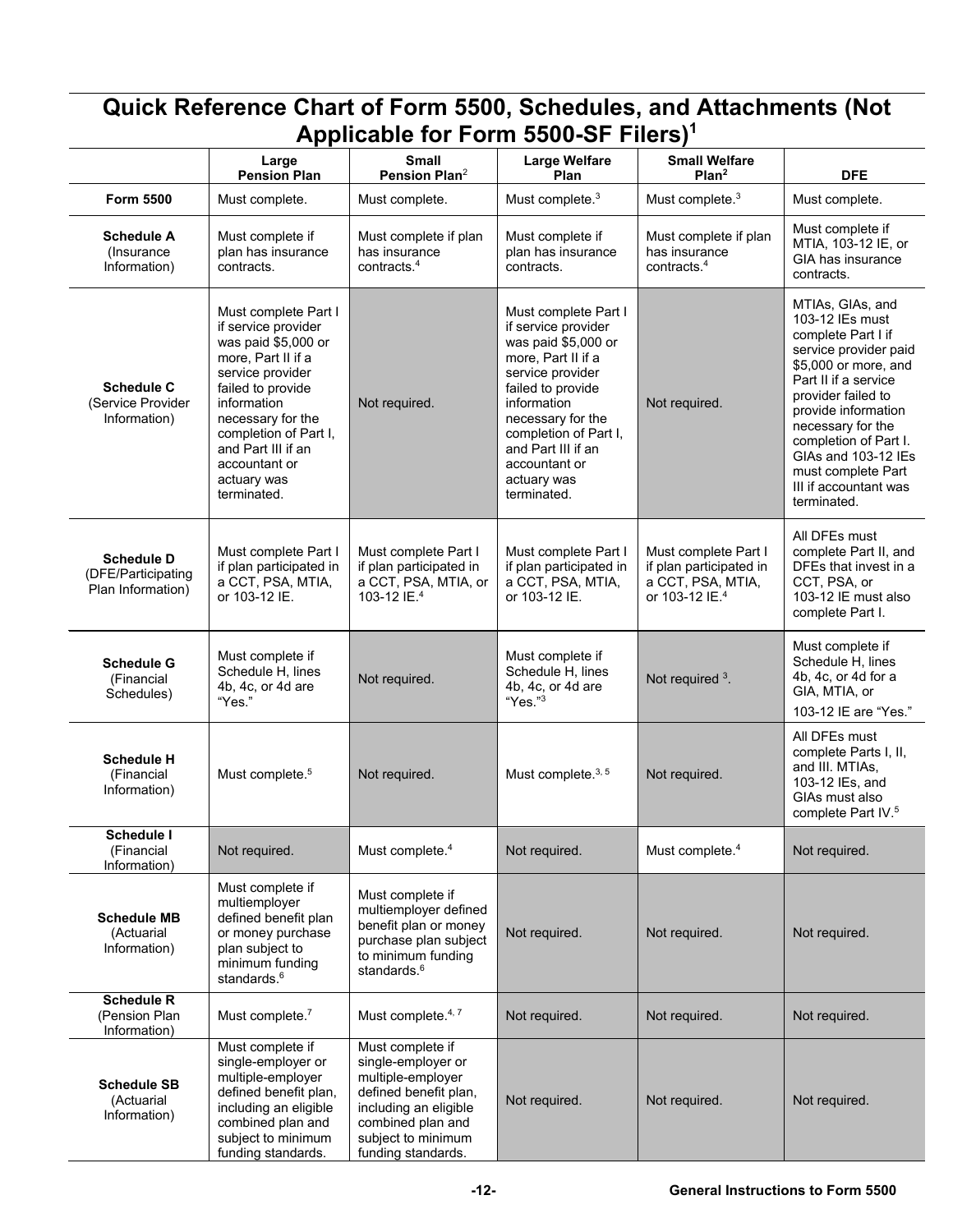|                               | Large<br><b>Pension Plan</b> | <b>Small</b><br>Pension Plan <sup>2</sup>                       | Large Welfare<br><b>Plan</b> | <b>Small Welfare</b><br>Plan <sup>2</sup> | <b>DFE</b>                             |
|-------------------------------|------------------------------|-----------------------------------------------------------------|------------------------------|-------------------------------------------|----------------------------------------|
| <b>Accountant's</b><br>Report | Must attach.                 | Not required unless<br>Schedule I, line 4k, is<br>checked "No." | Must attach. <sup>3</sup>    | Not required.                             | Must attach for a<br>GIA or 103-12 IE. |

 $1$  This chart provides only general guidance. Not all rules and requirements are reflected. Refer to specific Form 5500 instructions for complete information on filing requirements (e.g., *Who Must File* and *What To File*). For example, a pension plan is exempt from filing any schedules if the plan uses Code section 408 individual retirement accounts as the sole funding vehicle for providing benefits. See *Limited Pension Plan Reporting*.

 $2$  Pension plans and welfare plans with fewer than 100 participants at the beginning of the plan year that are not exempt from filing an annual return/report may be eligible to file the Form 5500-SF, a simplified report. In addition to the limitation on the number of participants, a Form 5500-SF may only be filed for a plan that is exempt from the requirement that the plan's books and records be audited by an independent qualified public accountant (but not by reason of enhanced bonding), has 100 percent of its assets invested in certain secure investments with a readily determinable fair market value, holds no employer securities, and is not a multiemployer plan. See *Who Must File*.

<sup>3</sup> Unfunded, fully insured, or combination unfunded/fully insured welfare plans covering fewer than 100 participants at the beginning of the plan year that meet the requirements of 29 CFR 2520.104-20 are exempt from filing an annual report. See *Who Must File*. Such a plan with 100 or more participants must file an annual report, but is exempt under 29 CFR 2520.104-44 from the accountant's report requirement and completing Schedule H, but MUST complete Schedule G, Part III, to report any nonexempt transactions. See *What To File*. All Plans required to file Form M-1 (*Report for Multiple-Employer Welfare Arrangements (MEWAs) and Certain Entities Claiming Exception (ECEs))* must file a Form 5500 regardless of plan size or type of funding.

<sup>4</sup> Do not complete if filing the Form 5500-SF instead of the Form 5500.

<sup>5</sup> Schedules of assets and reportable (5%) transactions also must be filed with the Form 5500 if Schedule H, line 4i or 4j is "Yes."

6 Money purchase defined contribution plans that are amortizing a funding waiver are required to complete lines 3, 9, and 10 of the Schedule MB in accordance with the instructions. Also see instructions for line 5 of Schedule R and line 12a of Form 5500-SF.

 $7$  Schedule R should not be completed when the Form 5500 Annual Return/Report is filed for a pension plan that uses, as the sole funding vehicle for providing benefits, individual retirement accounts or annuities (as described in Code section 408). See the Form 5500 instructions for Limited Pension Plan Reporting for more information.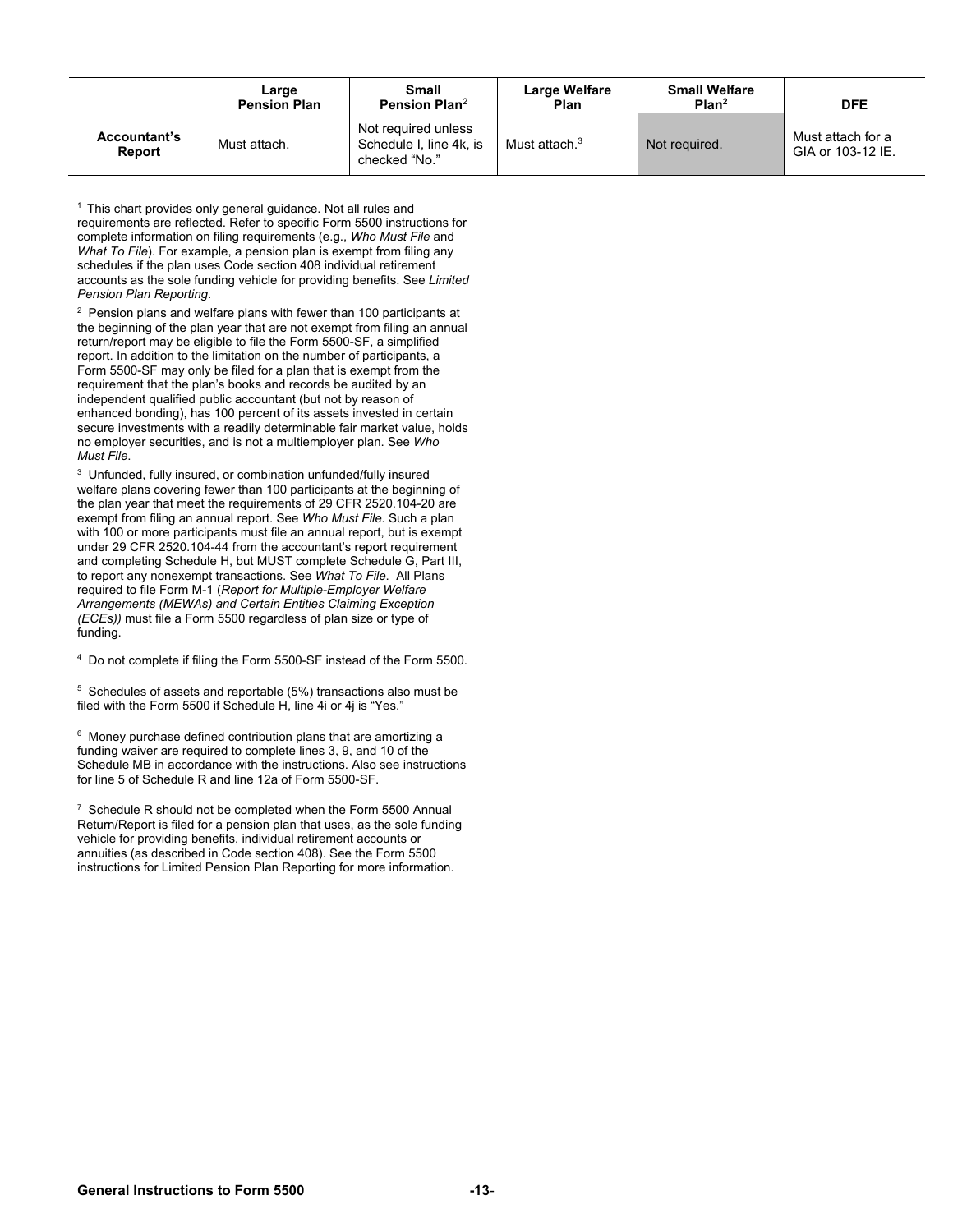# **Section 5: Line-by-Line Instructions for the 2018 Form 5500 and Schedules**

#### **Part I – Annual Return/Report Identification Information**

File the 2018 Form 5500 Annual Return/Report for a plan year that began in 2018 or a DFE year that ended in 2018. Enter the beginning and ending dates in Part I. The 2018 Form 5500 Annual Return/Report must be filed electronically.

One Form 5500 is generally filed for each plan or entity described in the instructions to the boxes in line A. **Do not check more than one box.** 

A separate Form 5500, with line A (single-employer plan) checked, must be filed by each employer participating in a plan or program of benefits in which the funds attributable to each employer are available to pay benefits only for that employer's employees, even if the plan is maintained by a controlled group.

A "controlled group" is generally considered one employer for Form 5500 reporting purposes. A "controlled group" is a controlled group of corporations under Code section 414(b), a group of trades or businesses under common control under Code section 414(c), or an affiliated service group under Code section 414(m).

Line A-Box for Multiemployer Plan. Check this box if the Form 5500 is filed for a multiemployer plan. A plan is a multiemployer plan if: **(a)** more than one employer is required to contribute, **(b)** the plan is maintained pursuant to one or more collective bargaining agreements between one or more employee organizations and more than one employer; **(c)** an election under Code section 414(f)(5) and ERISA section 3(37)(E) has not been made; and **(d)** the plan meets any other applicable conditions of 29 CFR 2510.3-37. A plan that has made a proper election under ERISA section 3(37)(G) and Code section 414(f)(6) on or before August 17, 2007, is also a multiemployer plan. Participating employers do not file individually for these plans.

Line A-Box for Single-Employer Plan. Check this box if the Form 5500 is filed for a single-employer plan. A singleemployer plan for this Form 5500 reporting purpose is an employee benefit plan maintained by one employer or one employee organization.

Line A-Box for Multiple-Employer Plan. Check this box if the Form 5500 is being filed for a multiple-employer plan. A multiple-employer plan is a plan that is maintained by more than one employer and is not one of the plans already described. A multiple-employer plan can be collectively bargained and collectively funded, but if covered by PBGC termination insurance, must have properly elected before September 27, 1981, not to be treated as a multiemployer plan under Code section 414(f)(5) or ERISA sections 3(37)(E) and 4001(a)(3), and have not revoked that election or made an election to be treated as a multiemployer plan under Code section 414(f)(6) or ERISA section 3(37)(G). Participating employers do not file individually for this type of plan.

**Note**. Do **not** check this box if all of the employers maintaining the plan are members of the same controlled group or affiliated service group under Code sections 414(b), (c), or (m).

Except as provided below, multiple-employer pension plans and multiple-employer welfare plans required to file a Form 5500 must include an attachment using the format below that

*(1)* lists each participating employer in the plan during the plan year, identified by name and employer identification number (EIN), and *(2)* includes a good faith estimate of each employer's percentage of the total contributions (including employer and participant contributions) made by all participating employers during the year. Any employer who was obligated to make contributions to the plan for the plan year, made contributions to the plan for the plan year, or whose employees were covered under the plan is a "participating employer" for this purpose. If a participating employer made no contributions, enter "-0-" in element (c).

The attachment must be properly identified at the top with the label "Multiple-Employer Plan Participating Employer Information," and the name of the plan, EIN, and plan number (PN) as found on the plan's Form 5500.

Multiple-employer welfare plans that are exempt under 29 CFR 2520.104-44 from the obligation to file financial statements with their annual report are required to include only a list of participating employers with the corresponding EIN/PN numbers in elements (a) and (b) of the "Multiple-Employer Plan Participating Employer Information" attachment included with their Form 5500.

Complete as many entries as needed to report the required information for all participating employers.

#### **Multiple-Employer Plan Participating Employer Information (Insert Name of Plan and EIN/PN as shown on the Form 5500 )**

| (a) Name of participating employer | $(b)$ EIN | (c) Percent of<br>Total<br>Contributions |
|------------------------------------|-----------|------------------------------------------|
| (a) Name of participating employer | $(b)$ EIN | (c) Percent of<br>Total<br>Contributions |

**Line A –Box for Direct Filing Entity (DFE).** Check this box and enter the correct letter from the following chart in the space provided to indicate the type of entity.

| Type of entity                                   | <b>Enter the letter</b> |
|--------------------------------------------------|-------------------------|
| <b>Master Trust</b><br><b>Investment Account</b> | М                       |
| <b>Common/Collective Trust</b>                   | C                       |
| Pooled Separate<br>Account                       | Р                       |
| 103-12 Investment<br>Entity                      | E                       |
| Group Insurance<br>Arrangement                   | G                       |

**Note.** A separate annual report with "M" entered as the DFE code on Form 5500, line A, must be filed for each MTIA. See instructions on page 10.

Line B-Box for First Return/Report. Check this box if an annual return/report has not been previously filed for this plan or DFE. For the purpose of completing this box, the Form 5500-EZ is not considered an annual return/report.

Line B-Box for Amended Return/Report. Check this box if you have already filed for the 2018 plan year and are now filing an amended return/report to correct errors and/or omissions on the previously filed return/report. See instructions on page 6.



*Check the line B box for an "amended return/report" if you filed a previous 2018 annual return/report that was given a "Filing\_Received," "Filing\_Error," or "Filing\_Stopped" status by EFAST2. Do not check the line B box*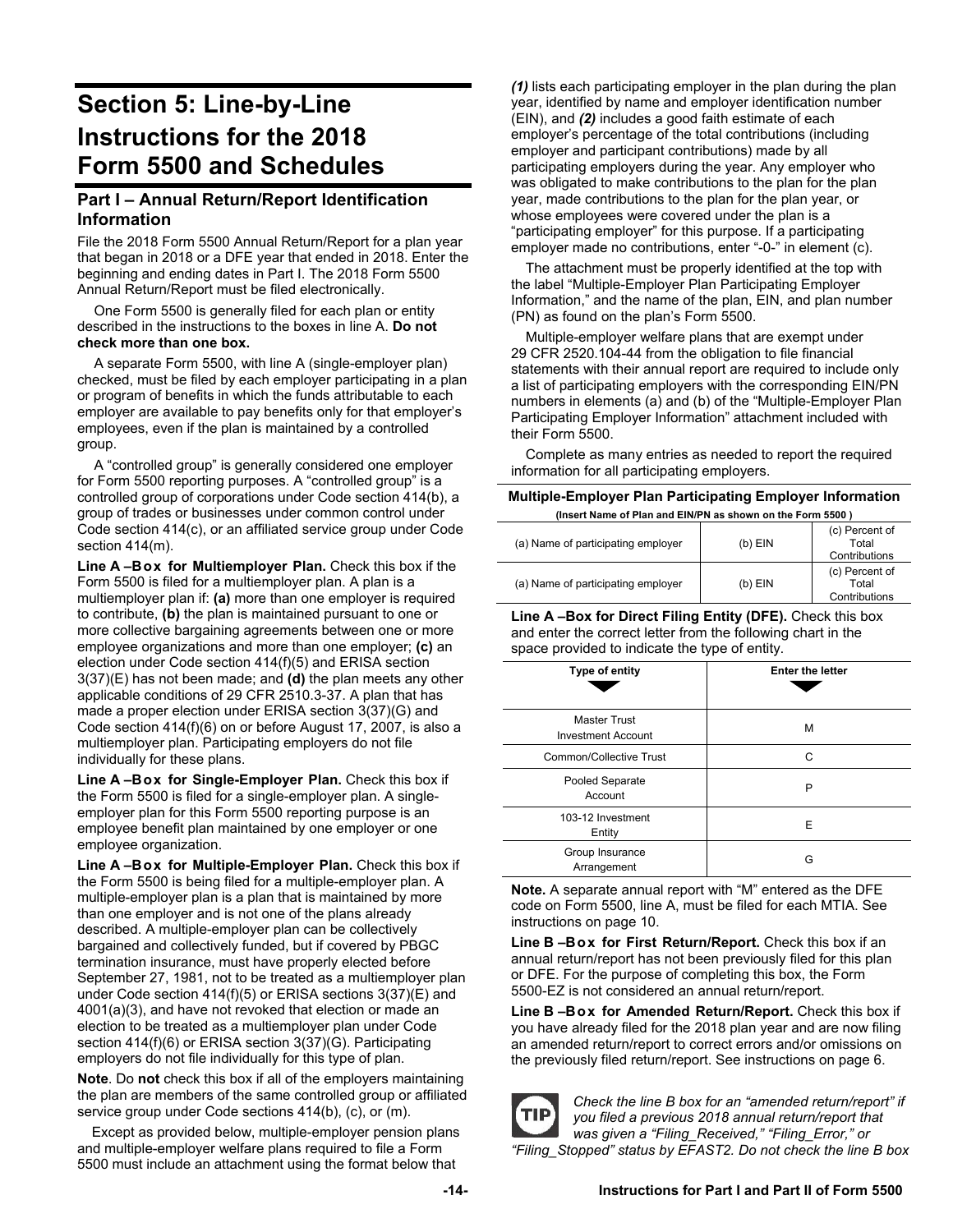*for an "amended return/report" if your previous submission attempts were not successfully received by EFAST2 because of problems with the transmission of your return/report. For more information, go to the EFAST2 website at* www.efast.dol.gov *or call the EFAST2 Help Line at 1-866-GO-EFAST (1-866-463- 3278).* 

Line **B-Box for Final Return/Report.** Check this box if this Form 5500 is the last annual return/report required to be submitted for this plan. (See *Final Return/Report*.)

**Note.** Do not check box B (Final Return/Report) if "4R" is entered on line 8b for a welfare plan that is not required to file a Form 5500 for the next plan year because the welfare plan has become eligible for an annual reporting exemption. For example, certain unfunded and insured welfare plans may be required to file the 2018 Form 5500 and be exempt from filing a Form 5500 for the plan year 2019 if the number of participants covered as of the beginning of the 2019 plan year drops below 100. See *Who Must File*. Should the number of participants covered by such a plan increase to 100 or more in a future year, the plan must resume filing Form 5500 and enter "4S" on line 8b on that year's Form 5500. See 29 CFR 2520.104-20.

Line B-Box for Short Plan Year Return/Report. Check this box if this Form 5500 is being filed for a plan year period of less than 12 months. Provide the dates in Part I, Plan Year Beginning and Ending.

Line C-Box for Collectively-Bargained Plan. Check this box when the contributions to the plan and/or the benefits paid by the plan are subject to the collective bargaining process (even if the plan is not established and administered by a joint board of trustees and even if only some of the employees covered by the plan are members of a collective bargaining unit that negotiates contributions and/or benefits). The contributions and/or benefits do not have to be identical for all employees under the plan.

**Line D – Box for Extension and DFVC Program.** Check the appropriate box here if:

 You filed for an extension of time to file this form with the IRS using a completed **Form 5558**, Application for Extension of Time To File Certain Employee Plan Returns (maintain a copy of the Form 5558 with the filer's records);

 You are filing using the automatic extension of time to file Form 5500 until the due date of the federal income tax return of the employer (maintain a copy of the employer's extension of time to file the income tax return with the filer's records);

 You are filing using a special extension of time to file the Form 5500 that has been announced by the IRS, DOL, and PBGC. If you checked that you are using a special extension of time, enter a description of the extension of time in the space provided.

 You are filing under DOL's Delinquent Filer Voluntary Compliance (DFVC) Program.

#### **Part II – Basic Plan Information**

**Line 1a.** Enter the formal name of the plan or DFE or enough information to identify the plan or DFE. Abbreviate if necessary. If an annual return/report has previously been filed on behalf of the plan, regardless of the type of form that was filed (Form 5500, Form 5500-EZ, or Form 5500-SF), use the same name or abbreviation as was used on the prior filings. Once you use an abbreviation, continue to use it for that plan on all future annual return/report filings with the IRS, DOL, and PBGC. Do not use the same name or abbreviation for any other plan, even if the first plan is terminated. If the plan has changed its name from the prior year filing(s), complete line 4 to indicate that the plan was previously identified by a different name.

**Line 1b.** Enter the three-digit plan or entity number (PN) the employer or plan administrator assigned to the plan or DFE. This three-digit number, in conjunction with the employer identification number (EIN) entered on line 2b, is used by the IRS, DOL, and PBGC as a unique 12-digit number to identify the plan or DFE.

 Start at 001 for plans providing pension benefits, plans providing pension and welfare benefits, or DFEs as illustrated in the table below. Start at 501 for plans providing only welfare benefits and GIAs. Do not use 888 or 999.

Once you use a plan or DFE number, continue to use it for that plan or DFE on all future filings with the IRS, DOL, and PBGC. Do not use it for any other plan or DFE, even if the first plan or DFE is terminated.

| For each Form 5500<br>with the same EIN<br>(line 2b), when                                                               | <b>Assign PN</b>                                                            |
|--------------------------------------------------------------------------------------------------------------------------|-----------------------------------------------------------------------------|
| Part II, line 8a is completed,<br>or Part I, line A, for a DFE is<br>checked and an M, C, P, or<br>E is entered          | 001 to the first plan or DFE.<br>Consecutively number others<br>as 002, 003 |
| Part II, line 8b is completed<br>and 8a is not checked, or<br>Part I, line A, for a DFE is<br>checked and a G is entered | 501 to the first plan or GIA.<br>Consecutively number others<br>as 502, 503 |

**Exception.** If Part II, line 8a is completed and 333 (or a higher number in a sequence beginning with 333) was previously assigned to the plan, that number may be entered on line 1b.

**Line 1c.** Enter the date the plan first became effective.

**Line 2a.** Limit your response to the information required in each row as specified below:

1. Enter the name of the plan sponsor or, in the case of a Form 5500 filed for a DFE, the name of the insurance company, financial institution, or other sponsor of the DFE (e.g., in the case of a GIA, the trust or other entity that holds the insurance contract, or in the case of an MTIA, one of the sponsoring employers). If the plan covers only the employees of one employer, enter the employer's name.

The term ''plan sponsor'' means:

 The employer, for an employee benefit plan that a single employer established or maintains;

 The employee organization in the case of a plan of an employee organization; or

 The association, committee, joint board of trustees, or other similar group of representatives of the parties who establish or maintain the plan, if the plan is established or maintained jointly by one or more employers and one or more employee organizations, or by two or more employers.

**Note.** In the case of a multiple-employer plan, file only one annual return/report for the plan. If an association or other entity is not the sponsor, enter the name of a participating employer as sponsor. A plan of a controlled group of corporations should enter the name of one of the sponsoring members. In either case, the same name must be used in all subsequent filings of the Form 5500 for the multiple-employer plan or controlled group (see instructions to line 4 concerning change in sponsorship).

2. Enter any ''in care of'' (C/O) name.

3. Enter the current street address. A post office box number may be entered if the Post Office does not deliver mail to the sponsor's street address.

4. Enter the name of the city.

#### **Instructions for Part I and Part II of Form 5500 -15-**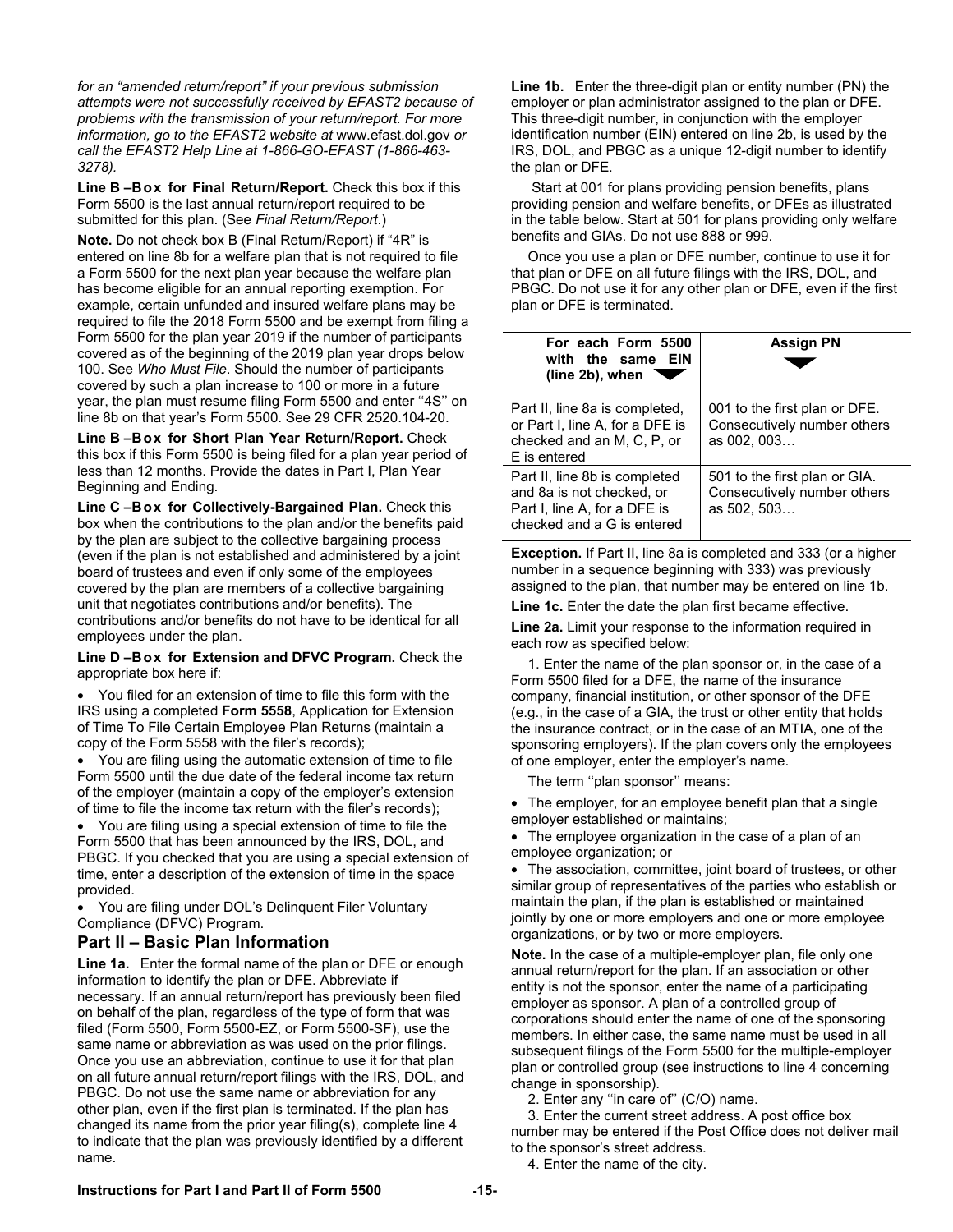5. Enter the two-character abbreviation of the U.S. state or possession and zip code.

6. Enter the foreign routing code, if applicable. Leave U.S. state and zip code blank if entering a foreign routing code and country name.

7. Enter the foreign country, if applicable.

8. Enter the D/B/A (the doing business as) or trade name of the sponsor if different from the plan sponsor's name.

9. Enter any second address. Use only a street address here, not a P.O. Box.

**Note**. Use the IRS Form 8822-B, Change of Address – Business, to notify the IRS if the address provided here is a change in your business mailing address or your business location.

**Line 2b**. Enter the nine-digit employer identification number (EIN) assigned to the plan sponsor/employer, for example, 00- 1234567. In the case of a DFE, enter the employer identification number (EIN) assigned to the CCT, PSA, MTIA, 103-12 IE, or GIA.

Do not use a social security number in lieu of an EIN. The Form 5500 is open to public inspection, and the contents are public information and are subject to publication on the Internet. Because of privacy concerns, the inclusion of a social security number or any portion thereof on this line may result in the rejection of the filing.

Employers without an EIN must apply for one as soon as possible. The EBSA does not issue EINs. To apply for an EIN from the IRS:

 Mail or fax Form SS-4, Application for Employer Identification Number, obtained at www.irs.gov/orderforms.

 See https://www.irs.gov/uac/form-ss-4-application-foremployer-identification-number-ein for additional information. The EIN is issued immediately once the application information is validated. (The online application process is not yet available for corporations with addresses in foreign countries or Puerto Rico.)

A multiple-employer plan or plan of a controlled group of corporations should use the EIN of the sponsor identified in line 2a. The EIN must be used in all subsequent filings of the Form 5500 for these plans (see instructions to line 4 concerning change in EIN).

If the plan sponsor is a group of individuals, get a single EIN for the group. When you apply for the EIN, provide the name of the group, such as ''Joint Board of Trustees of the Local 187 Machinists' Retirement Plan.'' (If filing Form SS-4, enter the group name on line 1.)

**Note.** EINs for funds (trusts or custodial accounts) associated with plans (other than DFEs) are generally not required to be furnished on the Form 5500; the IRS will issue EINs for such funds for other reporting purposes. EINs may be obtained as explained above. Plan sponsors should use the trust EIN described above when opening a bank account or conducting other transactions for a trust that require an EIN.

**Line 2d.** Enter the six-digit business code that best describes the nature of the plan sponsor's business from the list of business codes on pages 77, 78, and 79. If more than one employer or employee organization is involved, enter the business code for the main business activity of the employers and/or employee organizations.

**Line 3a.** Please limit your response to the information required:

1. Enter the name and address of the plan administrator unless the administrator is the sponsor identified in line 2. If both the plan administrator name and address are the same as

the plan sponsor name and address, check the "Same as Plan Sponsor" box and disregard items 2 through 6 below. If the Form 5500 is submitted for a DFE, check the appropriate box in Part I, line A, and enter the appropriate DFE code.

The term "plan administrator" means:

- The person or group of persons specified as the administrator by the instrument under which the plan is operated;
- The plan sponsor/employer if an administrator is not so designated; or
- Any other person prescribed by regulations if an administrator is not designated and a plan sponsor cannot be identified.
- 2. Enter any "in care of" (C/O) name.

3. Enter the current street address. A post office box number may be entered if the Post Office does not deliver mail

to the administrator's street address.

4. Enter the name of the city.

5. Enter the two-character abbreviation of the U.S. state or possession and zip code.

6. Enter the foreign routing code and foreign country, if applicable. Leave U.S. state and zip code blank if entering foreign routing code and country information.

**Line 3b.** Enter the plan administrator's nine-digit EIN. A plan administrator must have an EIN for Form 5500 reporting purposes. If the plan administrator does not have an EIN, apply for one as explained in the instructions for line 2b. One EIN should be entered for a group of individuals who are, collectively, the plan administrator.

**Note.** Employees of the plan sponsor who perform administrative functions for the plan are generally not the plan administrator unless specifically designated in the plan document. If an employee of the plan sponsor is designated as the plan administrator, that employee must get an EIN.

**Line 4.** If the plan sponsor's or DFE's name and/or EIN have changed or the plan name has changed since the last return/report was filed for this plan or DFE, enter the plan sponsor's or DFE's name, EIN, the plan name, and the plan number as it appeared on the last return/report filed.



*The failure to indicate on line 4 that a plan sponsor was previously identified by a different name or a different employer identification number (EIN) or that the plan name has been changed could result in correspondence from the DOL and/or the IRS.*

**Lines 5 and 6.** All filers **must** complete both lines 5 and 6 unless the Form 5500 is filed for an IRA Plan described in *Limited Pension Plan Reporting* or for a DFE. Note. Welfare plans complete only lines 5, 6a(1), 6a(2), 6b, 6c, and 6d.

The description of ''participant'' in the instructions below is only for purposes of these lines.

An individual becomes a participant covered under an employee welfare benefit plan on the earliest of:

• the date designated by the plan as the date on which the individual begins participation in the plan;

• the date on which the individual becomes eligible under the plan for a benefit subject only to occurrence of the contingency for which the benefit is provided; or

• the date on which the individual makes a contribution to the plan, whether voluntary or mandatory.

 See 29 CFR 2510.3-3(d)(1). This includes former employees who are receiving group health continuation coverage benefits pursuant to Part 6 of ERISA and who are covered by the employee welfare benefit plan. Covered dependents are not counted as participants. A child who is an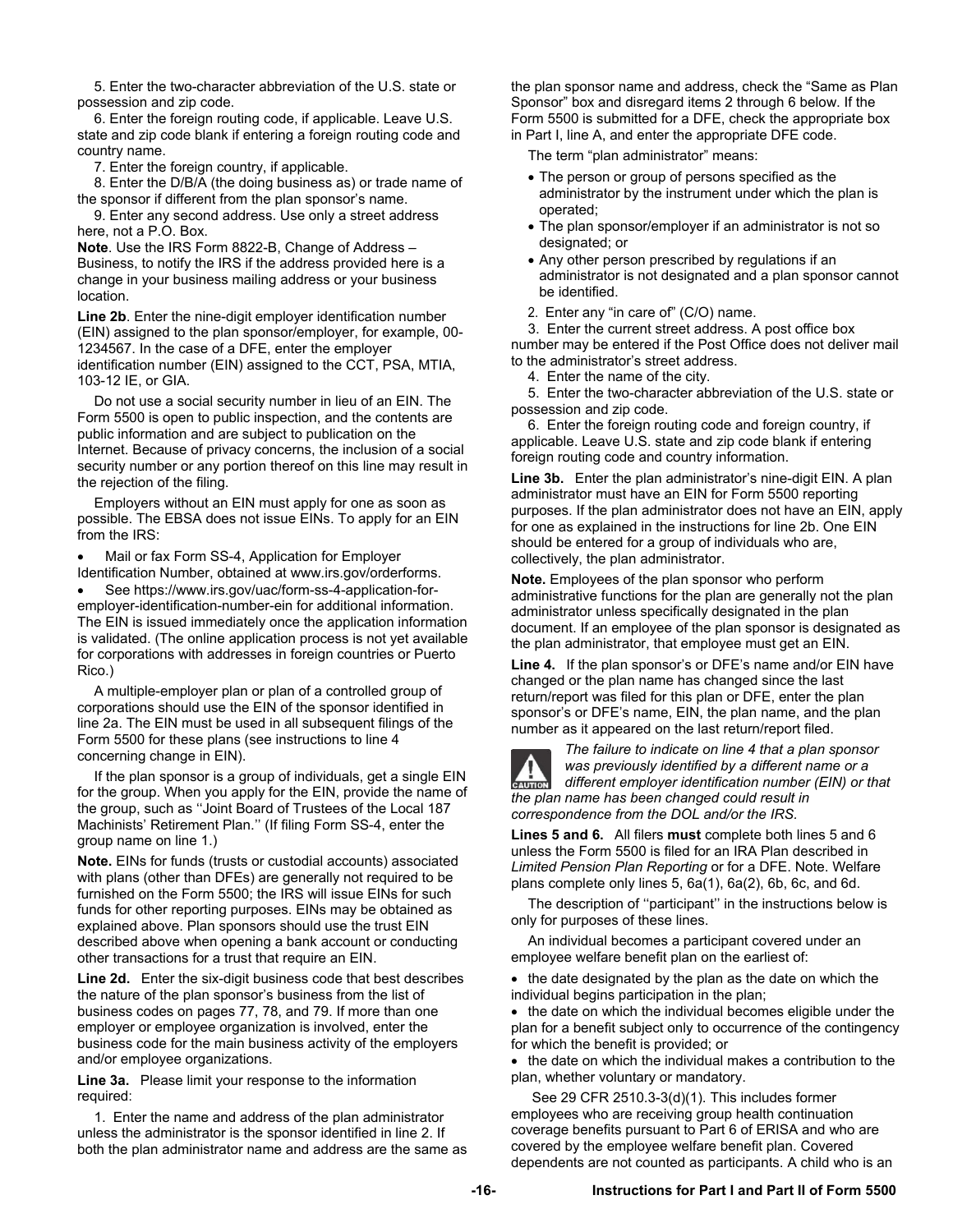"alternate recipient" entitled to health benefits under a qualified medical child support order (QMCSO) should not be counted as a participant for lines 5 and 6. An individual is not a participant covered under an employee welfare plan on the earliest date on which the individual (a) is ineligible to receive any benefit under the plan even if the contingency for which such benefit is provided should occur, and (b) is not designated by the plan as a participant. See 29 CFR 2510.3-  $3(d)(2)$ .



*Before counting the number of participants, especially in a welfare benefit plan, it is important to determine whether the plan sponsor has established one or more plans for Form 5500/Form 5500-SF reporting purposes. As a matter of plan design, plan sponsors can offer benefits through various structures and combinations. For example, a plan sponsor could create (i) one plan providing major medical benefits, dental benefits, and vision benefits, (ii) two plans with one providing major medical benefits and the other providing self-insured dental and vision benefits; or (iii) three separate plans. You must review the governing documents and actual operations to determine whether welfare benefits are being provided under a single plan or separate plans.* 

*The fact that you have separate insurance policies for each different welfare benefit does not necessarily mean that you have separate plans. Some plan sponsors use a "wrap" document to incorporate various benefits and insurance policies into one comprehensive plan. In addition, whether a benefit* arrangement *is deemed to be a single plan may be different for purposes other than Form 5500/Form 5500-SF reporting. For example, special rules may apply for purposes of HIPAA, COBRA, and Internal Revenue Code compliance. If you need help determining whether you have a single welfare benefit plan for Form 5500/Form 5500-SF reporting purposes, you should consult a qualified benefits consultant or legal counsel.*

For pension benefit plans, "alternate payees" entitled to benefits under a qualified domestic relations order are not to be counted as participants for this line.

For pension benefit plans, "participant" for this line means any individual who is included in one of the categories below:

1. Active participants (i.e., any individuals who are currently in employment covered by the plan and who are earning or retaining credited service under the plan). This includes any individuals who are eligible to elect to have the employer make payments under a Code section 401(k) qualified cash or deferred arrangement. Active participants also include any nonvested individuals who are earning or retaining credited service under the plan. This does not include (a) nonvested former employees who have incurred the break in service period specified in the plan or (b) former employees who have received a "cash-out" distribution or deemed distribution of their entire nonforfeitable accrued benefit.

2. Retired or separated participants receiving benefits (i.e., individuals who are retired or separated from employment covered by the plan and who are receiving benefits under the plan). This does not include any individual to whom an insurance company has made an irrevocable commitment to pay all the benefits to which the individual is entitled under the plan.

3. Other retired or separated participants entitled to future benefits (i.e., any individuals who are retired or separated from employment covered by the plan and who are entitled to begin receiving benefits under the plan in the future). This does not include any individual to whom an insurance company has made an irrevocable commitment to pay all the benefits to which the individual is entitled under the plan.

4. Deceased individuals who had one or more beneficiaries who are receiving or are entitled to receive benefits under the plan. This does not include any individual to whom an insurance company has made an irrevocable commitment to pay all the benefits to which the beneficiaries of that individual are entitled under the plan.

**Line 6g.** Enter the number of participants included on line 6f (total participants at the end of the plan year) who have account balances. For example, for a Code section 401(k) plan the number entered on line 6g should be the number of participants counted on line 6f who have made a contribution, or for whom a contribution has been made, to the plan for this plan year or any prior plan year. Defined benefit plans should leave line 6g blank.

**Line 6h.** Include any individual who terminated employment during this plan year, whether or not he or she (a) incurred a break in service, (b) received an irrevocable commitment from an insurance company to pay all the benefits to which he or she is entitled under the plan, and/or (c) received a cash distribution or deemed cash distribution of his or her nonforfeitable accrued benefit. Multiemployer plans and multiple-employer plans that are collectively bargained do not have to complete line 6h.

**Line 7.** Only multiemployer plans should complete line 7. Multiemployer plans must enter the total number of employers obligated to contribute to the plan. For purposes of line 7 of the Form 5500, an employer obligated to contribute is defined as an employer who, during the 2018 plan year, is a party to the collective bargaining agreement(s) pursuant to which the plan is maintained or who may otherwise be subject to withdrawal liability pursuant to ERISA section 4203. Any two or more contributing entities (e.g., places of business with separate collective bargaining agreements) that have the same ninedigit employer identification number (EIN) must be aggregated and counted as one employer for this purpose.

**Line 8 - Benefits Provided Under the Plan.** In the boxes for line 8a and 8b, as appropriate, enter all applicable plan characteristics codes that applied during the reporting year from the List of Plan Characteristics Codes on pages 19 and 20 that describe the characteristics of the plan being reported.

**Note.** In the case of an eligible combined plan under Code section 414(x) and ERISA section 210(e), the codes entered in line 8a must include any codes applicable for either the defined benefit pension features or the defined contribution pension features of the plan.



*For plan sponsors of Puerto Rico plans, enter characteristic code 3C only if:* 

*i. only Puerto Rico residents participate,* 

*ii. the trust is exempt from income tax under the laws of Puerto Rico, and* 

*iii. the plan administrator has not made the election under ERISA section 1022(i)(2), and, therefore, the plan is not intended to qualify under section 401(a) of the Internal Revenue Code (U.S).* 

**Line 9 - Funding and Benefit Arrangements.** Check all boxes that apply to indicate the funding and benefit arrangements used during the plan year. The ''funding arrangement'' is the method for the receipt, holding, investment, and transmittal of plan assets prior to the time the plan actually provides benefits. The ''benefit arrangement'' is the method by which the plan provides benefits to participants. For purposes of line 9:

**''Insurance''** means the plan has an account, contract, or policy with an insurance company, insurance service, or other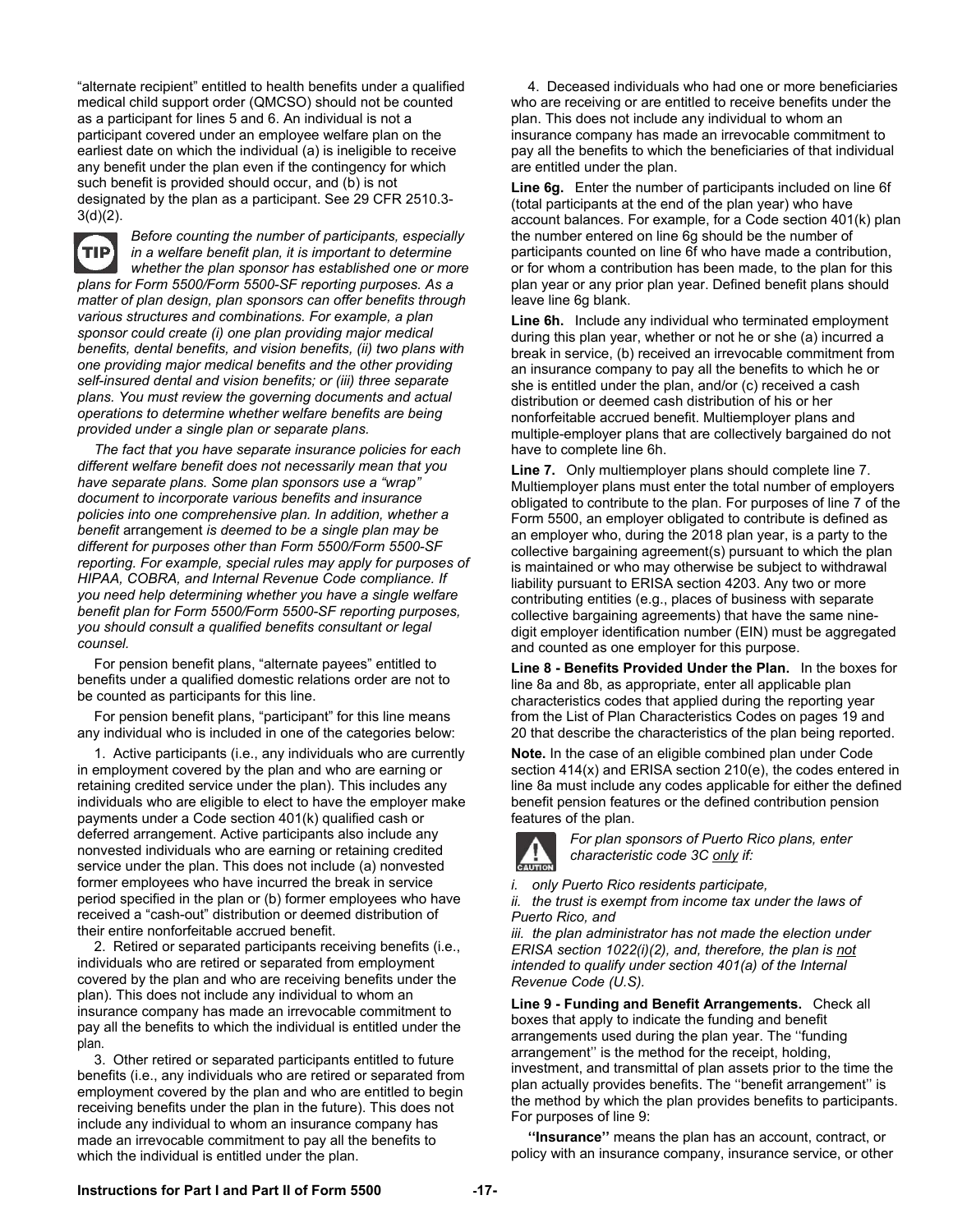similar organization (such as Blue Cross, Blue Shield, or a health maintenance organization) during the plan or DFE year. (This includes investments with insurance companies such as guaranteed investment contracts (GICs).) An annuity account arrangement under Code section 403(b)(1) that is required to complete the Form 5500 should mark "insurance" for both the plan funding arrangement and plan benefit arrangement. Do not check ''insurance'' if the sole function of the insurance company was to provide administrative services.

**''Code section 412(e)(3) insurance contracts''** are contracts that provide retirement benefits under a plan that are guaranteed by an insurance carrier. In general, such contracts must provide for level premium payments over the individual's period of participation in the plan (to retirement age), premiums must be timely paid as currently required under the contract, no rights under the contract may be subject to a security interest, and no policy loans may be outstanding. If a plan is funded exclusively by the purchase of such contracts, the otherwise applicable minimum funding requirements of section 412 of the Code and section 302 of ERISA do not apply for the year and neither the Schedule MB nor the Schedule SB is required to be filed.

**''Trust''** includes any fund or account that receives, holds, transmits, or invests plan assets other than an account or policy of an insurance company. A custodial account arrangement under Code section 403(b)(7) that is required to complete the Form 5500 should mark "trust" for both the plan funding arrangement and the plan benefit arrangement.

**''General assets of the sponsor''** means either the plan had no assets or some assets were commingled with the general assets of the plan sponsor prior to the time the plan actually provided the benefits promised.

**Example.** If the plan holds all its assets invested in registered investment companies and other non-insurance company investments until it purchases annuities to pay out the benefits promised under the plan, box 9a(3) should be checked as the funding arrangement and box 9b(1) should be checked as the benefit arrangement.

**Note.** An employee benefit plan that checks boxes 9a(1), 9a(2), 9b(1), and/or 9b(2) must attach *Schedule A (Form 5500)*, Insurance Information, to provide information concerning each contract year ending with or within the plan year. See the instructions to the Schedule A and enter the number of Schedules A on line 10b(3), if applicable.

**Line 10.** Check the boxes on line 10 to indicate the schedules being filed and, where applicable, count the schedules and enter the number of attached schedules in the space provided.

#### **Form M-1 Compliance Information (to be provided by all welfare plans).**

**Line 11a**. All plans providing welfare benefits must complete Part III, line 11a by answering either "Yes" or "No". Do not leave the answer blank. If the plan is a multiple-employer welfare arrangement or an Entity Claiming Exception (ECE) subject to the Form M-1, *Report for Multiple-Employer Welfare Arrangements (MEWAs) and Certain Entities Claiming Exception (ECEs)* filing requirements, check "Yes" and complete line 11, elements 11b and 11c. If the answer is "No," skip elements 11b and 11c of line 11.

 Generally, a Form M-1 must be filed each year by March 1<sup>st</sup> following the calendar year in which a plan operates subject to the Form M-1 filing requirement. (For example, a plan MEWA that was operating in 2018 must file the 2018 Form M-1 annual report by March 1, 2019.) In addition, Form M-1 filings are necessary in the case of certain registration, origination, or

special events. See the instructions for Form M-1 at http://www.askebsa.dol.gov/mewa, and 29 CFR 2520.101-2 for more information regarding the Form M-1 filing requirements for plan MEWAs and ECEs.

**Line 11b.** All plans that answered ''Yes'' in line 11a must complete line 11b by answering either ''Yes'' or ''No.'' Do not leave the answer blank.

**Line 11c.** All plans that answered ''Yes'' in line 11a must enter a Receipt Confirmation Code for the 2018 Form M–1 annual report that was required to be filed with the Department of Labor under the Form M–1 filing requirements. The Receipt Confirmation Code is a unique code generated by the Form M– 1 electronic filing system. You can find this code under the ''completed filings'' area when you log into your Form M–1 electronic filing system at http://www.askebsa.dol.gov/mewa.

 If a plan that is subject to the Form M-1 filing requirements was not required to file a 2018 Form M–1 annual report, enter the Receipt Confirmation Code for the most recent Form M–1 that was required to be filed under the Form M–1 filing requirements on or before the date of filing the 2018 Form 5500. (For example, if a plan was not required to file a 2018 Form M–1 annual report by March 1, 2019 for the 2018 calendar year because it experienced a registration event between October 1 and December 31, 2018, and made a timely Form M–1 registration filing, the plan must enter on line 11c of the 2018 Form 5500 the Receipt Confirmation Code issued for the Form M–1 registration filing.)



 *A welfare benefit plan's failure to answer line 11a, and if applicable, lines 11b and 11c, or enter a valid Receipt Confirmation Code in line 11c, will subject the Form 5500 filing to rejection as incomplete and civil penalties may be assessed pursuant to ERISA Section 502(c)(2) and 29 CFR 2560.502c-2.*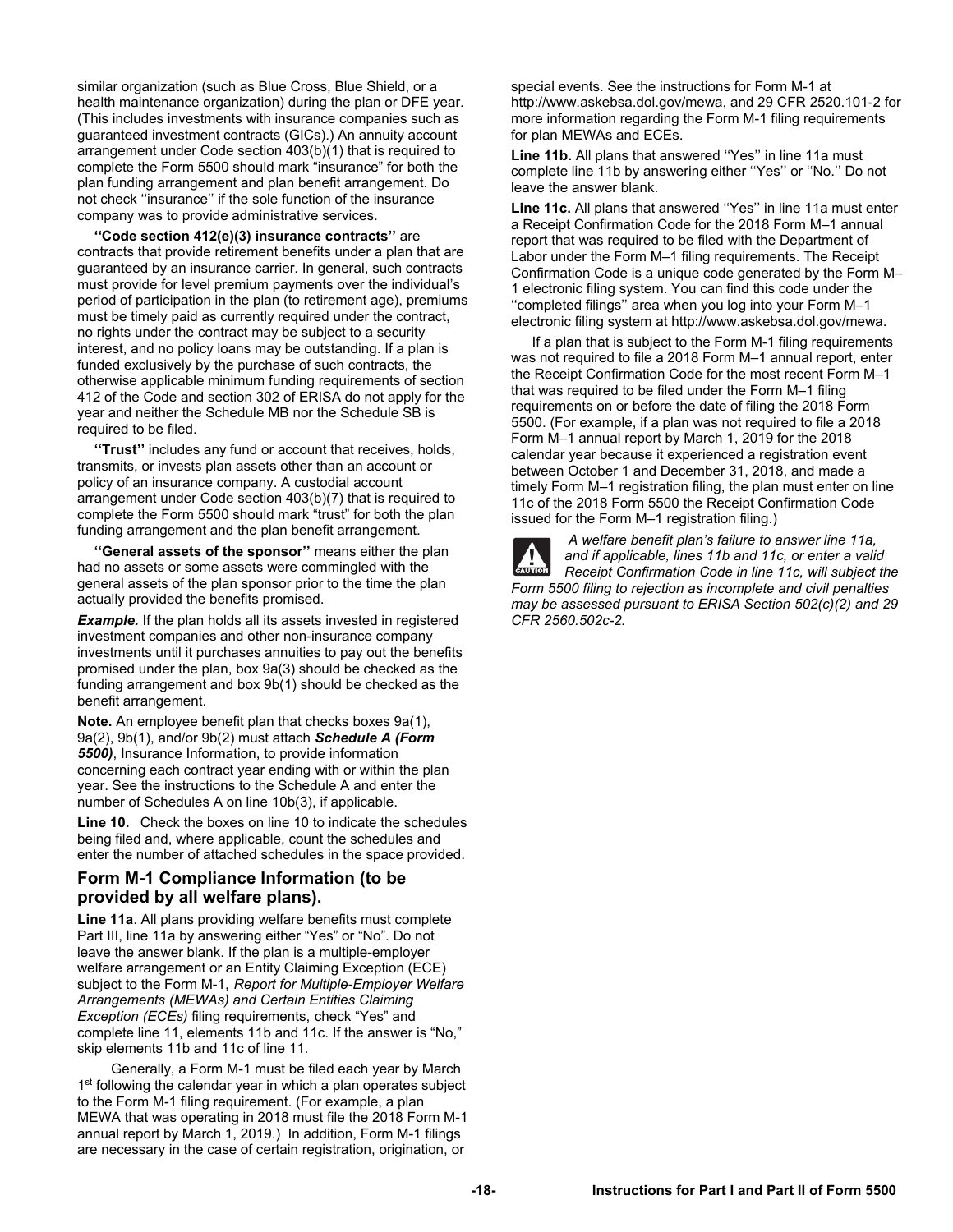#### **LIST OF PLAN CHARACTERISTICS CODES FOR LINES 8a AND 8b**

| CODE        | <b>Defined Benefit Pension Features</b>                                                                                                                                                                                                                                                                                                                                                                                                                                                                                                                                                                                                                                                                                                  |
|-------------|------------------------------------------------------------------------------------------------------------------------------------------------------------------------------------------------------------------------------------------------------------------------------------------------------------------------------------------------------------------------------------------------------------------------------------------------------------------------------------------------------------------------------------------------------------------------------------------------------------------------------------------------------------------------------------------------------------------------------------------|
| 1A          | Benefits are primarily pay related.                                                                                                                                                                                                                                                                                                                                                                                                                                                                                                                                                                                                                                                                                                      |
| 1B          | Benefits are primarily flat dollar (includes dollars per year<br>of service).                                                                                                                                                                                                                                                                                                                                                                                                                                                                                                                                                                                                                                                            |
| 1C          | Cash balance or similar plan - Plan has a "cash balance"<br>formula. For this purpose, a "cash balance" formula is a<br>benefit formula in a defined benefit plan by whatever<br>name (for example, personal account plan, pension<br>equity plan, life cycle plan, cash account plan, etc.) that<br>rather than, or in addition to, expressing the accrued<br>benefit as a life annuity commencing at normal<br>retirement age, defines benefits for each employee in<br>terms more common to a defined contribution plan such<br>as a single sum distribution amount (for example, 10<br>percent of final average pay times years of service, or<br>the amount of the employee's hypothetical account<br>balance).                     |
| 1D          | Floor-offset plan - to offset for retirement benefits<br>provided by an employer-sponsored defined contribution<br>plan.                                                                                                                                                                                                                                                                                                                                                                                                                                                                                                                                                                                                                 |
| 1E          | Code section 401(h) arrangement - Plan contains<br>separate accounts under Code section 401(h) to provide<br>employee health benefits.                                                                                                                                                                                                                                                                                                                                                                                                                                                                                                                                                                                                   |
| 1F          | Code section 414(k) arrangement - Benefits are based<br>partly on the balance of the separate account of the<br>participant (also include appropriate defined contribution<br>pension feature codes).                                                                                                                                                                                                                                                                                                                                                                                                                                                                                                                                    |
| 1H          | Plan covered by PBGC that was terminated and closed<br>out for PBGC purposes - Before the end of the plan year<br>(or a prior plan year), (1) the plan terminated in a<br>standard (or distress) termination and completed the<br>distribution of plan assets in satisfaction of all benefit<br>liabilities (or all ERISA Title IV benefits for distress<br>termination); or (2) a trustee was appointed for a<br>terminated plan pursuant to ERISA section 4042.                                                                                                                                                                                                                                                                        |
| 11          | Frozen plan - As of the last day of the plan year, the plan<br>provides that no participant will get any new benefit<br>accrual (whether because of service or compensation).                                                                                                                                                                                                                                                                                                                                                                                                                                                                                                                                                            |
| <b>CODE</b> | <b>Defined Contribution Pension Features</b>                                                                                                                                                                                                                                                                                                                                                                                                                                                                                                                                                                                                                                                                                             |
| 2Α          | Use this code if employer contributions in the return year<br>were based on one of the following allocation types:<br>Age/service weighted or new comparability or similar<br>plan - Age/service weighted plan: Allocations are based<br>on age, service, or age and service. New comparability<br>or similar plan: Allocations are based on participant<br>classifications and a classification(s) consists entirely or<br>predominantly of highly compensated employees; or the<br>plan provides an additional allocation rate on<br>compensation above a specified threshold, and the<br>threshold or additional rate exceeds the maximum<br>threshold or rate allowed under the permitted disparity<br>rules of Code section 401(I). |
| 2B          | Target benefit plan.                                                                                                                                                                                                                                                                                                                                                                                                                                                                                                                                                                                                                                                                                                                     |
| 2C          | Money purchase (other than target benefit).                                                                                                                                                                                                                                                                                                                                                                                                                                                                                                                                                                                                                                                                                              |
| 2D          | Offset plan – Plan benefits are subject to offset for<br>retirement benefits provided in another plan or<br>arrangement of the employer.                                                                                                                                                                                                                                                                                                                                                                                                                                                                                                                                                                                                 |
| 2Е          | Profit-sharing.                                                                                                                                                                                                                                                                                                                                                                                                                                                                                                                                                                                                                                                                                                                          |

| 2F          | ERISA section 404(c) plan - This plan, or any part of it,<br>is intended to meet the conditions of 29 CFR 2550.404c-<br>1.                                                                                                                                                                                                                                                                                         |
|-------------|--------------------------------------------------------------------------------------------------------------------------------------------------------------------------------------------------------------------------------------------------------------------------------------------------------------------------------------------------------------------------------------------------------------------|
| 2G          | Total participant-directed account plan - Participants<br>have the opportunity to direct the investment of all the<br>assets allocated to their individual accounts, regardless<br>of whether 29 CFR 2550.404c-1 is intended to be met.                                                                                                                                                                            |
| 2H          | Partial participant-directed account plan - Participants<br>have the opportunity to direct the investment of a portion<br>of the assets allocated to their individual accounts,<br>regardless of whether 29 CFR 2550.404c-1 is intended<br>to be met.                                                                                                                                                              |
| 21          | Stock bonus.                                                                                                                                                                                                                                                                                                                                                                                                       |
| 2J          | Code section $401(k)$ feature $-$ A cash or deferred<br>arrangement described in Code section 401(k) that is<br>part of a qualified defined contribution plan that provides<br>for an election by employees to defer part of their<br>compensation or receive these amounts in cash.                                                                                                                               |
| 2K          | Code section $401(m)$ arrangement $-$ Employee<br>contributions are allocated to separate accounts under<br>the plan or employer contributions are based, in whole or<br>in part, on employee deferrals or contributions to the<br>plan. Not applicable if plan is 401(k) with only QNECs<br>and/or QMACs. Also not applicable if Code sections<br>403(b)(1), 403(b)(7), or 408 arrangement/accounts<br>annuities. |
| 2L          | An annuity contract purchased by Code section 501(c)(3)<br>organization or public school as described in Code<br>section 403(b)(1) arrangement."                                                                                                                                                                                                                                                                   |
| 2M          | Custodial accounts for regulated investment company<br>stock as described in Code section 403(b)(7).                                                                                                                                                                                                                                                                                                               |
| 2N          | Code section 408 accounts and annuities - See Limited<br>Pension Plan Reporting instructions for pension plan<br>utilizing Code section 408 individual retirement accounts<br>or annuities as the funding vehicle for providing benefits.                                                                                                                                                                          |
| 20          | ESOP other than a leveraged ESOP.                                                                                                                                                                                                                                                                                                                                                                                  |
| 2P          | Leveraged ESOP - An ESOP that acquires employer<br>securities with borrowed money or other debt-financing<br>techniques.                                                                                                                                                                                                                                                                                           |
| 2Q          | The employer maintaining this ESOP is an S corporation.                                                                                                                                                                                                                                                                                                                                                            |
| 2R          | Participant-directed brokerage accounts provided as an<br>investment option under the plan.                                                                                                                                                                                                                                                                                                                        |
| 2S          | 401(k) plan or 403(b) plan that provides for automatic<br>enrollment in plan that has elective contributions<br>deducted from payroll                                                                                                                                                                                                                                                                              |
| 2Τ          | Total or partial participant-directed account plan – plan<br>uses default investment account for participants who fail<br>to direct assets in their account.                                                                                                                                                                                                                                                       |
| <b>CODE</b> | <b>Other Pension Benefit Features</b>                                                                                                                                                                                                                                                                                                                                                                              |
| 3B          | Use this code if the plan covered self-employed<br>individuals in the return year.                                                                                                                                                                                                                                                                                                                                 |
| ЗC          | Plan not intended to be qualified $-$ A plan not intended to<br>be qualified under Code sections 401, 403, or 408.                                                                                                                                                                                                                                                                                                 |
| 3D          | Pre-approved pension plan A pre-approved plan under<br>sections 401, 403(a), and 4975(e)(7) of the Code that is<br>subject to a favorable opinion letter from the IRS.                                                                                                                                                                                                                                             |
| 3F          | Plan sponsor(s) received services of leased employees,<br>as defined in Code section 414(n), during the plan year.                                                                                                                                                                                                                                                                                                 |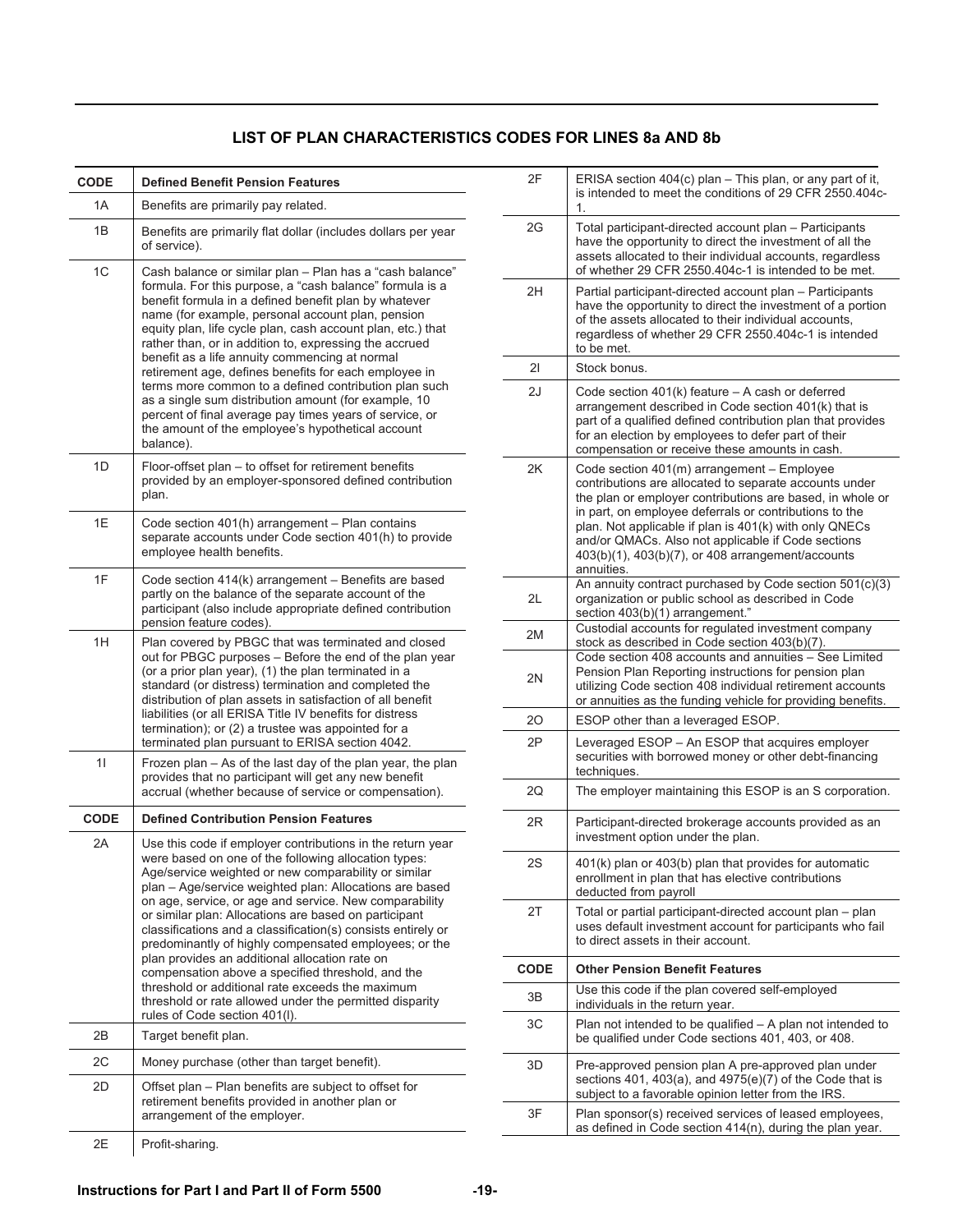# **LIST OF PLAN CHARACTERISTICS CODES FOR LINES 8a AND 8b (Continued)**

| 3H   | Plan sponsor(s) is (are) a member(s) of a controlled<br>group (Code sections $414(b)$ , (c), or (m)).                                        |
|------|----------------------------------------------------------------------------------------------------------------------------------------------|
| 31   | Plan requiring that all or part of employer contributions<br>be invested and held, at least for a limited period, in<br>employer securities. |
| 3.1  | U.S.-based plan that covers residents of Puerto Rico and<br>is qualified under both Code section 401 and section<br>1165 of Puerto Rico Code |
| CODE | <b>Welfare Benefit Features</b>                                                                                                              |
| 4A   | Health (other than vision or dental).                                                                                                        |
| 4B   | Life insurance.                                                                                                                              |
| AC   | Supplemental unemployment.                                                                                                                   |
| 4D   | Dental                                                                                                                                       |
| 4F   | Vision                                                                                                                                       |
| 4F   | Temporary disability (accident and sickness).                                                                                                |
| 4G   | Prepaid legal.                                                                                                                               |
| 4H   | Long-term disability.                                                                                                                        |
| 41   | Severance pay.                                                                                                                               |
| 4.1  | Apprenticeship and training.                                                                                                                 |

| 4K | Scholarship (funded).                                                                                                                                                        |
|----|------------------------------------------------------------------------------------------------------------------------------------------------------------------------------|
| 4L | Death benefits (include travel accident but not life<br>insurance).                                                                                                          |
| 4P | Taft-Hartley Financial Assistance for Employee Housing<br>Expenses.                                                                                                          |
| 4Q | Other.                                                                                                                                                                       |
| 4R | Unfunded, fully insured, or combination unfunded/fully<br>insured welfare plan that will not file an annual report for<br>next plan year pursuant to 29 CFR 2520.104-20.     |
| 4S | Unfunded, fully insured, or combination unfunded/fully<br>insured welfare plan that stopped filing annual reports in<br>an earlier plan year pursuant to 29 CFR 2520.104-20. |
| 4T | 10 or more employer plan under Code section<br>$419A(f)(6)$ .                                                                                                                |
| 4U | Collectively-bargained welfare benefit arrangement<br>under Code section 419A(f)(5).                                                                                         |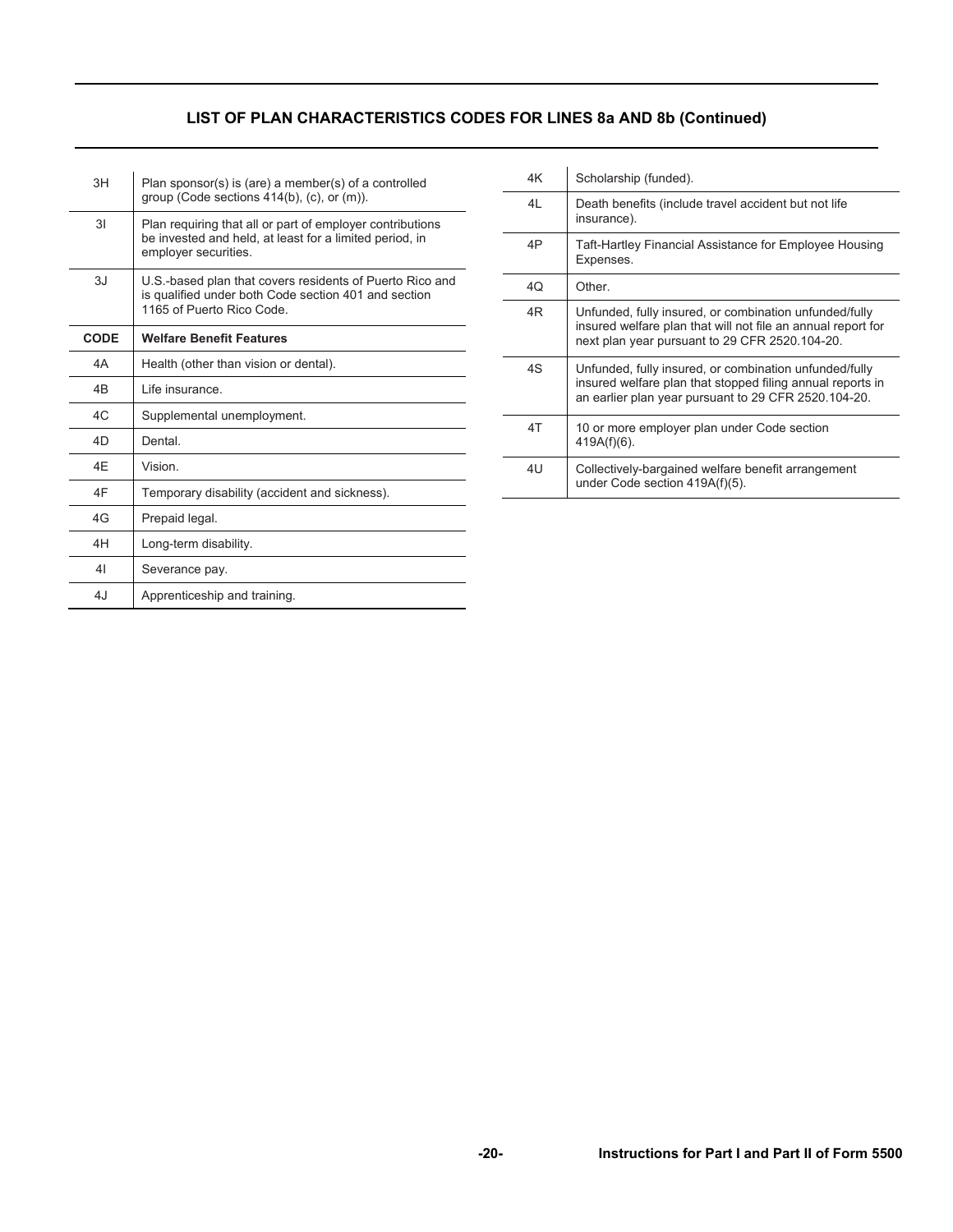# **2018 Instructions for Schedule A (Form 5500)**  *Insurance Information*

#### **General Instructions**

#### **Who Must File**

Schedule A (Form 5500) must be attached to the Form 5500 filed for every defined benefit pension plan, defined contribution pension plan, and welfare benefit plan required to file a Form 5500 if any benefits under the plan are provided by an insurance company, insurance service, or other similar organization (such as Blue Cross, Blue Shield, or a health maintenance organization). This includes investment contracts with insurance companies such as guaranteed investment contracts (GICs). In addition, Schedules A must be attached to a Form 5500 filed for GIAs, MTIAs, and 103-12 IEs for each insurance or annuity contract held in the MTIA, or 103-12 IE or by the GIA.

**TIP** 

*If Form 5500 line 9a(1), 9a(2), 9b(1), or 9b(2) is checked, indicating that either the plan funding arrangement or plan benefit arrangement includes an account, policy, or contract with an insurance company (or similar organization), at least one Schedule A would be required to be attached to the Form 5500 filed for a pension or welfare plan to provide information concerning the contract year ending with or within the plan year.* 

 Do not file Schedule A for a contract that is an Administrative Services Only (ASO) contract, a fidelity bond or policy, or a fiduciary liability insurance policy. Also, if a Schedule A for a contract or policy is filed as part of a Form 5500 for an MTIA or 103-12 IE that holds the contract, do not include a Schedule A for the contract or policy on the Form 5500s filed for the plans participating in the MTIA or 103-12 IE.

 Check the Schedule A box on the Form 5500 (Part II, line 10b(3)), and enter the number attached in the space provided if one or more Schedules A are attached to the Form 5500.

#### **Specific Instructions**

Information entered on Schedule A should pertain to the insurance contract or policy year ending with or within the plan year (for reporting purposes, a year cannot exceed 12 months).

**Example.** If an insurance contract year begins on July 1 and ends on June 30, and the plan year begins on January 1 and ends on December 31, the information on the Schedule A attached to the 2018 Form 5500 should be for the insurance contract year ending on June 30, 2018.

**Exception.** If the insurance company maintains records on the basis of a plan year rather than a policy or contract year, the information entered on Schedule A may pertain to the plan year instead of the policy or contract year.

 Include only the contracts issued to or held by the plan, GIA, MTIA, or 103-12 IE for which the Form 5500 is being filed.

**Lines A, B, C, and D.** This information must be the same as reported in Part II of the Form 5500 to which this Schedule A is attached.

 Do not use a social security number in lieu of an EIN. The Schedule A and its attachments are open to public inspection, and the contents are public information and are subject to publication on the Internet. Because of privacy concerns, the inclusion of a social security number or any portion thereof on

this Schedule A or any of its attachments may result in the rejection of the filing.

 You can apply for an EIN from the IRS online, by fax, or by mail depending on how soon you need to use the EIN. For more information, see *Section 3: Electronic Filing Requirement* under *General Instructions to Form 5500*. The EBSA does not issue EINs.

#### **Part I – Information Concerning Insurance Contract Coverage, Fees, and Commissions**

**Line 1(c).** Enter the code number assigned by the National Association of Insurance Commissioners (NAIC) to the insurance company. If none has been assigned, enter zeros "0" in the spaces provided.

Line 1(d). If individual policies with the same carrier are grouped as a unit for purposes of this report, and the group does not have one identification number, you may use the contract or identification number of one of the individual contracts, provided this number is used consistently to report these contracts as a group and the plan administrator maintains the records necessary to disclose all the individual contract numbers in the group upon request. Use separate Schedules A to report individual contracts that cannot be grouped as a unit.

**Line 1(e).** Since plan coverage may fluctuate during the year, the administrator should estimate the number of persons that were covered by the contract at the end of the policy or contract year. Where contracts covering individual employees are grouped, compute entries as of the end of the plan year.

**Line 1(f) and (g).** Enter the beginning and ending dates of the policy year for the contract identified in 1(d). Leave 1(f) blank if separate contracts covering individual employees are grouped.

**Line 2.** Report on line 2 the total of all insurance fees and commissions directly or indirectly attributable to the contract or policy placed with or retained by the plan.

**Totals.** Enter on line 2 the total of all such commissions and fees paid to agents, brokers, and other persons listed on line 3. Complete a separate line 3 item (elements **(a)** through **(e)**) for each person listed.

 For purposes of lines 2 and 3, commissions and fees include sales and base commissions and all other monetary and non-monetary forms of compensation where the broker's agent's, or other person's eligibility for the payment or the amount of the payment is based, in whole or in part, on the value (e.g., policy amounts, premiums) of contracts or policies (or classes thereof) placed with or retained by an ERISA plan, including, for example, persistency and profitability bonuses. The amount (or pro rata share of the total) of such commissions or fees attributable to the contract or policy placed with or retained by the plan must be reported in line 2 and in line 3, element (b) and/or (c), as appropriate.

 Insurers must provide plan administrators with a proportionate allocation of commissions and fees attributable to each contract. Any reasonable method of allocating commissions and fees to policies or contracts is acceptable, provided the method is disclosed to the plan administrator. A reasonable allocation method could, in the Department of Labor's view, allocate fees and commissions to a Schedule A based on a calendar year calculation even if the plan year or policy year was not a calendar year. For additional information on these Schedule A reporting requirements, see ERISA Advisory Opinion 2005-02A, available on the Internet at *www.dol.gov/ebsa.* 

 Where benefits under a plan are purchased from and guaranteed by an insurance company, insurance service, or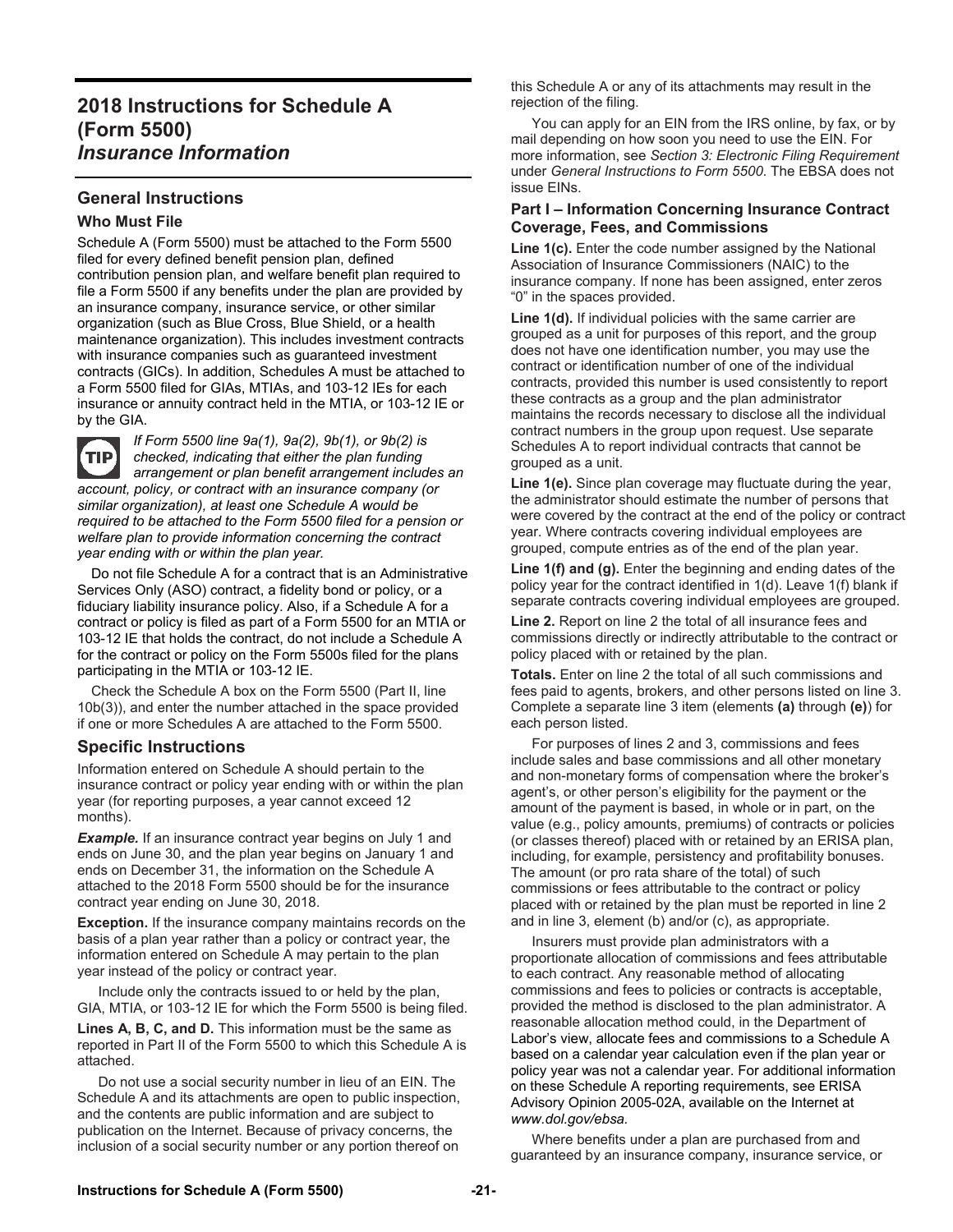other similar organization, and the contract or policy is reported on a Schedule A, payments of reasonable monetary compensation by the insurer out of its general assets to affiliates or third parties for performing administrative activities necessary for the insurer to fulfill its contractual obligation to provide benefits, where there is no direct or indirect charge to the plan for the administrative services other than the insurance premium, then the payments for administrative services by the insurer to the affiliates or third parties do not need to be reported on lines 2 and 3 of Schedule A. This would include compensation for services such as recordkeeping and claims processing services provided by a third party pursuant to a contract with the insurer to provide those services but would not include compensation provided by the insurer incidental to the sale or renewal of a policy, such as finder's fees, insurance brokerage commissions and fees, or similar fees.

 Schedule A reporting also is not required for compensation paid by the insurer to a "general agent" or "manager" for that general agent's or manager's management of an agency or performance of administrative functions for the insurer. For this purpose, (1) a "general agent" or "manager" does not include brokers representing insureds, and (2) payments would not be treated as paid for managing an agency or performance of administrative functions where the recipient's eligibility for the payment or the amount of the payment is dependent or based on the value (e.g., policy amounts, premiums) of contracts or policies (or classes thereof) placed with or retained by ERISA plan(s).

 Schedule A reporting is not required for occasional nonmonetary gifts or meals of insubstantial value that are tax deductible for federal income tax purposes by the person providing the gift or meal and would not be taxable income to the recipient. For this exemption to be available, the gift or gratuity must be both occasional and insubstantial. For this exemption to apply, the gift must be valued at less than \$50, the aggregate value of gifts from one source in a calendar year must be less than \$100, but gifts with a value of less than \$10 do not need to be counted toward the \$100 annual limit. If the \$100 aggregate value limit is exceeded, then the aggregate value of all the gifts will be reportable. For this purpose, nonmonetary gifts of less than \$10 also do not need to be included in calculating the aggregate value of all gifts required to be reported if the \$100 limit is exceeded.

 Gifts from multiple employees of one service provider should be treated as originating from a single source when calculating whether the \$100 threshold applies. On the other hand, in applying the threshold to an occasional gift received from one source by multiple employees of a single service provider, the amount received by each employee should be separately determined in applying the \$50 and \$100 thresholds. For example, if six employees of a broker attend a business conference put on by an insurer designed to educate and explain the insurer's products for employee benefit plans, and the insurer provides, at no cost to the attendees, refreshments valued at \$20 per individual, the gratuities would not be reportable on lines 2 and 3 of the Schedule A even though the total cost of the refreshments for all the employees would be \$120.

 These thresholds are for purposes of Schedule A reporting. Filers are cautioned that the payment or receipt of gifts and gratuities of any amount by plan fiduciaries may violate ERISA and give rise to civil liabilities and criminal penalties.

**Line 3.** Identify agents, brokers, and other persons individually in descending order of the amount paid. Complete as many entries as necessary to report all required information.

Complete elements **(a)** through **(e)** for each person as specified below.

**Element (a).** Enter the name and address of the agents, brokers, or other persons to whom commissions or fees were paid.

**Element (b).** Report all sales and base commissions here. For purposes of this element, sales and/or base commissions are monetary amounts paid by an insurer that are charged directly to the contract or policy and that are paid to a licensed agent or broker for the sale or placement of the contract or policy. All other payments should be reported in element **(c)** as fees.

**Element (c).** Fees to be reported here represent payments by an insurer attributable directly or indirectly to a contract or policy to agents, brokers, and other persons for items other than sales and/or base commissions (e.g., service fees, consulting fees, finders fees, profitability and persistency bonuses, awards, prizes, and non-monetary forms of compensation). Fees paid to persons other than agents and brokers should be reported here, **not** in Parts II and III on Schedule A as acquisition costs, administrative charges, etc.

**Element (d).** Enter the purpose(s) for which fees were paid.

**Element (e).** Enter the most appropriate organization code for the broker, agent, or other person entered in element **(a)**.

#### **Code Type of Organization**

|                | Banking, Savings & Loan Association, Credit Union,<br>or other similar financial institution |
|----------------|----------------------------------------------------------------------------------------------|
| $\overline{2}$ | <b>Trust Company</b>                                                                         |
| 3              | Insurance Agent or Broker                                                                    |
|                | Agent or Broker other than insurance                                                         |
| -5             | Third party administrator                                                                    |
| 6              | Investment Company/Mutual Fund                                                               |
|                | Investment Manager/Adviser                                                                   |

- **8** Labor Union
- **9** Foreign entity (e.g., an agent or broker, bank, insurance company, etc., not operating within the jurisdictional boundaries of the United States)

**0** Other

 For plans, GIAs, MTIAs, and 103-12 IEs required to file Part I of Schedule C, commissions and fees listed on the Schedule A are not required to be reported again on Schedule C. The amount of the compensation that must be reported on Schedule A must, however, be taken into account in determining whether the agent's, broker's, or other person's direct or indirect compensation in relation to the plan or DFE is \$5,000 or more and, thus, requiring the compensation not listed on the Schedule A to be reported on the Schedule C. See FAQs about the Schedule C available on the EBSA website at *www.dol.gov/ebsa/faqs*.

#### **Part II – Investment and Annuity Contract Information**

**Line 4.** Enter the current value of the plan's interest at year end in the contract reported on line 7, e.g., deposit administration (DA), immediate participation guarantee (IPG), or guaranteed investment contracts (GIC).

**Exception.** Contracts reported on line 7 need not be included on line 4 if *(1)* the Schedule A is filed for a defined benefit pension plan and the contract was entered into before March 20, 1992, or *(2)* the Schedule A is filed for a defined contribution pension plan and the contract is a fully benefitresponsive contract, i.e., it provides a liquidity guarantee by a financially responsible third party of principal and previously accrued interest for liquidations, transfers, loans, or hardship withdrawals initiated by plan participants exercising their rights to withdraw, borrow, or transfer funds under the terms of a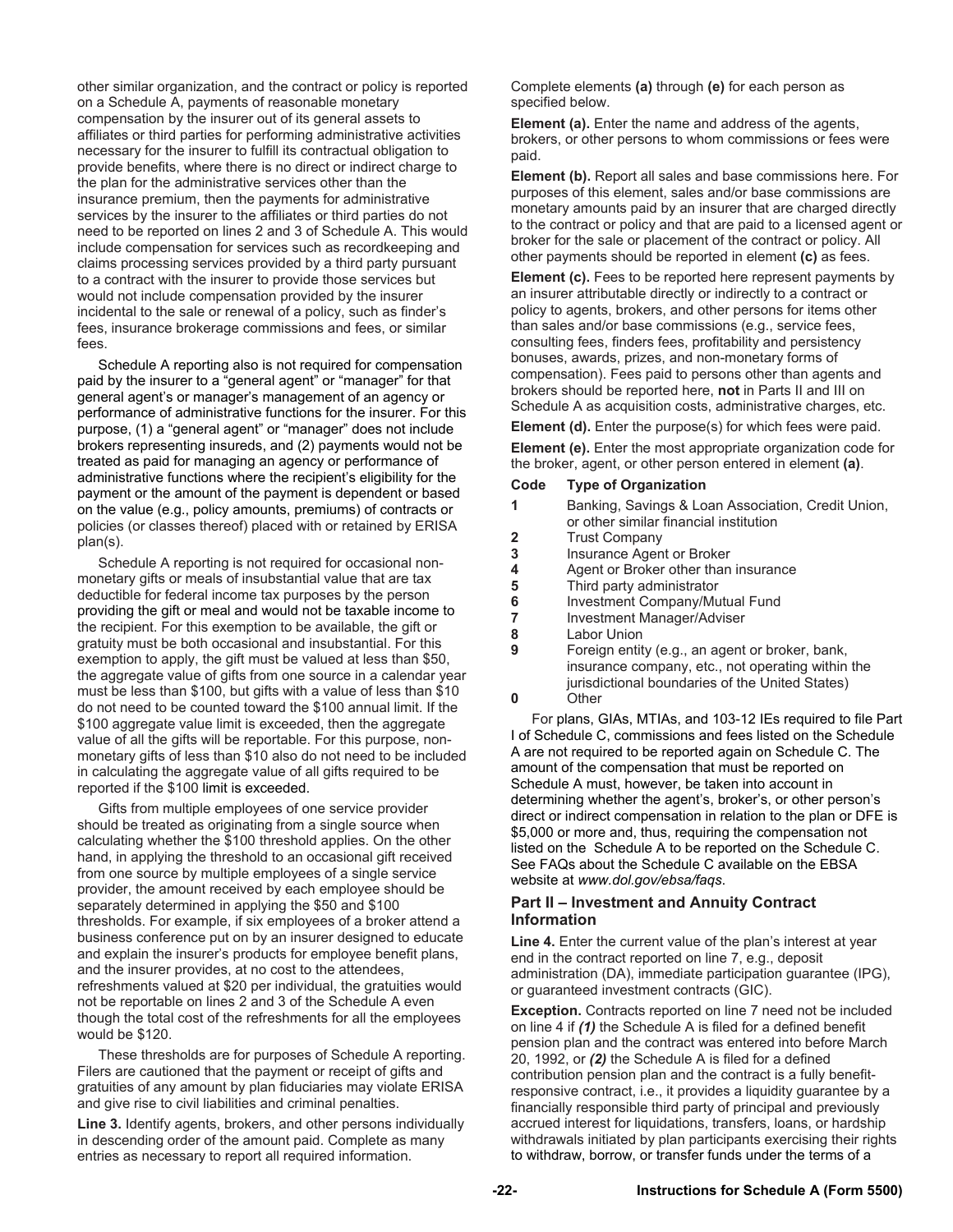defined contribution plan that does not include substantial restrictions to participants' access to plan funds.

**Important Reminder.** Plans may treat multiple individual annuity contracts, including Code section 403(b)(1) annuity contracts, issued by the same insurance company as a single group contract for reporting purposes on Schedule A.

**Line 6a.** The rate information called for here may be furnished by attaching the appropriate schedules of current rates filed with the appropriate state insurance department or by providing a statement regarding the basis of the rates. Enter "see attached" if appropriate.

**Lines 7a through 7f.** Report contracts with unallocated funds. Do not include portions of these contracts maintained in separate accounts. Show deposit fund amounts rather than experience credit records when both are maintained.

#### **Part III – Welfare Benefit Contract Information**

**Line 8i.** Report a stop-loss insurance policy that is an asset of the plan.

**Note.** Employers sponsoring welfare plans may purchase a stop-loss insurance policy with the employer as the insured to help the employer manage its risk associated with its liabilities under the plan. These employer contracts with premiums paid exclusively out of the employer's general assets without any employee contributions generally are not plan assets and are not reportable on Schedule A.

#### **Part IV – Provision of Information**

The insurance company, insurance service, or other similar organization is required under ERISA section 103(a)(2) to provide the plan administrator with the information needed to complete this return/report. If you do not receive this information in a timely manner, contact the insurance company, insurance service, or other similar organization. **Lines 11 and 12.** If information is missing on Schedule A due to a refusal by the insurance company, insurance service, or other similar organization to provide information, check "Yes" on line 11 and enter a description of the information not provided on line 12. If you received all the information necessary to receive the Schedule A, check "No" and leave line 12 blank.



*As noted above, the insurance company, insurance service, or other similar organization is statutorily required to provide you with all of the information necessary to complete the Schedule A, but need not provide the information on a Schedule A itself.*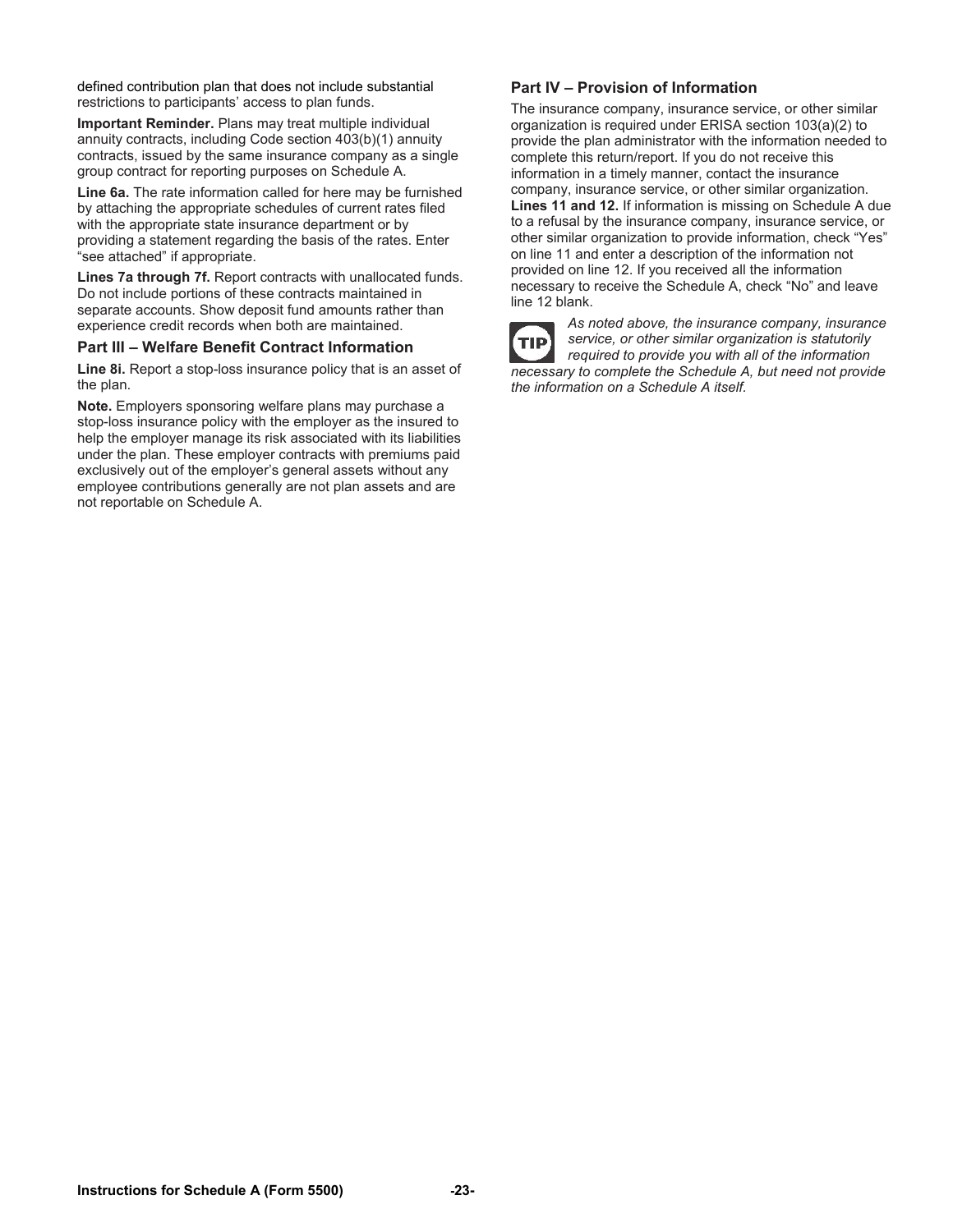# **2018 Instructions for Schedule C (Form 5500)**  *Service Provider Information*

# **General Instructions**

#### **Who Must File**

Schedule C (Form 5500) must be attached to a Form 5500 filed for a large pension or welfare benefit plan, an MTIA, a 103-12 IE, or a GIA to report certain information concerning service providers. Remember to check the Schedule C box on the Form 5500 (Part II, line 10b(4)) if a Schedule C is attached to the Form 5500.

 Part I of the Schedule C must be completed to report persons who rendered services to or who had transactions with the plan (or with the DFE in the case of a Schedule C filed by a DFE) during the reporting year if the person received, directly or indirectly, \$5,000 or more in reportable compensation in connection with services rendered or their position with the plan or DFE, except:

 1. Employees of the plan whose only compensation in relation to the plan was less than \$25,000 for the plan year;

 2. Employees of the plan sponsor or other business entity where the plan sponsor or business entity is reported on the Schedule C as a service provider, provided the employee did not separately receive reportable direct or indirect compensation in relation to the plan;

 3. Persons whose only compensation in relation to the plan consists of insurance fees and commissions listed in a Schedule A filed for the plan; and

 4. Payments made directly by the plan sponsor that are not reimbursed by the plan. In the case of a multiemployer or multiple-employer plan, where the "plan sponsor" would be the joint board of trustees for the plan, payments by contributing employers, directly or through an employer association, or by participating employee organizations, should be treated the same as payments by a plan sponsor.

 Only line 1 of Part I of the Schedule C must be completed for persons who received only "eligible indirect compensation" as defined below.

 Part II of the Schedule C must be completed to report service providers who fail or refuse to provide information necessary to complete Part I of this Schedule.

 Part III of the Schedule C must be completed to report a termination in the appointment of an accountant or enrolled actuary during the 2018 plan year.

 For plans, GIAs, MTIAs, and 103-12 IEs required to file Part I of Schedule C, commissions and fees listed on the Schedule A are not required to be reported again on Schedule C. The amount of the compensation that must be reported on Schedule A must, however, be taken into account in determining whether the service provider's direct or indirect compensation in relation to the plan or DFE is \$5,000 or more and, thus, requiring the compensation not listed on the Schedule A to be reported on the Schedule C. See FAQs about the Schedule C available on the EBSA website at *www.dol.gov/ebsa/faqs*.



*Health and welfare plans that meet the conditions of the limited exemption at 29 CFR 2520.104-44 or Technical Release 92-01 are not required to complete and file a Schedule C.* 

**Lines A, B, C, and D.** This information must be the same as reported in Part II of the Form 5500 to which this Schedule C is attached.

 Do not use a social security number in line D in lieu of an EIN. The Schedule C and its attachments are open to public inspection, and the contents are public information subject to publication on the Internet. Because of privacy concerns, the inclusion of a social security number or any portion thereof on this Schedule C or any of its attachments may result in the rejection of the filing.

 You can apply for an EIN from the IRS online, by fax, or by mail depending on how soon you need to use the EIN. For more information, see *Section 3: Electronic Filing Requirement*  under *General Instructions to Form 5500*. The EBSA does not issue EINs.

 Do not list the PBGC or the IRS on Schedule C as service providers.

 Either the cash or accrual basis may be used for the recognition of transactions reported on the Schedule C as long as you use one method consistently.

 If service provider compensation is reported on a Schedule C filed as a part of a Form 5500 filed for a MTIA or a 103-12 IE, do not report the same compensation again on the Schedule C filed for the plans that participate in the MTIA or 103-12 IE.

#### **Specific Instructions**

#### **Part I – Service Provider Information**

You must enter the information required for each person who rendered services to or had transactions with the plan and who received \$5,000 or more in total direct or indirect compensation in connection with services rendered to the plan or the person's position with the plan during the plan year.

**Example.** A plan had service providers, A, B, C, and D, who received \$12,000, \$6,000, \$4,500, and \$430, respectively, in direct and indirect compensation from the plan. Service providers A and B must be identified separately by name, EIN, etc. As service providers C and D each received less than \$5,000, they do not need to be reported on the Schedule C.

 For Schedule C purposes, reportable compensation includes money and any other thing of value (for example, gifts, awards, trips) received by a person, directly or indirectly, from the plan (including fees charged as a percentage of assets and deducted from investment returns) in connection with services rendered to the plan, or the person's position with the plan. The term "person" for this purpose includes individuals, trades and businesses (whether incorporated or unincorporated). See ERISA section 3(9).

 *Direct Compensation:* Payments made directly by the plan for services rendered to the plan or because of a person's position with the plan are reportable as direct compensation. Direct payments by the plan would include, for example, direct payments by the plan out of a plan account, charges to plan forfeiture accounts and fee recapture accounts, charges to a plan's trust account before allocations are made to individual participant accounts, and direct charges to plan participant individual accounts. Payments made by the plan sponsor, which are not reimbursed by the plan, are not subject to Schedule C reporting requirements even if the sponsor is paying for services rendered to the plan.

 *Indirect Compensation:* Compensation received from sources other than directly from the plan or plan sponsor is reportable on Schedule C as indirect compensation from the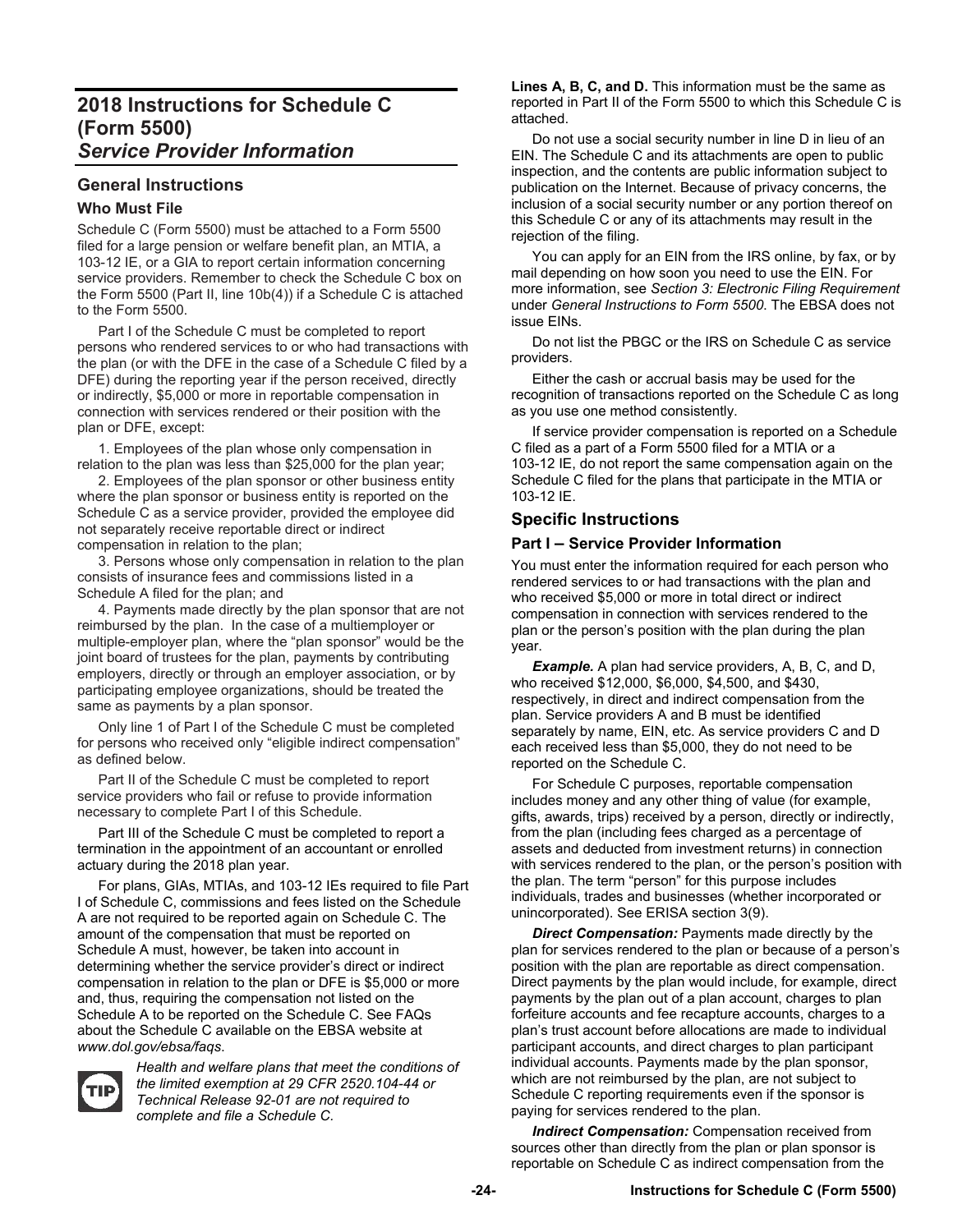plan if the compensation was received in connection with services rendered to the plan during the plan year or the person's position with the plan. For this purpose, compensation is considered to have been received in connection with services rendered to the plan or the person's position with the plan if the person's eligibility for a payment is based, in whole or in part, on services that were rendered to the plan or on a transaction or series of transactions with the plan. Indirect compensation would not include compensation that would have been received had the service not been rendered or the transaction had not taken place and that cannot be reasonably allocated to the services performed or transaction(s) with the plan.

 Persons that provide investment management, recordkeeping, claims processing, participant communication, brokerage, and other services to the plan as part of an investment contract or transaction are considered to be providing services to the plan for purposes of Schedule C reporting and would be required to be identified in Part I if they received \$5,000 or more in reportable compensation for providing those services.

 Examples of reportable indirect compensation include fees and expense reimbursement payments received by a person from mutual funds, bank commingled trusts, insurance company pooled separate accounts, and other separately managed accounts and pooled investment funds in which the plan invests that are charged against the fund or account and reflected in the value of the plan's investment (such as management fees paid by a mutual fund to its investment adviser, sub-transfer agency fees, shareholder servicing fees, account maintenance fees, and 12b-1 distribution fees). The investment of plan assets and payment of premiums for insurance contracts, however, are not in and of themselves payments for services rendered to the plan for purposes of Schedule C reporting and the investment and payment of premiums themselves are not reportable compensation for purposes of Part I of the Schedule C.

 In the case of charges against an investment fund, reportable "indirect compensation" includes, for example, the fund's investment adviser asset-based investment management fee from the fund, brokerage commissions and fees charged in connection with purchases and sales of interests in the fund, fees related to purchases and sales of interests in the fund (including 12b-1 fees), fees for providing services to plan investors or plan participants such as communication and other shareholder services, and fees relating to the administration of the employee benefit plan such as recordkeeping services, Form 5500 return/report filing and other compliance services. Amounts charged against the fund for other ordinary operating expenses, such as attorneys' fees, accountants' fees, printers fees, are not reportable indirect compensation for Schedule C purposes. Also, brokerage costs associated with a broker-dealer effecting securities transactions within the portfolio of a mutual fund or for the portfolio of an investment fund that holds "plan assets" for ERISA purposes should be treated for Schedule C purposes as an operating expense of the investment fund, not reportable indirect compensation paid to a plan service provider or in connection with a transaction with the plan.

 Other examples of reportable indirect compensation are finder's fees, float revenue, brokerage commissions (regardless of whether the broker is granted discretion), research or other products or services, other than execution, received from a broker-dealer or other third party in connection with securities transactions (soft dollars), and other transaction based fees received in connection with transactions or

services involving the plan whether or not they are capitalized as investment costs.

 For more information, see FAQs about the Schedule C, available on the EBSA website at *www.dol.gov/ebsa/faqs*.

**Special rules for non-monetary compensation of insubstantial value, guaranteed benefit insurance policies, bundled service arrangements, and allocating compensation among multiple plans:** 

 *Excludable Non-Monetary Compensation:* You may exclude non-monetary compensation of insubstantial value (such as gifts or meals of insubstantial value) that is tax deductible for federal income tax purposes by the person providing the gift or meal and would not be taxable income to the recipient. The gift or gratuity must be valued at less than \$50, and the aggregate value of gifts from one source in a calendar year must be less than \$100, but gifts with a value of less than \$10 do not need to be counted toward the \$100 limit. If the \$100 aggregate value limit is exceeded, then the value of all the gifts over \$10 will be reportable. Gifts received by one person from multiple employees of one entity must be treated as originating from a single source when calculating whether the \$100 threshold applies. On the other hand, gifts received from one person by multiple employees of one entity can be treated as separate compensation when calculating the \$50 and \$100 thresholds. For more information, see FAQs about the Schedule C, available on the EBSA website at *www.dol.gov/ebsa/faqs*.



*These thresholds are for purposes of Schedule C reporting only. Filers are strongly cautioned that gifts and gratuities of any amount paid to or received by plan fiduciaries may violate ERISA and give rise to civil liabilities and criminal penalties.* 

 *Fully Insured Group Health and Similarly Fully Insured Benefits:* Where benefits under a plan are purchased from and guaranteed by an insurance company, insurance service, or other similar organization, and the contract or policy is reported on a Schedule A, payments of reasonable monetary compensation by the insurer out of its general assets to persons for performing administrative activities necessary for the insurer to fulfill its contractual obligation to provide benefits, where there is no direct or indirect charge to the plan for the administrative services other than the insurance premium, would not be treated as indirect compensation for services provided to the plan for Schedule C reporting purposes. This would include compensation for services such as recordkeeping and claims processing services provided by a third party pursuant to a contract with the insurer to provide those services, but would not include compensation provided by the insurer incidental to the sale or renewal of a policy, such as finder's fees, insurance brokerage commissions and fees, or similar fees. Insurance investment contracts are not eligible for this exception.

 *Bundled Service Arrangements:* For Schedule C reporting purposes, a bundled service arrangement includes any service arrangements where the plan hires one company to provide a range of services either directly from the company, through affiliates or subcontractors, or through a combination, which are priced to the plan as a single package rather than on a service-by-service basis. A bundled service arrangement would also include an investment transaction in which the plan receives a range of services either directly from the investment provider, through affiliates or subcontractors, or through a combination.

 Direct payments by the plan to the bundled service provider should be reported as direct compensation to the bundled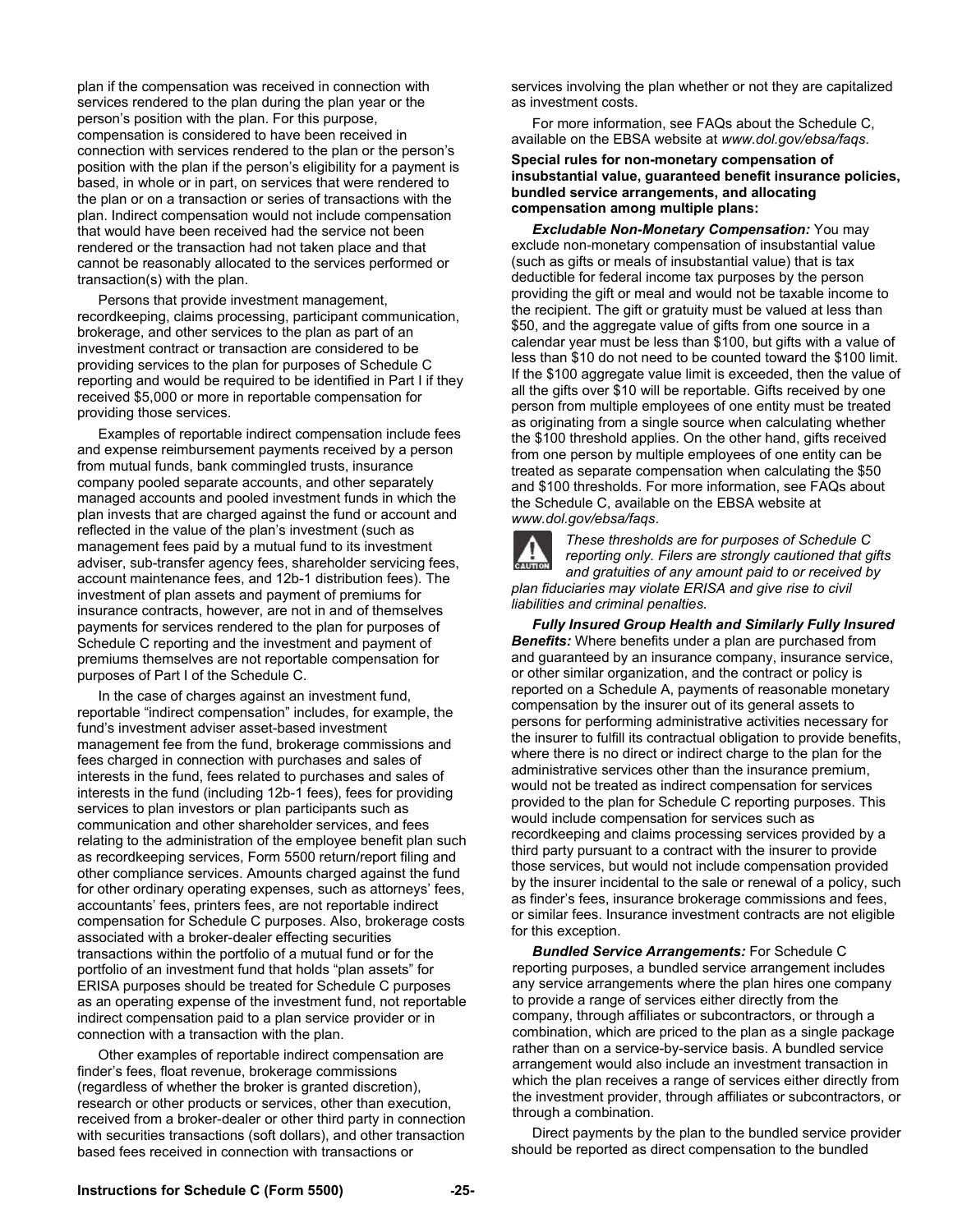service provider. Such direct payments by the plan do not need to be allocated among affiliates or subcontractors and do not need to be reported as indirect compensation received by the affiliates or subcontractors unless the amount paid to the affiliate or subcontractor is set on a per transaction basis, e.g., brokerage fees and commissions.

 Fees charged to the plan's investment and reflected in the net value of the investment, such as management fees paid by mutual funds to their investment advisers, float revenue, commissions (including "soft dollars"), finder's fees, 12b-1 distribution fees, account maintenance fees, and shareholder servicing fees, must, subject to the alternative reporting option for "eligible indirect compensation," described below, be treated as separate reportable compensation by the person receiving the fee for purposes of Schedule C reporting.

 For each person who is a fiduciary to the plan or provides one or more of the following services to the plan – contract administrator, consulting, investment advisory (plan or participants), investment management, securities brokerage, or recordkeeping – commissions and other transaction based fees, finder's fees, float revenue, soft dollar and other nonmonetary compensation, would also be required to be treated as separate compensation for Schedule C purposes even if those fees were paid from mutual fund management fees or other fees charged to the plan's investment and reflected in the net value of the investment.

 Other revenue sharing payments among members of a bundled service arrangement do not need to be allocated among affiliates or subcontractors and treated as indirect compensation received by the affiliates or subcontractors in determining whether the affiliate or subcontractor must be separately identified on line 2 of the Schedule C.

 For more information about bundled arrangements for reporting purposes, see FAQs about the Schedule C, available on the EBSA website at *www.dol.gov/ebsa/faqs.* 

*Allocating Compensation Among Multiple Plans***:** Where reportable compensation is received by a person in connection with several plans or DFEs, any reasonable method of allocating the compensation among the plans or DFEs may be used provided that the allocation method is disclosed to the plan administrator. In calculating the \$5,000 threshold for purposes of determining whether a person must be identified in Part I, include the amount of compensation received by the person that is attributable to the plan or DFE filing the Form 5500, not the aggregate amount received in connection with all the plans or DFEs.

*Affiliates***:** For purposes of Schedule C reporting, an "affiliate" of a person includes any person, directly or indirectly, through one or more intermediaries, controlling, controlled by, or under common control with the person applying principles consistent with the regulations prescribed under section 414(c) of the Code.

**Line 1.** Check "Yes" or "No" on line 1a to indicate whether you are relying on the alternative reporting option for a person or persons who received only "eligible indirect compensation." If you check "Yes" on line 1a, provide as many entries in line 1b as necessary to identify the person or persons who provided you with the necessary disclosures regarding the eligible indirect compensation. If any indirect compensation is either not of the type described below or if the plan did not receive the written disclosures described below, the indirect compensation is not "eligible indirect compensation" for purposes of Part 1.

*(1) Eligible Indirect Compensation:* The types of indirect compensation that can be treated as eligible indirect compensation are indirect compensation that is fees or expense reimbursement payments charged to investment funds and reflected in the value of the investment or return on investment of the participating plan or its participants, finder's fees, "soft dollar" revenue, float revenue, and/or brokerage commissions or other transaction-based fees for transactions or services involving the plan that were not paid directly by the plan or plan sponsor (whether or not they are capitalized as investment costs).

 Investment funds or accounts for this purpose would include mutual funds, bank commingled trusts, including common and collective trusts, insurance company pooled separate accounts, and other separately managed accounts and pooled investment vehicles in which the plan invests. Investment funds or accounts would also include separately managed investment accounts that contain assets of individual plans.

 (*2) Required Written Disclosures:* For the types of indirect compensation described above to be treated as eligible indirect compensation for purposes of completing line 1, you must have received written materials that disclosed and described (a) the existence of the indirect compensation; (b) the services provided for the indirect compensation or the purpose for payment of the indirect compensation; (c) the amount (or estimate) of the compensation or a description of the formula used to calculate or determine the compensation; and (d) the identity of the party or parties paying and receiving the compensation. The written disclosures for a bundled arrangement must separately disclose and describe each element or indirect compensation that would be required to be



separately reported if you were not relying on this alternative reporting option.

**CAUTION** *If any person received eligible indirect compensation and either direct compensation and/or indirect compensation that does not meet the requirements of this line to be eligible indirect compensation, you cannot rely on the alternative reporting option for that person and must complete line 2 for each such person who received \$5,000 or more in direct and indirect compensation.* 

**Line 2.** Except for those persons and eligible indirect compensation for which you answered "Yes" to line 1 above, complete as many entries as needed to list each person receiving, directly or indirectly, \$5,000 or more in total direct and indirect compensation. Start with the most highly compensated and list in descending order of compensation. Enter in element (a) the person's name and complete elements (a) through (h) as specified below. Use as many entries as necessary to list all persons and information required to be reported.

**Element (a).** Enter the EIN for the person identified in element (a). If the name of an individual is entered in element (a) and the individual does not have an EIN, enter the EIN of the individual's employer. If the person is self-employed and does not have an EIN, you may enter the person's address and telephone number. Do not use a social security number in lieu of an EIN. The Schedule C and its attachments are open to public inspection and are subject to publication on the Internet. Because of privacy concerns, the inclusion of a social security number or any portion thereof on this Schedule C or any of its attachments may result in the rejection of the filing.

 **Element (b).** Select from the list below all codes that describe both the kind of services provided and the type of compensation received. Enter as many codes as apply: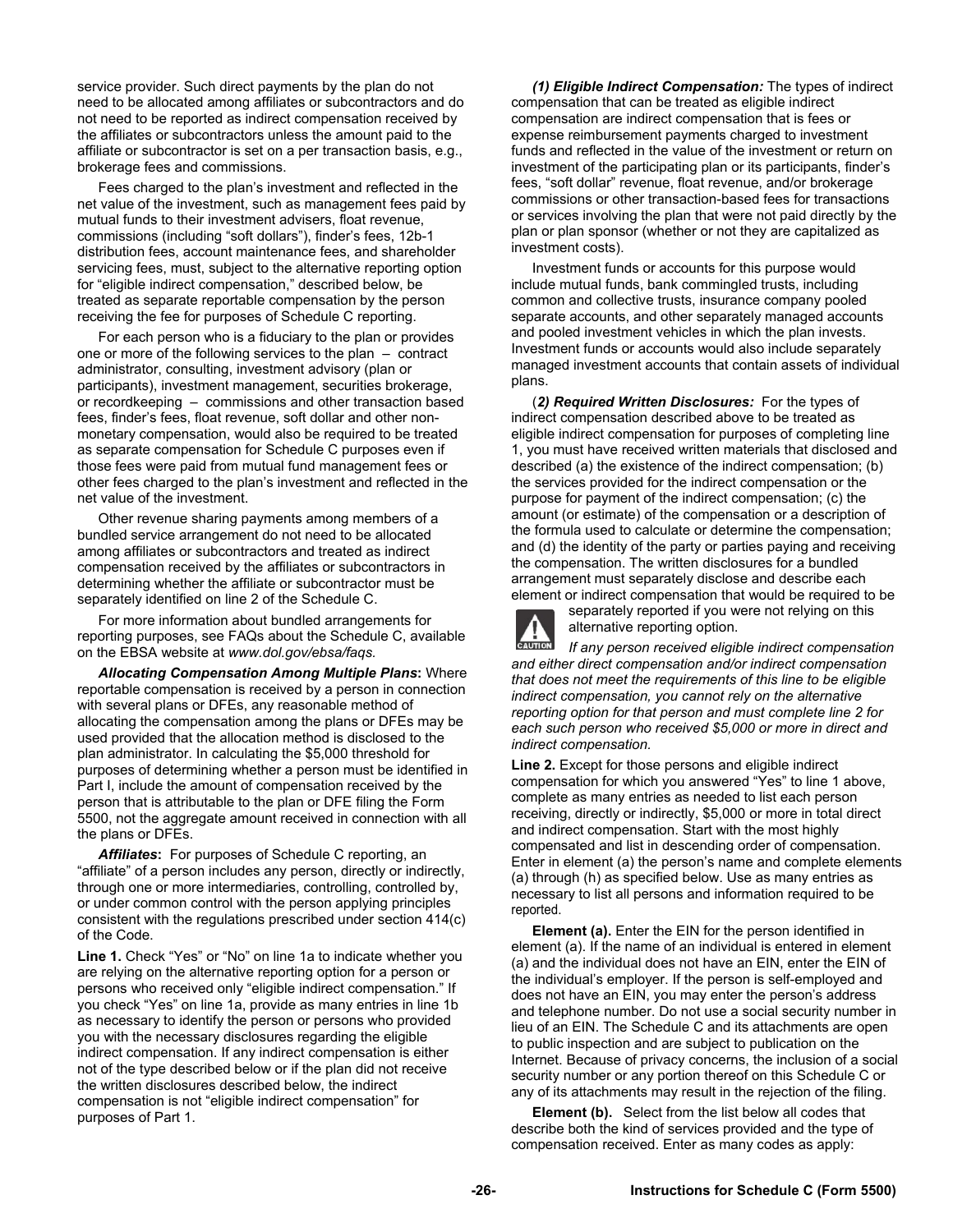#### **Code Service/Compensation**

- **10** Accounting (including auditing)
- **11** Actuarial
- **12** Claims processing
- **13** Contract Administrator
- **14** Plan Administrator
- **15** Recordkeeping and information management (computing, tabulating, data processing, etc.)
- **16** Consulting (general)
- **17** Consulting (pension)
- **18** Custodial (other than securities)
- **19** Custodial (securities)
- **20** Trustee (individual)
- **21** Trustee (bank, trust company, or similar financial institution)
- **22** Insurance agents and brokers
- **23** Insurance services
- **24** Trustee (discretionary)
- **25** Trustee (directed)
- **26** Investment advisory (participants)
- **27** Investment advisory (plan)
- **28** Investment management
- **29** Legal
- **30** Employee (plan)
- **31** Named fiduciary
- **32** Real estate brokerage
- **33** Securities brokerage
- **34** Valuation (appraisals, etc.)
- **35** Employee (plan sponsor)
- **36** Copying and duplicating
- **37** Participant loan processing
- **38** Participant communication
- **40** Foreign entity (e.g., an agent or broker, bank, insurance company, etc. not operating within jurisdictional boundaries of the United States)
- **49** Other services
- **50** Direct payment from the plan
- **51** Investment management fees paid directly by plan
- **52** Investment management fees paid indirectly by plan
- **53** Insurance brokerage commissions and fees
- **54** Sales loads (front end and deferred)
- **55** Other commissions
- **56** Non-monetary compensation
- **57** Redemption fees
- **58** Product termination fees (surrender charges, etc.)
- **59** Shareholder servicing fees
- **60** Sub-transfer agency fees
- **61** Finders' fees/placement fees
- **62** Float revenue
- **63** Distribution (12b-1) fees
- **64** Recordkeeping fees
- **65** Account maintenance fees
- **66** Insurance mortality and expense charge
- **67** Other insurance wrap fees
- **68** "'Soft dollars' commissions"
- **70** Consulting fees
- **71** Securities brokerage commissions and fees
- **72** Other investment fees and expenses
- **73** Other insurance fees and expenses
- **99** Other fees

**Element (c).** Enter any relationship of the person identified in element **(a)** to the plan sponsor, to the participating employer or employee organization, or to any person known to be a party-in-interest, for example, employee of employer,

vice-president of employer, union officer, affiliate of plan recordkeeper, etc.

 **Element (d).** Enter the total amount of compensation received directly from the plan for services rendered to the plan during the plan year. If a service provider charges the plan a fee or commission, but agrees to offset the fee or commission with any revenue received from a party other than the plan or plan sponsor, for example, as part of a commission recapture or other offset arrangement, only the amount paid directly by the plan after any revenue sharing offset should be entered in element **(d)**. Enter in element (d), as direct payments by the plan, amounts that a plan sponsor, or contributing employer or participating employee organization in the case of a multiemployer or multiple-employer plan, pays a plan thirdparty service provider that are reimbursed by the plan. **Note.** Do not leave element **(d)** blank. If no direct

compensation was received, enter "0".

 **Element (e).** Check "Yes" if the person identified in element **(a)**, or any related person, received during the plan year indirect compensation in connection with the person's position with the plan or services provided to the plan. (See instructions above on definition of indirect compensation.) If the answer is "No," skip elements **(f)** through **(h)** for the person identified in element **(a).**

 **Element (f).** Check "Yes" if any of the indirect compensation was eligible indirect compensation for which the plan received the necessary disclosures. See instructions for line 1 for definition of eligible indirect compensation. Check "No" if none of the indirect compensation was eligible indirect compensation.

**Element (g).** Enter the total of all indirect compensation that is not eligible indirect compensation for which the plan received the necessary disclosure. Do not leave blank. If none, enter "0".

 **Element (h).** Check "Yes" if the service provider, instead of an amount or an estimated amount, gave the plan a formula or other description of the method used to determine some or all of the indirect compensation received.

**Line 3**. For each person identified in line 2 who is a fiduciary to the plan or provides one or more of the following services to the plan – contract administrator, consulting custodial, investment advisory (plan or participants), investment management, broker, or recordkeeping – enter the requested information for each source from whom the person received indirect compensation if (1) the amount of the compensation was \$1,000 or more, or (2) the plan was given a formula or other description of the method used to determine the indirect compensation rather than an amount or estimated amount of the indirect compensation.

#### **Part II –Service Providers Who Fail or Refuse To Provide Information**

**Line 4.** Provide the requested information for each plan fiduciary or service provider who you believe failed or refused to provide any of the information necessary to complete Part I of this schedule.

**Important Reminder.** Before identifying a fiduciary or service provider as a person who failed or refused to provide information, you should contact the fiduciary or service provider to request the necessary information and tell them that you will list them on the Schedule C as a fiduciary or service provider who failed or refused to provide information if they do not provide the necessary information.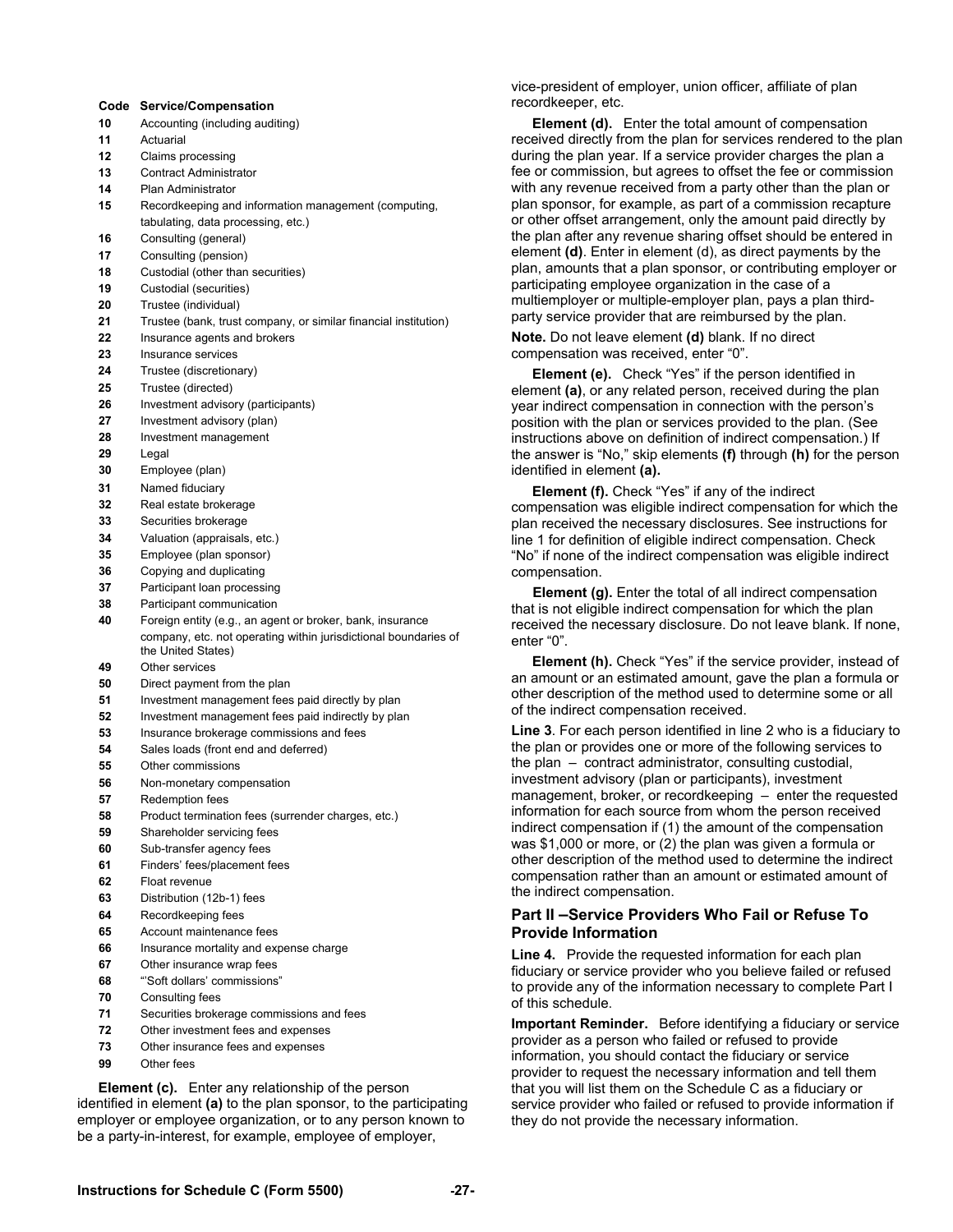#### **Part III – Termination Information on Accountants and Enrolled Actuaries**

Complete Part III if there was a termination in the appointment of an accountant or enrolled actuary during the 2018 plan year. This information must be provided on the Form 5500 for the plan year during which the termination occurred. For example, if an accountant was terminated in the 2018 plan year after completing work on an audit for the 2017 plan year, the termination should be reported on the Schedule C filed with the 2018 plan year Form 5500. If the accountant is a firm (such as a corporation, partnership, etc.), report when the service provider (not an individual within the firm) was terminated. An enrolled actuary is by definition an individual and not a firm, and you must report when the individual is terminated.

Provide an explanation of the reasons for the termination of an accountant or enrolled actuary. Include a description of any material disputes or matters of disagreement concerning the termination, even if resolved prior to the termination. If an individual is listed, and the individual does not have an EIN, the EIN to be entered should be the EIN of the individual's employer.

Do not use a social security number in lieu of an EIN. The Schedule C and its attachments are open to public inspection, and the contents are public information and are subject to publication on the Internet. Because of privacy concerns, the inclusion of a social security number or any portion thereof on this Schedule C or any of its attachments may result in the rejection of the filing.

The plan administrator must also provide the terminated accountant or enrolled actuary with a copy of the explanation for the termination provided in Part III of the Schedule C, along with a completed copy of the notice below.

### **Notice to Terminated Accountant or Enrolled Actuary**

I, as plan administrator, verify that the explanation that is reproduced below or attached to this notice is the explanation concerning your termination reported on the Schedule C (Form 5500) attached to the 2018 Form 5500, Annual Return/Report of Employee Benefit Plan, for the \_\_\_\_\_\_\_\_\_\_\_\_\_\_\_\_\_\_\_\_\_\_\_\_\_\_\_\_\_\_\_\_\_\_\_\_\_\_\_\_\_\_\_\_\_\_\_\_\_\_\_\_\_\_\_\_\_\_(enter name of plan). This Form 5500 (enter sponsor's EIN), and in line 1b by the three-digit PN (enter plan number).

You have the opportunity to comment to the Department of Labor concerning any aspect of this explanation. Comments should include the name, EIN, and PN of the plan and be submitted to: Office of Enforcement, Employee Benefits Security Administration, U.S. Department of Labor, 200 Constitution Avenue, N.W., Washington, DC 20210.

**Signed** 

Dated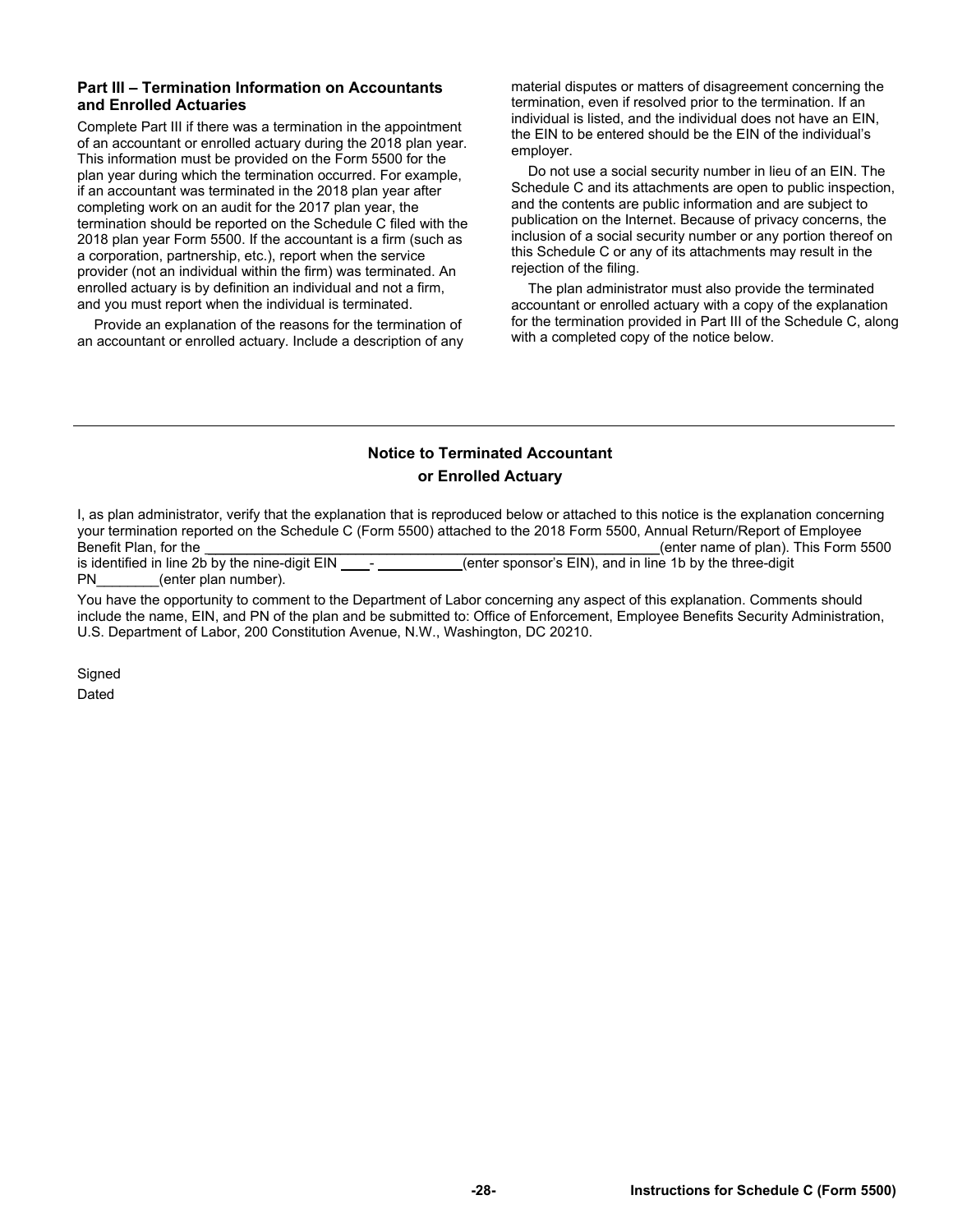# **2018 Instructions for Schedule D (Form 5500)**  *DFE* **/** *Participating Plan Information*

#### **General Instructions**

#### **Purpose of Schedule**

When the Form 5500 is filed for a plan or Direct Filing Entity (DFE) that invested or participated in any master trust investment accounts (MTIAs), 103-12 Investment Entities (103-12 IEs), common/collective trusts (CCTs), and/or pooled separate accounts (PSAs), Part I provides information about these entities. When the Form 5500 is filed for a DFE, Part II provides information about plans participating in the DFE.

#### **Who Must File**

**Employee Benefit Plans**: Schedule D (Form 5500) must be attached to a Form 5500 filed for an employee benefit plan that participated or invested in one or more CCTs, PSAs, MTIAs, or 103-12 IEs at anytime during the plan year.

**Direct Filing Entities:** Schedule D (Form 5500) must be attached to a Form 5500 filed for a CCT, PSA, MTIA, 103-12 IE, or Group Insurance Arrangement (GIA), as a Direct Filing Entity (i.e., when a "DFE" is checked on Part I, line A, of the Form 5500). For more information, see instructions for *Direct Filing Entity (DFE) Filing Requirements.* 

Check the Schedule D box on the Form 5500 (Part II, line 10b(5)) if a Schedule D is attached to the Form 5500. Complete as many repeating entries as necessary to report the required information.

#### **Specific Instructions**

Lines A, B, C, and D. The information must be the same as reported in Part II of the Form 5500 to which this Schedule D is attached.

Do not use a social security number in line D in lieu of an EIN. The Schedule D and its attachments are open to public inspection, and the contents are public information and are subject to publication on the Internet. Because of privacy concerns, the inclusion of a social security number or any portion thereof on this Schedule D or any of its attachments may result in the rejection of the filing.

You can apply for an EIN from the IRS online, by fax, or by mail depending on how soon you need to use the EIN. For more information, see *Section 3: Electronic Filing Requirement* under *General Instructions to Form 5500*. The EBSA does not issue EINs.

#### **Part I – Information on Interests in MTIAs, CCTs, PSAs, and 103-12 IEs (To Be Completed by Plans and DFEs)**

Complete as many repeating entries as necessary to enter the information specified below for all MTIAs, CCTs, PSAs, and 103-12 IEs in which the plan or DFE filing the Form 5500 participated at any time during the plan or DFE year.

Complete a separate item (elements **(a)** through **(e)**) for each MTIA, CCT, PSA, or 103-12 IE.

**Element (a).** Enter the name of the MTIA, CCT, PSA, or 103-12 IE in which the plan or DFE filing the Form 5500 participated at any time during the plan or DFE year.

**Element (b).** Enter the name of the sponsor of the MTIA, CCT, PSA, or 103-12 IE named in element **(a)**.

**Element (c).** Enter the nine-digit employer identification

number (EIN) and three-digit plan/entity number (PN) for each MTIA, CCT, PSA, or 103-12 IE named in element **(a)**. This **must** be the same DFE EIN/PN as reported on lines 2b and 1b of the Form 5500 filed for the DFE. If a Form 5500 was **not** filed for a CCT or PSA named in element **(a)**, enter the EIN for the CCT or PSA and enter 000 for the PN. Do not use a social security number or any portion thereof in lieu of an EIN. The Schedule D and its attachments are open to public inspection, and the contents are public information and are subject to publication on the Internet. Because of privacy concerns, the inclusion of a social security number or any portion thereof on this Schedule D or any of its attachments may result in the rejection of the filing.

**Element (d).** Enter an M, C, P, or E, as appropriate, (see table below) to identify the type of entity (MTIA, CCT, PSA, or 103-12 IE).

| <b>Type of entity</b> | Enter in (d) |
|-----------------------|--------------|
| <b>MTIA</b>           | M            |
| <b>CCT</b>            | C            |
| <b>PSA</b>            | □            |
| 103-12 IE             | F            |

**Element (e).** Enter the dollar value of the plan's or DFE's interest as of the end of the year. If the plan or DFE for which this Schedule D is filed had no interest in the MTIA, CCT, PSA, or 103-12 IE listed at the end of the year, enter ''0''.

*Example for Part I:* If a plan participates in an MTIA, the MTIA is named in element **(a)**; the MTIA's sponsor is named in element **(b)**; the MTIA's EIN and PN are entered in element **(c)** (such as: 12-3456789-001); an ''M'' is entered in element **(d)**; and the dollar value of the plan's interest in the MTIA as of the end of plan year is entered in element **(e)**.

If the plan also participates in a CCT for which a Form 5500 was **not** filed, the CCT is named in another element **(a)**; the name of the CCT sponsor is entered in element **(b)**; the EIN for the CCT, followed by 000 is entered in element **(c)** (such as: 99-8765432-000); a "C" is entered in element **(d)**; and the dollar value of the plan's interest in the CCT is entered in element **(e)**.

If the plan also participates in a PSA for which a Form 5500 **was** filed, the PSA is named in a third element **(a)**; the name of the PSA sponsor is entered in element **(b)**; the PSA's EIN and PN is entered in element **(c)** (such as: 98-7655555-001); a "P" is entered in element **(d)**; and the dollar value of the plan's interest in the PSA is entered in element **(e)**.

#### **Part II – Information on Participating Plans (To Be Completed Only by DFEs)**

Complete as many repeating entries as necessary to enter the information specified below for all plans invested or participated in the DFE at any time during the DFE year.

Complete a separate item (elements **(a)** through **(c)**) for each plan.

**Element (a).** Enter the name of each plan that invested or participated in the DFE at any time during the DFE year. GIAs need not complete element **(a)**.

**Element (b).** Enter the name of the sponsor of each and every plan investing or participating in the DFE.

**Element (c).** Enter the nine-digit EIN and three-digit PN for each plan named in element **(a)**.This is the EIN and PN

#### **Instructions for Schedule D (Form 5500) -29-**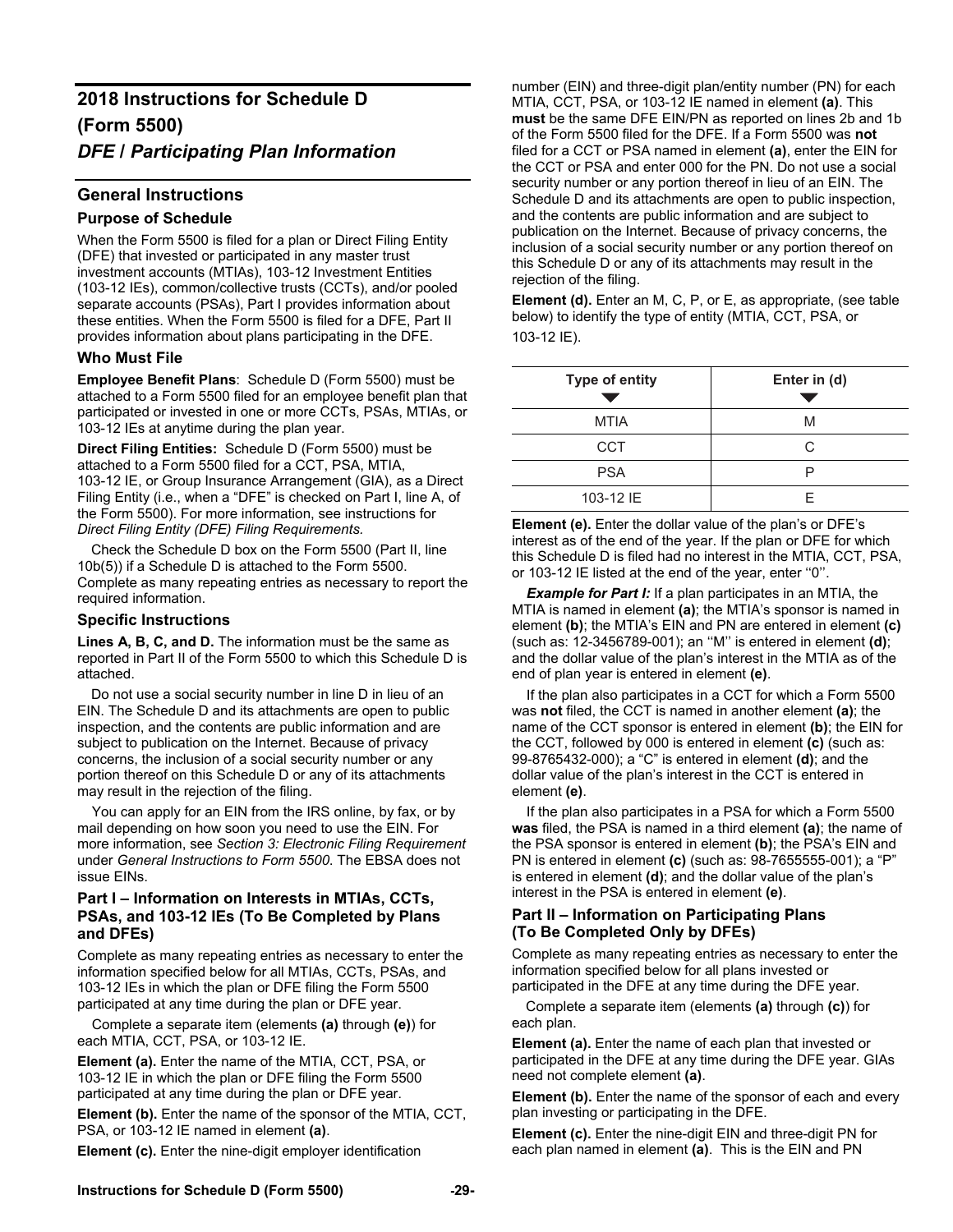entered on lines 2b and 1b of the plan's Form 5500 or Form 5500-SF. GIAs should enter the EIN of the sponsor listed in element **(b)**. Do not use a social security number in lieu of an EIN. The Schedule D and its attachments are open to public inspection, and the contents are public information and are subject to publication on the Internet. Because of privacy concerns, the inclusion of a social security number or any portion thereof on this Schedule D or any of its attachments may result in the rejection of the filing.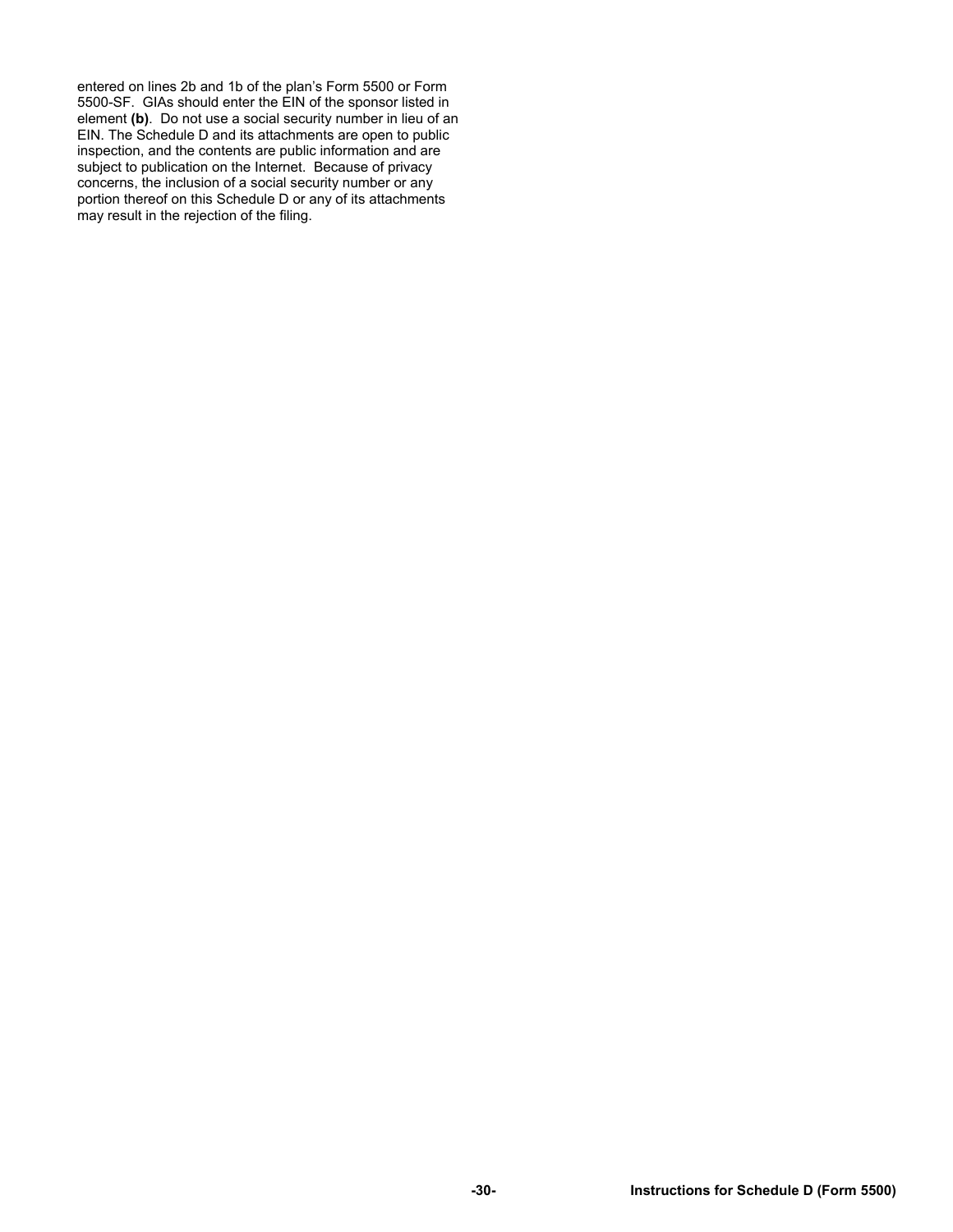# **General Instructions**

#### **Who Must File**

Schedule G (Form 5500) must be attached to a Form 5500 filed for a large plan, MTIA, 103-12 IE, or GIA to report loans or fixed income obligations in default or determined to be uncollectible as of the end of the plan year, leases in default or classified as uncollectible, and nonexempt transactions.

 Check the Schedule G box on the Form 5500 (Part II, line 10b(6)) if a Schedule G is attached to the Form 5500. Complete as many entries as necessary to report the required information.

 The Schedule G consists of three parts. Part I of the Schedule G reports any loans or fixed income obligations in default or determined to be uncollectible as of the end of the plan year. Part II of the Schedule G reports any leases in default or classified as uncollectible. Part III of the Schedule G reports nonexempt transactions.

#### **Specific Instructions**

Lines A, B, C, and D. This information must be the same as reported in Part II of the Form 5500 to which this Schedule G is attached.

 Do not use a social security number in line D in lieu of an EIN. The Schedule G and its attachments are open to public inspection, and the contents are public information and are subject to publication on the internet. Because of privacy concerns, the inclusion of a social security number or any portion thereof on this Schedule G or any of its attachments may result in the rejection of the filing.

 You can apply for an EIN from the IRS online, by fax, or by mail depending on how soon you need to use the EIN. For more information, *see Section 3: Electronic Filing Requirement*  under *General Instructions to Form 5500.* The EBSA does not issue EINs.

#### **Part I – Loans or Fixed Income Obligations in Default or Classified as Uncollectible**

List all loans or fixed income obligations in default or determined to be uncollectible as of the end of the plan year or the fiscal year of the GIA, MTIA, or 103-12 IE. Include:

 Obligations where the required payments have not been made by the due date;

 Fixed income obligations that have matured, but have not been paid, for which it has been determined that payment will not be made; and

 Loans that were in default even if renegotiated later during the year.

#### **Note.** *Identify in element (a) each obligor known to be a partyin-interest to the plan.*

 Provide, on a separate attachment, an explanation of what steps have been taken or will be taken to collect overdue amounts for each loan listed and label the attachment *"Schedule G, Part I – Overdue Loan Explanation."* 

 The due date, payment amount, and conditions for determining default in the case of a note or loan are usually contained in the documents establishing the note or loan. A loan is in default when the borrower is unable to pay the

obligation upon maturity. Obligations that require periodic repayment can default at any time. Generally loans and fixed income obligations are considered uncollectible when payment has not been made and there is little probability that payment will be made. A fixed income obligation has a fixed maturity date at a specified interest rate.

 Do not report in Part I participant loans under an individual account plan with investment experience segregated for each account, that are made in accordance with 29 CFR 2550.408b-1, and that are secured solely by a portion of the participant's vested accrued benefit. Report all other participant loans in default or classified as uncollectible on Part I, and list each such loan individually.

#### **Part II – Leases in Default or Classified as Uncollectible**

List any leases in default or classified as uncollectible. A lease is an agreement conveying the right to use property, plant, or equipment for a stated period. A lease is in default when the required payment(s) has not been made. An uncollectible lease is one where the required payments have not been made and for which there is little probability that payment will be made. Provide, on a separate attachment, an explanation of what steps have been taken or will be taken to collect overdue amounts for each lease listed and label the attachment *"Schedule G, Part II – Overdue Lease Explanation."* 

#### **Part III – Nonexempt Transactions**

All nonexempt party-in-interest transactions must be reported, regardless of whether disclosed in the accountant's report, unless the nonexempt transaction is:

- 1. Statutorily exempt under Part 4 of Title I of ERISA;
- 2. Administratively exempt under ERISA section 408(a);
- 3. Exempt under Code sections 4975(c) or 4975(d);

 4. The holding of participant contributions in the employer's general assets for a welfare plan that meets the conditions of ERISA Technical Release 92-01;

 5. A transaction of a 103-12 IE with parties other than the plan; or

 6. A delinquent participant contribution or a delinquent participant loan repayment reported on Schedule H, line 4a.

 **Nonexempt transactions** with a party-in-interest include any direct or indirect:

**A.** Sale or exchange, or lease, of any property between the plan and a party-in-interest.

**B.** Lending of money or other extension of credit between the plan and a party-in-interest.

**C.** Furnishing of goods, services, or facilities between the plan and a party-in-interest.

**D.** Transfer to, or use by or for the benefit of, a party-ininterest, of any income or assets of the plan.

**E.** Acquisition, on behalf of the plan, of any employer security or employer real property in violation of ERISA section 407(a).

**F.** Dealing with the assets of the plan for a fiduciary's own interest or own account

**G.** Acting in a fiduciary's individual or any other capacity in any transaction involving the plan on behalf of a party (or represent a party) whose interests are adverse to the interests of the plan or the interests of its participants or beneficiaries.

**H.** A receipt of any consideration for his or her own personal account by a party-in-interest who is a fiduciary from any party dealing with the plan in connection with a transaction involving the income or assets of the plan.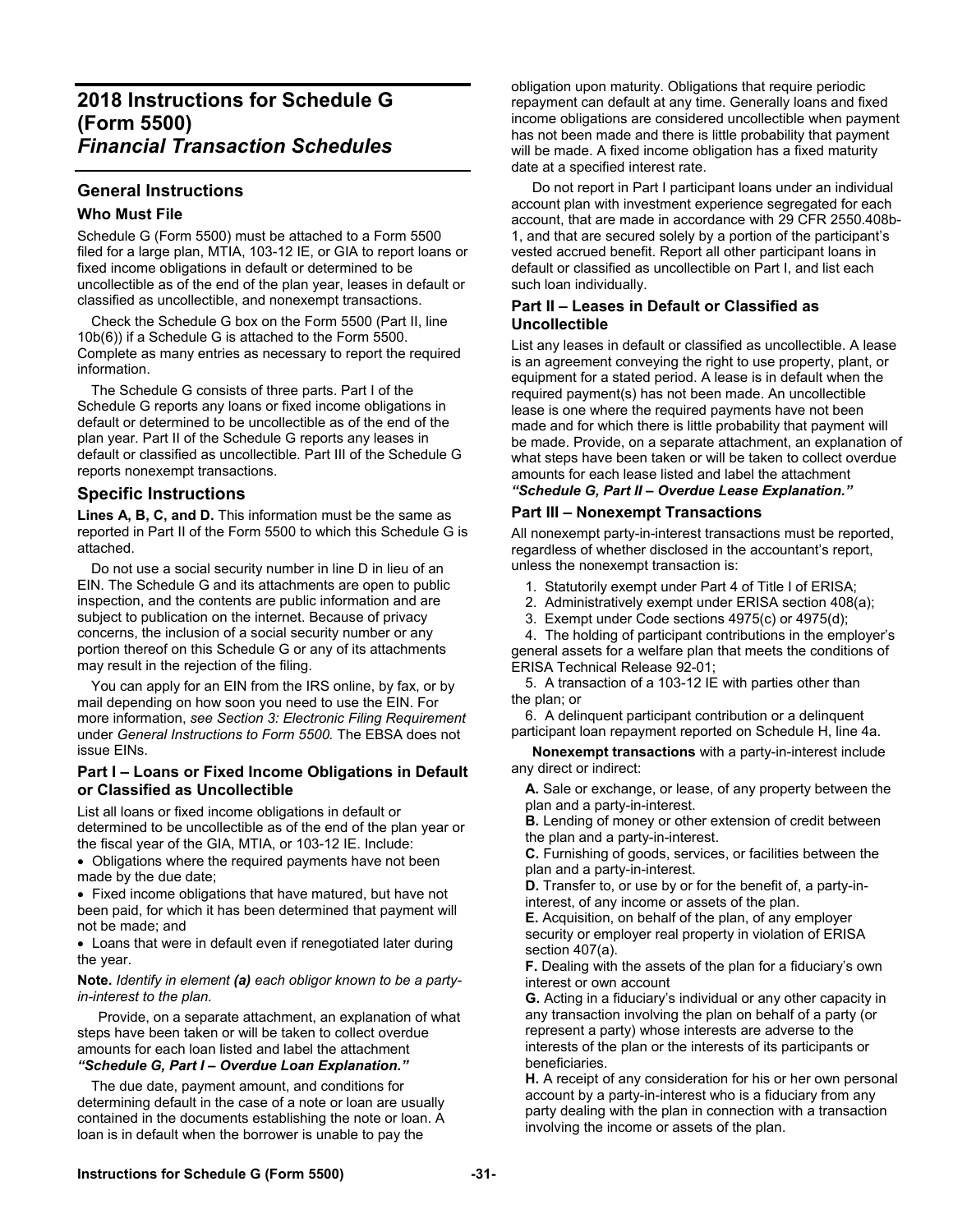For purposes of this form, party-in-interest is deemed to include a disqualified person. See Code section 4975(e)(2). The term ''party-in-interest'' means, as to an employee benefit plan:

**A.** Any fiduciary (including, but not limited to, any administrator, officer, trustee or custodian), counsel, or employee of the plan;

**B.** A person providing services to the plan;

**C.** An employer, any of whose employees are covered by the plan;

**D.** An employee organization, any of whose members are covered by the plan;

**E.** An owner, direct or indirect, of 50% or more of: **(1)** the combined voting power of all classes of stock entitled to vote or the total value of shares of all classes of stock of a corporation, **(2)** the capital interest or the profits interest of a partnership, or **(3)** the beneficial interest of a trust or unincorporated enterprise that is an employer or an employee organization described in C or D;

**F.** A relative of any individual described in A, B, C, or E; **G.** A corporation, partnership, or trust or estate of which (or in which) 50% or more of: **(1)** the combined voting power of all classes of stock entitled to vote or the total value of shares of all classes of stock of such corporation, **(2)** the capital interest or profits interest of such partnership, or **(3)**  the beneficial interest of such trust or estate is owned directly or indirectly, or held by, persons described in A, B, C, D, or E;

**H.** An employee, officer, director (or individual having powers or responsibilities similar to those of officers or directors), or a 10% or more shareholder, directly or indirectly, of a person described in B, C, D, E, or G, or of the employee benefit plan; or

**I.** A 10% or more (directly or indirectly in capital or profits) partner or joint venture of a person described in B, C, D, E, or G.



*An unfunded, fully insured, or combination unfunded/insured welfare plan with 100 or more participants exempt under 29 CFR 2520.104-44*  *from completing Schedule H must still complete Schedule G, Part III, to report nonexempt transactions.* 

*A plan that is required to file a Form M-1, Report for Multiple-Employer Welfare Arrangements (MEWAs) and Certain Entities Claiming Exception (ECEs), but that is not required to file the Schedule I because it has fewer than 100 participants and meets the requirements of 29 CFR 2520.104-44, also must complete Schedule G, Part III, to report nonexempt transactions.* 

 If you are unsure whether a transaction is exempt or not, you should consult with either the plan's independent qualified public accountant or legal counsel or both.

 You may indicate that an application for an administrative exemption is pending.

 If the plan is a qualified pension plan and a nonexempt prohibited transaction occurred with respect to a disqualified person, an IRS **Form 5330,** Return of Excise Taxes Related to Employee Benefit Plans, is required to be filed with the IRS to pay the excise tax on the transaction.

*The DOL Voluntary Fiduciary Correction Program*  **TIP** *(VFCP) describes how to apply, the specific transactions covered (which transactions include delinquent participation contributions to pension and welfare plans), and acceptable methods for correcting violations. In addition, applicants that satisfy both the VFCP requirements and the conditions of Prohibited Transaction Exemption (PTE) 2002-51 are eligible for immediate relief from payment of certain prohibited excise taxes for certain corrected transactions, and are also relieved from the obligation to file the Form 5330 with the IRS. For more information, see 71 Fed. Reg. 20261 (Apr. 19, 2006) and 71 Fed. Reg. 20135 (Apr. 19, 2006). If conditions of PTE 2002-51 are satisfied, corrected transactions should be treated as exempt under Code section 4975(c) for the purposes of answering Schedule G, Part III. Information about the VFCP is also available on the internet at*  www.dol.gov/ebsa.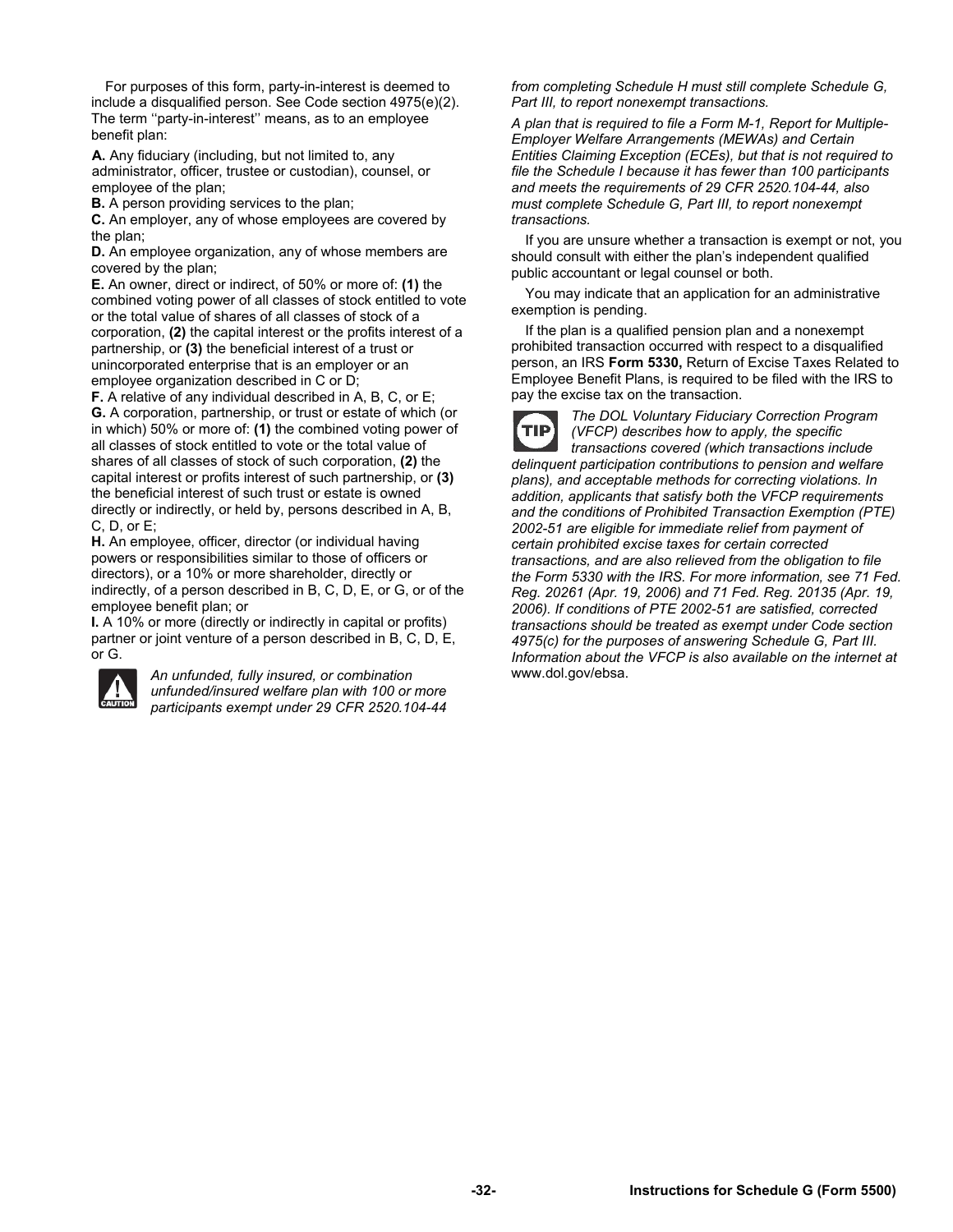# **2018 Instructions for Schedule H (Form 5500)**

# *Financial Information*

#### **General Instructions**

#### **Who Must File**

Schedule H (Form 5500) must be attached to a Form 5500 filed for a pension benefit plan or a welfare benefit plan that covered 100 or more participants as of the beginning of the plan year and a Form 5500 filed for an MTIA, CCT, PSA, 103-12 IE, or GIA. See the instructions to the Form 5500 in *Section 4: Direct Filing Entity (DFE) Filing Requirements*.

**Exceptions: (1)** Fully insured, unfunded, or a combination of unfunded/insured welfare plans and fully insured pension plans that meet the requirements of 29 CFR 2520.104-44 are exempt from completing the Schedule H. **(2)** If a Schedule I was filed for the plan for the 2017 plan year or a Form 5500-SF and the plan covered fewer than 121 participants as of the beginning of the 2018 plan year, the Schedule I may be completed instead of a Schedule H. See *What To File*. If eligible, such a plan may file the Form 5500-SF instead of the Form 5500 and its schedules, including the Schedule I. See Instructions for Form 5500-SF. **(3)**  Plans that file a Form 5500-SF for the 2018 plan year are not required to file a Schedule H for that year.

 Check the Schedule H box on the Form 5500 (Part II, line 10b(1)) if a Schedule H is attached to the Form 5500. Do not attach both a Schedule H and a Schedule I to the same Form 5500.

#### **Specific Instructions**

Lines A, B, C, and D. This information must be the same as reported in Part II of the Form 5500 to which this Schedule H is attached.

 Do not use a social security number in line D in lieu of an EIN. The Schedule H and its attachments are open to public inspection, and the contents are public information and are subject to publication on the Internet. Because of privacy concerns, the inclusion of a social security number or any portion thereof on this Schedule H or any of its attachments may result in the rejection of the filing.

 You can apply for an EIN from the IRS online, by fax, or by mail depending on how soon you need to use the EIN. For more information, see *Section 3: Electronic Filing Requirement* under *General Instructions to Form 5500*. The EBSA does not issue EINs.

#### **Part I – Asset and Liability Statement**

**Note.** The cash, modified cash, or accrual basis may be used for recognition of transactions in Parts I and II, as long as you use one method consistently. Round off all amounts reported on the Schedule H to the nearest dollar. Any other amounts are subject to rejection. Check all subtotals and totals carefully.

 If the assets of two or more plans are maintained in a fund or account that is not a DFE, a registered investment company, or the general account of an insurance company under an unallocated contract (see the instructions for lines 1c(9) through 1c(14)), complete Parts I and II of the Schedule H by entering the plan's allocable part of each line item.

**Exception.** When completing Part II of the Schedule H for a plan or DFE that participates in a CCT or PSA for which a Form 5500 has not been filed, do not allocate the income of the CCT or PSA and expenses that were subtracted from the gross income of the CCT or PSA in determining their net investment

gain (loss). Instead, enter the CCT or PSA net gain (loss) on line 2b(6) or (7) in accordance with the instructions for these lines.

 If assets of one plan are maintained in two or more trust funds, report the combined financial information in Parts I and II.

 *Current value* means fair market value where available. Otherwise, it means the fair value as determined in good faith under the terms of the plan by a trustee or a named fiduciary, assuming an orderly liquidation at time of the determination. See ERISA section 3(26).

**Note.** For the 2018 plan year, plans that provide participantdirected brokerage accounts as an investment alternative (and have entered pension feature code ''2R'' on line 8a of the Form 5500) may report investments in assets made through participant-directed brokerage accounts either:

 1. As individual investments on the applicable asset and liability categories in Part I and the income and expense categories in Part II, or

 2. By including on line 1c(15) the total aggregate value of the assets and on line 2c the total aggregate investment income (loss) before expenses, provided the assets are not loans, partnership or joint-venture interests, real property, employer securities, or investments that could result in a loss in excess of the account balance of the participant or beneficiary who directed the transaction. Expenses charged to the accounts must be reported on the applicable expense line items. Participant-directed brokerage account assets reported in the aggregate on line 1c(15) should be treated as one asset held for investment for purposes of the line 4i schedules, except that investments in tangible personal property must continue to be reported as separate assets on the line 4i schedules.

 In the event that investments made through a participant-directed brokerage account are loans, partnership or joint venture interests, real property, employer securities, or investments that could result in a loss in excess of the account balance of the participant or beneficiary who directed the transaction, such assets must be broken out and treated as separate assets on the applicable asset and liability categories in Part I, income and expense categories in Part II, and on the line 4i schedules. The remaining assets in the participantdirected brokerage account may be reported in the aggregate as set forth in paragraph 2 above.

**Columns (a) and (b).** Enter the current value on each line as of the beginning and end of the plan year.

**Note.** Amounts reported in column (a) must be the same as reported for the end of the plan year for corresponding line items of the return/report for the preceding plan year. Do not include contributions designated for the 2018 plan year in column (a).

**Line 1a.** Total noninterest bearing cash includes, among other things, cash on hand or cash in a noninterest bearing checking account.

**Line 1b(1).** Noncash basis filers must include contributions due the plan by the employer but not yet paid. Do not include other amounts due from the employer such as the reimbursement of an expense or the repayment of a loan.

**Line 1b(2).** Noncash basis filers must include contributions withheld by the employer from participants and amounts due directly from participants that have not yet been received by the plan. Do not include the repayment of participant loans.

**Line 1b(3).** Noncash basis filers must include amounts due to the plan that are not includable in lines 1b(1) or 1b(2). These amounts may include investment income earned but not yet received by the plan and other amounts due to the plan such as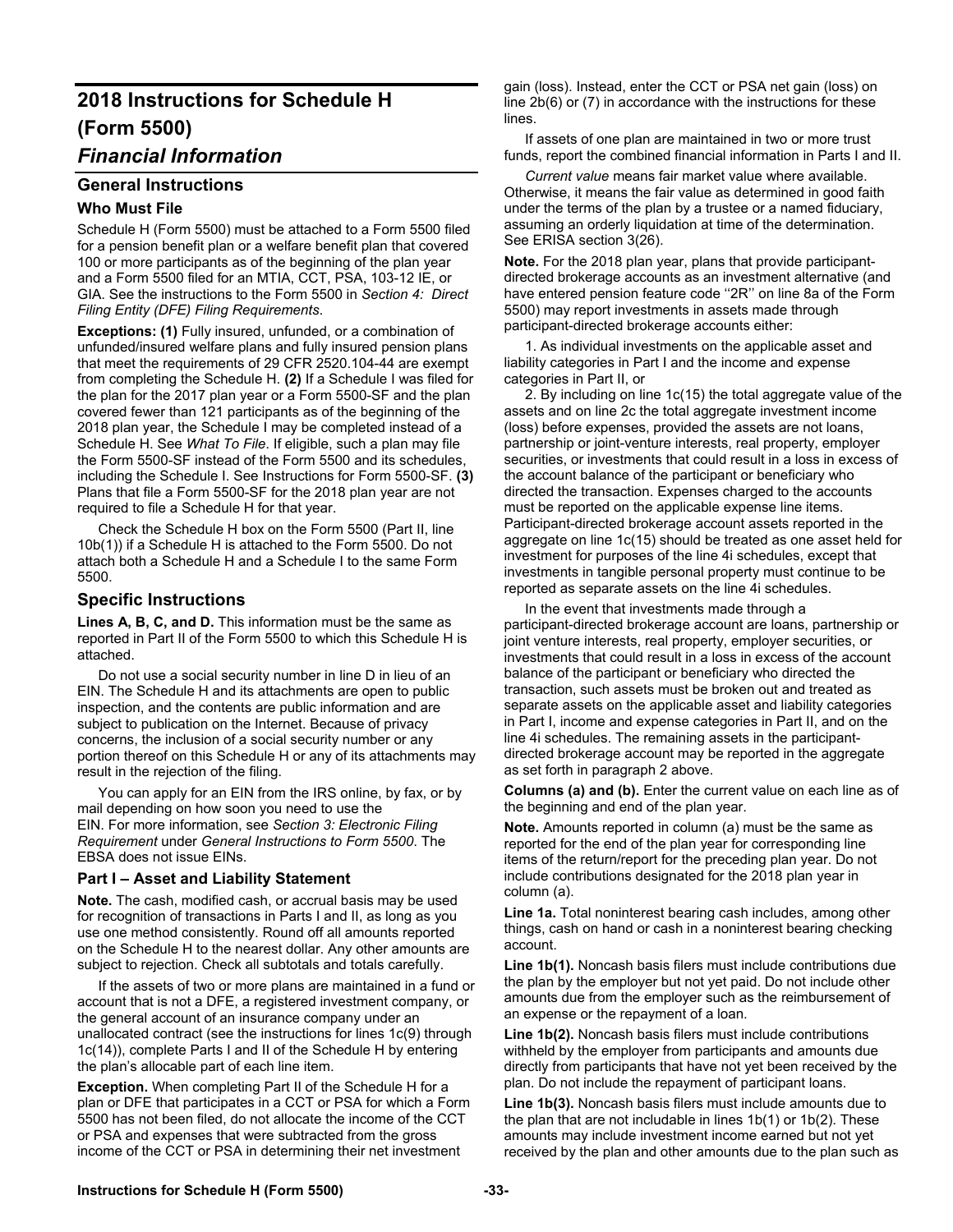amounts due from the employer or another plan for expense reimbursement or from a participant for the repayment of an overpayment of benefits.

**Line 1c(1).** Include all assets that earn interest in a financial institution account such as interest bearing checking accounts, passbook savings accounts, or in money market accounts.

**Line 1c(2).** Include securities issued or guaranteed by the U.S. Government or its designated agencies such as U.S. Savings Bonds, Treasury Bonds, Treasury Bills, FNMA, and GNMA.

**Line 1c(3).** Include investment securities (other than employer securities defined below in line 1d(1)) issued by a corporate entity at a stated interest rate repayable on a particular future date such as most bonds, debentures, convertible debentures, commercial paper and zero coupon bonds. Do not include debt securities of governmental units that should be reported on line 1c(2) or 1c(15).

 ''Preferred'' means any of the above securities that are publicly traded on a recognized securities exchange and the securities have a rating of ''A'' or above. If the securities are not ''Preferred,'' they are listed as ''Other.''

**Line 1c(4)(A).** Include stock issued by corporations (other than employer securities defined in line 1d(1) below) which is accompanied by preferential rights such as the right to share in distributions of earnings at a higher rate or which has general priority over the common stock of the same entity. Include the value of warrants convertible into preferred stock.

**Line 1c(4)(B).** Include any stock (other than employer securities defined in line 1d(1)) that represents regular ownership of the corporation and is not accompanied by preferential rights. Include the value of warrants convertible into common stock.

**Line 1c(5).** Include the value of the plan's participation in a partnership or joint venture if the underlying assets of the partnership or joint venture are not considered to be plan assets under 29 CFR 2510.3-101. Do not include the value of a plan's interest in a partnership or joint venture that is a 103-12 Investment Entity (103-12 IE). Include the value of a 103-12 IE in line 1c(12).

**Line 1c(6).** Include the current value of both income and nonincome producing real property owned by the plan. Do not include the value of property that is employer real property or property used in plan operations that must be reported on lines 1d and 1e, respectively.

Line 1c(7). Enter the current value of all loans made by the plan, except participant loans reportable on line 1c(8). Include the sum of the value of loans for construction, securities loans, commercial and/or residential mortgage loans that are not subject to Code section 72(p) (either by making or participating in the loans directly or by purchasing loans originated by a third party), and other miscellaneous loans.

**Line 1c(8).** Enter the current value of all loans to participants including residential mortgage loans that are subject to Code section 72(p). Include the sum of the value of the unpaid principal balances, plus accrued but unpaid interest, if any, for participant loans made under an individual account plan with investment experience segregated for each account, that are made in accordance with 29 CFR 2550.408b-1 and secured solely by a portion of the participant's vested accrued benefit. When applicable, combine this amount with the current value of any other participant loans. Do not include in column (b) a participant loan that has been deemed distributed during the plan year under the provisions of Code section 72(p) and Treasury Regulations section 1.72(p)-1, if both of the following circumstances apply:

 1. Under the plan, the participant loan is treated as a directed investment solely of the participant's individual account; and

 2. As of the end of the plan year, the participant is not continuing repayment under the loan.

 If both of these circumstances apply, report the loan as a deemed distribution on line 2g. However, if either of these circumstances does not apply, the current value of the participant loan (including interest accruing thereon after the deemed distribution) must be included in column (b) without regard to the occurrence of a deemed distribution.

**Note.** After a participant loan that has been deemed distributed is reported on line 2g, it is no longer to be reported as an asset on Schedule H or Schedule I unless, in a later year, the participant resumes repayment under the loan. However, such a loan (including interest accruing thereon after the deemed distribution) that has not been repaid is still considered outstanding for purposes of applying Code section 72(p)(2)(A) to determine the maximum amount of subsequent loans. Also, the deemed distribution is not treated as an actual distribution for other purposes, such as the qualification requirements of Code section 401, including, for example, the determination of top-heavy status under Code section 416 and the vesting requirements of Treasury Regulations section 1.411(a)-7(d)(5). See Q&As 12 and 19 of Treasury Regulations section 1.72(p)-1.

 The entry on line 1c(8), column (b), of Schedule H (participant loans - end of year) or on line 1a, column (b), of Schedule I (plan assets - end of year) must include the current value of any participant loan that was reported as a deemed distribution on line 2g for any earlier year if the participant resumes repayment under the loan during the plan year. In addition, the amount to be entered on line 2g must be reduced by the amount of the participant loan that was reported as a deemed distribution on line 2g for the earlier year.

**Lines 1c(9), (10), (11), and (12).** Enter the total current value of the plan's or DFE's interest in DFEs on the appropriate lines as of the beginning and end of the plan or DFE year. The value of the plan's or DFE's interest in each DFE at the end of the plan or DFE year must be reported on the Schedule D (Form 5500).



 *The plan's or DFE's interest in common/collective trusts (CCTs) and pooled separate accounts (PSAs) for which a DFE Form 5500 has not been filed may not* 

*be included on lines 1c(9) or 1c(10). The plan's or DFE's interest in the underlying assets of such CCTs and PSAs must be allocated and reported in the appropriate categories on a line-by-line basis on Part I of the Schedule H.* 

**Note.** For reporting purposes, a separate account that is not considered to be holding plan assets pursuant to 29 CFR 2510.3-101(h)(1)(iii) does not constitute a PSA.

**Line 1c(13).** A registered investment company is an investment company registered under the Investment Company Act of 1940. These are mutual funds (legally known as open-end companies), closed-end funds (legally known as closed-end companies), and UITs (legally known as unit investment trusts).

**Line 1c(14).** Use the same method for determining the value of the insurance contracts reported here as you used for line 4 of Schedule A, or, if line 4 is not required, line 7 of Schedule A. **Line 1c(15).** Include all other investments not includable in lines 1c(1) through (14), such as options, index futures, state and municipal securities, collectibles, and other personal property.

**Line 1d(1).** An employer security is any security issued by an employer (including affiliates) of employees covered by the plan. These may include common stocks, preferred stocks, bonds, zero coupon bonds, debentures, convertible debentures, notes and commercial paper.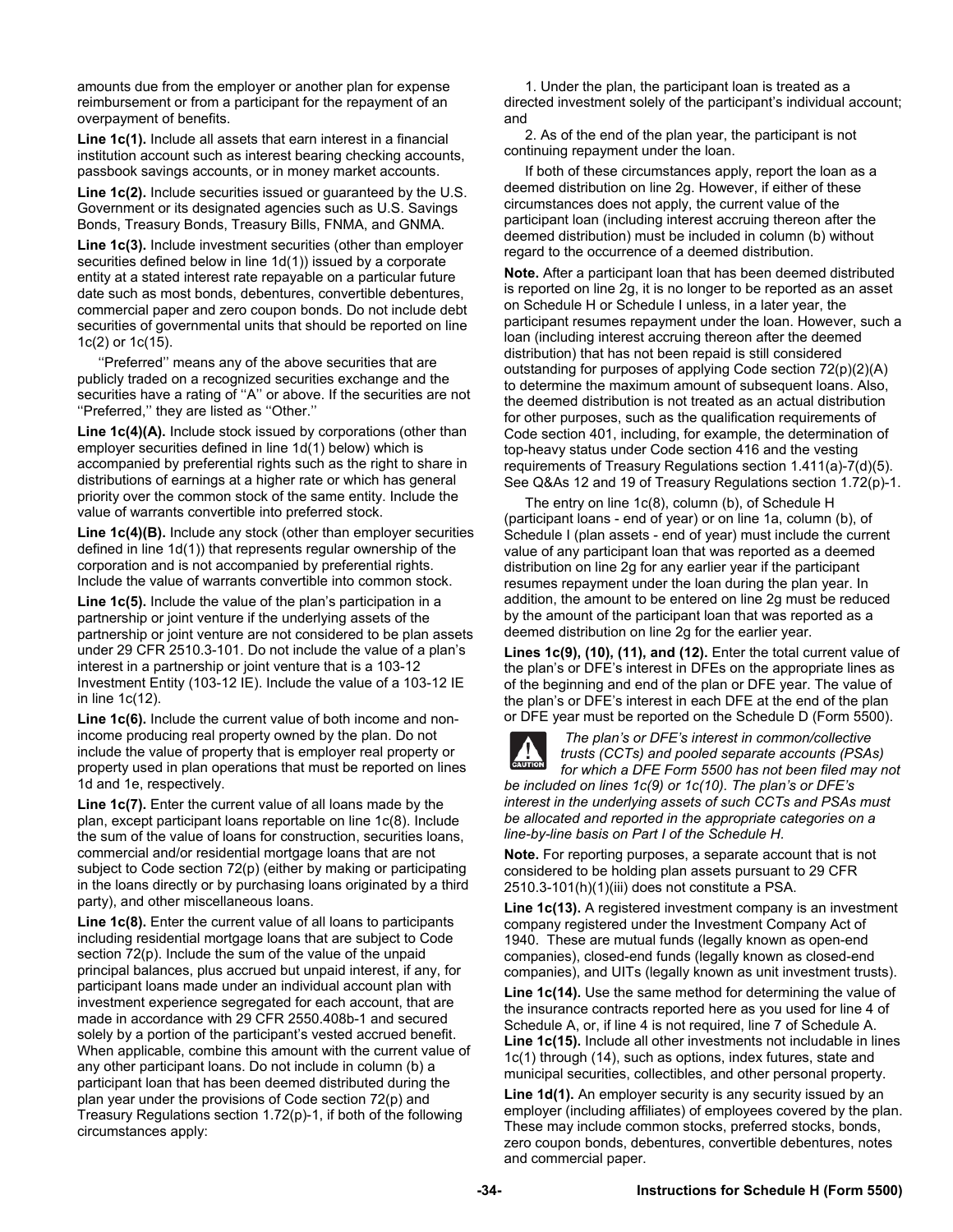**Line 1d(2).** The term ''employer real property'' means real property (and related personal property) that is leased to an employer of employees covered by the plan, or to an affiliate of such employer. For purposes of determining the time at which a plan acquires employer real property for purposes of this line, such property shall be deemed to be acquired by the plan on the date on which the plan acquires the property or on the date on which the lease to the employer (or affiliate) is entered into, whichever is later.

**Line 1e.** Include the current (not book) value of the buildings and other property used in the operation of the plan. Buildings or other property held as plan investments should be reported in 1c(6) and 1d(2).

 *Do not include the value of future pension payments on lines 1g, h, i, j, or k.* 

**Line 1g.** Noncash basis plans must include the total amount of benefit claims that have been processed and approved for payment by the plan. Include welfare plan ''incurred but not reported'' (IBNR) benefit claims on this line.

**Line 1h.** Noncash basis plans must include the total amount of obligations owed by the plan which were incurred in the normal operations of the plan and have been approved for payment by the plan but have not been paid.

Line 1i. "Acquisition indebtedness," for debt-financed property other than real property, means the outstanding amount of the principal debt incurred:

 1. By the organization in acquiring or improving the property;

 2. Before the acquisition or improvement of the property if the debt was incurred only to acquire or improve the property; or

 3. After the acquisition or improvement of the property if the debt was incurred only to acquire or improve the property and was reasonably foreseeable at the time of such acquisition or improvement. For further explanation, see Code section 514(c).

**Line 1j.** Noncash basis plans must include amounts owed for any liabilities that would not be classified as benefit claims payable, operating payables, or acquisition indebtedness.

Line 1I. Enter the net assets as of the beginning and end of the plan year (Subtract line 1k from line 1f.) The entry in column (b) must equal the sum of the entry in column (a) plus lines 2k and 2l(1), minus 2l(2).

#### **Part II – Income and Expense Statement**

**Line 2a.** Include the total cash contributions received and/or (for accrual basis plans) due to be received.

**Note.** Plans using the accrual basis of accounting should not include contributions designated for years before the 2018 plan year on line 2a.

**Line 2a(1)(B).** For welfare plans, report all employee contributions, including all elective contributions under a cafeteria plan (Code section 125). For pension benefit plans, participant contributions, for purposes of this item, also include elective contributions under a qualified cash or deferred arrangement (Code section 401(k)).

**Line 2a(2).** Use the current value, at date contributed, of securities or other noncash property.

**Line 2b(1)(A).** Enter interest earned on interest-bearing cash, including earnings from sweep accounts, STIF accounts, money market accounts, certificates of deposit, etc. This is the interest earned on the investments reported on line 1c(1).

**Line 2b(1)(B).** Enter interest earned on U.S. Government Securities. This is the interest earned on the investments reported on line 1c(2).

**Line 2b(1)(C).** Generally, this is the interest earned on securities that are reported on lines 1c(3)(A) and (B) and 1d(1).

**Line 2b(2).** Generally, the dividends are for investments reported on lines  $1c(4)(A)$  and  $(B)$ ,  $1c(13)$ , and  $1d(1)$ . For accrual basis plans, include any dividends declared for stock held on the date of record, but not yet received as of the end of the plan year.

**Line 2b(3).** Generally, rents represent the income earned on the real property that is reported in lines 1c(6) and 1d(2). Enter rents as a ''Net'' figure. Net rents are determined by taking the total rent received and subtracting all expenses directly associated with the property. If the real property is jointly used as income producing property and for the operation of the plan, net that portion of the expenses attributable to the income producing portion of the property against the total rents received.

**Line 2b(4).** Enter in column (b), the total of net gain (loss) on sale of assets. This equals the sum of the net realized gain (or loss) on each asset held at the beginning of the plan year which was sold or exchanged during the plan year, and on each asset that was both acquired and disposed of within the plan year.

**Note.** As current value reporting is required for the Form 5500, assets are revalued to current value at the end of the plan year. For purposes of this form, the increase or decrease in the value of assets since the beginning of the plan year (if held on the first day of the plan year) or their acquisition date (if purchased during the plan year) is reported in line 2b(5) below, with two exceptions: **(1)** the realized gain (or loss) on each asset that was disposed of during the plan year is reported in line 2b(4) (NOT on line 2b(5)), and **(2)** the net investment gain (or loss) from CCTs, PSAs, MTIAs, 103-12 IEs, and registered investment companies is reported in lines 2b(6) through (10).

 The sum of the realized gain (or loss) of assets sold or exchanged during the plan year is to be calculated as follows:

 1. Enter in line 2b(4)(A), column (a), the sum of the amount received for these former assets;

 2. Enter in line 2b(4)(B), column (a), the sum of the current value of these former assets as of the beginning of the plan year and the purchase price for assets both acquired and disposed of during the plan year; and

 3. Enter in 2b(4) (C), column (b), the result obtained when 2b(4)(B) is subtracted from 2b(4)(A). If entering a negative number, enter a minus sign "–" to the left of the number.

**Note.** Bond write-offs should be reported as realized losses.

**Line 2b(5).** Subtract the current value of assets at the beginning of the year plus the cost of any assets acquired during the plan year from the current value of assets at the end of the year to obtain this figure. If entering a negative number, enter a minus sign "–" to the left of the number. Do not include the value of assets reportable in lines 2b(4) and 2b(6) through 2b(10).

**Lines 2b(6), (7), (8), and (9).** Report all earnings, expenses, gains or losses, and unrealized appreciation or depreciation included in computing the net investment gain (or loss) from all CCTs, PSAs, MTIAs, and 103-12 IEs here. If some plan funds are held in any of these entities and other plan funds are held in other funding media, complete all applicable subitems of line 2 to report plan earnings and expenses relating to the other funding media. The net investment gain (or loss) allocated to the plan for the plan year from the plan's investment in these entities is equal to:

 1. The sum of the current value of the plan's interest in each entity at the end of the plan year,

 2. Minus the current value of the plan's interest in each entity at the beginning of the plan year,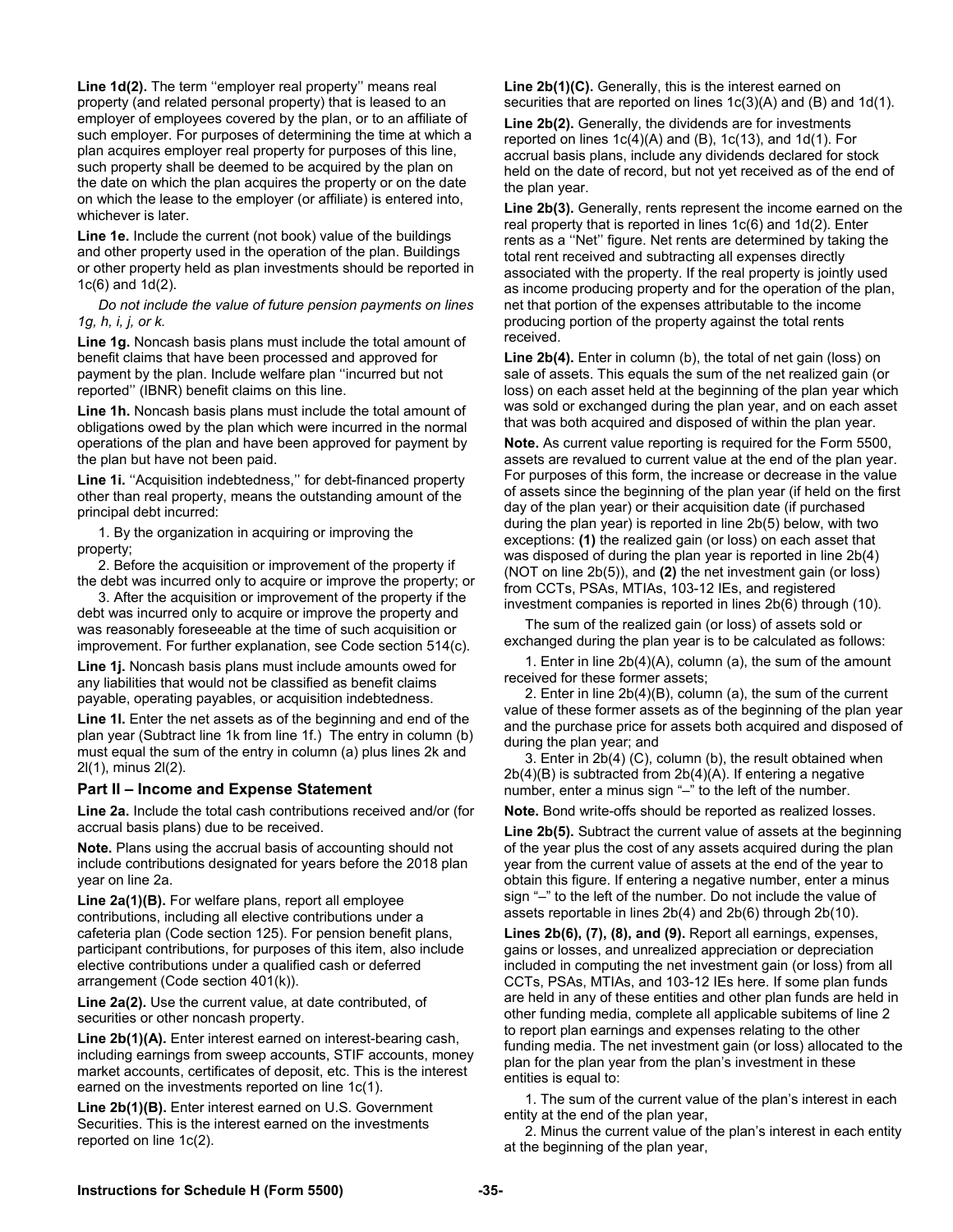3. Plus any amounts transferred out of each entity by the plan during the plan year, and

 4. Minus any amounts transferred into each entity by the plan during the plan year.

 Enter the net gain as a positive number or the net loss as a negative number.

**Note.** Enter the combined net investment gain or loss from all CCTs and PSAs, regardless of whether a DFE Form 5500 was filed for the CCTs and PSAs.

**Line 2b(10).** Enter net investment gain (loss) from registered investment companies here. Compute in the same manner as discussed above for lines 2b(6) through (9), except do not include dividends reported on line 2b(2)(C).

**Line 2c.** Include all other plan income earned that is not included in line 2a or 2b. Do not include transfers from other plans that should be reported in line 2l.

**Line 2e(1).** Include the current value of all cash, securities, or other property at the date of distribution. Include all eligible rollover distributions as defined in Code section 401(a)(31)(D) paid at the participant's election to an eligible retirement plan (including an IRA within the meaning of section  $401(a)(31)(E)$ ).

**Line 2e(2).** Include payments to insurance companies and similar organizations such as Blue Cross, Blue Shield, and health maintenance organizations for the provision of plan benefits (e.g., paid-up annuities, accident insurance, health insurance, vision care, dental coverage, stop-loss insurance whose claims are paid to the plan (or which is otherwise an asset of the plan)), etc.

**Line 2e(3).** Include all payments made to other organizations or individuals providing benefits. Generally, these are individual providers of welfare benefits such as legal services, day care services, training, and apprenticeship services.

**Line 2f.** Include on this line all distributions paid during the plan year of excess deferrals under Code section 402(g)(2)(A)(ii), excess contributions under Code section 401(k)(8), and excess aggregate contributions under Code section 401(m)(6). Include allocable income distributed. Also include on this line any elective deferrals and employee contributions distributed or returned to employees during the plan year, as well as any attributable income that was also distributed.

**Line 2g.** Report on line 2g a participant loan that has been deemed distributed during the plan year under the provisions of Code section 72(p) and Treasury Regulations section 1.72(p)-1 only if both of the following circumstances apply:

 1. Under the plan, the participant loan is treated as a directed investment solely of the participant's individual account; and

 2. As of the end of the plan year, the participant is not continuing repayment under the loan.

 If either of these circumstances does not apply, a deemed distribution of a participant loan should not be reported on line 2g. Instead, the current value of the participant loan (including interest accruing thereon after the deemed distribution) must be included on line 1c(8), column (b) (participant loans – end of year), without regard to the occurrence of a deemed distribution.

**Note.** The amount to be reported on line 2g of Schedule H or Schedule I must be reduced if, during the plan year, a participant resumes repayment under a participant loan reported as a deemed distribution on line 2g for any earlier year. The amount of the required reduction is the amount of the participant loan reported as a deemed distribution on line 2g for the earlier year. If entering a negative number, enter a minus sign " – " to the left of the number. The current value of the participant loan

must then be included in line 1c(8), column (b), of Schedule H (participant loans - end of year) or in line 1a, column (b), of Schedule I (plan assets - end of year).

Although certain participant loans deemed distributed are to be reported on line 2g of the Schedule H or Schedule I, and are not to be reported on the Schedule H or Schedule I as an asset thereafter (unless the participant resumes repayment under the loan in a later year), they are still considered outstanding loans and are not treated as actual distributions for certain purposes. See Q&As 12 and 19 of Treasury Regulations section 1.72(p)-1.

**Line 2h.** Interest expense is a monetary charge for the use of money borrowed by the plan. This amount should include the total of interest paid or to be paid (for accrual basis plans) during the plan year.

**Line 2i.** Report all administrative expenses (by specified category) paid by or charged to the plan, including those that were not subtracted from the gross income of CCTs, PSAs, MTIAs, and 103-12 IEs in determining their net investment gain(s) or loss(es). Expenses incurred in the general operations of the plan are classified as administrative expenses.

**Line 2i(1).** Include the total fees paid (or in the case of accrual basis plans, costs incurred during the plan year but not paid as of the end of the plan year) by the plan for outside accounting, actuarial, legal, and valuation/appraisal services. Include fees for the annual audit of the plan by an independent qualified public accountant (IQPA); for payroll audits; for accounting/bookkeeping services; for actuarial services rendered to the plan; and to a lawyer for rendering legal opinions, litigation, and advice (but not for providing legal services as a benefit to plan participants). Report here fees and expenses for corporate trustees and individual plan trustees, including reimbursement of expenses associated with trustees, such as lost time, seminars, travel, meetings, etc. Include the fee(s) for valuations or appraisals to determine the cost, quality, or value of an item such as real property, personal property (gemstones, coins, etc.), and for valuations of closely held securities for which there is no ready market. Do not include amounts paid to plan employees to perform bookkeeping/ accounting functions that should be included in line 2i(4).

**Line 2i(2).** Enter the total fees paid (or in the case of accrual basis plans, costs incurred during the plan year but not paid as of the end of the plan year) to a contract administrator for performing administrative services for the plan. For purposes of the return/report, a contract administrator is any individual, partnership, or corporation, responsible for managing the clerical operations (e.g., handling membership rosters, claims payments, maintaining books and records) of the plan on a contractual basis. Do not include salaried staff or employees of the plan or banks or insurance carriers.

**Line 2i(3).** Enter the total fees paid (or in the case of accrual basis plans, costs incurred during the plan year but not paid as of the end of the plan year) to an individual, partnership or corporation (or other person) for advice to the plan relating to its investment portfolio. These may include fees paid to manage the plan's investments, fees for specific advice on a particular investment, and fees for the evaluation for the plan's investment performance.

**Line 2i(4).** Other expenses are those that cannot be included in 2i(1) through 2i(3). These may include plan expenditures such as salaries and other compensation and allowances (e.g., payment of premiums to provide health insurance benefits to plan employees), expenses for office supplies and equipment, cars, telephone, postage, rent, expenses associated with the ownership of a building used in the operation of the plan, and all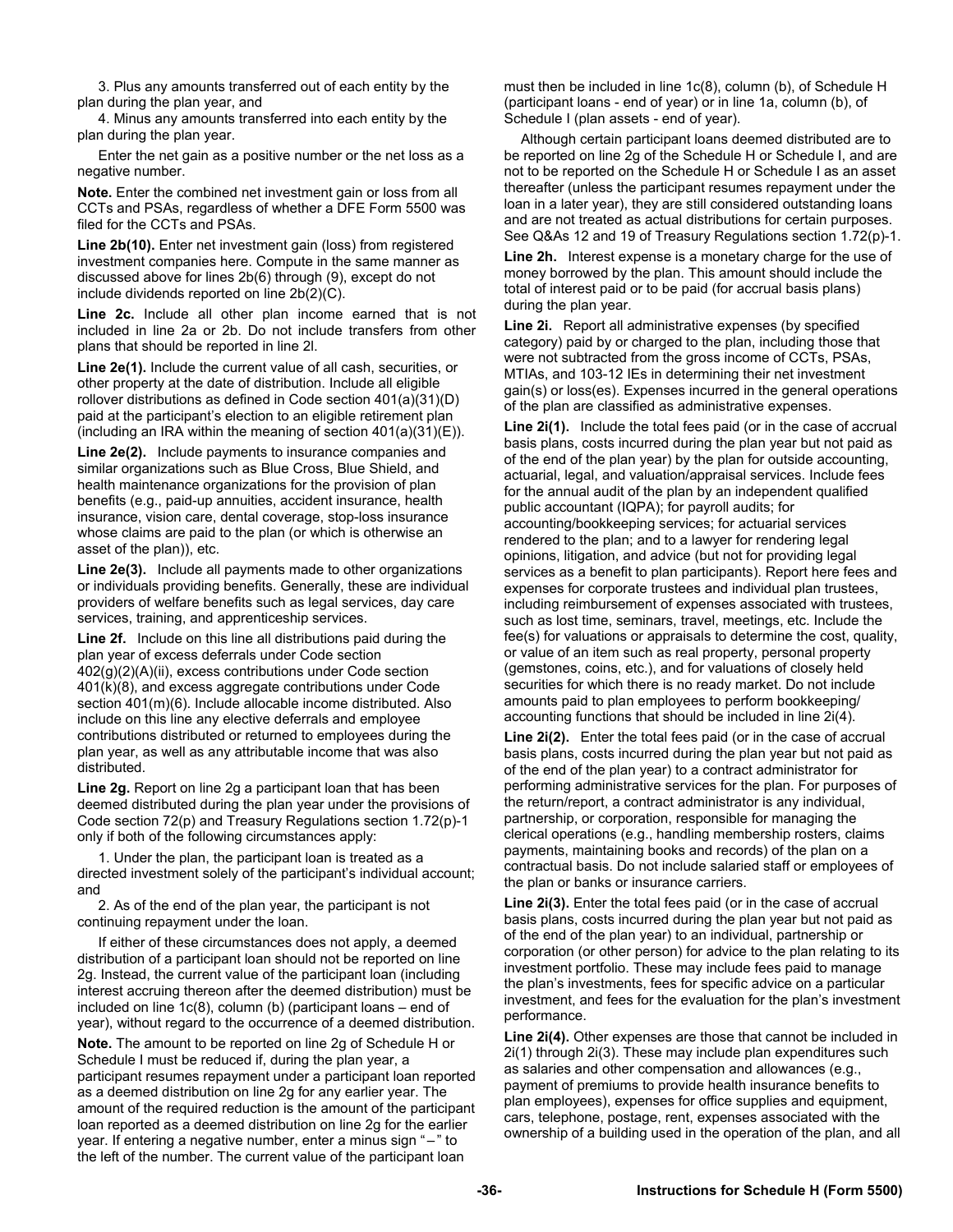miscellaneous expenses. Include premium payments to the PBGC when paid from plan assets.

**Line 2I.** Include in these reconciliation figures the value of all transfers of assets or liabilities into or out of the plan resulting from, among other things, mergers and consolidations. A transfer of assets or liabilities occurs when there is a reduction of assets or liabilities with respect to one plan and the receipt of these assets or the assumption of these liabilities by another plan. A transfer is not a shifting of one plan's assets or liabilities from one investment to another. A transfer is not a distribution of all or part of an individual participant's account balance that is reportable on IRS **Form 1099-R**, Distributions From Pensions, Annuities, Retirement or Profit-Sharing Plans, IRAs, Insurance Contracts, etc., (see the instructions for line 2e). Transfers out at the end of the year should be reported as occurring during the plan year.

**Note.** If this Schedule H is filed for a CCT, PSA, MTIA, or 103-12 IE, report the value of all asset transfers to the CCT, PSA, MTIA, or 103-12 IE, including those resulting from contributions to participating plans on line 2l(1), and report the total value of all assets transferred out of the CCT, PSA, MTIA, or 103-12 IE, including assets withdrawn for disbursement as benefit payments by participating plans, on line 2l(2). Contributions and benefit payments are considered to be made to/by the plan (not to/by a CCT, PSA, MTIA, or 103-12 IE).

### **Part III – Accountant's Opinion**

**Line 3.** The administrator of an employee benefit plan who files a Schedule H generally must engage an Independent Qualified Public Accountant (IQPA) pursuant to ERISA section 103(a)(3)(A) and 29 CFR 2520.103-1(b). This requirement also applies to a Form 5500 filed for a 103-12 IE and for a GIA (see 29 CFR 2520.103-12 and 29 CFR 2520.103-2). The IQPA's report must be attached to the Form 5500 when a Schedule H is attached unless line 3d(1) or 3d(2) on the Schedule H is checked.

**Note.** An IQPA Report generally consists of an Accountant's Opinion, Financial Statements, Notes to the Financial Statements, and Supplemental Schedules.

29 CFR 2520.103-1(b) requires that any separate financial statements prepared in order for the IQPA to form the opinion and notes to these financial statements must be attached to the Form 5500. Any separate statements must include the information required to be disclosed in Parts I and II of the Schedule H; however, they may be aggregated into categories in a manner other than that used on the Schedule H. The separate statements must consist of reproductions of Parts I and II or statements incorporating by reference Parts I and II. See ERISA section 103(a)(3)(A), and the DOL regulations 29 CFR 2520.103-1(a)(2) and (b), 2520.103-2, and 2520.104-50.

**Note.** Delinquent participant contributions reported on line 4a should be treated as part of the separate schedules referenced in ERISA section 103(a)(3)(A) and 29 CFR 2520.103-1(b) and 2520.103-2(b) for purposes of preparing the IQPA's opinion described on line 3 even though they are no longer required to be listed on Part III of the Schedule G. If the information contained on line 4a is not presented in accordance with regulatory requirements, i.e., when the IQPA concludes that the scheduled information required by line 4a does not contain all the required information or contains information that is inaccurate or is inconsistent with the plan's financial statements, the IQPA report must make the appropriate disclosures in accordance with generally accepted auditing standards. Delinquent participant contributions that are exempt because they satisfy the DOL Voluntary Fiduciary Correction Program (VFCP) requirements and the conditions of prohibited

transaction exemption (PTE) 2002-51 do not need to be treated as part of the schedule of nonexempt party-in-interest transactions.

If the required IQPA's report is not attached to the Form 5500, the filing is subject to rejection as incomplete and penalties may be assessed.

**Lines 3a(1) through 3a(4).** These boxes identify the type of opinion offered by the IQPA.

**Line 3a(1).** Check if an unqualified opinion was issued. Generally, an unqualified opinion is issued when the IQPA concludes that the plan's financial statements present fairly, in all material respects, the financial status of the plan as of the end of the period audited and the changes in its financial status for the period under audit in conformity with generally accepted accounting principles (GAAP) or another comprehensive basis of accounting (OCBOA), e.g., cash basis.

**Line 3a(2).** Check if a qualified opinion was issued. Generally, a qualified opinion is issued by an IQPA when the plan's financial statements present fairly, in all material respects, the financial status of the plan as of the end of the audit period and the changes in its financial status for the period under audit in conformity with GAAP or OCBOA, except for the effects of one or more matters described in the opinion.

**Line 3a(3).** Check if a disclaimer of opinion was issued. A disclaimer of opinion is issued when the IQPA does not express an opinion on the financial statements because he or she has not performed an audit sufficient in scope to enable him or her to form an opinion on the financial statements.

**Line 3a(4).** Check if the plan received an adverse accountant's opinion. Generally, an adverse opinion is issued by an IQPA when the plan's financial statements do not present fairly, in all material respects, the financial status of the plan as of the end of the audit period and the changes in its financial status for the period under audit in conformity with GAAP or OCBOA.

**Line 3b.** Check "Yes" if a box is checked on line 3a and the only limitation on the scope of the plan's audit was pursuant to DOL regulations 29 CFR 2520.103-8 and 2520.103-12(d) because the examination and report of an IQPA did not extend to: **(a)** statements or information regarding assets held by a bank, similar institution, or insurance carrier that is regulated and supervised and subject to periodic examination by a state or federal agency provided that the statements or information are prepared by and certified to by the bank or similar institution or an insurance carrier, or **(b)** information included with the Form 5500 filed for a 103-12 IE. The term ''similar institution'' as used here does not extend to securities brokerage firms (see DOL Advisory Opinion 93-21A). See 29 CFR 2520.103-8 and 2520.103-12(d).



*Check "No" if the scope of the plan's audit was limited for any reason in addition to that pursuant to DOL regulations 29 CFR 2520.103-8 and 2520.103-12.* 

**Note.** These regulations do not exempt the plan administrator from engaging an IQPA or from attaching the IQPA's report to the Form 5500. If you check line 3b, you must also check the appropriate box on line 3a to identify the type of opinion offered by the IQPA.

**Line 3c.** Enter the name and EIN of the accountant (or accounting firm) in the space provided on line 3c. Do not use a social security number or any portion thereof in lieu of an EIN. The Schedule H is open to public inspection, and the contents are public information and are subject to publication on the Internet. Because of privacy concerns, the inclusion of a social security number or any portion thereof on this Schedule H may result in the rejection of the filing.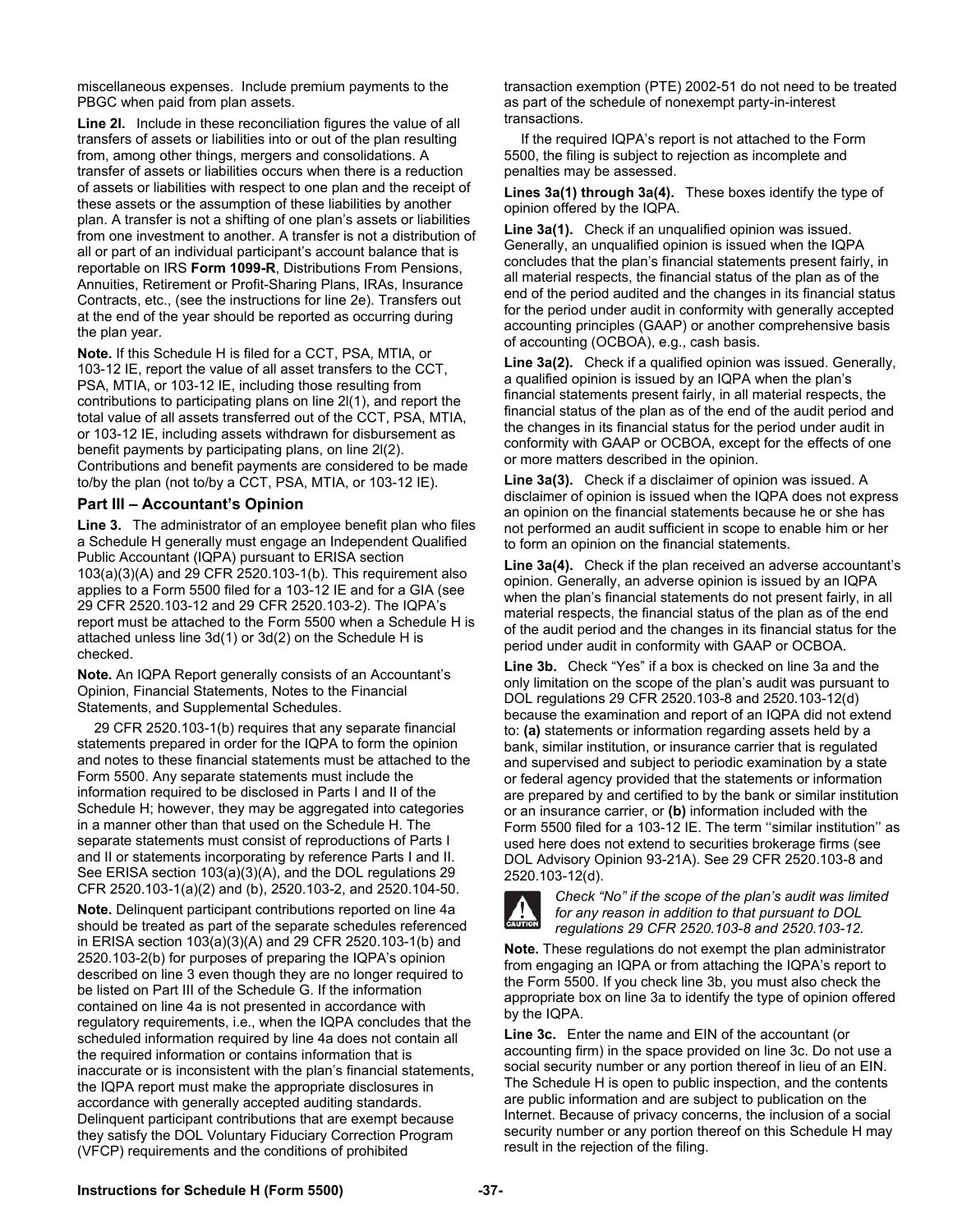**Line 3d(1).** Check this box only if the Schedule H is being filed for a CCT, PSA, or MTIA.

**Line 3d(2).** Check this box if the plan has elected to defer attaching the IQPA's opinion for the first of two (2) consecutive plan years, one of which is a short plan year of seven (7) months or fewer. The Form 5500 for the first of the two (2) years must be complete and accurate, with all required attachments, except for the IQPA's report, including an attachment explaining why one of the two (2) plan years is of seven (7) or fewer months duration and stating that the annual report for the immediately following plan year will include a report of an IQPA with respect to the financial statements and accompanying schedules for both of the two (2) plan years. The Form 5500 for the second year must include: **(a)** financial schedules and statements for both plan years; **(b)** a report of an IQPA with respect to the financial schedules and statements for each of the two (2) plan years (regardless of the number of participants covered at the beginning of each plan year); and **(c)** a statement identifying any material differences between the unaudited financial information submitted with the first Form 5500 and the audited financial information submitted with the second Form 5500. See 29 CFR 2520.104-50.

**Note.** Do not check the box on line 3d(2) if the Form 5500 is filed for a 103-12 IE or a GIA. A deferral of the IQPA's opinion is not permitted for a 103-12 IE or a GIA. If an "E" or "G" is entered on Form 5500, Part I, line A(4), an IQPA's opinion must be attached to the Form 5500 and the type of opinion must be reported on Schedule H, line 3a.

# **Part IV – Compliance Questions**

**Lines 4a through 4n.** Plans completing Schedule H must answer all these lines with either ''Yes'' or ''No.'' Do not leave any answer blank, unless otherwise directed. For lines 4a through 4h and line 4l, if the answer is "Yes," an amount must be entered.

Report investments in CCTs, PSAs, MTIAs, and 103-12 IEs, but not the investments made by these entities. Plans with all of their funds held in a master trust should check ''No'' on line 4b, 4c, 4i, and 4j. CCTs and PSAs do not complete Part IV. MTIAs, 103-12 IEs, and GIAs do not complete lines 4a, 4e, 4f, 4g, 4h, 4k, 4m, or 4n. 103-12 IEs also do not complete line 4j and 4l. MTIAs also do not complete line 4l.

**Line 4a.** Amounts paid by a participant or beneficiary to an employer and/or withheld by an employer for contribution to the plan are participant contributions that become plan assets as of the earliest date on which such contributions can reasonably be segregated from the employer's general assets (see 29 CFR 2510.3-102). Plans that check "Yes" must enter the aggregate amount of all late contributions for the year. The total amount of the delinquent contributions should be included on line 4a of the Schedule H or I, as applicable, for the year in which the contributions were delinquent and should be carried over and reported again on line 4a of the Schedule H or I, as applicable, for each subsequent year until the year after the violation has been fully corrected, which correction includes payment of the late contributions and reimbursement of the plan for lost earnings or profits. If no participant contributions were received or withheld by the employer during the plan year, answer "No."

An employer holding these assets after that date commingled with its general assets will have engaged in a prohibited use of plan assets (see ERISA section 406). If such a nonexempt prohibited transaction occurred with respect to a disqualified person (see Code section 4975(e)(2)), file IRS **Form 5330**, Return of Excise Taxes Related to Employee Benefit Plans, with the IRS to pay any applicable excise tax on the transaction.

Participant loan repayments paid to and/or withheld by an employer for purposes of transmittal to the plan that were not transmitted to the plan in a timely fashion must be reported either on line 4a in accordance with the reporting requirements that apply to delinquent participant contributions or on line 4d. See Advisory Opinion 2002-02A, available at *www.dol.gov/ebsa.* 



*Delinquent participant contributions reported on line 4a should be treated as part of the separate schedules* 

*referenced in ERISA section 103(a)(3)(A) and 29 CFR 2520.103-1(b) and 2520.103-2(b) for purposes of preparing the IQPA's opinion described on line 3 even though they are no longer required to be listed on Part III of the Schedule G. If the information contained on line 4a is not presented in accordance with regulatory requirements, i.e., when the IQPA concludes that the scheduled information required by line 4a does not contain all the required information or contains information that is inaccurate or is inconsistent with the plan's financial statements, the IQPA report must make the appropriate disclosures in accordance with generally accepted auditing standards. For more information, see EBSA's Frequently Asked Questions About Reporting Delinquent Contributions on the Form 5500, available on the Internet at* www.dol.gov/ebsa. *These Frequently Asked Questions clarify that plans have an obligation to include delinquent participant contributions on their financial statements and supplemental schedules and that the IQPA's report covers such delinquent contributions even though they are not required to be included on Part III of the Schedule G. Although all delinquent participant contributions must be reported on line 4a, delinquent contributions for which the DOL VFCP requirements and the conditions of PTE 2002-51 have been satisfied do not need to be treated as nonexempt party-ininterest transactions.* 

*The VFCP describes how to apply, the specific transactions covered (which transactions include delinquent participant contributions to pension and welfare plans), and acceptable methods for correcting violations. In addition, applicants that satisfy both the VFCP requirements and the conditions of PTE 2002-51 are eligible for immediate relief from payment of certain prohibited transaction excise taxes for certain corrected transactions, and are also relieved from the obligation to file the IRS Form 5330 with the IRS. For more information, see 71 Fed. Reg. 20261 (Apr. 19, 2006) and 71 Fed. Reg. 20135 (Apr. 19, 2006). Information about the VFCP is also available on the Internet at* www.dol.gov/ebsa.

All delinquent participant contributions must be reported on line 4a even if violations have been corrected.

**Line 4a Schedule.** Attach a Schedule of Delinquent Participant Contributions using the format below if you entered "Yes." If you chose to include participant loan repayments on line 4a, you must apply the same supplemental schedule and IQPA disclosure requirements to the loan repayments as applied to delinquent transmittals of participant contributions.

#### **Schedule H Line 4a –Schedule of Delinquent Participant Contributions**

| Participant<br>Contributions<br>Transferred<br>Late to Plan                 | <b>Total that Constitute Nonexempt</b><br><b>Prohibited Transactions</b> | <b>Total Fully</b><br>Corrected<br>Under<br><b>VFCP</b> and |                                                                 |                 |
|-----------------------------------------------------------------------------|--------------------------------------------------------------------------|-------------------------------------------------------------|-----------------------------------------------------------------|-----------------|
| Check here if<br>Late<br>Participant<br>Loan<br>Repayments<br>are included: | Contributions Contributions<br>Not<br>Corrected                          | Corrected<br>Outside<br><b>VFCP</b>                         | <b>Contributions</b><br>Pending<br>Correction in<br><b>VFCP</b> | PTE 2002-<br>51 |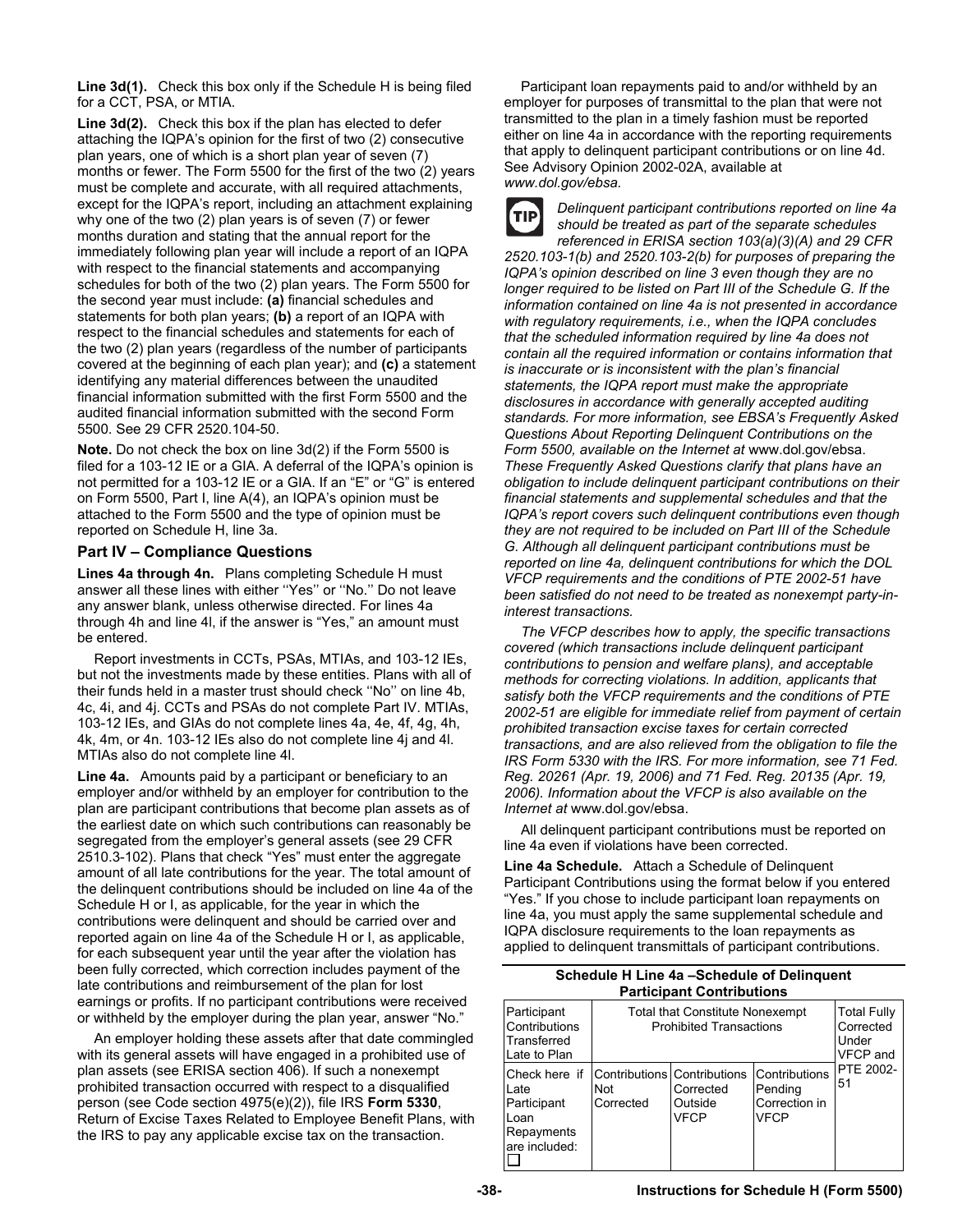**Line 4b.** Plans that check "Yes" must enter the amount and complete Part I of Schedule G. The due date, payment amount and conditions for determining default of a note or loan are usually contained in the documents establishing the note or loan. A loan by the plan is in default when the borrower is unable to pay the obligation upon maturity. Obligations that require periodic repayment can default at any time. Generally, loans and fixed income obligations are considered uncollectible when payment has not been made and there is little probability that payment will be made. A fixed income obligation has a fixed maturity date at a specified interest rate. Do not include participant loans made under an individual account plan with investment experience segregated for each account that were made in accordance with 29 CFR 2550.408b-1 and secured solely by a portion of the participant's vested accrued benefit.

**Line 4c.** Plans that check "Yes" must enter the amount and complete Part II of Schedule G. A lease is an agreement conveying the right to use property, plant, or equipment for a stated period. A lease is in default when the required payment(s) has not been made. An uncollectible lease is one where the required payments have not been made and for which there is little probability that payment will be made.

**Line 4d.** Plans that check "Yes" must enter the amount and complete Part III of Schedule G. Check ''Yes'' if any nonexempt transaction with a party-in-interest occurred regardless of whether the transaction is disclosed in the IQPA's report. Do not check "Yes" or complete Schedule G, Part III, with respect to transactions that are: **(1)** statutorily exempt under Part 4 of Title I of ERISA; **(2)** administratively exempt under ERISA section 408(a); **(3)** exempt under Code sections 4975(c) or 4975(d); **(4)**  the holding of participant contributions in the employer's general assets for a welfare plan that meets the conditions of ERISA Technical Release 92-01; **(5)** a transaction of a 103-12 IE with parties other than the plan; or **(6)** delinquent participant contributions or delinquent participant loan repayments reported on line 4a.

**Note.** See the instructions for Part III of the Schedule G (Form 5500) concerning nonexempt transactions and party-in-interest.

You may indicate that an application for an administrative exemption is pending. If you are unsure as to whether a transaction is exempt or not, you should consult with either the plan's IQPA or legal counsel or both.

TIP

*Applicants that satisfy the VFCP requirements and the conditions of PTE 2002-51 (see the instructions for line 4a) are eligible for immediate relief from payment of certain prohibited transaction excise taxes for certain corrected* 

*transactions, and are also relieved from the obligation to file the IRS Form 5330 with the IRS. For more information, see 71 Fed. Reg. 20261 (Apr. 19, 2006) and 71 Fed. Reg. 20135 (Apr. 19, 2006). When the conditions of PTE 2002-51 have been satisfied, the corrected transactions should be treated as exempt under Code section 4975(c) for the purposes of answering line 4d.* 

**Line 4e.** Plans that check "Yes" must enter the aggregate amount of fidelity bond coverage for all claims. Check ''Yes'' only if the plan itself (as opposed to the plan sponsor or administrator) is a named insured under a fidelity bond from an approved surety covering plan officials and that protects the plan from losses due to fraud or dishonesty as described in 29 CFR Part 2580. Generally, every plan official of an employee benefit plan who ''handles'' funds or other property of such plan must be bonded. Generally, a person shall be deemed to be ''handling'' funds or other property of a plan, so as to require bonding, whenever his or her duties or activities with respect to given funds are such that there is a risk that such funds could be lost in the event of fraud or dishonesty on the part of such

person, acting either alone or in collusion with others. Section 412 of ERISA and 29 CFR Part 2580 describe the bonding requirements, including the definition of "handling" (29 CFR 2580.412-6), the permissible forms of bonds (29 CFR 2580.412- 10), the amount of the bond (29 CFR Part 2580, subpart C), and certain exemptions such as the exemption for unfunded plans, certain banks and insurance companies (ERISA section 412), and the exemption allowing plan officials to purchase bonds from surety companies authorized by the Secretary of the Treasury as acceptable reinsurers on federal bonds (29 CFR 2580.412-23). Information concerning the list of approved sureties and reinsures is available on the Internet at *www.fms.treas.gov/c570.* For more information on the fidelity bonding requirements, see Field Assistance Bulletin 2008-04, available on the Internet at *www.dol.gov/ebsa*.

**Note.** Plans are permitted under certain conditions to purchase fiduciary liability insurance. These fiduciary liability insurance policies are not written specifically to protect the plan from losses due to dishonest acts and cannot be reported as fidelity bonds on line 4e.

**Line 4f.** Check ''Yes,'' if the plan suffered or discovered any loss as a result of any dishonest or fraudulent act(s) even if the loss was reimbursed by the plan's fidelity bond or from any other source. If ''Yes'' is checked enter the full amount of the loss. If the full amount of the loss has not yet been determined, provide an estimate and disclose that the figure is an estimate as determined in good faith by a plan fiduciary. You must keep, in accordance with ERISA section 107, records showing how the estimate was determined.



*Willful failure to report is a criminal offense. See ERISA section 501.* 

**Lines 4g and 4h.** *Current value* means fair market value where available. Otherwise, it means the fair value as determined in good faith under the terms of the plan by a trustee or a named fiduciary, assuming an orderly liquidation at the time of the determination. See ERISA section 3(26).

An accurate assessment of fair market value is essential to a pension plan's ability to comply with the requirements set forth in the Code (e.g., the exclusive benefit rule of Code section 401(a)(2), the limitations on benefits and contributions under Code section 415, and the minimum funding requirements under Code section 412) and must be determined annually.

Examples of assets that may not have a readily determinable value on an established market (e.g., NYSE, AMEX, over the counter, etc.) include real estate, nonpublicly traded securities, shares in a limited partnership, and collectibles. Do not check "Yes" on line 4g for mutual fund shares or insurance company investment contracts for which the plan receives valuation information at least annually. Also, do not check ''Yes'' on line 4g if the plan is a defined contribution plan and the only assets the plan holds, that do not have a readily determinable value on an established market, are: **(1)** participant loans not in default, or **(2)** assets over which the participant exercises control within the meaning of section 404(c) of ERISA.

Although the current value of plan assets must be determined each year, there is no requirement that the assets (other than certain nonpublicly traded employer securities held in ESOPs) be valued every year by independent third-party appraisers.

Enter in the amount column the fair market value of the assets referred to on line 4g whose value was not readily determinable on an established market and which were not valued by an independent third-party appraiser in the plan year. Generally, as it relates to these questions, an appraisal by an independent third party is an evaluation of the value of an asset prepared by an individual or firm who knows how to judge the

# **Instructions for Schedule H (Form 5500) -39-**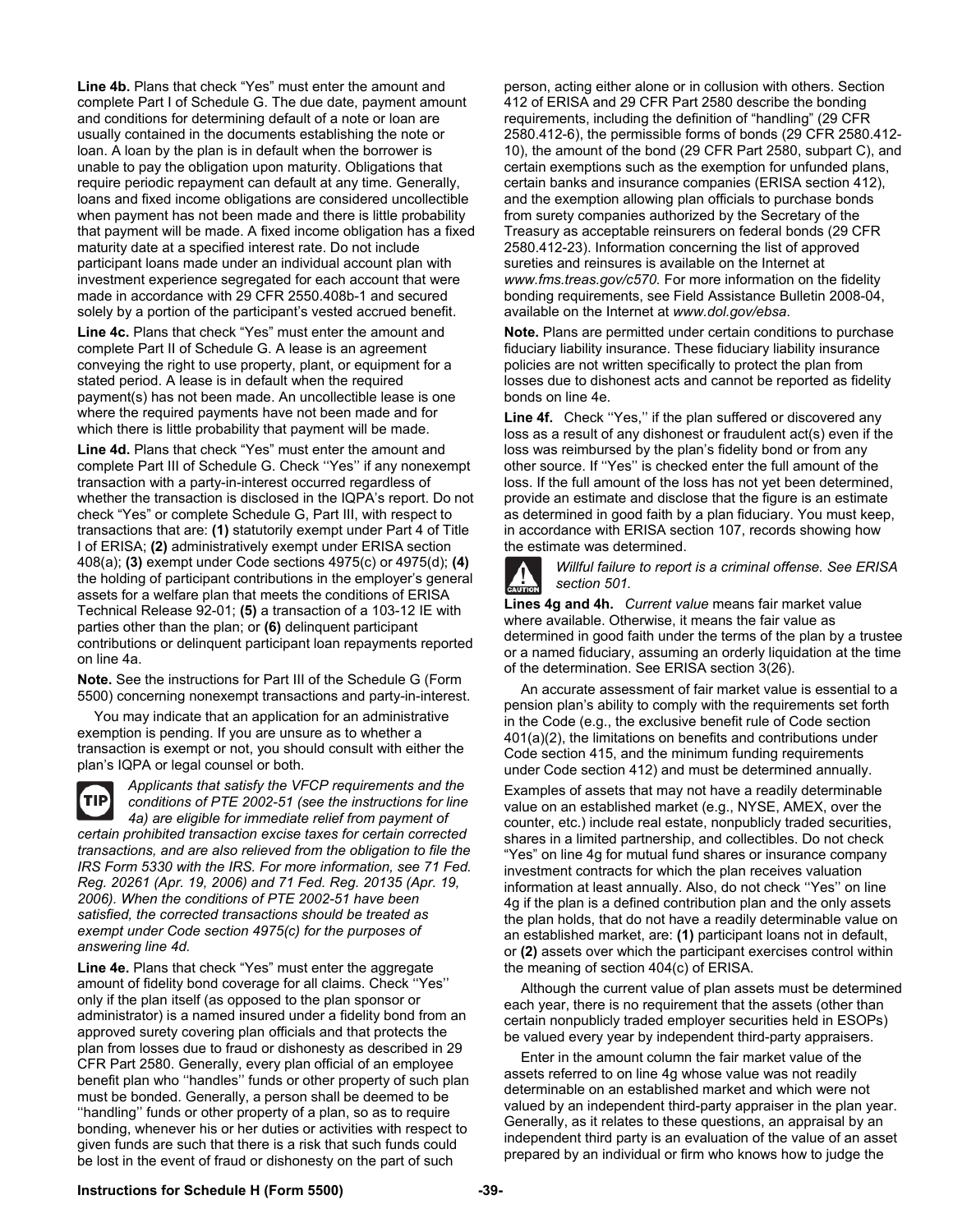value of such assets and does not have an ongoing relationship with the plan or plan fiduciaries except for preparing the appraisals.

**Line 4i.** Check "Yes" if the plan had any assets held for investment purposes, and attach a schedule of assets held for investment purposes at end of year, a schedule of assets held for investment purposes that were both acquired and disposed of within the plan year, or both, as applicable. The schedules must use the format set forth below or a similar format. See 29 CFR 2520.103-11.

Assets held for investment purposes shall include:

 Any investment asset held by the plan on the last day of the plan year; and

 Any investment asset purchased during the plan year and sold before the end of the plan year except:

1. Debt obligations of the U.S. or any U.S. agency.

2. Interests issued by a company registered under the Investment Company Act of 1940 (e.g., a mutual fund).

3. Bank certificates of deposit with a maturity of one year or less.

4. Commercial paper with a maturity of 9 months or less if it is valued in the highest rating category by at least two nationally recognized statistical rating services and is

issued by a company required to file reports with the Securities and Exchange Commission under section 13 of the Securities Exchange Act of 1934.

5. Participations in a bank common or collective trust. 6. Participations in an insurance company pooled separate account.

7. Securities purchased from a broker-dealer registered under the Securities Exchange Act of 1934 and either: **(1)** listed on a national securities exchange and registered under section 6 of the Securities Exchange Act of 1934 or **(2)** quoted on NASDAQ.

Assets held for investment purposes shall not include any investment that was not held by the plan on the last day of the plan year if that investment is reported in the annual report for that plan year in any of the following:

1. The schedule of loans or fixed income obligations in default required by Schedule G, Part I;

2. The schedule of leases in default or classified as uncollectible required by Schedule G, Part II;

3. The schedule of nonexempt transactions required by Schedule G, Part III; or

4. The schedule of reportable transactions required by Schedule H, line 4j.

**Line 4i schedules.** The first schedule required to be attached is a schedule of all assets held for investment purposes at the end of the plan year, aggregated and identified by issue, maturity date, rate of interest, collateral, par or maturity value, cost and current value, and, in the case of a loan, the payment schedule.

 In column (a), place an asterisk (\*) on the line of each identified person known to be a party-in-interest to the plan. In column (c), include any restriction on transferability of corporate securities. (Include lending of securities permitted under Prohibited Transactions Exemption 81-6.)

This schedule must be clearly labeled **"Schedule H, line 4i –Schedule of Assets (Held At End of Year)."**

| (a) | (b) Identity of issue, borrower, lessor, or similar party | (c) Description of investment including maturity date, rate of<br>interest, collateral, par, or maturity value | (d) Cost | (e) Current<br>value |
|-----|-----------------------------------------------------------|----------------------------------------------------------------------------------------------------------------|----------|----------------------|
|     |                                                           |                                                                                                                |          |                      |
|     |                                                           |                                                                                                                |          |                      |
|     |                                                           |                                                                                                                |          |                      |

 The second schedule required to be attached is a schedule of investment assets that were both acquired and disposed of within the plan year. This schedule must be clearly labeled **"Schedule H, line 4i –Schedule of Assets (Acquired and Disposed of Within Year)."** 

| (a) Identity of issue, borrower, lessor, or similar party | (b) Description of investment including maturity date, rate of<br>interest, collateral, par, or maturity value | <b>(c)</b> Cost of acquisitions | (d) Proceeds<br>dispositions |
|-----------------------------------------------------------|----------------------------------------------------------------------------------------------------------------|---------------------------------|------------------------------|
|                                                           |                                                                                                                |                                 |                              |
|                                                           |                                                                                                                |                                 |                              |
|                                                           |                                                                                                                |                                 |                              |

**Notes: (1)** *Participant loans under an individual account plan with investment experience segregated for each account, that are made in accordance with 29 CFR 2550.408b-1 and that are secured solely by a portion of the participant's vested accrued benefit, may be aggregated for reporting purposes in line 4i. Under identity of borrower enter "Participant loans," under rate of interest enter the lowest rate and the highest rate charged during the plan year (e.g., 8%–10%), under the cost and proceeds columns enter zero, and under current value enter the total amount of these loans. (2) Column (d) cost information for the Schedule of Assets (Held At End of Year) and the column (c) cost of acquisitions information for the Schedule of Assets (Acquired and Disposed of Within Year) may be omitted when reporting investments of an individual account plan that a participant or beneficiary directed* with respect to assets allocated to his or her account (including a negative election authorized under the terms of the plan). Likewise, *cost information for investments in Code sections 403(b)(1) annuity contracts and 403(b)(7) custodial accounts may also be omitted. (3) Participant-directed brokerage account assets reported in the aggregate on line 1c(15) must be treated as one asset held for investment for purposes of the line 4i schedules, except investments in tangible personal property must continue to be reported as separate assets on the line 4i schedules. Investments in Code section 403(b)(1) annuity contracts and Code section 403(b)(7) custodial accounts should also be treated as one asset held for investment for purposes on the line 4i schedules.*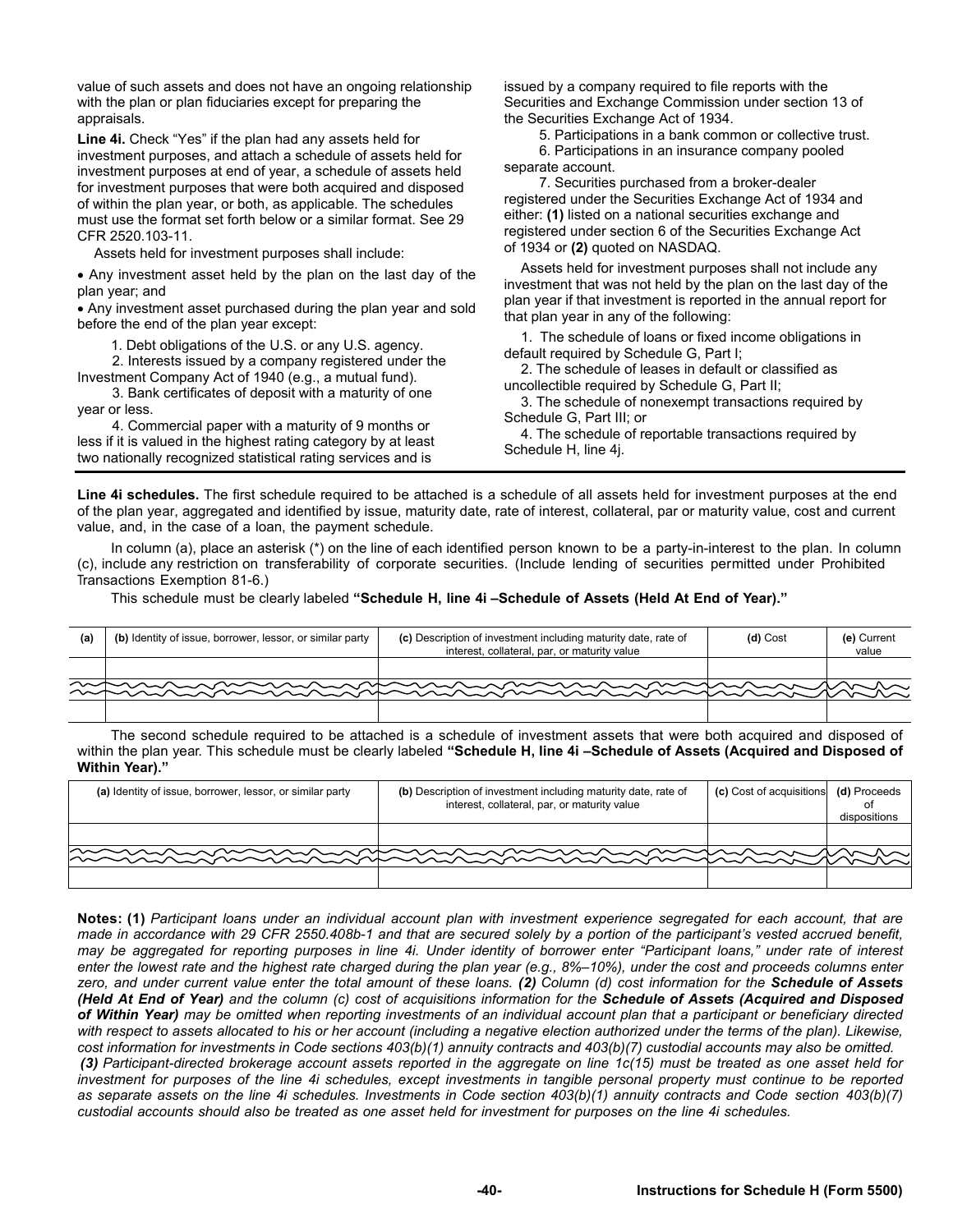**Line 4j.** Check "Yes" and attach to the Form 5500 the following schedule if the plan had any reportable transactions (see 29 CFR 2520.103-6 and the examples provided in the regulation). The schedule must use the format set forth below or a similar format. See 29 CFR 2520.103-11. A *reportable transaction* includes:

1.A single transaction within the plan year in excess of 5% of the current value of the plan assets;

2.Any series of transactions with or in conjunction with the same person, involving property other than securities, which amount in the aggregate within the plan year (regardless of the category of asset and the gain or loss on any transaction) to more than 5% of the current value of plan assets;

3.Any transaction within the plan year involving securities of the same issue if within the plan year any series of transactions with respect to such securities amount in the aggregate to more than 5% of the current value of the plan assets; and

4.Any transaction within the plan year with respect to securities with, or in conjunction with, a person if any prior or subsequent single transaction within the plan year with such person, with respect to securities, exceeds 5% of the current value of plan assets.

The 5% figure is determined by comparing the current value of the transaction at the transaction date with the current value of the plan assets at the beginning of the plan year. If this is the initial plan year, you may use the current value of the plan assets at the end of the plan year to determine the 5% figure.

If the assets of two or more plans are maintained in one trust, except as provided below, the plan's allocable portion of the transactions of the trust shall be combined with the other

transactions of the plan, if any, to determine which transactions (or series of transactions) are reportable (5%) transactions.

For investments in common/collective trusts (CCTs), pooled separate accounts (PSAs), 103-12 IEs, and registered investment companies, determine the 5% figure by comparing the transaction date value of the acquisition and/or disposition of units of participation or shares in the entity with the current value of the plan assets at the beginning of the plan year. If the Schedule H is attached to a Form 5500 filed for a plan with all plan funds held in a master trust, check ''No'' on line 4j. Plans with assets in a master trust that have other transactions should determine the 5% figure by subtracting the current value of plan assets held in the master trust from the current value of all plan assets at the beginning of the plan year and check ''Yes'' or "No," as appropriate. Do not include individual transactions of (CCTs), (PSAs), master trust investment accounts (MTIAs), 103-12 IEs, and registered investment companies in which this plan or DFE invests.

 In the case of a purchase or sale of a security on the market, do not identify the person from whom purchased or to whom sold.

*Special rule for certain participant-directed transactions.* 

*Transactions under an individual account plan that a participant or beneficiary directed with respect to assets allocated to his or her account (including a negative election authorized under the terms of the plan) should not be treated for purposes of line 4j as reportable transactions. The current value of all assets of the plan, including these participant-directed transactions, should be included in determining the 5% figure for all other transaction.* 

Line 4j schedule. The schedule required to be attached is a schedule of reportable transactions that must be clearly labeled **"Schedule H, line 4j – Schedule of Reportable Transactions."** 

| (a) Identity of<br>party<br>involved | (b) Description of<br>asset (include<br>interest rate and<br>maturity in case of<br>a loan) | Purchase<br>price | Selling<br>price | (e) Lease<br>rental | $(f)$ Expense<br>incurred with<br>transaction | (g) Cost<br>of asset | (h) Current value<br>of asset on<br>transaction date | (i) Net<br>gain or<br>(loss) |
|--------------------------------------|---------------------------------------------------------------------------------------------|-------------------|------------------|---------------------|-----------------------------------------------|----------------------|------------------------------------------------------|------------------------------|
|                                      |                                                                                             |                   |                  |                     |                                               |                      |                                                      |                              |
| へ~へへ                                 | ヽ~~~                                                                                        |                   |                  |                     |                                               |                      |                                                      |                              |
|                                      |                                                                                             |                   |                  |                     |                                               |                      |                                                      |                              |

**Line 4k.** Check "Yes" if all the plan assets (including insurance/annuity contracts) were distributed to the participants and beneficiaries, legally transferred to the control of another plan, or brought under the control of the PBGC.

Check ''No'' for a welfare benefit plan that is still liable to pay benefits for claims incurred before the termination date, but not yet paid. See 29 CFR 2520.104b-2(g)(2)(ii).

**Line 4l.** You must check "Yes" if any benefits due under the plan were not timely paid or not paid in full. This would include minimum required distributions to 5% owners who have attained 70½ whether or not retired and/or non-5% owners who have attained 70½ and have retired or separated from service, see section 401(a)(9) of the Code. Include in this amount the total of any outstanding amounts that were not paid when due in previous years that have continued to remain unpaid.

**Note**. In the absence of other guidance, filers do not need to report on this line unpaid required minimum distribution (RMD) amounts for participants who have retired or separated from service, or their beneficiaries, who cannot be located after reasonable efforts or where the plan is in the process of engaging in such reasonable efforts at the end of the plan year reporting period. Plan administrators and employers should

review their plan documents for written procedures on locating missing participants. Although the Department of Labor's Field Assistance Bulletin 2014-01 is specifically applicable to terminated defined contribution plans, employers and plan administrators of ongoing plans may want to consider periodically using one or more of the search methods described in the FAB in connection with making reasonable efforts to locate RMD-eligible missing participants.

**Line 4m.** Check "Yes" if there was a "blackout period." A blackout period is a temporary suspension of more than three (3) consecutive business days during which participants or beneficiaries of a 401(k) or other individual account pension plan were unable to, or were limited or restricted in their ability to, direct or diversify assets credited to their accounts, obtain loans from the plan, or obtain distributions from the plan. A "blackout period" generally does not include a temporary suspension of the right of participants and beneficiaries to direct or diversity assets credited to their accounts, obtain loans from the plan, or obtain distributions from the plan if the temporary suspension is: (1) part of the regularly scheduled operations of the plan that has been disclosed to participants and beneficiaries; (2) due to a qualified domestic relations order (QDRO) or because of a pending determination as to

# **Instructions for Schedule H (Form 5500) -41-**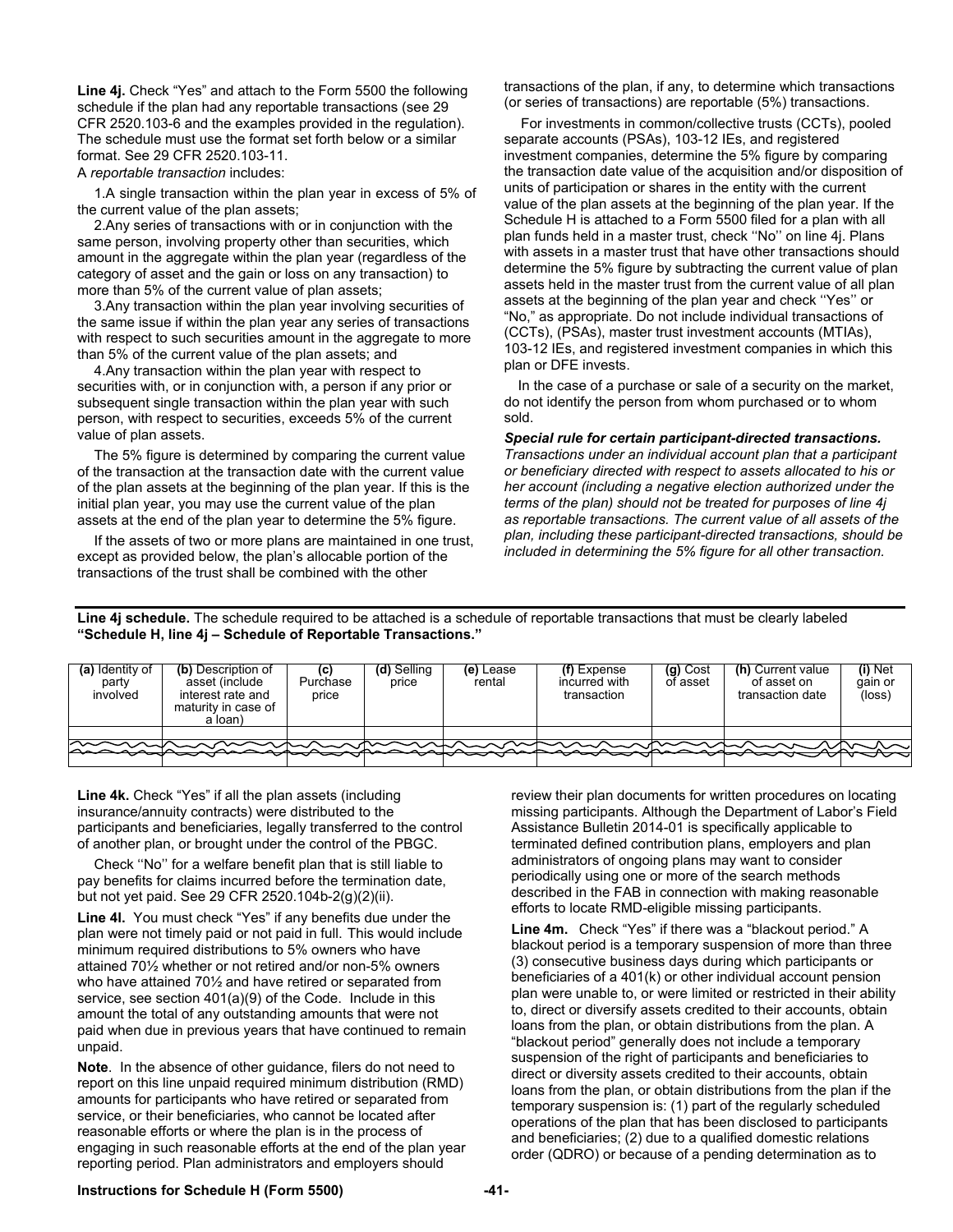whether a domestic relations order is a QDRO; (3) due to an action or a failure to take action by an individual participant or because of an action or claim by someone other than the plan regarding a participant's individual account; or (4) by application of federal securities laws. For more information, see 29 CFR 2520.101-3 (available at *www.dol.gov/ebsa*).

**Line 4n.** If there was a blackout period, did you provide the required notice not less than 30 days nor more than 60 days in advance of restricting the rights of participants and beneficiaries to change their plan investments, obtain loans from the plan, or obtain distributions from the plan? If so, check "Yes." See 29 CFR 2520.101-3 for specific notice requirements and for exceptions from the notice requirement. Also, answer "Yes" if one of the exceptions to the notice requirement under 29 CFR 2520.101-3 applies.

**Line 5a.** Check "Yes" if a resolution to terminate the plan was adopted during this or any prior plan year, unless the termination was revoked and no assets reverted to the employer. If ''Yes'' is checked, enter the amount of plan assets that reverted to the employer during the plan year in connection with the implementation of such termination. Enter "0" if no reversion occurred during the current plan year.



*A Form 5500 must be filed for each year the plan has assets, and, for a welfare benefit plan, if the plan is still liable to pay benefits for claims incurred before the termination date, but not yet paid. See 29 CFR 2520.104b-2(g)(2)(ii).* 

**Line 5b.** Enter information concerning assets and/or liabilities transferred from this plan to another plan(s) (including spinoffs) during the plan year. A transfer of assets or liabilities occurs when there is a reduction of assets or liabilities with respect to one plan and the receipt of these assets or the assumption of these liabilities by another plan. Enter the name, plan sponsor EIN, and PN for the transferee plan(s) involved on lines 5b(1), (2), and (3).

Do not use a social security number in lieu of an EIN or include an attachment that contains visible social security

numbers. The Schedule H is open to public inspection, and the contents are public information and are subject to publication on the Internet. Because of privacy concerns, the inclusion of a social security number or any portion thereof on this Schedule H or the inclusion of a visible social security number or any portion thereof on an attachment may result in the rejection of the filing.

**Note.** A distribution of all or part of an individual participant's account balance that is reportable on Form 1099-R should not be included on line 5b. Do not submit Form 1099-R with the Form 5500.



*IRS Form 5310-A, Notice of Plan Merger or Consolidation, Spinoff, or Transfer of Plan Assets or Liabilities; Notice of* Qualified *Separate Lines of* 

*Business, may be required to be filed at least 30 days before any plan merger or consolidation or any transfer of plan assets or liabilities to another plan. There is a penalty for not filing IRS Form 5310-A on time. In addition, a transfer of benefit liabilities involving a plan covered by PBGC insurance may be reportable to the PBGC. See PBGC Form 10, Post-Event Notice of Reportable Events, and PBGC Form 10-Advance, Advance Notice of Reportable Events.* 

**Line 5c**. If you are uncertain whether the plan is covered under the PBGC termination insurance program, check the box "Not determined" and contact PBGC either by phone at 1-800-736-2444, by E-mail at **standard@pbgc.gov**, or in writing to Pension Benefit Guaranty Corporation, Standard Termination Compliance Division, Suite 930, Processing and Technical Assistance Branch, 1200 K Street, NW, Washington, DC 20005-4026. If you checked the box "Yes," enter the My PAA generated confirmation number for the premium filing for this plan year (see filing receipt). If you amended your premium filing for this plan year, enter the confirmation number for that filing and not for the previous filing(s). Defined contribution plans and welfare plans do not need to complete this item.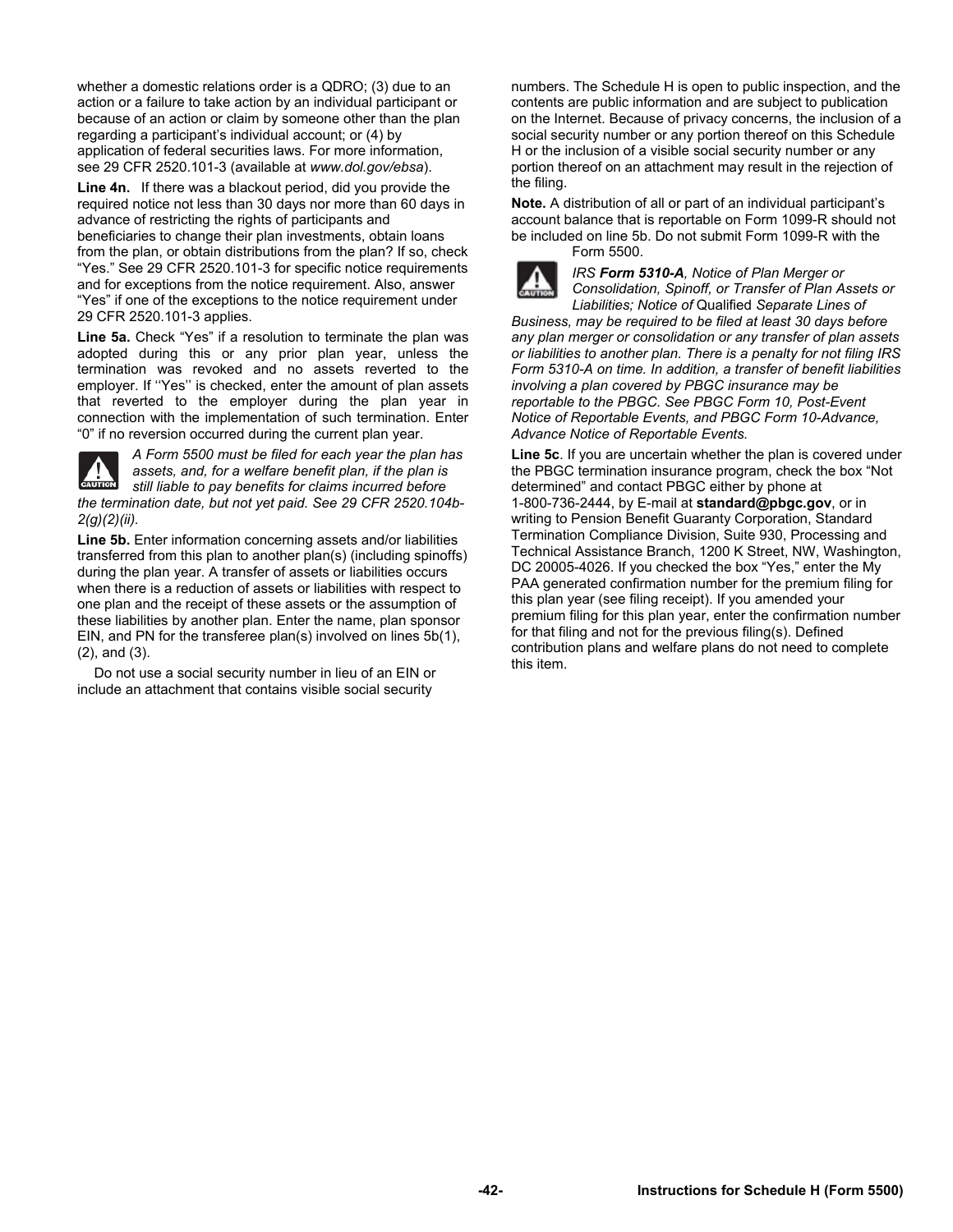# **2018 Instructions for Schedule I (Form 5500)**  *Financial Information – Small Plan*

# **General Instructions**

# **Who Must File**

Schedule I (Form 5500) must be attached to a Form 5500 filed for pension benefit plans and welfare benefit plans that covered fewer than 100 participants as of the beginning of the plan year and that are not eligible to file Form 5500-SF.

**Note.** If a Schedule I or a Form 5500-SF was filed for the plan for the 2017 plan year and the plan covered fewer than 121 participants as of the beginning of the 2018 plan year, the Schedule I may be completed instead of a Schedule H.

**Exception.** Certain insured, unfunded or combination unfunded/insured welfare plans are exempt from filing the Form 5500 and the Schedule I. In addition, certain fully insured pension benefit plans are exempt from completing the Schedule I. See the Form 5500 instructions for *Who Must File*  and *Limited Pension Plan Reporting* for more information.

A plan that is required to file a Form M-1, *Report for Multiple-Employer Welfare Arrangements (MEWAs) and Certain Entities Claiming Exception (ECEs)* is not required to file the Schedule I if it has fewer than 100 participants at the beginning of the plan year and meets the requirements of 29 CFR 2520.104-44.

Check the Schedule I box on the Form 5500 (Part II, line 10b(2)) if a Schedule I is attached to the Form 5500. Do not attach both a Schedule I and a Schedule H to the same Form 5500.

# **Specific Instructions**

**Lines A, B, C, and D.** This information must be the same as reported in Part II of the Form 5500 to which this Schedule I is attached.

Do not use a social security number in line D in lieu of an EIN. The Schedule I and its attachments are open to public inspection, and the contents are public information and are subject to publication on the Internet. Because of privacy concerns, the inclusion of a social security number or any portion thereof on this Schedule I or any of its attachments may result in the rejection of the filing.

You can apply for an EIN from the IRS online, by fax, or by mail depending on how soon you need to use the EIN. For more information, see *Section 3: Electronic Filing Requirement* under *General Instructions to Form 5500*. The EBSA does not issue EINs.

**Note.** The cash, modified cash, or accrual basis may be used for recognition of transactions, as long as you use one method consistently. Round off all amounts reported on the Schedule I to the nearest dollar. Any other amounts are subject to rejection. Check all subtotals and totals carefully.

If the assets of two or more plans are maintained in one fund, such as when an employer has two plans funded through a single trust (except a DFE), complete Parts I and II by entering the plan's allocable part of each line item.

If assets of one plan are maintained in two or more trust funds, report the combined financial information in Part I.

*Current value* means fair market value where available. Otherwise, it means the fair value as determined in good faith under the terms of the plan by a trustee or a named fiduciary, assuming an orderly liquidation at time of the determination. See ERISA section 3(26).

# **Part I – Small Plan Financial Information**

Amounts reported on lines 1a, 1b, and 1c for the beginning of the plan year must be the same as reported for the end of the plan year for corresponding lines on the return/report for the preceding plan year.

Do not include contributions designated for the 2018 plan year in column (a).

**Line 1a.** A plan with assets held in common/collective trusts (CCTs), pooled separate accounts (PSAs), master trust investment accounts (MTIAs), and/or 103-12 IEs must also attach Schedule D.

Use the same method for determining the value of the plan's interest in an insurance company general account (unallocated contracts) that you used for line 4 of Schedule A, or, if line 4 is not required, line 7 of Schedule A.

**Note.** Do not include in column (b) a participant loan that has been deemed distributed during the plan year under the provisions of Code section 72(p) and Treasury Regulations section 1.72(p)-1, if both of the following circumstances apply:

 1. Under the plan, the participant loan is treated as a directed investment solely of the participant's individual account; and

 2. As of the end of the plan year, the participant is not continuing repayment under the loan.

If the deemed distributed participant loan is included in column **(a)** and both of these circumstances apply, report the loan as a deemed distribution on line 2g. However, if either of these circumstances does not apply, the current value of the participant loan (including interest accruing thereon after the deemed distribution) should be included in column **(b)** without regard to the occurrence of a deemed distribution.

After a participant loan that has been deemed distributed is reported on line 2g, it is no longer to be reported as an asset on Schedule H or Schedule I unless, in a later year, the participant resumes repayment under the loan. However, such a loan (including interest accruing thereon after the deemed distribution) that has not been repaid is still considered outstanding for purposes of applying Code section 72(p)(2)(A) to determine the maximum amount of subsequent loans. Also, the deemed distribution is not treated as an actual distribution for other purposes, such as the qualification requirements of Code section 401, including, for example, the determination of top-heavy status under Code section 416 and the vesting requirements of Treasury Regulations section 1.411(a)-7(d)(5). See Q&As 12 and 19 of Treasury Regulations section 1.72(p)- 1.

The entry on line 1a, column (b), of Schedule I (plan assets - end of year) or on line 1c(8), column (b), of Schedule H (participant loans - end of year) must include the current value of any participant loan reported as a deemed distribution on line 2g for any earlier year if, during the plan year, the participant resumes repayment under the loan. In addition, the amount to be entered on line 2g must be reduced by the amount of the participant loan reported as a deemed distribution on line 2g for the earlier year.

**Line 1b.** Enter the total liabilities at the beginning and end of the plan year. Liabilities to be entered here do not include the value of future pension payments to plan participants.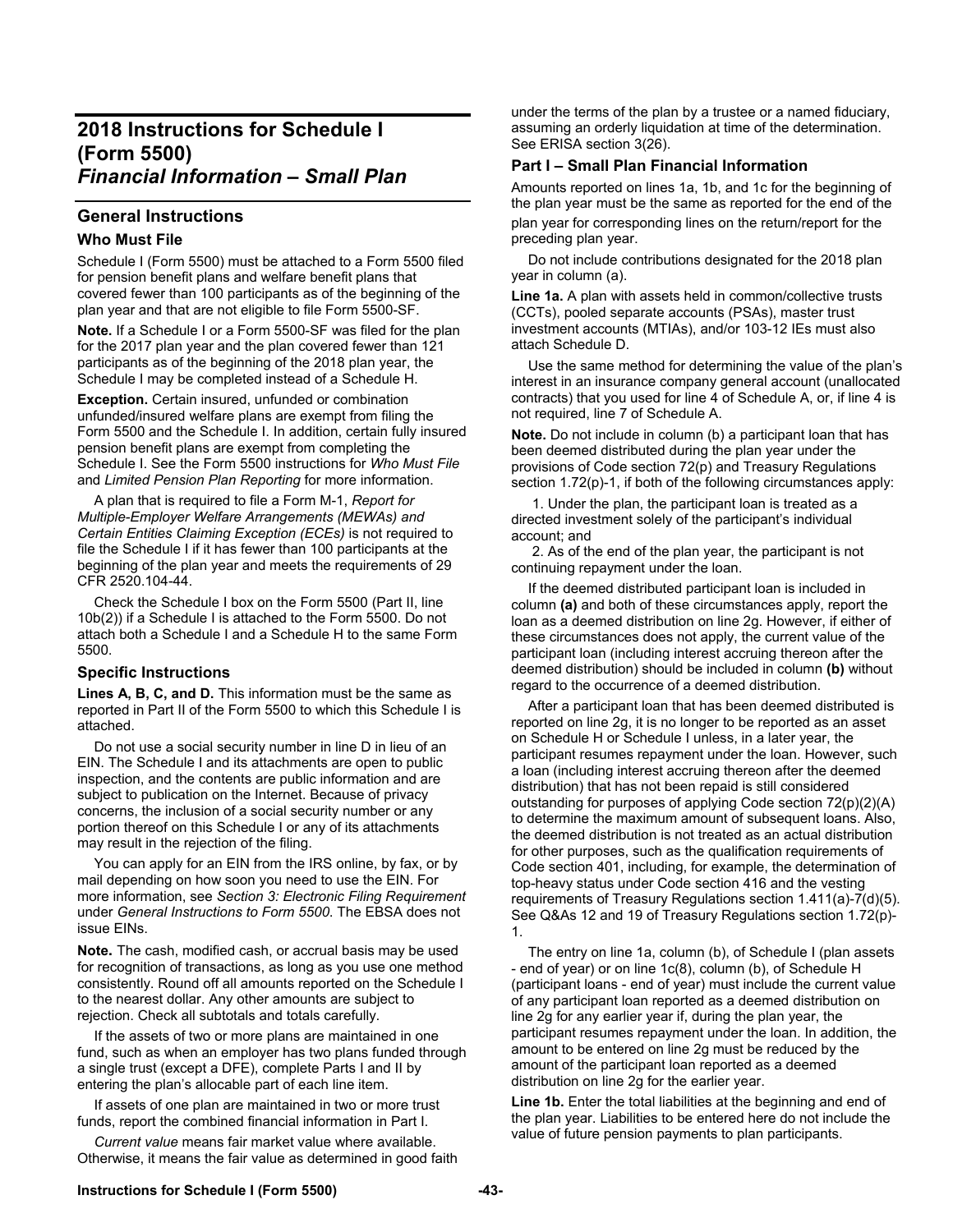However, the amount to be entered in line 1b for accrual basis filers includes, among other things:

 1. Benefit claims that have been processed and approved for payment by the plan but have not been paid (including all incurred but not reported welfare benefit claims);

 2. Accounts payable obligations owed by the plan that were incurred in the normal operations of the plan but have not been paid; and

 3. Other liabilities such as acquisition indebtedness and any other amount owed by the plan.

Line 1c. Enter the net assets as of the beginning and end of the plan year. (Subtract line 1b from 1a.) Line 1c, column (b) must equal the sum of line 1c, column (a) plus lines 2k and 2l.

**Line 2a.** Include the total cash contributions received or (for accrual basis plans) due to be received.

**Line 2a(1).** Plans using the accrual basis of accounting must not include contributions designated for years before the 2018 plan year on line 2a(1).

**Line 2a(2).** For welfare plans, report all employee contributions, including all elective contributions under a cafeteria plan (Code section 125). For pension benefit plans, participant contributions, for purposes of this item, also include elective contributions under a qualified cash or deferred arrangement (Code section 401(k)).

**Line 2b.** Use the current value, at date contributed, of securities or other noncash property.

**Line 2c.** Enter all other plan income for the plan year. Do not include transfers from other plans that are reported on line 2l. Other income received and/or receivable would include:

1. Interest on investments (including money market accounts, sweep accounts, STIF accounts, etc.).

2. Dividends. (Accrual basis plans should include dividends declared for all stock held by the plan even if the dividends have not been received as of the end of the plan year.)

3. Rents from income-producing property owned by the plan.

4. Royalties.

5. Net gain or loss from the sale of assets.

6. Other income, such as unrealized appreciation (depreciation) in plan assets.

To compute this amount subtract the current value of all assets at the beginning of the year plus the cost of any assets acquired during the plan year from the current value of all assets at the end of the year minus assets disposed of during the plan year.

**Line 2d.** Enter the total of all cash contributions (lines 2a(1) through (3)), noncash contributions (line 2b), and other plan income (line 2c) during the plan year. If entering a negative number, enter a minus sign "-" to the left of the number.

**Line 2e.** Include: **(1)** payments made (and for accrual basis filers) payments due to or on behalf of participants or beneficiaries in cash, securities, or other property (including rollovers of an individual's accrued benefit or account balance). Include all eligible rollover distributions as defined in Code section 401(a)(31)(D) paid at the participant's election to an eligible retirement plan (including an IRA within the meaning of Code section 401(a)(31)(E)); **(2)** payments to insurance companies and similar organizations such as Blue Cross, Blue Shield, and health maintenance organizations for the provision of plan benefits (e.g., paid-up annuities, accident insurance, health insurance, vision care, dental coverage, etc.); and **(3)**  payments made to other organizations or individuals providing benefits. Generally, these payments discussed in (3) are made to individual providers of welfare benefits such as legal

services, day care services, and training and apprenticeship services. If securities or other property are distributed to plan participants or beneficiaries, include the current value on the date of distribution.

**Line 2f.** Include on this line all distributions paid during the plan year of excess deferrals under Code section 402(g)(2)(A)(ii), excess contributions under Code section 401(k)(8), and excess aggregate contributions under Code section 401(m)(6). Include allocable income distributed. Also include on this line any elective deferrals and employee contributions distributed or returned to employees during the plan year, as well as any attributable income that was also distributed.

**Line 2g.** Report on line 2g a participant loan included in line 1a, column (a) (participant loans - beginning of year) and that has been deemed distributed during the plan year under the provisions of Code section 72(p) and Treasury Regulations section 1.72(p)-1 only if both of the following circumstances apply:

1. Under the plan, the participant loan is treated as a directed investment solely of the participant's individual account; and

2. As of the end of the plan year, the participant is not continuing repayment under the loan.

If either of these circumstances does not apply, a deemed distribution of a participant loan should not be reported on line 2g. Instead, the current value of the participant loan (including interest accruing thereon after the deemed distribution) should be included on line 1a, column (b) (plan assets – end of year), without regard to the occurrence of a deemed distribution.

**Note.** The amount to be reported on line 2g of Schedule H or Schedule I must be reduced if, during the plan year, a participant resumes repayment under a participant loan reported as a deemed distribution on line 2g for any earlier year. The amount of the required reduction is the amount of the participant loan reported as a deemed distribution on line 2g for the earlier year. If entering a negative number, enter a minus sign "-" to the left of the number. The current value of the participant loan must then be included in line 1c(8), column (b), of Schedule H (participant loans – end of year) or in line 1a, column (b), of Schedule I (plan assets – end of year).

Although certain participant loans deemed distributed are to be reported on line 2g of the Schedule H or Schedule I, and are not to be reported on the Schedule H or Schedule I as an asset thereafter (unless the participant resumes repayment under the loan in a later year), they are still considered outstanding loans and are not treated as actual distributions for certain purposes. See Q&As 12 and 19 of Treasury Regulations section 1.72(p)-1.

**Line 2h.** The amount to be reported for expenses involving administrative service providers (salaries, fees, and commissions) includes the total fees paid (or in the case of accrual basis plans, costs incurred during the plan year but not paid as of the end of the plan year) by the plan for, among others:

1. Salaries to employees of the plan;

2. Fees and expenses for accounting, actuarial, legal, investment management, investment advice, and securities brokerage services;

3. Contract administrator fees;

4. Fees and expenses for individual plan trustees, including reimbursement for travel, seminars, and meeting expenses; and

5. Fees and expenses paid for valuations and appraisals of real estate and closely held securities.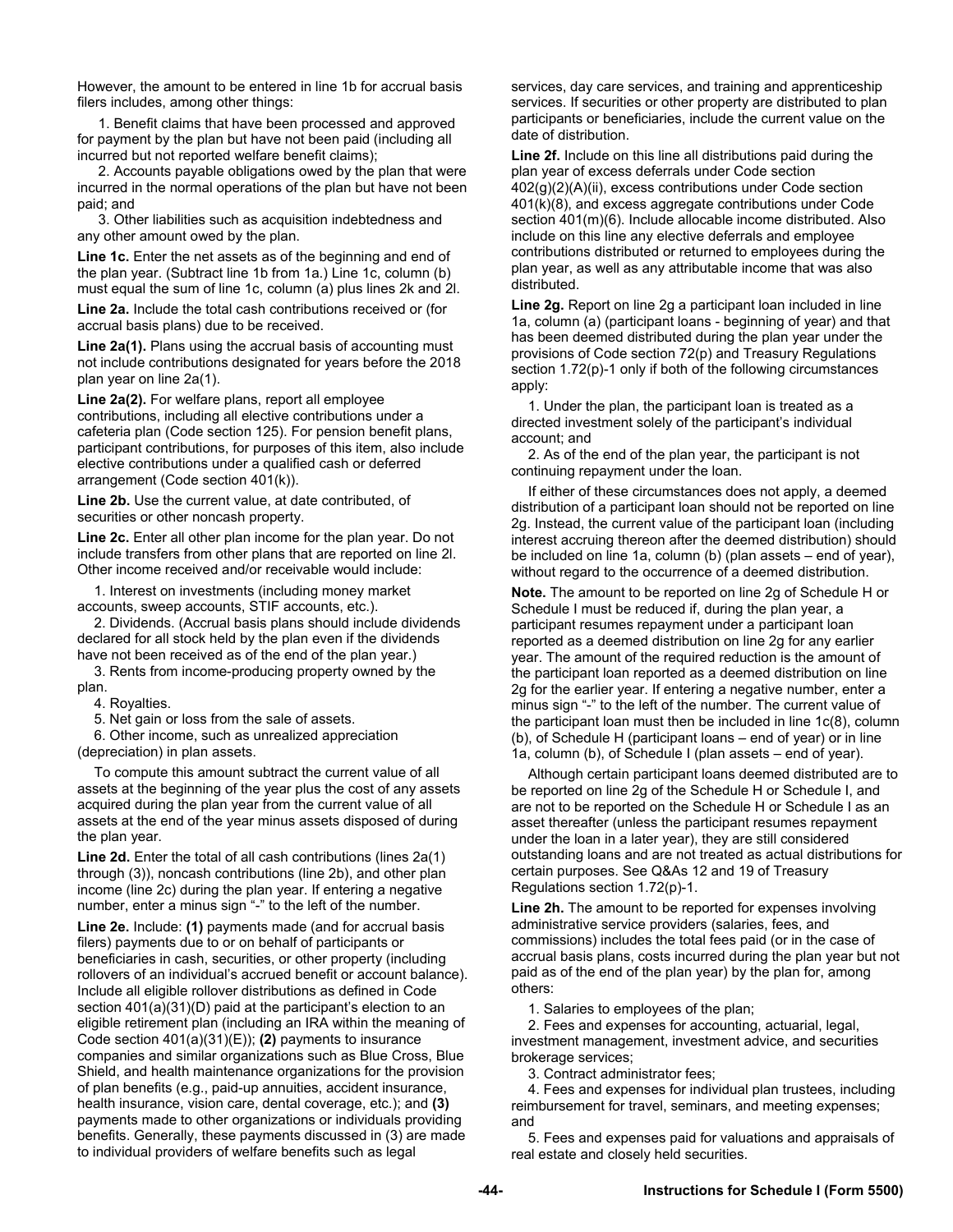**Line 2i.** Other expenses (paid and/or payable) include other administrative and miscellaneous expenses paid by or charged to the plan, including among others, office supplies and equipment, telephone, postage, rent and expenses associated with the ownership of a building used in operation of the plan.

**Line 2j.** Enter the total of all benefits paid or due as reported on lines 2e, 2f, and 2g and all other plan expenses (lines 2h and 2i) during the year.

**Line 2l.** Enter the net value of all assets transferred to and from the plan during the plan year including those resulting from mergers and spinoffs. A transfer of assets or liabilities occurs when there is a reduction of assets or liabilities with respect to one plan and the receipt of these assets or the assumption of these liabilities by another plan. Transfers out at the end of the year should be reported as occurring during the plan year.

**Note.** A distribution of all or part of an individual participant's account balance that is reportable on Form 1099-R, Distributions From Pensions, Annuities, Retirement or Profit-Sharing Plans, IRAs, Insurance Contracts, etc., should not be included on line 2l but must be included in benefit payments reported on line 2e. Do not submit IRS Form 1099-R with Form 5500.

**Lines 3a through 3g.** You must check either "Yes" or "No" on each line to report whether the plan held any assets in the listed categories at any time during the plan year. If "Yes" is checked on any line, enter in the amount column for that line the current value of the assets held at the end of the plan year or "0" if no assets remain in the category at the end of the plan year. You should allocate the value of the plan's interest in a commingled trust containing the assets of more than one plan on a line-by-line basis, except do not include on lines 3a through 3g the value of the plan's interest in any CCT, PSA, MTIA, or 103-12 IE (see instructions definitions of CCT, PSA, MTIA, and 103-12 IE).

**Line 3a.** Enter the value of the plan's participation in a partnership or joint venture, unless the partnership or joint venture is a 103-12 IE.

Line 3b. The term "employer real property" means real property (and related personal property) that is leased to an employer of employees covered by the plan, or to an affiliate of such employer. For purposes of determining the time at which a plan acquires employer real property for purposes of this line, such property shall be deemed to be acquired by the plan on the date on which the plan acquires the property or on the date on which the lease to the employer (or affiliate) is entered into, whichever is later.

**Line 3d.** An employer security is any security issued by an employer (including affiliates) of employees covered by the plan. These may include common stocks, preferred stocks, bonds, zero coupon bonds, debentures, convertible debentures, notes and commercial paper.

**Line 3e.** Enter the current value of all loans to participants including residential mortgage loans that are subject to Code section 72(p). Include the sum of the value of the unpaid principal balances, plus accrued but unpaid interest, if any, for participant loans made under an individual account plan with investment experience segregated for each account, that are made in accordance with 29 CFR 2550.408b-1 and secured solely by a portion of the participant's vested accrued benefit. When applicable, combine this amount with the current value of any other participant loans. Do not include any amount of a participant loan deemed distributed during the plan year under the provisions of Code section 72(p) and Treasury Regulations section 1.72(p)-1, if both of the following circumstances apply:

1. Under the plan, the participant loan is treated as a directed investment solely of the participant's individual account; and

2. As of the end of the plan year, the participant is not continuing repayment under the loan.

If both of these circumstances apply, report the loan as a deemed distribution on line 2g. However, if either of these circumstances does not apply, the current value of the participant loan (including interest accruing thereon after the deemed distribution) should be included on line 3e without regard to the occurrence of a deemed distribution.

**Note.** After participant loans have been deemed distributed and reported on line 2g of the Schedule I or H, they are no longer required to be reported as assets on the Schedule I or H. However, such loans (including interest accruing thereon after the deemed distribution) that have not been repaid are still considered outstanding for purposes of applying Code section 72(p)(2)(A) to determine the maximum amount of subsequent loans. Also, the deemed distribution is not treated as an actual distribution for other purposes, such as the qualification requirements of Code section 401, including, for example, the determination of top-heavy status under Code section 416 and the vesting requirements of Treasury Regulations section 1.411(a)-7(d)(5). See Q&As 12 and 19 of Treasury Regulations section 1.72(p)-1.

**Line 3f.** Enter the current value of all loans made by the plan, except participant loans reportable on line 3e. Include the sum of the value of loans for construction, securities loans, commercial and/or residential mortgage loans that are not subject to Code section 72(p) (either by making or participating in the loans directly or by purchasing loans originated by a third party), and other miscellaneous loans.

**Line 3g.** Include all property that has concrete existence and is capable of being processed, such as goods, wares, merchandise, furniture, machines, equipment, animals, automobiles, etc. This includes collectibles, such as works of art, rugs, antiques, metals, gems, stamps, coins, alcoholic beverages, musical instruments, and historical objects (documents, clothes, etc.). Do not include the value of a plan's interest in property reported on lines 3a through 3f, or intangible property, such as patents, copyrights, goodwill, franchises, notes, mortgages, stocks, claims, interests, or other property that embodies intellectual or legal rights.

# **Part II – Compliance Questions**

Answer all lines with either ''Yes'' or ''No.'' Do not leave any answer blank, unless otherwise directed. For lines 4a through 4i and line 4l, if the answer is "Yes," an amount must be entered. If you check ''No'' on line 4k you must attach the report of an independent qualified public accountant (IQPA) or a statement that the plan is eligible and elects to defer attaching the IQPA's opinion pursuant to 29 CFR 2520.104-50 in connection with a short plan year of seven months or less. Plans with all of their fund held in a master trust should check "No" on Schedule I, lines 4b, c, and i.

**Line 4a.** Amounts paid by a participant or beneficiary to an employer and/or withheld by an employer for contribution to the plan are participant contributions that become plan assets as of the earliest date on which such contributions can reasonably be segregated from the employer's general assets. See 29 CFR 2510.3-102. In the case of a plan with fewer than 100 participants at the beginning of the plan year, any amount deposited with such plan not later than the  $7<sup>th</sup>$  business day following the day on which such amount is received by the employer (in the case of amounts that a participant or beneficiary pays to an employer), or the  $7<sup>th</sup>$  business day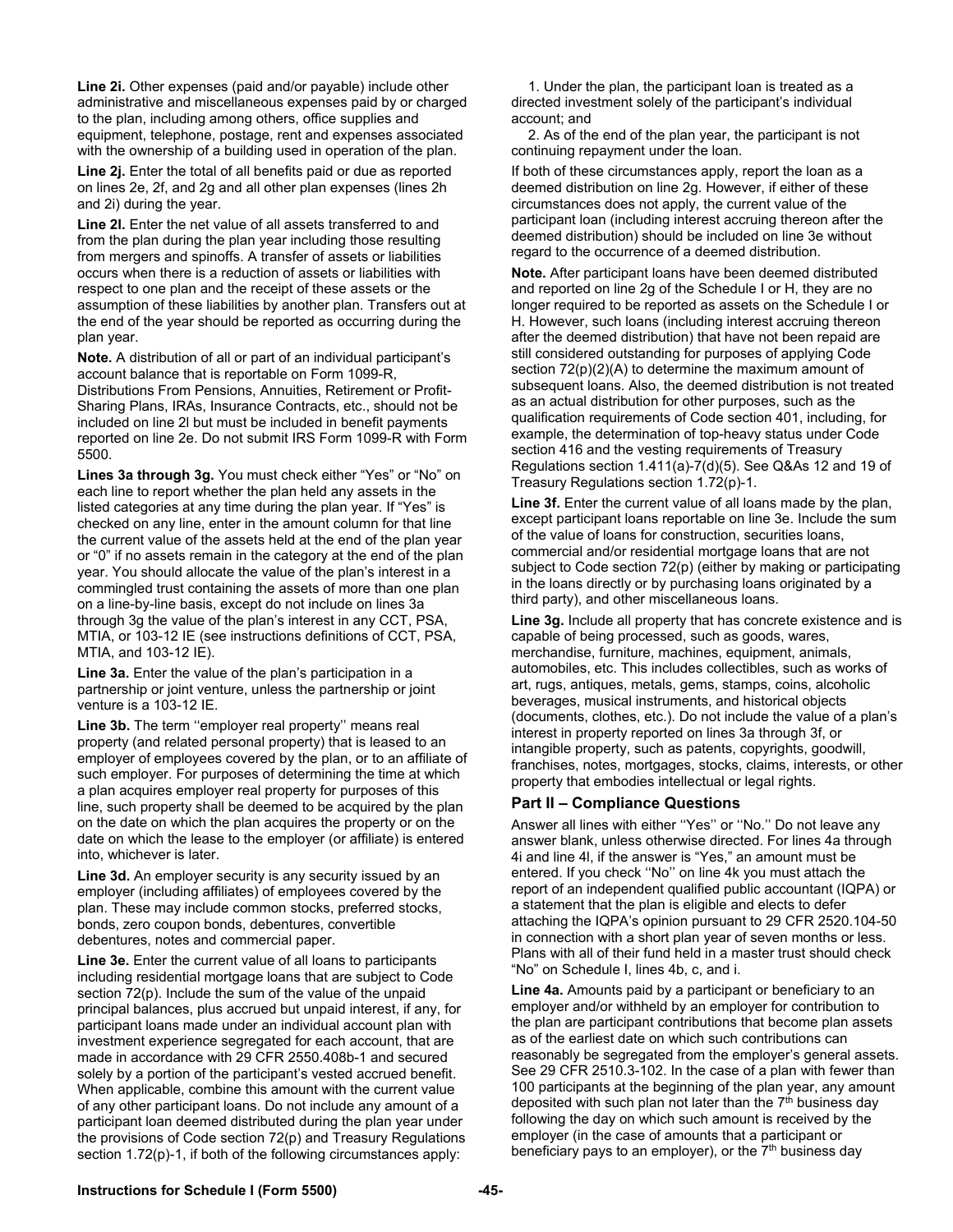following the day on which such amount would otherwise have been payable to the participant in cash (in the case of amount withheld by an employer from a participant's wages), shall be deemed to be contributed or repaid to such plan on the earliest date on which such contributions or participant loan repayments can reasonably be segregated from the employer's general assets. See 29 CFR 2510.3102(a)(2).

Plans that check "Yes" must enter the aggregate amount of all late contributions for the year. The total amount of the delinquent contributions must be included on line 4a of the Schedule H or I, as applicable, for the year in which the contributions were delinquent and must be carried over and reported again on line 4a of the Schedule H or I, as applicable, for each subsequent year until the year after the violation has been fully corrected, which correction includes payment of the late contributions and reimbursement of the plan for lost earnings or profits. If no participant contributions were received or withheld by the employer during the plan year, answer ''No.''

An employer holding participant contributions commingled with its general assets after the earliest date on which such contributions can reasonably be segregated from the employer's general assets will have engaged in prohibited use of plan assets (see ERISA section 406). If such a nonexempt prohibited transaction occurred with respect to a disqualified person (see Code section 4975(e)(2)), file IRS **Form 5330**, Return of Excise Taxes Related to Employee Benefit Plans, with the IRS to pay any applicable excise tax on the transaction.

 Participant loan repayments paid to and/or withheld by an employer for purposes of transmittal to the plan that were not transmitted to the plan in a timely fashion must be reported either on line 4a in accordance with the reporting requirements that apply to delinquent participant contributions or on line 4d. See Advisory Opinion 2002-02A, available at *www.dol.gov/ebsa.* 

*For those Schedule I filers required to submit an IQPA*  (TIP) *report, delinquent participant contributions reported on line 4a must be treated as part of the separate schedules referenced in ERISA section 103(a)(3)(A) and 29 CFR 2520.103-1(b) and 2520.103-2(b) for purposes of preparing the IQPA's opinion even though they are not required to be listed on Part III of the Schedule G. If the information contained on line 4a is not presented in accordance with regulatory requirements, i.e., when the IQPA concludes that the scheduled information required by line 4a does not contain all the required information or contains information that is inaccurate or is inconsistent with the plan's financial statements, the IQPA report must make the appropriate disclosures in accordance with generally accepted auditing standards. For more information, see EBSA's Frequently Asked Questions about Reporting Delinquent Contributions on the Form 5500, available on the Internet at*  www.dol.gov/ebsa*. These Frequently Asked Questions clarify that plans have an obligation to include delinquent participant contributions on their financial statements and supplemental schedules and that the IQPA's report covers such delinquent contributions even though they are no longer required to be included on Part III of the Schedule G. Although all delinquent participant contributions must be reported on line 4a, delinquent contributions for which the DOL Voluntary Fiduciary Correction Program (VFCP) requirements and the conditions of the Prohibited Transaction Exemption (PTE) 2002-51 have been satisfied do not need to be treated as nonexempt partyin-interest transactions.* 

*The VFCP describes how to apply, the specific transactions covered (which transactions include delinquent participant* 

*contributions to pension and welfare plans), and acceptable methods for correcting violations. In addition, applicants that satisfy both the VFCP requirements and the conditions of Prohibited Transaction Exemption (PTE) 2002-51 are eligible for immediate relief from payment of certain prohibited transaction excise taxes for certain corrected transactions, and are also relieved from the obligation to file the IRS Form 5330 with the IRS. For more information, see 71 Fed. Reg. 20261 (Apr. 19, 2006) and 71 Fed. Reg. 20135 (Apr. 19, 2006). All delinquent participant contributions must be reported on line 4a even if violations have been corrected. Information about the VFCP is also available on the Internet at* www.dol.gov/ebsa*.* 

**Line 4a Schedule.** Attach a Schedule of Delinquent Participant Contributions using the format below if you entered "Yes" on line 4a and you are checking "No" on line 4k because you are not claiming the audit waiver for the plan. If you choose to include participant loan repayments on line 4a, you must apply the same supplemental schedule and IQPA disclosure requirements to the loan repayments as apply to delinquent transmittals of participant contributions.

### **Schedule I Line 4a – Schedule of Delinquent Participant Contributions**

| Participant<br>Contributions<br>Transferred<br>Late to Plan                 | Total that Constitute Nonexempt Prohibited Total | Fully<br>Corrected<br>Under         |                                                          |                                   |
|-----------------------------------------------------------------------------|--------------------------------------------------|-------------------------------------|----------------------------------------------------------|-----------------------------------|
| Check here if<br>Late<br>Participant<br>Loan<br>Repayments<br>are included: | Contributions Contributions<br>Not<br>Corrected  | Corrected<br>Outside<br><b>VFCP</b> | Contributions<br>Pending<br>Correction in<br><b>VFCP</b> | <b>VFCP</b><br>and PTE<br>2002-51 |

**Line 4b.** Plans that check "Yes" must enter the amount. The due date, payment amount and conditions for determining default of a note or loan are usually contained in the documents establishing the note or loan. A loan by the plan is in default when the borrower is unable to pay the obligation upon maturity. Obligations that require periodic repayment can default at any time. Generally, loans and fixed income obligations are considered uncollectible when payment has not been made and there is little probability that payment will be made. A fixed income obligation has a fixed maturity date at a specified interest rate. Do not include participant loans made under an individual account plan with investment experience segregated for each account that were made in accordance with 29 CFR 2550.408b-1 and secured solely by a portion of the participant's vested accrued benefit.

**Line 4c.** Plans that check "Yes" must enter the amount. A lease is an agreement conveying the right to use property, plant or equipment for a stated period. A lease is in default when the required payment(s) has not been made. An uncollectible lease is one where the required payments have not been made and for which there is little probability that payment will be made.

**Line 4d.** Plans that check "Yes" must enter the amount. Check "Yes" if any nonexempt transaction with a party-in-interest occurred regardless of whether the transaction is disclosed in the IQPA's report. Do not check "Yes" with respect to transactions that are: **(1)** statutorily exempt under Part 4 of Title I of ERISA; **(2)** administratively exempt under ERISA section 408(a); **(3)** exempt under Code sections 4975(c) or 4975(d); **(4)** the holding of participant contributions in the employer's general assets for a welfare plan that meets the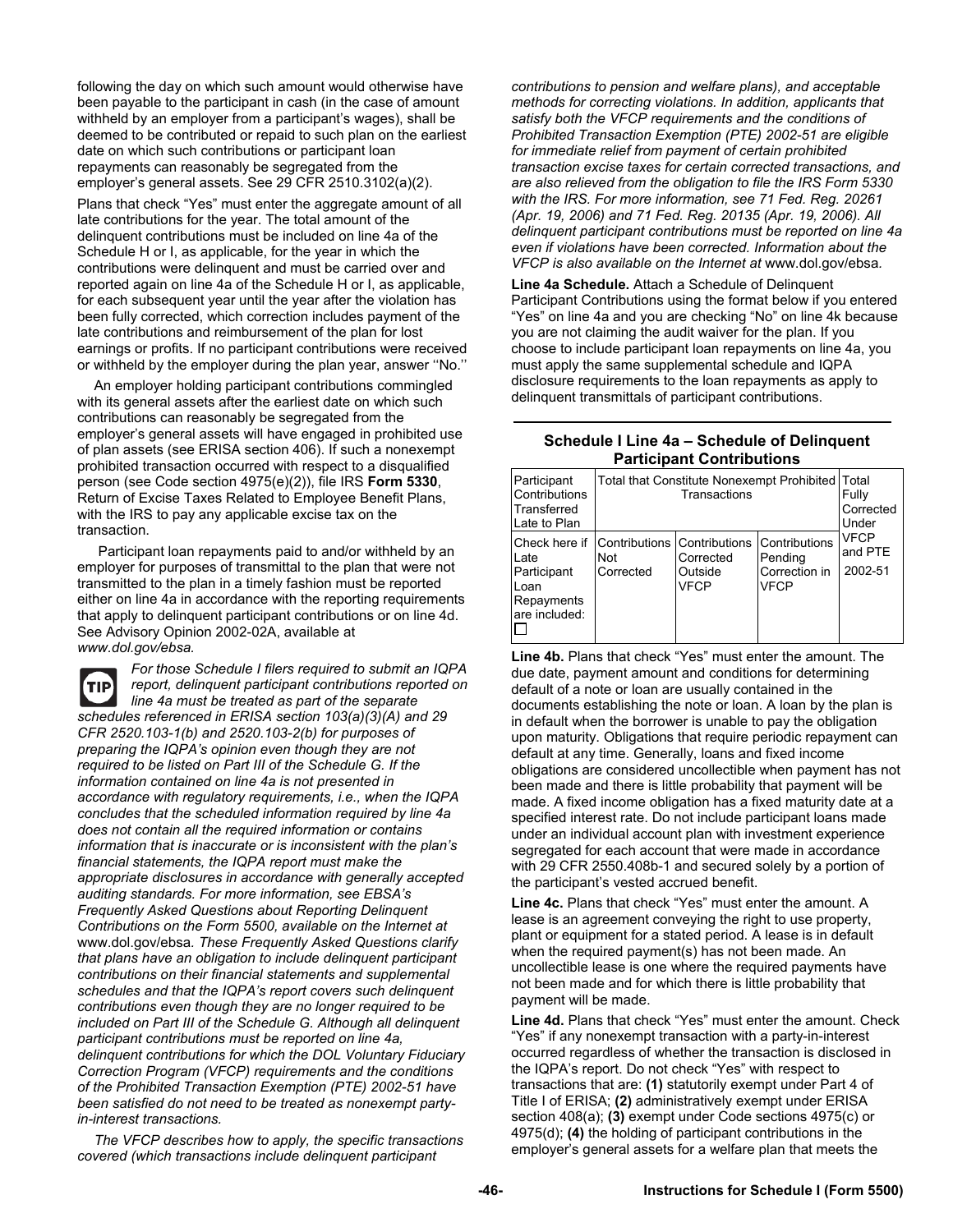conditions of ERISA Technical Release 92-01; **(5)** a transaction of a 103-12 IE with parties other than the plan; or **(6)** delinquent participant contributions or delinquent participant loan repayments reported on line 4a. You may indicate that an application for an administrative exemption is pending. If you are unsure whether a transaction is exempt or not, you should consult with either a qualified public accountant, legal counsel or both. If the plan is a qualified pension plan and a nonexempt prohibited transaction occurred with respect to a disqualified person, an IRS Form 5330 should be filed with the IRS to pay the excise tax on the transaction.



*Applicants that satisfy the VFCP requirements and the conditions of PTE 2002-51 (see the instructions for line 4a) are eligible for immediate relief from payment of certain prohibited transaction excise taxes for certain corrected transactions, and are also relieved from the obligation to file the Form 5330 with the IRS. For more information, see 71 Fed. Reg. 20261 (Apr. 19, 2006) and 71 Fed. Reg. 20135 (Apr. 19, 2006). When the conditions of PTE 2002-51 have been satisfied, the corrected transactions should be treated as exempt under Code section 4975(c) for the purposes of answering line 4d.* 

*Party-in-Interest.* For purposes of this form, party-ininterest is deemed to include a disqualified person. See Code section 4975(e)(2). The term ''party-in-interest'' means, as to an employee benefit plan:

**A.** Any fiduciary (including, but not limited to, any administrator, officer, trustee, or custodian), counsel, or employee of the plan;

**B.** A person providing services to the plan;

**C.** An employer, any of whose employees are covered by the plan;

**D.** An employee organization, any of whose members are covered by the plan;

**E.** An owner, direct or indirect, of 50% or more of: **(1)** the combined voting power of all classes of stock entitled to vote or the total value of shares of all classes of stock of a corporation, **(2)** the capital interest or the profits interest of a partnership, or **(3)** the beneficial interest of a trust or unincorporated enterprise that is an employer or an employee organization described in C or D;

**F.** A relative of any individual described in A, B, C, or E; **G.** A corporation, partnership, or trust or estate of which (or in which) 50% or more of: **(1)** the combined voting power of all classes of stock entitled to vote or the total value of shares of all classes of stock of such corporation, **(2)** the capital interest or profits interest of such partnership, or **(3)** the beneficial interest of such trust or estate is owned directly or indirectly, or held by, persons described in A, B, C, D, or E;

**H.** An employee, officer, director (or an individual having powers or responsibilities similar to those of officers or directors), or a 10% or more shareholder, directly or indirectly, of a person described in B, C, D, E, or G, or of the employee benefit plan;

**I.** A 10% or more (directly or indirectly in capital or profits) partner or joint venturer of a person described in B, C, D, E, or G.

*Nonexempt transactions* with a party-in-interest include any direct or indirect:

**A.** Sale or exchange, or lease, of any property between the plan and a party-in-interest.

**B.** Lending of money or other extension of credit between the plan and a party-in-interest.

**C.** Furnishing of goods, services, or facilities between the plan and a party-in-interest.

**D.** Transfer to, or use by or for the benefit of, a party-ininterest, of any income or assets of the plan.

**E.** Acquisition, on behalf of the plan, of any employer security or employer real property in violation of ERISA section 407(a).

**F.** Dealing with the assets of the plan for a fiduciary's own interest or own account.

**G.** Acting in a fiduciary's individual or any other capacity in any transaction involving the plan on behalf of a party (or represent a party) whose interests are adverse to the interests of the plan or the interests of its participants or beneficiaries.

**H.** Receipt of any consideration for his or her own personal account by a party-in-interest who is a fiduciary from any party dealing with the plan in connection with a transaction involving the income or assets of the plan.

**Line 4e.** Plans that check "Yes" must enter the aggregate amount of fidelity bond coverage for all claims. Check ''Yes'' only if the plan itself (as opposed to the plan sponsor or administrator) is a named insured under a fidelity bond from an approved surety covering plan officials and that protects the plan from losses due to fraud or dishonesty as described in 29 CFR Part 2580. Generally, every plan official of an employee benefit plan who ''handles'' funds or other property of such plan must be bonded. Generally, a person shall be deemed to be ''handling'' funds or other property of a plan, so as to require bonding, whenever his or her duties or activities with respect to given funds are such that there is a risk that such funds could be lost in the event of fraud or dishonesty on the part of such person, acting either alone or in collusion with others. Section 412 of ERISA and 29 CFR Part 2580 describe the bonding requirements, including the definition of ''handling'' (29 CFR 2580.412-6), the permissible forms of bonds (29 CFR 2580.412-10), the amount of the bond (29 CFR Part 2580, subpart C), and certain exemptions such as the exemption for unfunded plans, certain banks and insurance companies (ERISA section 412), and the exemption allowing plan officials to purchase bonds from surety companies authorized by the Secretary of the Treasury as acceptable reinsurers on federal bonds (29 CFR 2580.412-23). Information concerning the list of approved sureties and reinsurers is available on the Internet at *www.fms.treas.gov/c570*. For more information on the fidelity bonding requirements, see Field Assistance Bulletin 2008-04, available on the Internet at *www.dol.gov/ebsa*. **Note.** Plans are permitted under certain conditions to purchase fiduciary liability insurance. These fiduciary liability insurance policies are not written specifically to protect the plan from losses due to dishonest acts and cannot be reported as fidelity bonds on line 4e.

**Line 4f.** Check ''Yes,'' if the plan had suffered or discovered any loss as a result of any dishonest or fraudulent act(s) even if the loss was reimbursed by the plan's fidelity bond or from any other source. If ''Yes'' is checked enter the full amount of the loss. If the full amount of the loss has not yet been determined, provide an estimate as determined in good faith by a plan fiduciary. You must keep, in accordance with ERISA section 107, records showing how the estimate was determined.



*Willful failure to report is a criminal offense. See ERISA section 501.*

**Lines 4g and 4h.** *Current value* means fair market value where available. Otherwise, it means the fair value as determined in good faith under the terms of the plan by a trustee or a named fiduciary, assuming an orderly liquidation at time of the determination. See ERISA section 3(26).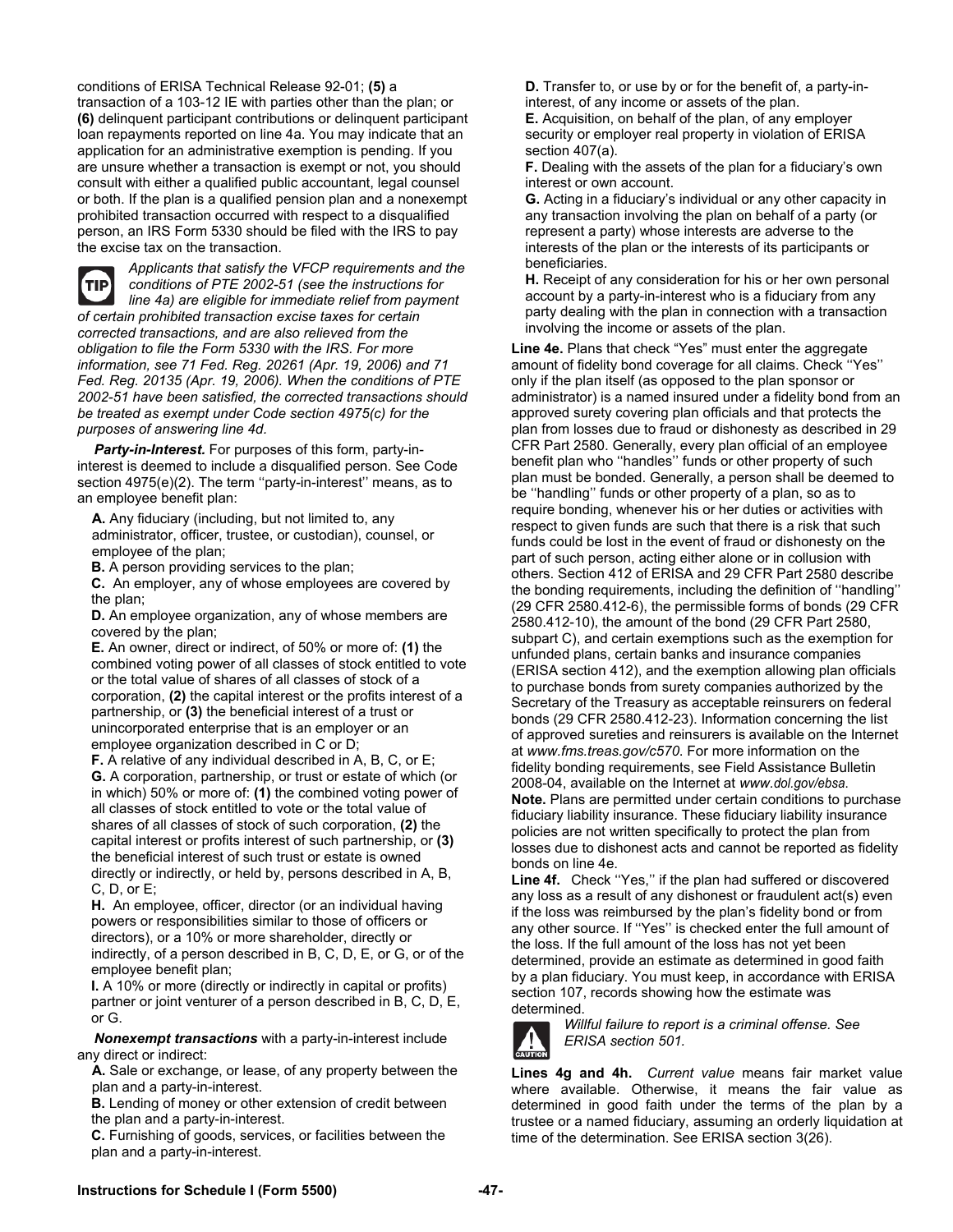An accurate assessment of fair market value is essential to a pension plan's ability to comply with the requirements set forth in the Code (e.g., the exclusive benefit rule of Code section 401(a)(2), the limitations on benefits and contributions under Code section 415, and the minimum funding requirements under Code section 412) and must be determined annually.

Examples of assets that may not have a readily determinable value on an established market (e.g., NYSE, AMEX, over the counter, etc.) include real estate, nonpublicly traded securities, shares in a limited partnership, and collectibles. Do not check "Yes" on line 4g for mutual fund shares or insurance company investment contracts for which the plan receives valuation information at least annually. Also do not check ''Yes'' on line 4g if the plan is a defined contribution plan and the only assets the plan holds, that do not have a readily determinable value on an established market, are: **(1)** participant loans not in default, or **(2)** assets over which the participant exercises control within the meaning of section 404(c) of ERISA.

Although the current value of plan assets must be determined each year, there is no requirement that the assets (other than certain nonpublicly traded employer securities held in ESOPs) be valued every year by independent third-party appraisers.

Enter in the amount column the fair market value of the assets referred to on line 4g whose value was not readily determinable on an established market and which were not valued by an independent third-party appraiser in the plan year. Generally, as it relates to these questions, an appraisal by an independent third party is an evaluation of the value of an asset prepared by an individual or firm who knows how to judge the value of such assets and does not have an ongoing relationship with the plan or plan fiduciaries except for preparing the appraisals.

**Line 4i.** Include as a single security all securities of the same issue. An example of a single issue is a certificate of deposit issued by the XYZ Bank on July 1, 2017, which matures on June 30, 2018, and yields x%. For the purposes of line 4i, do not check ''Yes'' for securities issued by the U.S. Government or its agencies. Also, do not check "Yes" for securities held as a result of participant-directed transactions.

**Line 4j.** Check "Yes" if all the plan assets (including insurance/annuity contracts) were distributed to the participants and beneficiaries, legally transferred to the control of another plan, or brought under the control of the PBGC.

 Check ''No'' for a welfare benefit plan that is still liable to pay benefits for claims that were incurred before the termination date, but not yet paid. See 29 CFR 2520.104b-2(g)(2)(ii).

**Line 4k.** Check ''Yes'' if you are claiming a waiver of the annual examination and report of an independent qualified public accountant (IQPA) under 29 CFR 2520.104-46. You are eligible to claim the waiver if the Schedule I is being filed for:

1. A small welfare plan, or

2. A small pension plan for a plan year that began on or after April 18, 2001, that complies with the conditions of 29 CFR 2520.104-46 summarized below.

Check ''No'' and attach the report of the IQPA meeting the requirements of 29 CFR 2520.103-1(b) if you are not claiming the waiver. Also check ''No,'' and attach the required IQPA reports or the required explanatory statement if you are relying on 29 CFR 2520.104-50 in connection with a short plan year of seven months or less. At the top of any attached 2520.104-50 statement, enter **"2520.104-50 Statement, Schedule I, Line 4k."**

For more information on the requirements for deferring an IQPA report pursuant to 29 CFR 2520.104-50 in connection with a short plan year of seven months or less and the contents of the required explanatory statement, see the instructions for Schedule H, line 3d(2) or call the EFAST2 Help Line at 1-866-GO-EFAST (1-866-463-3278) (toll-free).

**Note.** For plans that check "No," the IQPA report must make the appropriate disclosures in accordance with generally accepted auditing standards if the information reported on line 4a is not presented in accordance with regulatory requirements.

The following summarizes the conditions of 29 CFR 2520.104-46 that must be met for a small pension plan with a plan year beginning on or after April 18, 2001, to be eligible for the waiver. For more information regarding these requirements, see the EBSA's Frequently Asked Questions on the Small Pension Plan Audit Waiver Regulation and 29 CFR 2520.104-46, which are available at *www.dol.gov/ebsa*, or call the EFAST2 Help Line at 1-866-GO-EFAST (1-866-463-3278) (toll-free)

**Condition 1:** At least 95 percent of plan assets are "qualifying plan assets" as of the end of the preceding plan year, or any person who handles assets of the plan that do not constitute qualifying plan assets is bonded in accordance with the requirements of ERISA section 412 (see the instructions for line 4e), except that the amount of the bond shall not be less than the value of such non-qualifying assets.

The determination of the "percent of plan assets" as of the end of the preceding plan year and the amount of any required bond must be made at the beginning of the plan's reporting year for which the waiver is being claimed. For purposes of this line, you will have satisfied the requirement to make these determinations at the beginning of the plan reporting year for which the waiver is being claimed if they are made as soon after the date when such year begins as the necessary information from the preceding reporting year can practically be ascertained. See 29 CFR 2580.412-11, 14 and 19 for additional guidance on these determinations, and 29 CFR 2580.412-15 for procedures to be used for estimating these amounts if there is no preceding plan year.

The term ''qualifying plan assets,'' for purposes of this line, means:

1. Any assets held by any of the following regulated financial institutions:

a. A bank or similar financial institution as defined in 29 CFR 2550.408b-4(c);

b. An insurance company qualified to do business under the laws of a state;

c. An organization registered as a broker-dealer under the Securities Exchange Act of 1934; or

d. Any other organization authorized to act as a trustee for individual retirement accounts under Code section 408.

2. Shares issued by an investment company registered under the Investment Company Act of 1940 (e.g., mutual funds);

3. Investment and annuity contracts issued by any insurance company qualified to do business under the laws of a state;

4. In the case of an individual account plan, any assets in the individual account of a participant or beneficiary over which the participant or beneficiary has the opportunity to exercise control and with respect to which the participant or beneficiary is furnished, at least annually, a statement from a regulated financial institution referred to above describing the assets held or issued by the institution and the amount of such assets;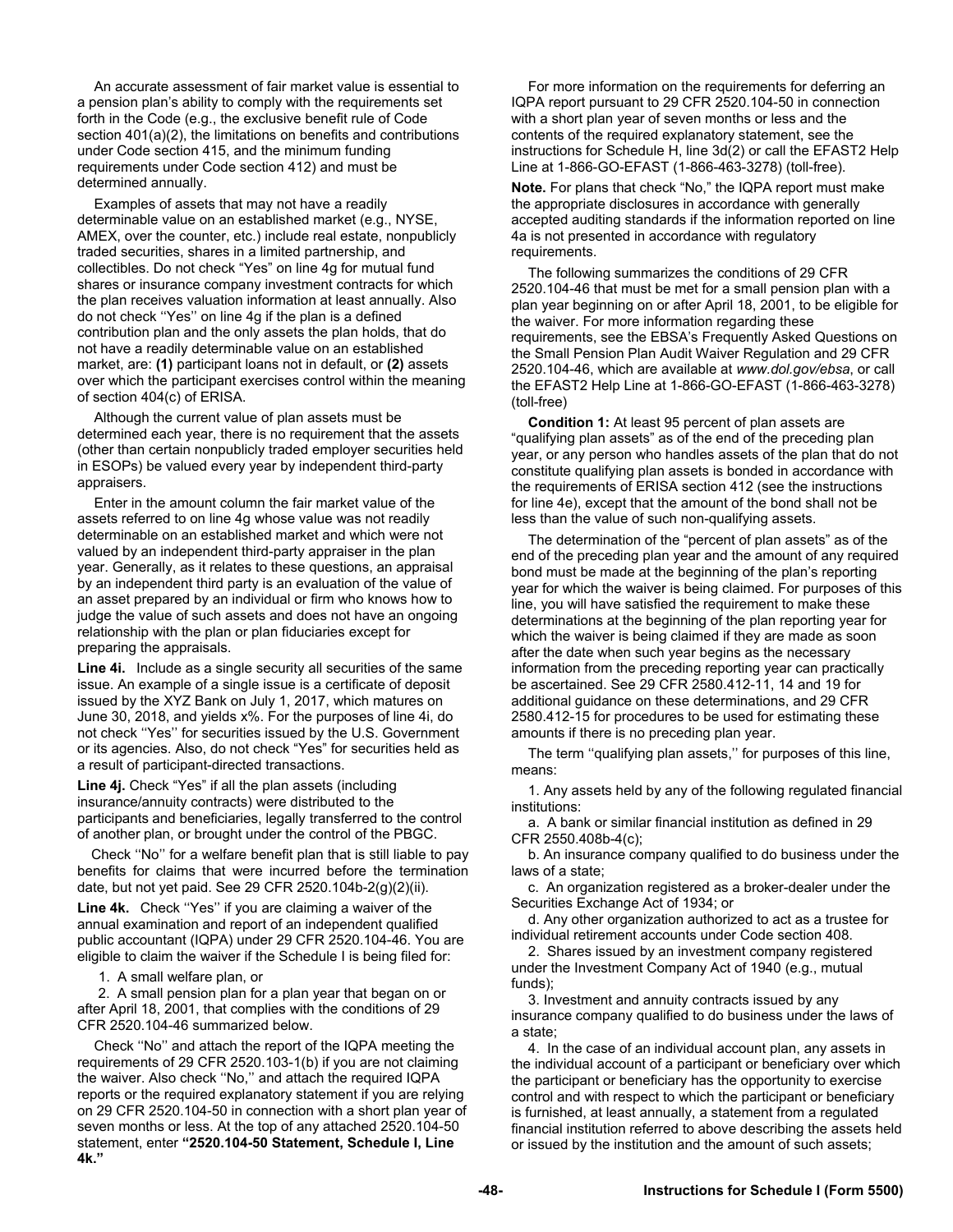5. Qualifying employer securities, as defined in ERISA section 407(d)(5); and

6. Participant loans meeting the requirements of ERISA section 408(b)(1).

**Condition 2:** The administrator must disclose the following information in the summary annual report (SAR) furnished to participants and beneficiaries, in accordance with 29 CFR 2520.104b-10. For defined benefit pension plans that are required pursuant to section 101(f) of ERISA to furnish an Annual Funding Notice (AFN), the administrator must instead either provide the information to participants and beneficiaries with the AFN or as a stand-alone notification at the time a SAR would have been due and in accordance with the rules for furnishing an SAR, although such plans do not have to furnish a SAR.

1. The name of each regulated financial institution holding or issuing qualifying plan assets and the amount of such assets reported by the institution as of the end of the plan year (this SAR disclosure requirement does not apply to qualifying employer securities, participant loans and individual account assets described in paragraphs 4,5 and 6 above);

2. The name of the surety company issuing the fidelity bond, if the plan has more than 5% of its assets in non-qualifying plan assets;

3. A notice that participants and beneficiaries may, upon request and without charge, examine or receive from the plan evidence of the required bond and copies of statements from the regulated financial institutions describing the qualifying plan assets; and

4. A notice that participants and beneficiaries should contact the EBSA Regional Office if they are unable to examine or obtain copies of the regulated financial institution statements or evidence of the required bond, if applicable.

A Model Notice that plans can use to satisfy the enhanced SAR (or Annual Funding Notice) disclosure requirements to be eligible for the audit waiver is available as an Appendix to 29 CFR 2520.104-46.

**Condition 3:** In addition, in response to a request from any participant or beneficiary, the administrator, without charge to the participant or beneficiary, must make available for examination, or upon request furnish copies of, each regulated financial institution statement and evidence of any required bond.

*Examples.* Plan A, which has a plan year that began on or after April 18, 2001, had total assets of \$600,000 as of the end of the 2000 plan year that included: investments in various bank, insurance company and mutual fund products of \$520,000; investments in qualifying employer securities of \$40,000; participant loans (meeting the requirements of ERISA section 408(b)(1)), totaling \$20,000; and a \$20,000 investment in a real estate limited partnership. Because the only asset of the plan that did not constitute a ''qualifying plan asset'' is the \$20,000 real estate limited partnership investment and that investment represents less than 5% of the plan's total assets, no fidelity bond is required as a condition for the plan to be eligible for the waiver for the 2001 plan year.

Plan B is identical to Plan A except that of Plan B's total assets of \$600,000 as of the end of the 2000 plan year, \$558,000 constitutes ''qualifying plan assets'' and \$42,000 constitutes non-qualifying plan assets. Because 7% – more than 5% – of Plan B's assets do not constitute ''qualifying plan assets,'' Plan B, as a condition to be eligible for the waiver for the 2001 plan year, must ensure that it has a fidelity bond in an amount equal to at least \$42,000 covering persons handling its non-qualifying plan assets. Inasmuch as compliance with ERISA section 412 generally requires the amount of the bond

be not less than 10% of the amount of all the plan's funds or other property handled, the bond acquired for ERISA section 412 purposes may be adequate to cover the non-qualifying plan assets without an increase (i.e., if the amount of the bond determined to be needed for the relevant persons for ERISA section 412 purposes is at least \$42,000). As demonstrated by the foregoing example, where a plan has more than 5% of its assets in non-qualifying plan assets, the required bond is for the total amount of the non-qualifying plan assets, not just the amount in excess of 5%.

If you need further information regarding these requirements, see 29 CFR 2520.104-46 which is available at *www.dol.gov/ebsa* or call the EFAST2 Help Line at 1-866-GO-EFAST (1-866-463-3278) (toll-free)

**Line 4l.** You must check "Yes" if any benefits due under the plan were not timely paid or not paid in full. This would include required minimum distributions to 5% owners who have attained 70½ whether or not retired and/or non-5% owners who have attained 70½ and have retired or separated from service, see section 401(a)(9) of the Code. Include in this amount the total of any outstanding amounts that were not paid when due in previous years that have continued to remain unpaid.

**Note**. In the absence of other guidance, filers do not need to report on this line unpaid required minimum distribution (RMD) amounts for participants who have retired or separated from service, or their beneficiaries, who cannot be located after reasonable efforts or where the plan is in the process of engaging in such reasonable efforts at the end of the plan year reporting period. Plan administrators and employers should review their plan documents for written procedures on locating missing participants. Although the Department of Labor's Field Assistance Bulletin 2014-01 is specifically applicable to terminated defined contribution plans, employers and plan administrators of ongoing plans may want to consider periodically using one or more of the search methods described in the FAB in connection with making reasonable efforts to locate RMD-eligible missing participants.

**Line 4m.** Check "Yes" if there was a "blackout period." A blackout period is a temporary suspension of more than three (3) consecutive business days during which participants or beneficiaries of a 401(k) or other individual account pension plan were unable to, or were limited or restricted in their ability to, direct or diversify assets credited to their accounts, obtain loans from the plan, or obtain distributions from the plan. A "blackout period" generally does not include a temporary suspension of the right of participants and beneficiaries to direct or diversify assets credited to their accounts, obtain loans from the plan, or obtain distributions from the plan if the temporary suspension is: (1) part of the regularly scheduled operations of the plan that has been disclosed to participants and beneficiaries; (2) due to a qualified domestic relations order (QDRO) or because of a pending determination as to whether a domestic relations order is a QDRO; (3) due to an action or a failure to take action by an individual participant or because of an action or claim by someone other than the plan regarding a participant's individual account; (4) by application of federal securities laws. For more information, see 29 CFR 2520.101-3 (available at *www.dol.gov/ebsa*).

**Line 4n.** If there was a blackout period, did you provide the required notice not less than 30 days nor more than 60 days in advance of restricting the rights of participants and beneficiaries to change their plan investments, obtain loans from the plan, or obtain distributions from the plan? If so, check "Yes." See 29 CFR 2520.101-3 for specific notice requirements and for exceptions from the notice requirement. Also, answer

#### **Instructions for Schedule I (Form 5500) -49-**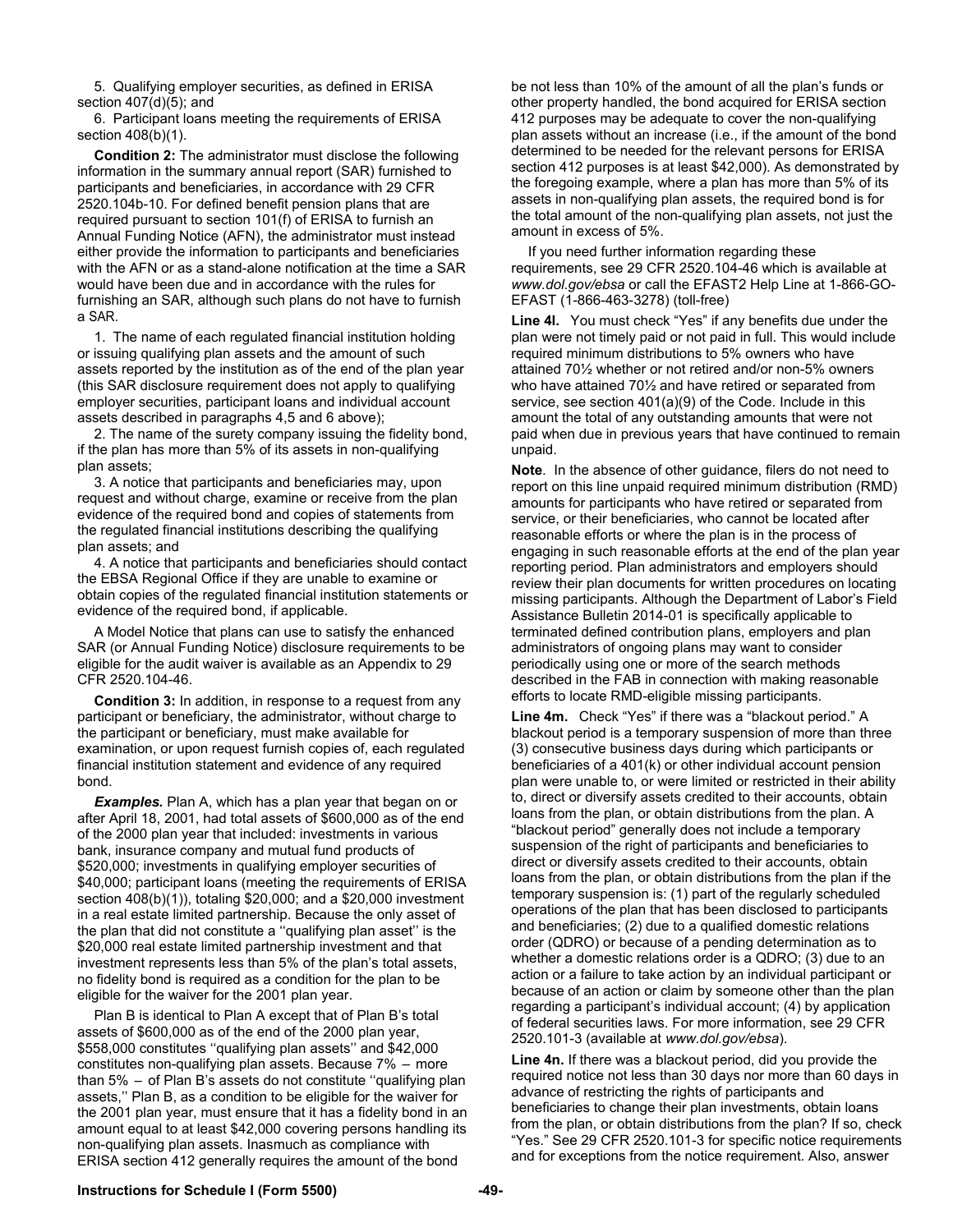"Yes" if one of the exceptions to the notice requirement under 29 CFR 2520.101-3 applies.

**Line 5a.** Check "Yes" if a resolution to terminate the plan was adopted during this or any prior plan year, unless the termination was revoked and no assets reverted to the employer. If ''Yes'' is checked, enter the amount of plan assets that reverted to the employer during the plan year in connection with the implementation of such termination. Enter ''0'' if no reversion occurred during the current plan year.



*A Form 5500 must be filed for each year the plan has assets, and, for a welfare benefit plan, if the plan is still liable to pay benefits for claims that were incurred before the termination date, but not yet paid. See 29 CFR 2520.104b-2(g)(2)(ii).* 

**Line 5b.** Enter information concerning assets and/or liabilities transferred from this plan to another plan(s) (including spinoffs) during the plan year. A transfer of assets or liabilities occurs when there is a reduction of assets or liabilities with respect to one plan and the receipt of these assets or the assumption of these liabilities by another plan. Enter the name, plan sponsor EIN, and PN for the transferee plan(s) involved on lines 5(b)1, (2), and (3).

Do not use a social security number in lieu of an EIN or include an attachment that contains visible social security numbers. The Schedule I and its attachments are open to public inspection, and the contents are public information and are subject to publication on the Internet. Because of privacy concerns, the inclusion of a social security number or any portion thereof on this Schedule I or the inclusion of a visible social security number or any portion thereof on an attachment may result in the rejection of the filing.

**Note.** A distribution of all or part of an individual participant's account balance that is reportable on IRS *Form 1099-R* should not be included on line 5b. Do not submit IRS Form 1099-R with the Form 5500.

IRS Form 5310-A, Notice of Plan Merger or Consolidation, Spinoff, or Transfer of Plan Assets or Liabilities; Notice of Qualified Separate Lines of Business, may be required to be filed at least 30 days before any plan merger or consolidation or any transfer of plan assets or liabilities to another plan. There is a penalty of \$25 a day (up to a maximum of \$15,000) for not filing IRS Form 5310-A on time." In addition, a transfer of benefit liabilities involving a plan covered by PBGC insurance may be reportable to the PBGC. See PBGC Form 10, Post-Event Notice of Reportable Events, and PBGC Form 10-Advance, Advance Notice of Reportable Events.

**Line 5c**. If you are uncertain whether the plan is covered under the PBGC termination insurance program, check the box "Not determined" and contact PBGC either by phone at

1-800-736-2444, by E-mail at **standard@pbgc.gov**, or in writing to Pension Benefit Guaranty Corporation, Standard Termination Compliance Division, Suite 930, Processing and Technical Assistance Branch, 1200 K Street, NW, Washington, DC 20005-4026. If you checked the box "Yes," enter the My PAA generated confirmation number for the premium filing for this plan year (see filing receipt). If you amended your premium filing for this plan year, enter the confirmation number for that filing and not for the previous filing(s). Defined contribution plans and welfare plans do not need to complete this item.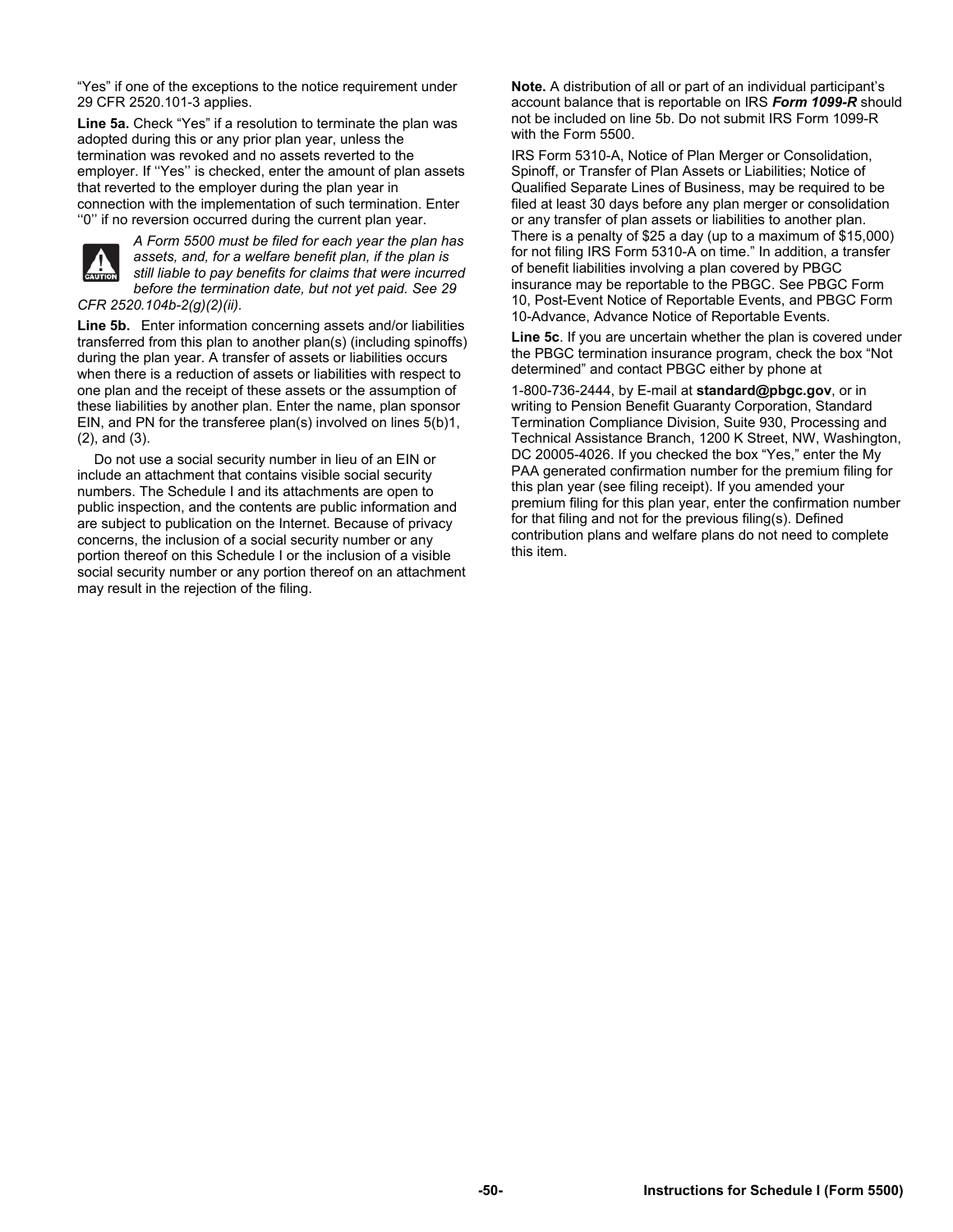# **2018 Instructions for Schedule MB** *(Form 5500) Multiemployer Defined Benefit Plan and Certain Money Purchase Plan Actuarial Information*

# **General Instructions**

# **Who Must File**

As the first step, the plan administrator of any multiemployer defined benefit plan that is subject to the minimum funding standards (see Code sections 412 and 431 and Part 3 of Title I of ERISA) **must** obtain a completed Schedule MB (Form 5500) that is prepared and signed by the plan's enrolled actuary as discussed below in the *Statement by Enrolled Actuary* section. The plan administrator must retain with the plan records the Schedule MB that is prepared and signed by the plan's actuary.

 Next, the plan administrator of a multiemployer defined benefit plan must ensure that the information from the actuary's Schedule MB is entered electronically into the annual return/report being submitted. When entering the information, whether using EFAST2-approved software or EFAST2's webbased filing system, all the fields required for the type of plan must be completed (see instructions for fields that need to be completed).

 Further, the plan administrator of a multiemployer defined benefit plan must attach to the Form 5500 an electronic reproduction of the Schedule MB prepared and signed by the plan's enrolled actuary. This electronic reproduction must be labeled *"MB Actuary Signature"* and must be included as a Portable Document Format (PDF) attachment or any alternative electronic attachment allowable under EFAST2.

 If a money purchase defined contribution plan (including a target benefit plan) has received a waiver of the minimum funding standard, and the waiver is currently being amortized, lines 3, 9, and 10 of Schedule MB must be completed but it need not be signed by an enrolled actuary. In such a case, the Form 5500 or the Form 5500-SF that is submitted under EFAST2 must include the Schedule MB with lines 3, 9, and 10 completed, but is not required to include a PDF attachment of a signed Schedule MB.

**Note.** Schedule MB does not have to be filed with the Form 5500-EZ, but, if required, it must be retained (in accordance with the instructions for Form 5500-EZ under the *What to File* section). Similarly, if a plan is a one-participant plan that meets the requirements for filing a Form 5500-EZ, but a Form 5500- SF is instead filed for the plan, the Schedule MB, if required, does not have to be filed with the Form 5500-SF, but it must be retained (in accordance with the instructions for the Form 5500-SF under Schedule MB in the *Specific Instructions Only for "One-Participant Plans"* section). Also, the funding standard account for the plan must continue to be maintained, even if the Schedule MB is not filed.

 Check the Schedule MB box on the Form 5500 (Part II, line 10a(2)) if a Schedule MB is attached to the Form 5500.

 Lines A through E **must** be completed for ALL plans. If the Schedule MB is attached to a Form 5500 or Form 5500-SF, lines A, B, C, and D should include the same information as reported in Part II of the Form 5500 or Form 5500-SF. You may abbreviate the plan name.

 Do not use a social security number in line D in lieu of an EIN. The Schedule MB and its attachments are open to public inspection if filed with a Form 5500 or Form 5500-SF, and the contents are public information and are subject to publication on the Internet. Because of privacy concerns, the inclusion of a social security number or any portion thereof on this Schedule MB or any of its attachments may result in the rejection of the filing.

 You can apply for an EIN from the IRS online, by fax, or by mail depending on how soon you need to use the EIN. For more information, see *Section 3: Electronic Filing Requirement*  under the *General Instructions to Form 5500* and *How to File – Electronic Filing Requirement* under the *General Instructions to Form 5500-SF.* The EBSA does not issue EINs.

**Note.** *(1)* For split-funded plans, the costs and contributions reported on Schedule MB must include those relating to both trust funds and insurance carriers. *(2)* For plans with funding standard account amortization charges and credits, see the instructions for lines 9c and 9h. *(3)* For terminating multiemployer plans, Code section 412(e)(4) and ERISA section 301(c) provide that minimum funding standards apply until the last day of the plan year in which the plan terminates within the meaning of section 4041A(a)(2) of ERISA. Accordingly, the Schedule MB is not required to be filed for any later plan year.

# **Statement by Enrolled Actuary**

An enrolled actuary must sign Schedule MB unless, as described above, the plan is a money purchase defined contribution plan that has received a waiver of the minimum funding standard. The signature of the enrolled actuary may be qualified to state that it is subject to attached qualifications. See Treasury Regulations section 301.6059-1(d) for permitted qualifications. Except as otherwise provided in these instructions, a stamped or machine produced signature is not acceptable. If the actuary has not fully reflected any final or temporary regulation, revenue ruling, or notice promulgated under the statute in completing the Schedule MB, check the box on the last line of page 1. If this box is checked, indicate on an attachment whether an accumulated funding deficiency or a contribution that is not wholly deductible would result if the actuary had fully reflected such regulation, revenue ruling, or notice, and label this attachment *"Schedule MB – Statement by Enrolled Actuary."* In addition, the actuary may offer any other comments related to the information contained in Schedule MB.

The actuary must provide the completed and signed Schedule MB to the plan administrator to be retained with the plan records and included (in accordance with these instructions) with the Form 5500 that is submitted under EFAST2. The plan's actuary is permitted to sign the Schedule MB on page one using the actuary's signature or by inserting the actuary's typed name in the signature line followed by the actuary's handwritten initials. The actuary's most recent enrollment number must be entered on the Schedule MB that is prepared and signed by the plan's actuary.

# **Attachments**

All attachments to the Schedule MB must be properly identified, and must include the name of the plan, the plan sponsor's EIN, and the plan number. Put "Schedule MB" and the line number to which the attachment relates at the top of each attachment. Do not include attachments that contain a visible social security number. The Schedule MB and its attachments are open to public inspection, and the contents are public information and are subject to publication on the Internet. Because of privacy concerns, the inclusion of a visible social security number or any portion thereof on an attachment may result in the rejection of the filing.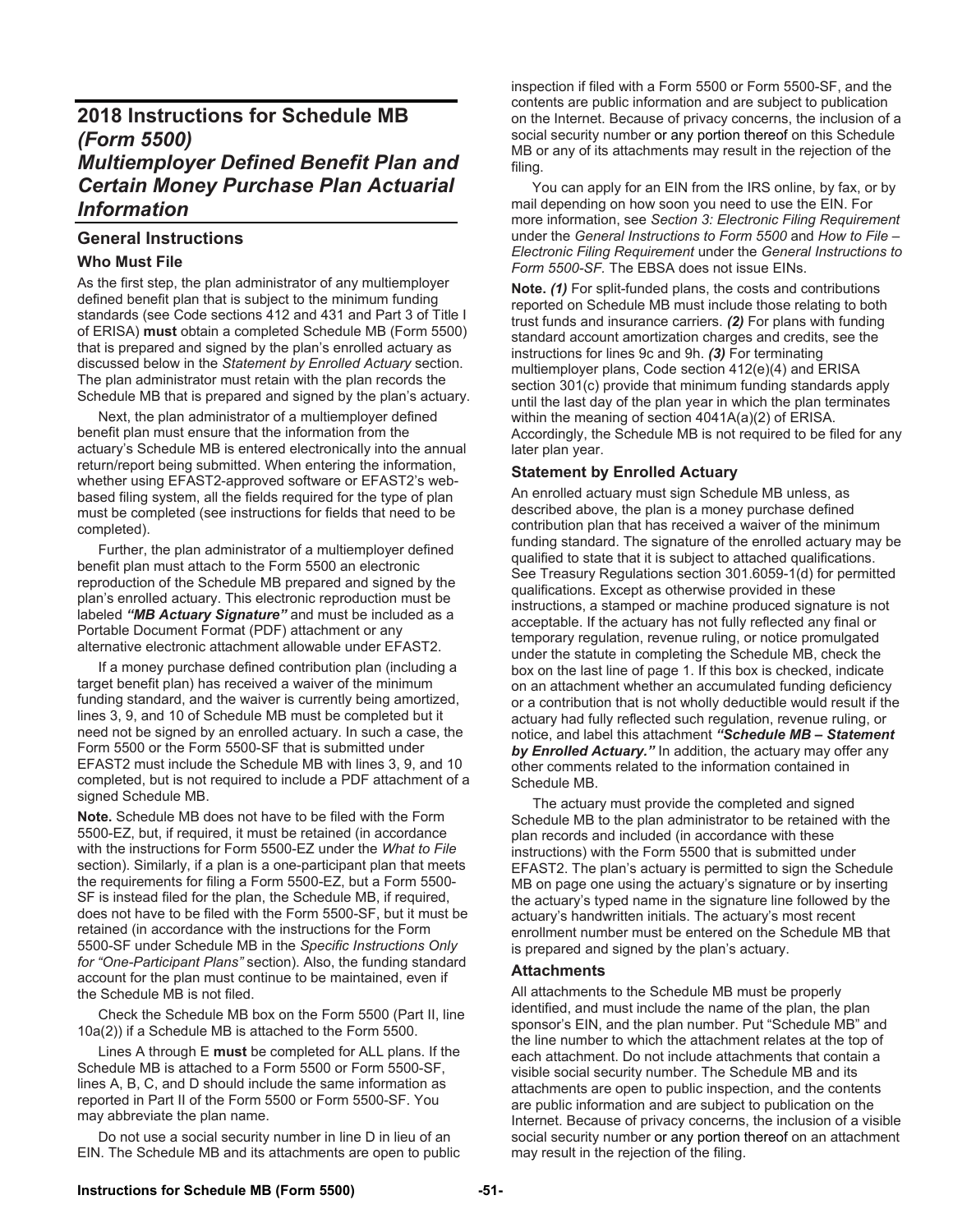# **Specific Instructions**

**Line 1.** All entries must be reported as of the valuation date.

**Line 1a. Actuarial Valuation Date.** The valuation for a plan year may be as of any date in the plan year, including the first or last day of the plan year. Valuations must be performed within the period specified by Code section 431(c)(7) and ERISA section 304(c)(7).

Line 1b(1). Current Value of Assets. Enter the current value of assets as of the valuation date. The current value is the same as the fair market value. Do not adjust for items such as the existing credit balance or the outstanding balances of certain amortization bases. Contributions designated for 2018 should not be included in this amount. Note that this entry may be different from the entry in line 2a. Such a difference may result, for example, if the valuation date is not the first day of the plan year, or if insurance contracts are excluded from assets reported on line 1b(1) but not on line 2a.

 Rollover amounts or other assets held in individual accounts that are not available to provide defined benefits under the plan should not be included on line 1b(1), regardless of whether they are reported on the 2018 Schedule H (Form 5500) (line 1I, column (a)) or Schedule I (Form 5500) (line 1c, column (a)). Additionally, asset and liability amounts must be determined in a consistent manner. Therefore, if the value of any insurance contracts have been excluded from the amount reported on line 1b(1), liabilities satisfied by such contracts should also be excluded from the liability values reported on lines 1c(1), 1c(2), and 1d(2) of the Schedule MB.

**Line 1b(2). Actuarial Value of Assets.** Enter the value of assets determined in accordance with Code section 431(c)(2) and ERISA section 304(c)(2). Do not adjust for items such as the existing credit balance or the outstanding balances of certain amortization bases, and do not include contributions designated for 2018 in this amount.

**Line 1c(1). Accrued Liability for Immediate Gain Methods.** Complete this line only if you use an immediate gain method (see Revenue Ruling 81-213, 1981-2 C.B. 101, for a definition of immediate gain method).

**Lines 1c(2)(a), (b), and (c). Information for Plans Using Spread Gain Methods.** Complete these lines only if you use a spread gain method (see Revenue Ruling 81-213 for a definition of spread gain method).

**Line 1c(2)(a). Unfunded Liability for Methods with Bases.**  Complete this line only if you use the frozen initial liability or attained age normal cost method.

**Lines 1c(2)(b) and (c). Entry Age Normal Accrued Liability and Normal Cost.** For spread gain methods, these calculations are used for purposes of the full funding limitation (see Revenue Ruling 81-13, 1981-1 C.B. 229).

**Line 1d(1). Amount Excluded from Current Liability.** Leave line 1(d)(1) blank.

**Line 1d(2)(a). Current Liability.** All multiemployer plans, regardless of the number of participants, must provide the information indicated in accordance with these instructions. The interest rate used to compute the current liability must be in accordance with guidelines issued by the IRS and, pursuant to the Pension Protection Act of 2006 (PPA), must not be more than 5 percent above and must not be more than 10 percent below the weighted average of the rates of interest, as set forth by the Treasury Department, on 30-year Treasury securities during the 4-year period ending on the last day before the beginning of the 2018 plan year.

 The current liability must be computed using the mortality tables referenced in section 1.431(c)(6)-1 of the Treasury Regulations.

 Each other actuarial assumption used in calculating the current liability must be the same assumption used for calculating other costs for the funding standard account. See Notice 90-11, 1990-1 C.B. 319. The actuary must take into account rates of early retirement and the plan's early retirement and turnover provisions as they relate to benefits, where these would significantly affect the results. Regardless of the valuation date, current liability is computed taking into account only credited service through the end of the prior plan year. No salary scale projections should be used in these computations. Do not include the expected increase in current liability due to benefits accruing during the plan year reported on line 1d(2)(b) in these computations.

**Line 1d(2)(b). Expected Increase in Current Liability.** Enter the amount by which the current liability is expected to increase due to benefits accruing during the plan year on account of credited service and/or salary changes for the current year. One year's salary scale may be reflected.

**Line 1d(2)(c). Expected Release From Current Liability for the Plan Year.** Enter the expected release from current liability on account of disbursements (including single-sum distributions) from the plan expected to be paid after the valuation date but prior to the end of the plan year (see also Q&A-7 of Revenue Ruling 96-21, 1996-1 C.B. 64).

**Line 1d(3). Expected Plan Disbursements.** Enter the amount of plan disbursements expected to be paid for the plan year.

**Line 2.** All entries must be reported as of the beginning of the 2018 plan year. Lines 2a and 2b should include all assets and liabilities under the plan except for assets and liabilities attributable to: **(1)** rollover amounts or other amounts in individual accounts that are not available to provide defined benefits, or **(2)** benefits for which an insurer has made an irrevocable commitment as defined in 29 CFR 4001.2.

**Line 2a. Current Value of Assets.** Enter the current value of net assets as of the first day of the plan year. Except for plans with excluded assets as described above, this entry should be the same as reported on the 2018 Schedule H (Form 5500) (line 1l, column (a)) or Schedule I (Form 5500) (line 1c, column (a)). Note that contributions designated for the 2018 plan year are not included on those lines.

**Line 2b. Current Liability (beginning of plan year).** Enter the current liability as of the first day of the plan year. Do not include the expected increase in current liability due to benefits accruing during the plan year. See the instructions for line 1d(2)(a) for actuarial assumptions used in determining current liability.

 **Column (1)** – Enter the number of participants and beneficiaries as of the beginning of the plan year. If the current liability figures are derived from a valuation that follows the first day of the plan year, the participant and beneficiary count entries should be derived from the counts used in that valuation in a manner consistent with the derivation of the current liability reported in column (2).

 **Column (2)** – Include the current liability attributable to all benefits, with subtotals for vested and nonvested benefits in the case of active participants.

**Line 2c.** This calculation is required under ERISA section 103(d)(11). Do not complete if line 2a divided by line 2b(4), column (2), is 70% or greater.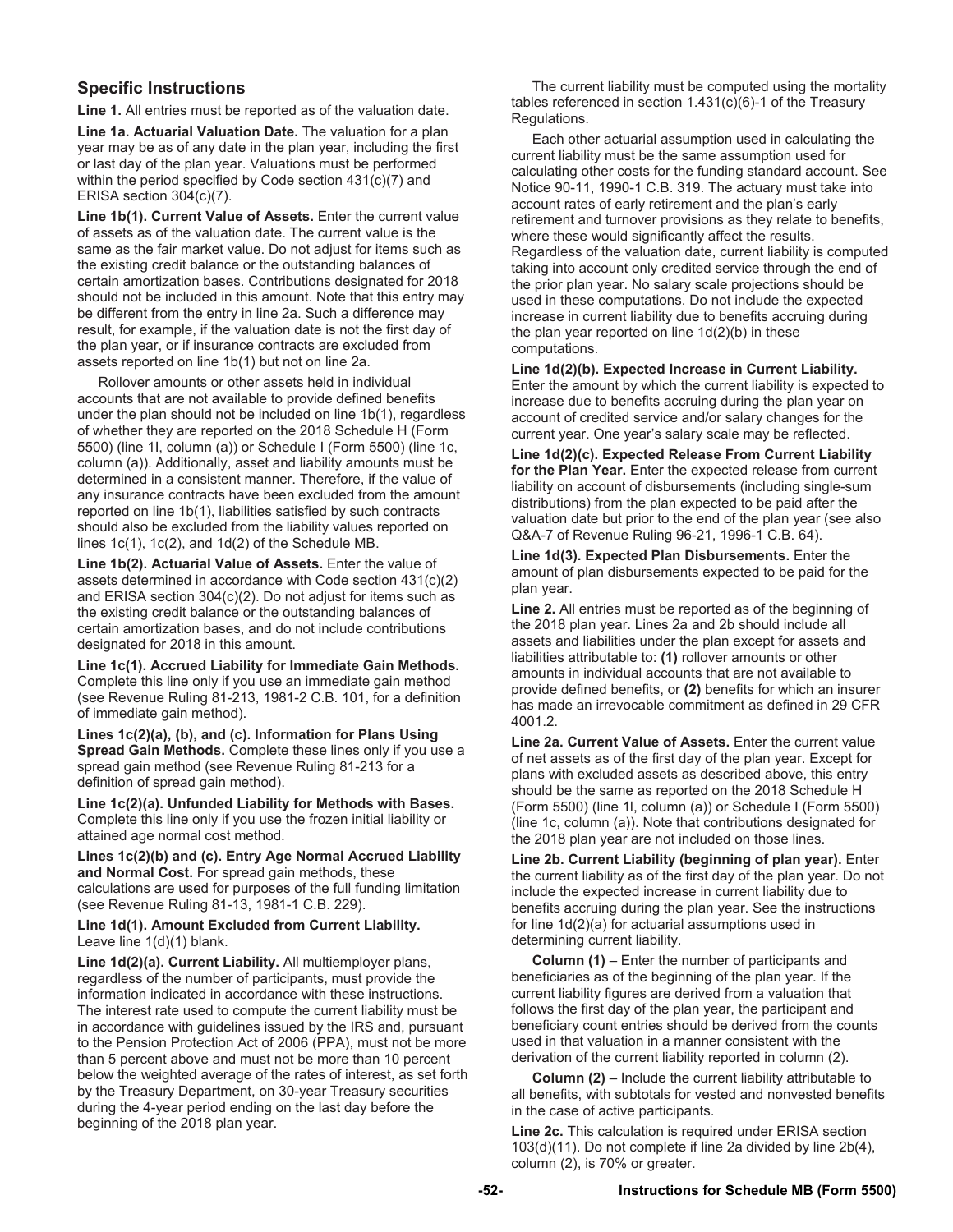**Line 3. Contributions Made to Plan.** Show all employer and employee contributions for the plan year. Include employer contributions made not later than 2½ months (or the later date allowed under Code section 431(c)(8) and ERISA section 304(c)(8)) after the end of the plan year. Show only contributions actually made to the plan by the date this Schedule MB is signed.

 Add the amounts in both columns (b) and (c) and enter both results on the total line. All contributions must be credited toward a particular plan year.

 If any of the contributions reported in line 3 include amounts owed for withdrawal liability, attach a list of withdrawal liability payments and the dates such amounts were contributed. Label this attachment *"Schedule MB, Line 3 – Withdrawal Liability Amounts."* 

**Line 4. Information on Plan Status.** All multiemployer plans regardless of the number of participants must provide the information indicated in accordance with these instructions.

**Line 4a**. All plans enter the funded percentage for monitoring the plan's status. This is line 1b(2) divided by line 1c(3).

**Line 4b.** Enter the code for the status of the multiemployer plan for the plan year, as certified by the plan actuary, (or as elected by the plan sponsor in accordance with Code section 432(b)(4)(A) and ERISA section 305(b)(4)(A)) using one of the following codes:

|    | Code Plan Status                     |
|----|--------------------------------------|
| Е. | <b>Endangered Status</b>             |
| S  | <b>Seriously Endangered Status</b>   |
| C. | <b>Critical Status</b>               |
| D  | <b>Critical and Declining Status</b> |
| N  | Not in Endangered or Critical Status |
|    |                                      |

 If the plan is certified to be in endangered status, seriously endangered status, critical status, or critical and declining status, attach a copy of the actuarial certification of such status to this Schedule MB. Also attach an illustration showing the details (including year-by-year cash flow projections demonstrating the solvency of the plan over the relevant period if the plan is certified as being in critical and declining status) providing support for the actuarial certification of status and label the illustration *"Schedule MB, line 4b – Illustration Supporting Actuarial Certification of Status."* For example, if a plan is certified as being in critical status based on Code section 432(b)(2)(B), show the funded percentage (if applicable) and the projection of the funding standard account for the year in which the accumulated funding deficiency occurs. All supporting documentation should include descriptions of the assumptions used.

**Line 4c.** If, in the plan year in which the Schedule MB is filed, a certification was required to be made under Code section 432(b)(3)(A)(ii) and ERISA section 305(b)(3)(A)(ii) with respect to scheduled progress during the plan year for which the Schedule MB is filed, check "Yes" or "No" to reflect the certification. Attach documentation comparing the current status of the plan to the scheduled progress under the applicable funding improvement or rehabilitation plan to this Schedule MB. Label the documentation *"Schedule MB, line 4c – Documentation Regarding Progress Under Funding Improvement or Rehabilitation Plan."*

**Lines 4d and 4e.** If Code C (Critical Status) or Code D (Critical and Declining Status) was entered on line 4b, an entry on line 4d is required. For purposes of lines 4d and 4e, in determining whether benefits have been reduced, only adjustable benefits that would otherwise be protected under Code section

411(d)(6) and ERISA section 204(g) are taken into account if the plan is certified as being in critical status. Plans that are certified as being in critical and declining status should determine whether benefits have been reduced, including all benefits that were adjusted (only adjustable benefits that would otherwise be protected under Code section 411(d)(6) and ERISA section 204(g) are taken into account), any benefits that have been suspended under Code section 432(e)(9), and any benefit reductions due to a partition under ERISA section 4233. For a plan that has benefits suspended under Code section 432(e)(9) and/or partitioned under ERISA section 4233, attach a full description of the transaction and label the attachment "*Schedule MB, Lines 4d and 4e – Description of Benefit Reductions Due to Suspension or Partition*". In addition, only benefit reductions that are first reflected in line 1c(3) for the current year's Schedule MB should be reported, and this amount should not include any amounts previously reported on any prior year's Schedule MB.

**Line 4f**. If Code C (Critical Status) or Code D (Critical and Declining Status) was entered on line 4b you must complete line 4f as follows:.

- If, under the terms of the most recently adopted rehabilitation plan, the plan is projected to emerge from critical status within 30 years, enter the plan year in which the plan is projected to emerge from critical status.
- If, under the terms of the most recently adopted rehabilitation plan, the plan is projected to become insolvent within 30 years, check the box provided, enter the plan year in which the insolvency is expected. In addition, attach an illustration showing year-by-year cash flow projections for the period ending with the year the plan is projected to become insolvent (or the 20th year after the valuation year if earlier) and a summary of the assumptions underlying the projections. Label this attachment "**Schedule MB, line 4f – Cash Flow Projections**".
- If, under the terms of the most recently adopted rehabilitation plan, the plan is neither projected to emerge from critical status nor become insolvent within 30 years, check the box provided, enter the year of projected emergence or insolvency in the space for plan year (or "9999" if such year has not been determined). In addition, attach an illustration showing year-by-year cash flow projections ending with the 20th year after the valuation year and a summary of the assumptions underlying the projections. Label this attachment "**Schedule MB, line 4f – Cash Flow Projections**".

**Line 5. Actuarial Cost Method.** Enter the primary method used. If the plan uses one actuarial cost method in one year as the basis of establishing an accrued liability for use under the frozen initial liability method in subsequent years, answer as if the frozen initial liability method was used in all years. The projected unit credit method is included in the "Accrued benefit (unit credit)" category of line 5c. If a method other than a method listed on lines 5a through 5g is used, check the box for line 5i and specify the method. For example, if a modified individual level premium method for which actuarial gains and losses are spread as a part of future normal cost is used, check the box for 5i and describe the cost method.

 Check the appropriate box for the underlying actuarial cost method used as the basis for this plan year's funding standard account computation. If box 5h is checked, enter the period of use of the shortfall method in line 5j. For this purpose, enter the calendar year (YY) which includes the first day of the plan year in which the shortfall method was first used.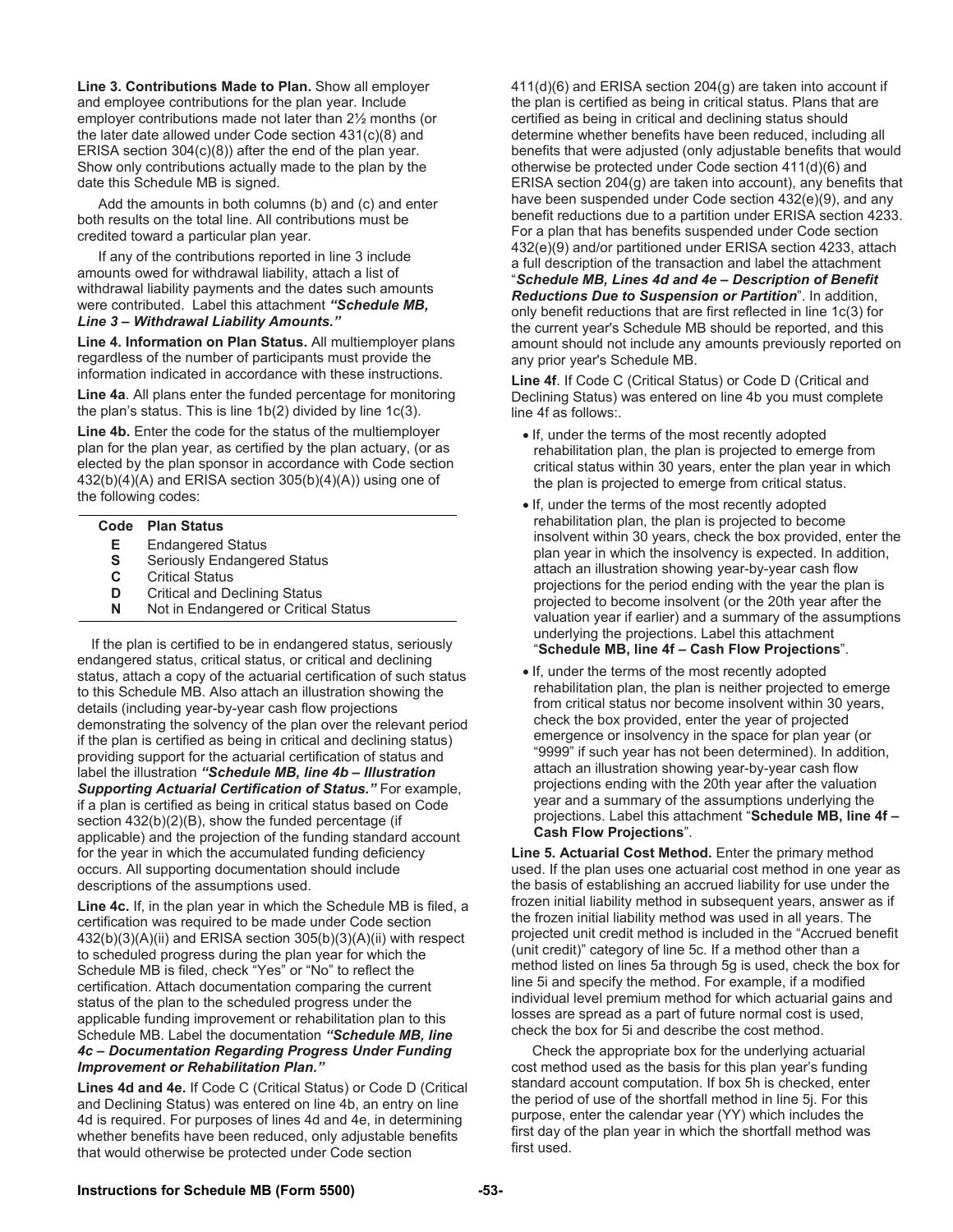Changes in funding methods include changes in actuarial cost method, changes in asset valuation method, and changes in the valuation date of plan costs and liabilities or of plan assets. Changes in the funding method of a plan include not only changes to the overall funding method used by the plan, but also changes to each specific method of computation used in applying the overall method. Generally, these changes require IRS approval. If the change was made pursuant to Revenue Procedure 2000-40, 2000-2 C.B. 357, or pursuant to other automatic approval, check "Yes" for line 5l. If approval was granted for this plan by either an individual ruling letter or a class ruling letter, enter the date of the applicable ruling letter in line 5m. Note that the plan sponsor's agreement to certain changes in funding methods should be reported on line 8 of Schedule R (Form 5500).

**Shortfall Method:** Only certain plans may elect the shortfall funding method (see Treasury Regulations section 1.412(c)(1)-2). Advance approval from the IRS for the election of the shortfall method of funding is NOT required if it is first adopted for the first plan year to which Code section 412 applies. In addition, pursuant to PPA section 201(b), a plan does NOT need advance approval from the IRS to adopt or cease using the shortfall method if the plan (1) has not adopted or ceased using the shortfall method during the 5-year period ending on the day before the date the plan is to use the method, and (2) is not operating under an amortization period extension and did not operate under such an extension during such 5-year period. In such a case, check "Yes" for line 5l. If a plan utilizes this automatic approval to apply the shortfall method, the benefit increase limitations of Code section 412(c)(7) apply.

 If a plan is not eligible for automatic approval as set forth in the preceding paragraph, advance approval from the IRS is required if the shortfall funding method is adopted at a later time, if a specific computation method is changed, or if the shortfall method is discontinued. In such a case there is no automatic limitation on benefit increases.

**Line 6. Actuarial Assumptions.** If gender-based assumptions are used in developing plan costs, enter those rates where appropriate in line 6. Note that requests for gender-based cost information do not suggest that genderbased benefits are legal. If unisex tables are used, enter the values in both "Male" and "Female" lines. Check "N/A" for line 6b if the question is not applicable.

 Attach a statement of actuarial assumptions (if not fully described by line 6) and actuarial methods used to calculate the figures shown in lines 1 and 9 (if not fully described by line 5), and label the statement *"Schedule MB, line 6 – Statement of Actuarial Assumptions/Methods."* The statement must describe all actuarial assumptions used to determine the liabilities. For example, the statement for nontraditional plans (e.g., cash balance plans) must include the assumptions used to convert balances to annuities.

 Also attach a summary of the principal eligibility and benefit provisions on which the valuation was based, including the status of the plan (e.g., eligibility frozen, service/pay frozen, benefits frozen), optional forms of benefits, special plan provisions, including those that apply only to a subgroup of employees (e.g., those with imputed service), supplemental benefits, an identification of benefits not included in the valuation (e.g., shutdown benefits), a description of any significant events that occurred during the year, a summary of any changes in principal eligibility or benefit provisions since the last valuation, a description (or reasonably representative sample) of plan early retirement factors, and any change in actuarial assumptions or cost

methods and justifications for any such change (see section 103(d) of ERISA). Label the summary *"Schedule MB, line 6 – Summary of Plan Provisions."*

 Also, include any other information needed to disclose the actuarial position of the plan fully and fairly, including the weighted average retirement age.

**Line 6a. Current Liability Interest Rate.** Enter the interest rate used to determine current liability. The interest rate used must be in accordance with the guidelines issued by the IRS and, pursuant to PPA, must not be more than 5 percent above and must not be more than 10 percent below the weighted average of the rates of interest, as set forth by the Treasury Department, on 30-year Treasury securities during the 4-year period ending on the last day before the beginning of the 2018 plan year. Enter the rate to the nearest .01 percent.

**Line 6b.** Check "Yes," if the rates in the contract were used (e.g., purchase rates at retirement).

**Line 6c. Mortality Table.** The mortality table published in section 1.431(c)(6)-1 of the Treasury Regulations must be used in the calculation of current liability for non-disabled lives. Enter the mortality table code for non-disabled lives used for valuation purposes as follows:

| <b>Mortality Table</b>                                 | Code |
|--------------------------------------------------------|------|
|                                                        |      |
|                                                        |      |
| 1971 Individual Annuity Mortality (I.A.M.)  3          |      |
|                                                        |      |
|                                                        |      |
|                                                        |      |
| 1983 G.A.M. (solely per Revenue Ruling 95-28)          |      |
|                                                        |      |
| Mortality table applicable to current plan year under  |      |
| section 1.431(c)(6)-1 of the Income Tax Regulations  9 |      |
|                                                        |      |
|                                                        |      |
|                                                        |      |
|                                                        |      |
| RP-2014 (adjusted to 2006 Base Year)14                 |      |
|                                                        |      |
|                                                        |      |

 Code 6 includes all sex-distinct versions of the 1983 G.A.M. table other than the table published in Revenue Ruling 95-28, 1995-1 C.B. 74. Thus, for example, Code 6 also would include the 1983 G.A.M. male-only table used for males, where the 1983 G.A.M. male-only table with a 6-year setback is used for females. Code A includes mortality tables other than those listed in Codes 1 through 9, including any unisex version of the 1983 G.A.M. table.

 Where an indicated table consists of separate tables for males and females, add F to the female table (e.g., 1F). When a projection is used with a table, follow the code with "P" and the year of projection (omit the year if the projection is unrelated to a single calendar year). The identity of the projection scale should be omitted from line 6c, but a description of projection techniques, including the projection scales used, should be included in the *Schedule MB, line 6*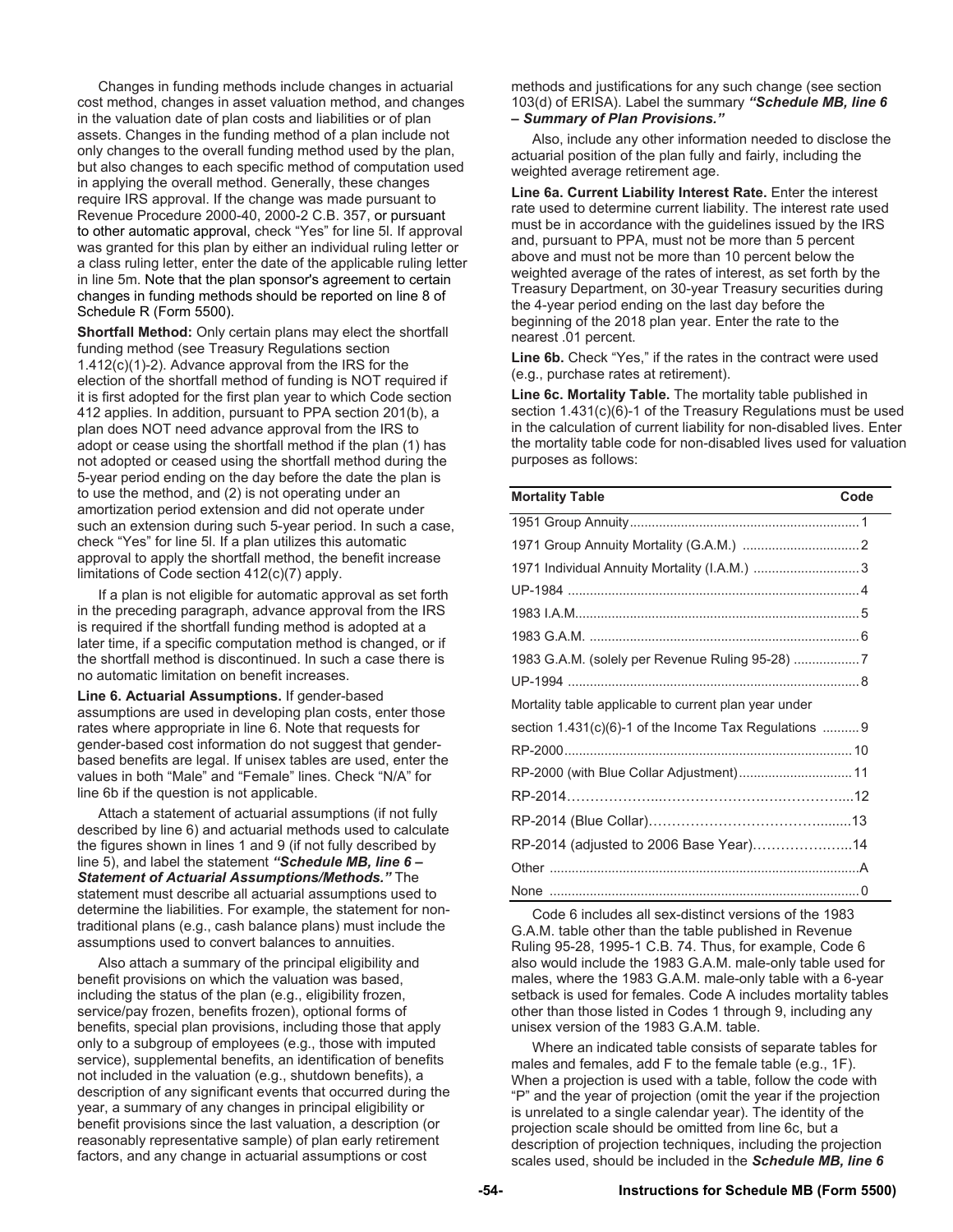*– Statement of Actuarial Assumptions/Methods*. When an age setback or set forward is used, indicate with " – " or "+" and the number of years. For example, if for females the 1951 Group Annuity Table with Projection C to 1971 is used with a 5-year setback, enter "1P71-5." If the table is not one of those listed, enter "A" with no further notation. If the valuation assumes a maturity value to provide the postretirement income without separately identifying the mortality, interest and expense elements, enter on line 6c, under "Post-retirement," the value of \$1.00 of monthly pension beginning at the plan's weighted average retirement age, assuming the normal form of annuity for an unmarried person. In such a case, leave lines 6d and 6e blank.

**Line 6d. Valuation Liability Interest Rate.** Enter the assumption as to the expected interest rate (investment return) used to determine all the calculated values except for current liability. If the assumed rate varies with the year, enter the weighted average of the assumed rate for 20 years following the valuation date. Enter rates to the nearest .01 percent.

**Line 6e. Expense Loading.** If there is no expense loading, check the "N/A" boxes under "Pre-retirement" and "Postretirement". For instance, there would be no expense loading attributable to investments if the rate of investment return on assets is adjusted to take investment expenses into account. If there is a single expense loading not separately identified as pre-retirement or post-retirement, enter it under "Preretirement" and check the "N/A" box under "Post-Retirement." Where expenses are assumed other than as a percentage of plan costs or liabilities, enter the assumed pre-retirement expense as a percentage of the plan's normal cost, and enter the post-retirement expense as a percentage of plan liabilities. If the normal cost of the plan is zero, enter the assumed pre-retirement expense as a percentage of the sum of lines 9c(1), 9c(2), and 9c(3), minus line 9h. Enter rates to the nearest .1 percent.

**Line 6f. Salary Scale.** If a uniform level annual rate of salary increase is used, enter that annual rate. Otherwise, enter the level annual rate of salary increase that is equivalent to the rate(s) of salary increase used. Enter the annual rate as a percentage to the nearest .01 percent, used for a participant from age 25 to assumed retirement age. If the plan's benefit formula is not related to compensation, check the "N/A" box.

**Line 6g. Estimated Investment Return – Actuarial Value.**  Enter the estimated rate of return on the actuarial value of plan assets for the 1-year period ending on the valuation date. For this purpose, the rate of return is determined by using the formula  $2I/(A + B - I)$ , where I is the dollar amount of the investment return under the asset valuation method used for the plan, A is the actuarial value of the assets one year ago, and B is the actuarial value of the assets on the current valuation date. Enter rates to the nearest .1 percent. If entering a negative number, enter a minus sign  $(4 - 7)$  to the left of the number.

**Note.** Use the above formula even if the actuary feels that the result of using the formula does not represent the true estimated rate of return on the actuarial value of plan assets for the 1-year period ending on the valuation date. The actuary may attach a statement showing both the actuary's estimate of the rate of return and the actuary's calculations of that rate, and label the statement *"Schedule MB, line 6g – Estimated Rate of Investment Return (Actuarial Value)."*

**Line 6h. Estimated Investment Return – Current (Market) Value.** Enter the estimated rate of return on the current value of plan assets for the 1-year period ending on the valuation date. (The current value is the same as the fair market value — see line 1b(1) instructions.) For this purpose, the rate of return is determined by using the formula  $2I/(A + B - I)$ , where I is the dollar amount of the investment return, A is the current value of the assets one year ago, and B is the current value of the assets on the current valuation date. Enter rates to the nearest .1 percent. If entering a negative number, enter a minus sign  $(" -")$  to the left of the number.

 **Note.** Use the above formula even if the actuary feels that the result of using the formula does not represent the true estimated rate of return on the current value of plan assets for the 1-year period ending on the valuation date. The actuary may attach a statement showing both the actuary's estimate of the rate of return and the actuary's calculations of that rate, and label the statement *"Schedule MB, line 6h – Estimated Rate of Investment Return (Current Value)."*

**Line 7. New Amortization Bases Established.** List all new amortization bases established in the current plan year (before the combining of bases, if bases were combined). Use the following table to indicate the type of base established, and enter the appropriate code under "Type of base." List amortization bases and charges and/or credits as of the valuation date. Bases that are considered fully amortized because there is a credit for the plan year on line 9j(3) should be listed. If entering a negative number, enter a minus sign ("– ") to the left of the number.

#### **Code Type of Amortization Base**

- **1** Experience gain or loss
- **2** Shortfall gain or loss
- **3** Change in unfunded liability due to plan amendment
- **4** Change in unfunded liability due to change in actuarial assumptions
- **5** Change in unfunded liability due to change in actuarial cost method
- **6** Waiver of the minimum funding standard
- **7** Initial unfunded liability (for new plan)
- **8** Net investment loss incurred in either of the first two plan years ending after August 31, 2008

**Line 8a and 8d. Funding Waivers or Extensions.** If a funding waiver or extension request is approved after the Schedule MB is filed, an amended Schedule MB must be filed with Form 5500 to report the waiver or extension approval (also see instructions for line 9k(1)).

**Line 8b(1). Schedule of Projection of Expected Benefit Payments**. Check "Yes" only if this is a multiemployer plan covered by Title IV of ERISA that has 500 or more total participants as of the valuation date.

 If line 8b(1) is "Yes," in an attachment, provide a projection of benefits expected to be paid for the entire plan (not to include expected expenses) in each of the next ten years starting with the current plan year of this filing assuming (1) no additional accruals, (2) experience (e.g., termination, mortality, and retirement) are in line with valuation assumptions, and (3) no new entrants are covered by the plan. Use the format shown below and label the schedule "*Schedule MB, line 8b(1) – Schedule of Projection of Expected Benefit Payments*".

| Schedule MB, line 8b(1) – Schedule of Projection of<br><b>Expected Benefit Payments</b> |                                                   |  |  |  |
|-----------------------------------------------------------------------------------------|---------------------------------------------------|--|--|--|
| <b>Plan Year</b>                                                                        | <b>Expected Annual Benefit</b><br><b>Payments</b> |  |  |  |
| <b>Current Plan Year</b>                                                                |                                                   |  |  |  |

# **Instructions for Schedule MB (Form 5500) -55-**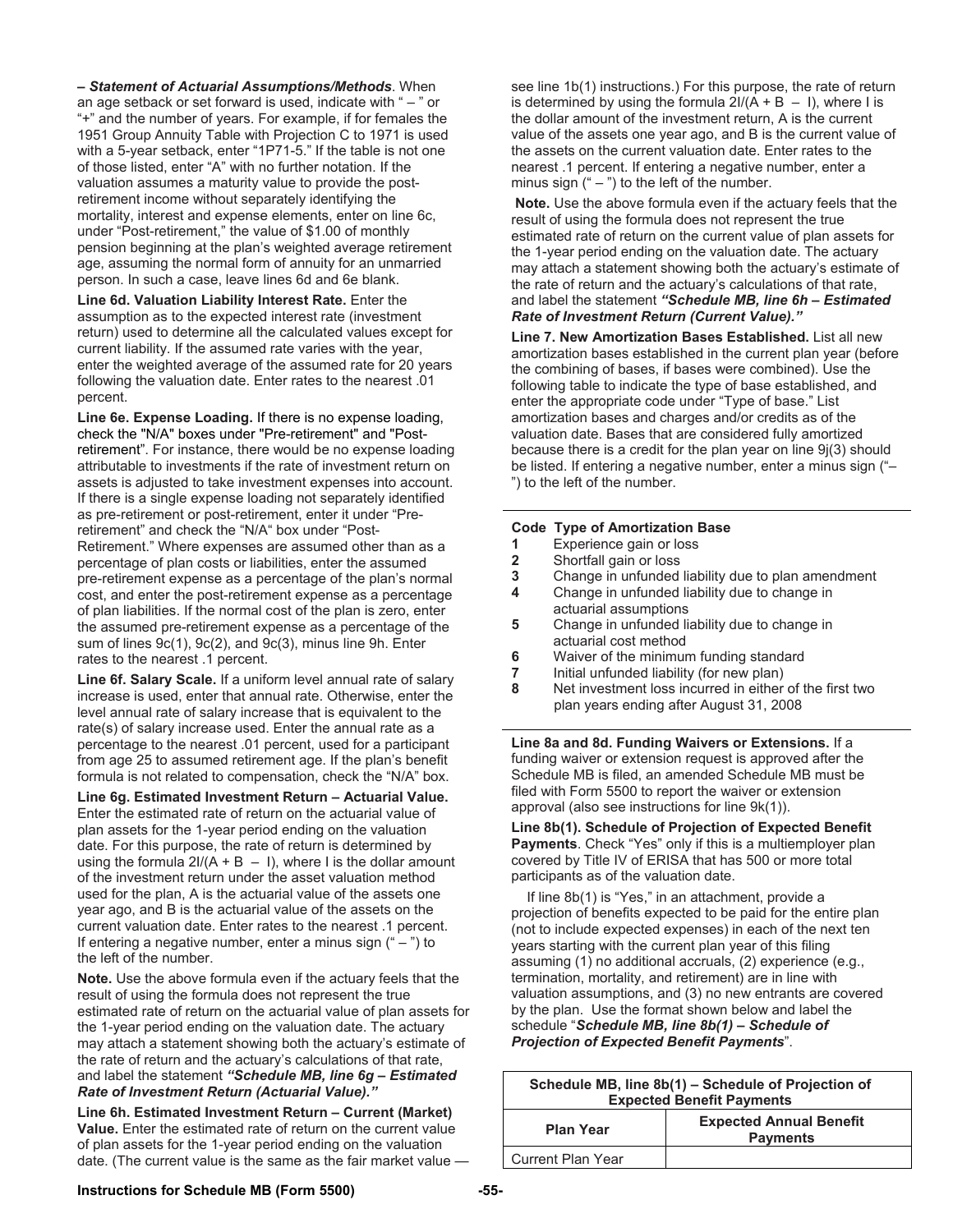| Current Plan Year +1 |  |
|----------------------|--|
| Current Plan Year +2 |  |
| Current Plan Year +3 |  |
| Ftc.                 |  |
| Current Plan Year +9 |  |

**Line 8b(2). Schedule of Active Participant Data.** Check "Yes" only if this is a multiemployer plan covered by Title IV of ERISA that has active participants.

#### **Schedule MB, line 8b(2) – Schedule of Active Participant Data**

 1. the number of active participants in the age/service bin,

 2. the average compensation of the active participants in the age/service bin, and

 3. the average cash balance account of the active participants in the age/service bin, using \$0 for anyone who has no cash balance account-based benefit.

If the accrued benefit is the greater of a cash balance benefit or some other benefit, average in only the cash balance account. If the accrued benefit is the sum of a cash balance

|                                                                                                                                 |     | YEARS OF CREDITED SERVICE |           |     |         |           |         |        |           |         |       |           |
|---------------------------------------------------------------------------------------------------------------------------------|-----|---------------------------|-----------|-----|---------|-----------|---------|--------|-----------|---------|-------|-----------|
|                                                                                                                                 |     | Under 1                   |           |     |         | 1 to $4$  |         | 5 to 9 |           | 40 & up |       |           |
| Attained<br>Age                                                                                                                 |     |                           | Average   |     | Average |           | Average |        | Average   |         |       |           |
|                                                                                                                                 | No. | Comp.                     | Cash Bal. | No. | Comp.   | Cash Bal. | No.     | Comp.  | Cash Bal. | No.     | Comp. | Cash Bal. |
| Under 25<br>25 to 29<br>30 to 34<br>35 to 39<br>40 to 44<br>45 to 49<br>50 to 54<br>55 to 59<br>60 to 64<br>65 to 69<br>70 & up |     |                           |           |     |         |           |         |        |           |         |       |           |

 If line 8b(2) is "Yes," attach a schedule of the active plan participant data used in the valuation for this plan year. Use the format shown above and label the schedule "*Schedule MB, line 8b(2) – Schedule of Active Participant Data."* 

 Expand this schedule by adding columns after the "5 to 9" column and before the "40 & up" column for active participants with total years of credited service in the following ranges: 10 to14; 15 to 19; 20 to 24; 25 to 29; 30 to 34; and 35 to 39. For each column, enter the number of active participants with the specified number of years of credited service divided according to age group. For participants with partial years of credited service, truncate the total number of years of credited. Years of credited service are the years credited under the plan's benefit formula.

 Plans reporting 1,000 or more active participants on line 2b(3)(c), column (1), and using compensation to determine benefits must also provide average compensation data. For each grouping, enter the average compensation of the active participants in that group. For this purpose, compensation is the compensation taken into account for each participant under the plan's benefit formula, limited to the amount defined under section 401(a)(17) of the Code. Do not enter the average compensation in any grouping that contains fewer than 20 participants.

 Cash balance plans (or any plans using characteristic code 1C on line 8a of Form 5500) reporting 1,000 or more active participants on line 2b(3)(c), column (1), must also provide average cash balance account data, regardless of whether all active participants have cash balance accounts. For each age/service bin, enter the average cash balance account of the active participants in that bin. Do not enter the average cash balance account in any age/service bin that contains fewer than 20 active participants.

 **General Rule.** In general, data to be shown in each age/service bin includes:

account benefit and some other benefit, average in only the cash balance account. For both the average compensation and the average cash balance account, do not enter an amount for age/service bins with fewer than 20 active participants.

 In lieu of the above, two alternatives are provided for showing compensation and cash balance accounts. Each alternative provides for two age/service scatters (one showing compensation and one showing cash balance accounts) as follows:

#### Alternative A:

• Scatter 1 - Provide participant count and average compensation for *all* active participants, whether or not participants have account-based benefits.

• Scatter 2 - Provide participant count and average cash balance account for *all* active participants, whether or not participants have account-based benefits.

#### Alternative B:

• Scatter 1 - Provide participant count and average compensation for *all* active participants, whether or not participants have account-based benefits (i.e., identical to Scatter 1 in Alternative A).

• Scatter 2 - Provide participant count and average cash balance account **for only those active participants with account based benefits.** If the number of participants with account-based benefits in a bin is fewer than 20, the average account should not be shown even if there are more than 20 active participants in this bin on Scatter 1.

In general, information should be determined as of the valuation date. Average cash balance accounts may be determined as of either:

1. the valuation date or

2. the day immediately preceding the valuation date.

 Average cash balance accounts that are offset by amounts from another plan may be reported either as amounts prior to taking into account the offset or as amounts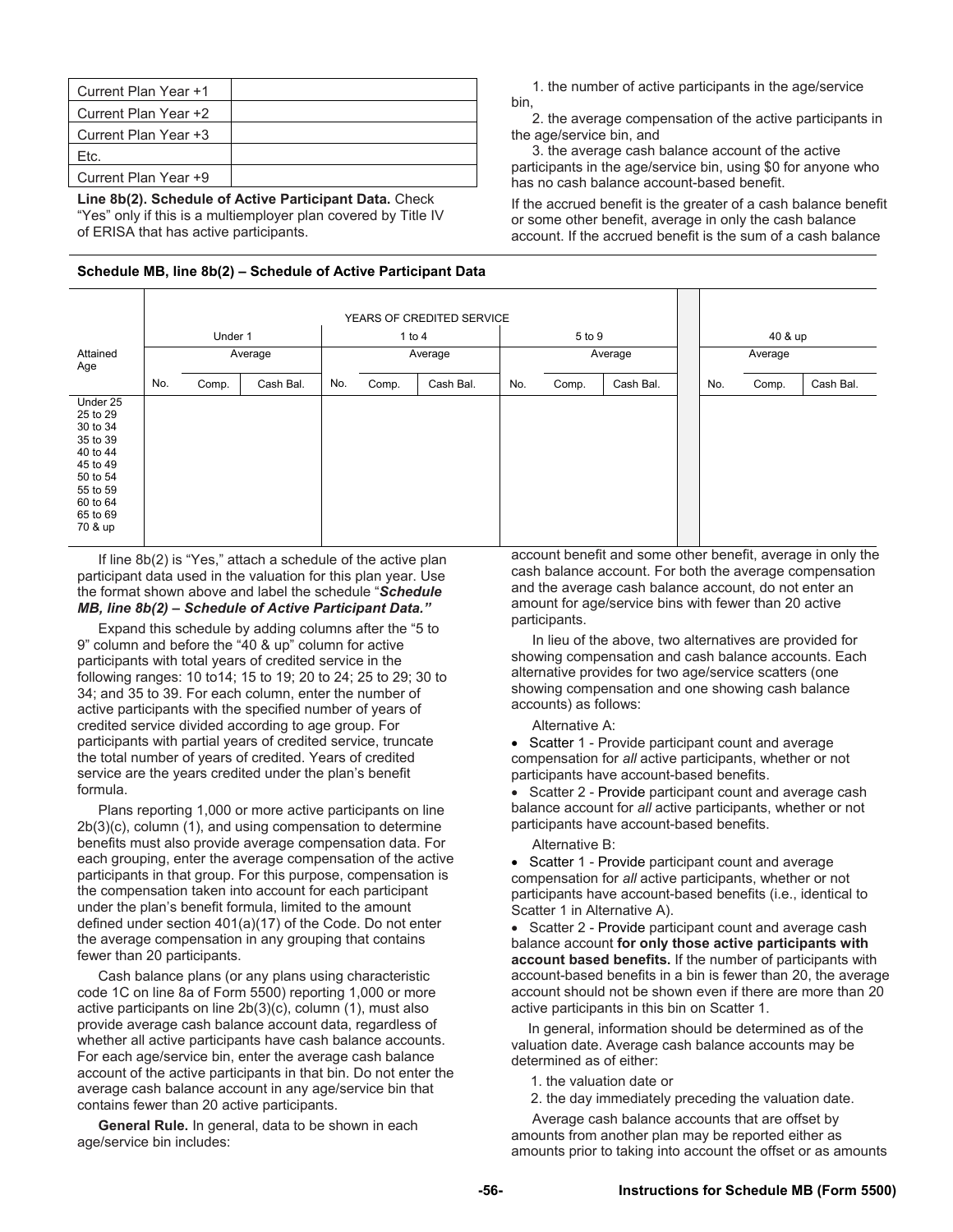after taking into account the offset. Do not report the offset amount. For this or any other unusual or unique situation, the attachment should include an explanation of what is being provided.

**Line 9. Shortfall Method**. Under the shortfall method of funding, the normal cost in the funding standard account is the charge per unit of production (or per unit of service) multiplied by the actual number of units of production (or units of service) that occurred during the plan year. Each amortization installment in the funding standard account is similarly calculated.

**Lines 9c and 9h. Amortization Charges and Credits.** If there are any amortization charges or credits, attach a maintenance schedule of funding standard account bases and label the schedule "*Schedule MB, lines 9c and 9h – Schedule of Funding Standard Account Bases."* The attachment should clearly indicate the type of base (i.e., original unfunded liability, amendments, actuarial losses, etc.), the outstanding balance of each base, the number of years remaining in the amortization period, and the amortization amount. If bases were combined in the current year, the attachment should show information on bases both prior to and after the combining of bases.

 The outstanding balance and amortization charges and credits must be calculated as of the valuation date for the plan year.

 Line 9c(3) should only include information related to the amortization bases extended and amortized using the interest rate under section 6621(b) of the Code.

**Line 9d. Interest as Applicable.** Interest as applicable should be charged to the last day of the plan year.

**Line 9f.** Note that the credit balance or funding deficiency at the end of "Year X" should be equal to the credit balance or funding deficiency at the beginning of "Year X+1." If such credit balances or funding deficiencies are not equal, attach an explanation and label the attachment "*Schedule MB, line 9f – Explanation of Prior Year Credit Balance/Funding Deficiency Discrepancy."* For example, if the difference is because contributions for a prior year that were not previously reported are received this plan year, attach a listing of the amounts and dates of such contributions. As another example, if the difference is due to the application of funding relief under the Preservation of Access to Care for Medicare Beneficiaries and Pension Relief Act of 2010 (PRA 2010), Pub. L. No. 111-192, the attachment should show how the information on the Schedule MB filed for any previous plan year would have differed if it had reflected application of the special funding relief in accordance with published guidance (to the extent that the plan sponsor has applied the special funding relief).

**Line 9j(1). ERISA Full Funding Limitation.** Instructions for this line are reserved pending published guidance.

**Line 9j(2). "RPA '94" Override**. Instructions for this line are reserved pending published guidance.

**Line 9j(3). Full Funding Credit.** Enter the excess of **(1)** the accumulated funding deficiency, disregarding the credit balance and contributions for the current year, if any, over **(2)** the greater of lines 9j(1) or 9j(2).

**Line 9k(1). Waived Funding Deficiency Credit.** Enter a credit for a waived funding deficiency for the current plan year (Code section 431(b)(3)(C)). If a waiver of a funding deficiency is pending, report a funding deficiency. If the waiver is granted after Form 5500 or Form 5500-SF is filed, file an amended Form 5500 or Form 5500-SF, as applicable, with an amended Schedule MB to report the funding waiver (see *Amended Return/Report* in the instructions for Form 5500 or *line B – Box for Amended Return/Report* in the instructions for Form 5500-SF, as applicable).

**Line 9k(2). Other Credits.** Enter a credit in the case of a plan for which the accumulated funding deficiency is determined under the funding standard account if such plan year follows a plan year for which such deficiency was determined under the alternative minimum funding standard.

**Line 9o. Reconciliation Account.** The reconciliation account is made up of those components that upset the balance equation of Treasury Regulations section 1.412(c)(3)-1(b). Valuation assets must not be adjusted by the reconciliation account balance when computing the required minimum funding.

**Line 9o(1).** This amount is equal to the prior year's accumulated reconciliation amount due to prior waived funding deficiencies, increased with interest at the valuation rate to the current valuation date.

**Line 9o(2)(a).** If an amortization extension is being amortized at an interest rate that differs from the valuation rate, enter the prior year's "reconciliation amortization extension outstanding balance," increased with interest at the valuation interest rate to the current valuation date, and decreased by the year end amortization amount based on the amortization interest rate from the prior plan year.

**Line 9o(3).** Enter the sum of lines 9o(1) and 9o(2)(b) (each adjusted with interest at the valuation rate to the current valuation date, if necessary).

**Note.** The net outstanding balance of amortization charges and credits minus the prior year's credit balance minus the amount on line 9o(3) (each adjusted with interest at the valuation rate, if necessary) must equal the unfunded liability.

**Line 10. Contribution Necessary to Avoid Deficiency**. Enter the amount from line 9n. If applicable, file IRS Form 5330, Return of Excise Taxes Related to Employee Benefit Plans, with the IRS to pay the excise tax on the funding deficiency. There is a penalty for not filing the Form 5330 on time.

**Line 11.** In accordance with ERISA section 103(d)(3), attach a justification for any change in actuarial assumptions for the current plan year and label the attachment *"Schedule MB, line 11 – Justification for Change in Actuarial Assumptions."*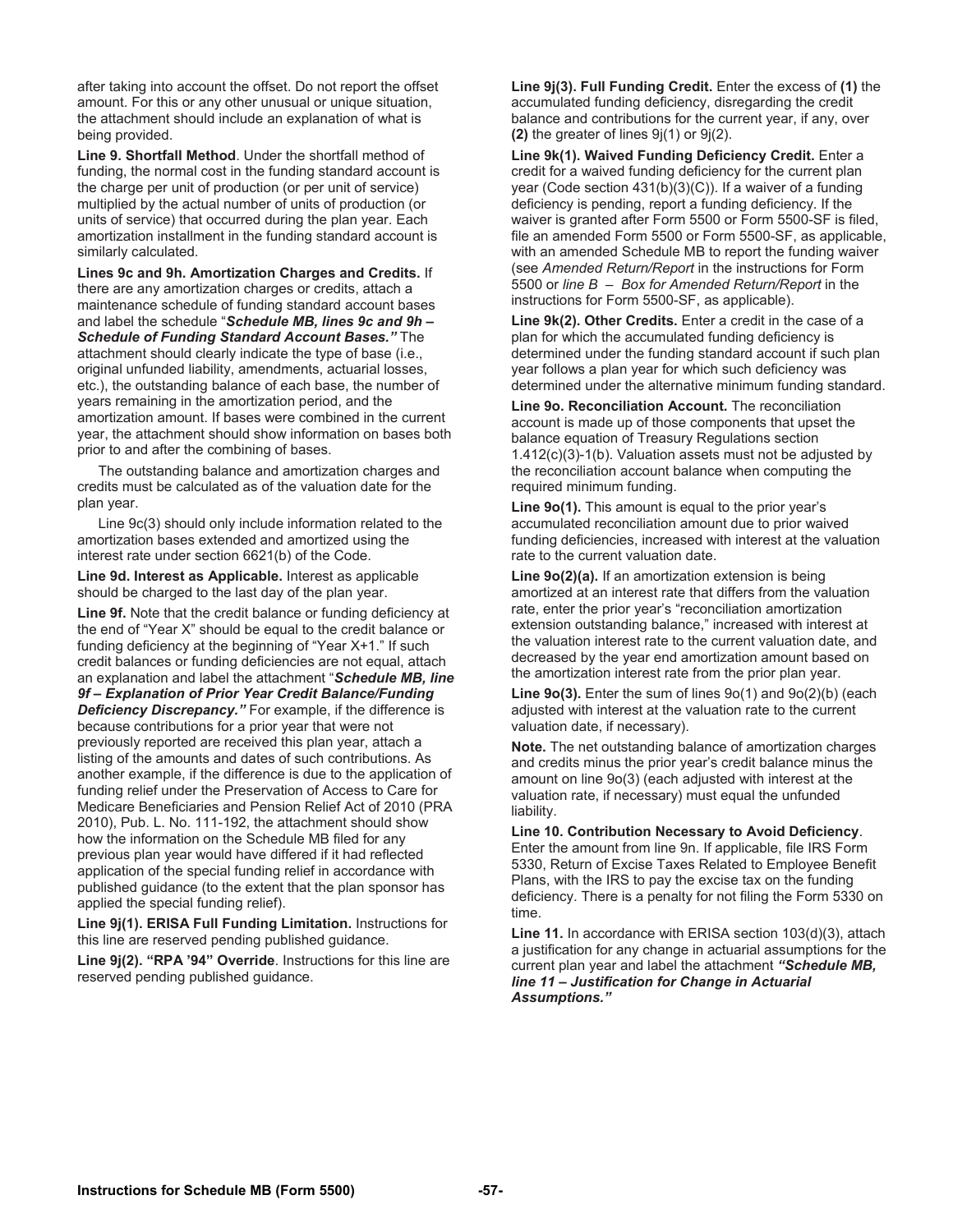# **2018 Instructions for Schedule R (Form 5500)**  *Retirement Plan Information*

# **General Instructions**

# **Purpose of Schedule**

Schedule R (Form 5500) reports certain information on retirement plan distributions, funding, nondiscrimination, coverage, and the adoption of amendments, as well as certain information on single employer and multiemployer defined benefit plans.

**Electronic Attachments**. All attachments to Schedule R must be properly identified, must include the name of the plan, plan sponsor's EIN, and plan number. Place "Schedule R" and the Schedule R line number at the top of each attachment to identify the information to which the attachment relates. Do not include attachments that contain a visible social security number. The Schedule R and its attachments are open to public inspection, and the contents are subject to publication on the Internet. Because of privacy concerns, the inclusion of a visible social security number or any portion thereof on an attachment may result in the rejection of the filing.

# **Who Must File**

Schedule R must be attached to a Form 5500 filed for both taxqualified and nonqualified pension benefit plans. The parts of Schedule R that must be completed depend on whether the plan is subject to the minimum funding standards of Code section 412 or ERISA section 302 and the type of plan. See line item requirements under *Specific Instructions* for more details.

**Exceptions:** (1) Schedule R should not be completed when the Form 5500 Annual Return/Report is filed for a pension plan that uses, as the sole funding vehicle for providing benefits, individual retirement accounts or annuities (as described in Code section 408). See the Form 5500 instructions for *Limited Pension Plan Reporting* for more information.

**(2)** Schedule R also should not be completed if all of the following conditions are met:

 The plan is not a defined benefit plan or otherwise subject to the minimum funding standards of Code Section 412 or ERISA section 302.

 No plan benefits that would be reportable on Line 1 of Part I of this schedule R were distributed during the plan year. See instructions for Part I, Line 1 below.

• No benefits, as described in the instructions Part I, line 2, below, were paid during the plan year other than by the plan sponsor or plan administrator. (This condition is not met if benefits were paid by the trust or any other payor(s) which are reportable on IRS **Form 1099-R**, *Distributions from Pensions, Annuities, Retirement, or Profit-Sharing Plans, IRAs, Insurance contracts, etc*, using an EIN other than that of the plan sponsor or plan administrator reported on line 2b or 3b of form 5500.)

• Unless the plan is a profit-sharing, ESOP, or stock bonus plan, no plan benefits of living or deceased participants were distributed during the plan year in the form of a single-sum distribution. See the instructions for Part I, line 3, below.

• The plan is not an ESOP.

• The plan is not a multiemployer defined benefit plan.

 Check the Schedule R box on the Form 5500 (Part II, line 10a(1)) if a Schedule R is attached to the Form 5500.

# **Specific Instructions**

**Lines A, B, C, and D.** This information must be the same as reported in Part II of the Form 5500 to which this Schedule R is attached.

 Do not use a social security number in line D instead of an EIN. Schedule R and its attachments are open to public inspection, and the contents are public information and are subject to publication on the Internet. Because of privacy concerns, the inclusion of a social security number or any portion thereof on Schedule R or any of its attachments may result in the rejection of the filing.

 You can apply for an EIN from the IRS online, by fax, or by mail depending on how soon you need to use the EIN. For more information, see *Section 3: Electronic Filing Requirement*. The EBSA does not issue EINs.

**"Participant"** for purposes of Schedule R, means any present or former employee who at any time during the plan year had an accrued benefit in the plan (account balance in a defined contribution plan).

# **Part I – Distributions**

**"Distribution"** includes only payments of benefits during the plan year, in cash, in kind, by purchase for the distributee of an annuity contract from an insurance company, or by distribution of life insurance contracts. It does not include:

1. Corrective distributions of excess deferrals, excess contributions, or excess aggregate contributions, or the income allocable to any of these amounts;

2. Distributions of automatic contributions pursuant to Code section 414(w);

3. The distribution of elective deferrals or the return of employee contributions to correct excess annual additions under Code section 415, or the gains attributable to these amounts; and

4. A loan deemed as a distribution under Code section 72(p).

**Note.** It does, however, include a distribution of a plan loan offset amount as defined in Treasury Regulations section 1.402(c)-2, Q&A 9(b).

Line 1. Enter the total value of all distributions made during the year (regardless of when the distribution began) in any form other than cash, annuity contracts issued by an insurance company, distribution of life insurance contracts, marketable securities within the meaning of Code section 731(c)(2), or plan loan offset amounts. Do not include eligible rollover distributions paid directly to eligible retirement plans in a direct rollover under Code section 401(a)(31) unless such direct rollovers include property other than that enumerated in the preceding sentence.

**Line 2.** Enter the EIN(s) of any payor(s) (other than the plan sponsor or plan administrator on line 2b or 3b of the Form 5500) who paid benefits reportable on IRS Form 1099-R on behalf of the plan to participants or beneficiaries during the plan year. This is the EIN that appears on the IRS Forms 1099-R that are issued to report the payments. Include the EIN of the trust if different than that of the sponsor or plan administrator. If more than two payors made such payments during the year, enter the EINs of the two payors who paid the greatest dollar amounts during the year. For purposes of this line 2, take into account all payments made during the plan year, in cash or in kind, that are reportable on IRS Form 1099- R, regardless of when the payments began, but take into account payments from an insurance company under an annuity only in the year the contract was purchased.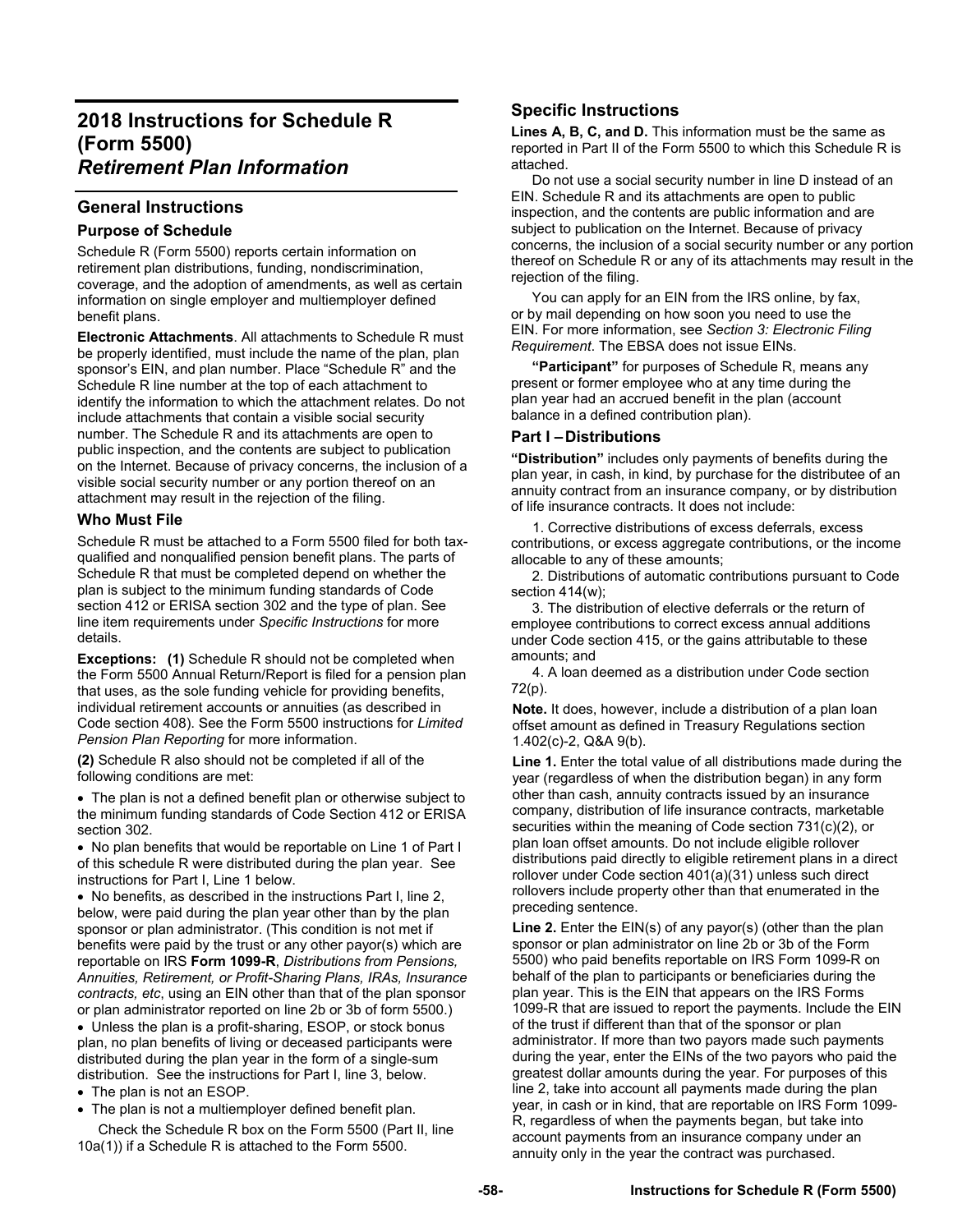**Line 3.** Enter the number of living or deceased participants whose benefits under the plan were distributed during the plan year in the form of a single-sum distribution. For this purpose, a distribution of a participant's benefits will not fail to be a single-sum distribution merely because, after the date of the distribution, the plan makes a supplemental distribution as a result of earnings or other adjustments made after the date of the single-sum distribution. Also include any participants whose benefits were distributed in the form of a direct rollover to the trustee or custodian of a qualified plan or individual retirement account.

# **Part II – Funding Information**

Complete Part II only if the plan is subject to the minimum funding requirements of Code section 412 or ERISA section 302.

All qualified defined benefit and defined contribution plans are subject to the minimum funding requirements of Code section 412 unless they are described in the exceptions listed under Code section 412(e)(2). These exceptions include profitsharing or stock bonus plans, insurance contract plans described in Code section 412(e)(3), and certain plans to which no employer contributions are made.

Nonqualified employee pension benefit plans are subject to the minimum funding requirements of ERISA section 302 unless specifically exempted under ERISA sections 4(a) or 301(a).

The employer or plan administrator of a single-employer or multiple-employer defined benefit plan that is subject to the minimum funding requirements must file Schedule SB as an attachment to Form 5500. Schedule MB is filed for multiemployer defined benefit plans and certain money purchase defined contribution plans (whether they are singleemployer or multiemployer plans). However, Schedule MB is not required to be filed for a money purchase defined contribution plan that is subject to the minimum funding requirements unless the plan is currently amortizing a waiver of the minimum funding requirements.

**Line 4.** Check ''Yes'' if, for purposes of computing the minimum funding requirements for the plan year, the plan administrator is making an election intended to satisfy the requirements of Code section 412(d)(2) or ERISA section 302(d)(2). Under Code section 412(d)(2) and ERISA section 302(d)(2), a plan administrator may elect to have any amendment, adopted after the close of the plan year for which it applies, treated as having been made on the first day of the plan year if all of the following requirements are met:

1. The amendment is adopted no later than two and onehalf months (two years for a multiemployer plan) after the close of such plan year;

2. The amendment does not reduce the accrued benefit of any participant determined as of the beginning of such plan year; and

3. The amendment does not reduce the accrued benefit of any participant determined as of the adoption of the amendment unless the plan administrator notified the Secretary of the Treasury of the amendment and the Secretary either approved the amendment or failed to disapprove the amendment within 90 days after the date the notice was filed.

See Treasury Temporary Regulations section 11.412(c)- 7(b) for details on when and how to make the election and what information to include on the statement of election, which must be filed with the Form 5500 Annual Return/Report.

**Line 5.** If a money purchase defined contribution plan (including a target benefit plan) has received a waiver of the minimum funding standard, and the waiver is currently being amortized, complete lines 3, 9, and 10 of Schedule MB. See instructions for Schedule MB. Attach Schedule MB to Form 5500. The Schedule MB for a money purchase defined contribution plan does not need to be signed by an enrolled actuary.

**Line 6a.** The minimum required contribution for a money purchase defined contribution plan (including a target benefit plan) for a plan year is the amount required to be contributed for the year under the formula set forth in the plan document. If there is an accumulated funding deficiency for a prior year that has not been waived, that amount should also be included as part of the contribution required for the current year.

**Line 6b**. Include all contributions for the plan year made not later than 8 ½ months after the end of the plan year. Show only contributions actually made to the plan by the date the form is filed. For example, do not include receivable contributions for this purpose.

**Line 6c.** If the minimum required contribution exceeds the contributions for the plan year made not later than 81/2 months after the end of the plan year, the excess is an accumulated funding deficiency for the plan year. File IRS **Form 5330**, Return of Excise Taxes Related to Employee Benefit Plans, with the IRS to pay the excise tax on the deficiency. There is a penalty for not filing IRS Form 5330 on time.

**Line 7.** Check "Yes" if the minimum required contribution remaining in line 6c will be made not later than 8 ½ months after the end of the plan year. If "Yes," and contributions are actually made by this date, then there will be no reportable deficiency and IRS Form 5330 will not need to be filed.

**Line 8.** Revenue Procedure 2017-56, 2017-44 IRB 465 and Revenue Procedure 2000-40, 2000-2 C.B. 357, providing for automatic approval for a change in funding method for a plan year, generally do not apply unless the plan administrator or an authorized representative of the plan sponsor explicitly agrees to the change. If a change in funding method made pursuant to such a revenue procedure (or a class ruling letter) is to be applicable for the current plan year, this line generally must be checked ''Yes." In certain situations, however, the requirement that the plan administrator or an authorized representative of the plan sponsor agree to the change in funding method will be satisfied if the plan administrator or an authorized representative of the plan sponsor is made aware of the change. In these situations, this line must be checked "N/A." See section 6.01 of Revenue Procedure 2017-56 and section 6.01(2) of Revenue Procedure 2000-40. If the plan's change in funding method is not made pursuant to a revenue procedure or other authority providing automatic approval which requires plan sponsor agreement, or to a class ruling letter (e.g., it is pursuant to a regulation, then this line should be checked "N/A."

#### **Part III – Amendments**

#### **Line 9.**

 Check "No" if no amendments were adopted during this plan year that increased or decreased the value of benefits.

 Check "Increase" if an amendment was adopted during the plan year that increased the value of benefits in any way. This includes an amendment providing for an increase in the amount of benefits or rate of accrual, more generous lump sum factors, COLAs, more rapid vesting, additional payment forms, or earlier eligibility for some benefits.

 Check "Decrease" if an amendment was adopted during the plan year that decreased the value of benefits in any way. This includes a decrease in future accruals, closure

#### **Instructions for Schedule R (Form 5500) -59-**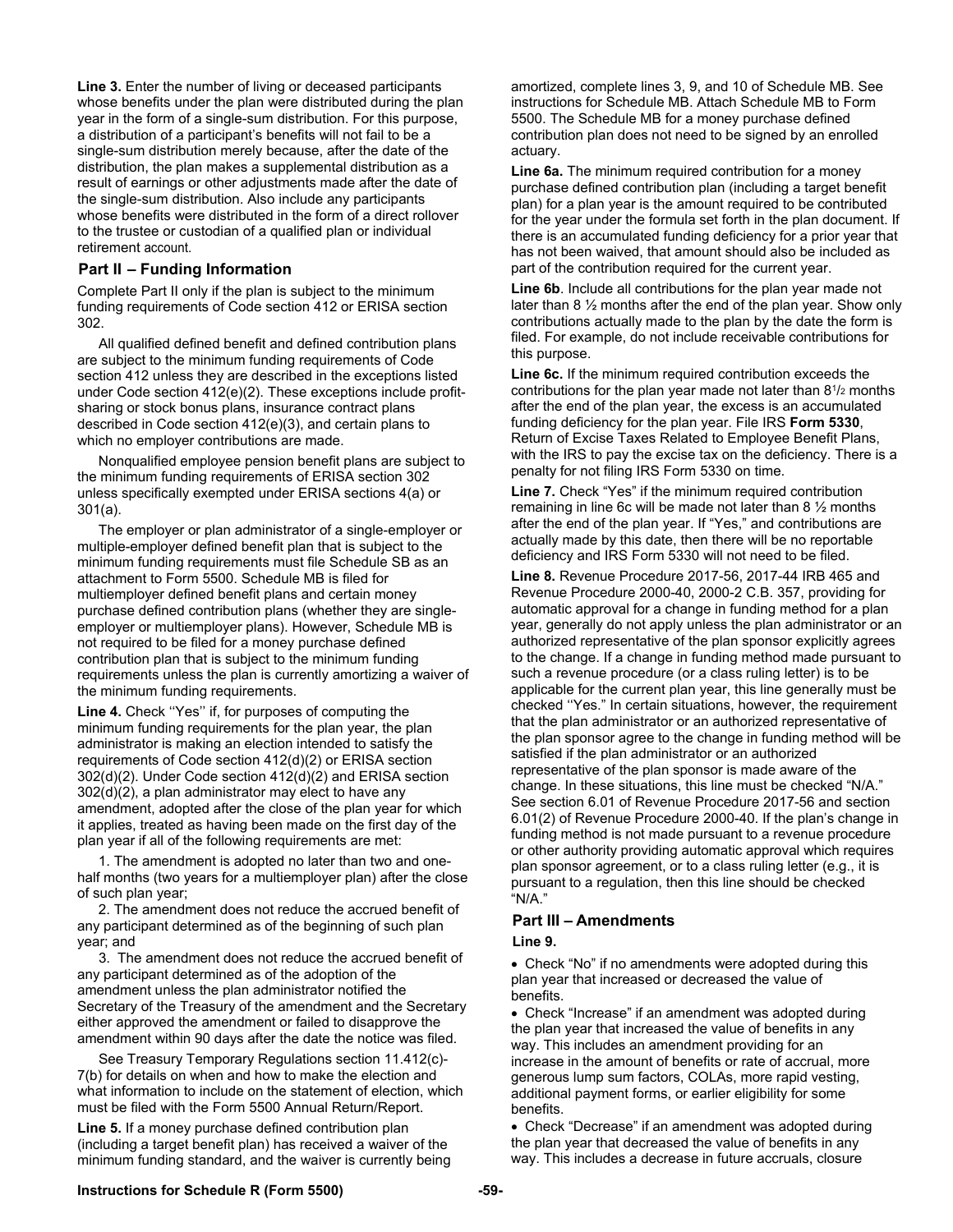of the plan to new employees, or accruals being frozen for some or all participants.

• If the amendments that were adopted increased the value of some benefits but decreased the value of others, check "Both."

### **Part IV – ESOP Information**

**Line 11b.** A loan is a "back-to-back loan" if the following requirements are satisfied:

1. The loan from the employer corporation to the ESOP qualifies as an exempt loan under DOL regulations at 29 CFR 2550.408b-3 and under Treasury Regulations sections 54.4975-7 and 54.4975-11; and

2. The repayment terms of the loan from the sponsoring corporation to the ESOP are substantially similar to the repayment terms of the loan from the commercial lender to the sponsoring employer.

### **Part V – Additional Employer Information for Multiemployer Defined Benefit Pension Plans**

If this is not a multiemployer plan, skip this Part.

**Required attachments.** Multiemployer defined benefit plans that are in Endangered Status, Critical Status, or Critical and Declining Status must attach a summary of their Funding Improvement Plan or Rehabilitation Plan (as updated, if applicable) and also any update to a Funding Improvement Plan or Rehabilitation Plan.

The summary of any Funding Improvement Plan or Rehabilitation Plan must reflect such plan in effect at the end of the plan year (whether the original Funding Improvement Plan or Rehabilitation Plan or as updated) and must include a description of the various contribution and benefit schedules that are being provided to the bargaining parties and any other actions taken in connection with the Funding Improvement Plan or Rehabilitation Plan, such as use of the shortfall funding method or extension of an amortization period. The summary must also identify the first year and the last year of the Funding Improvement Period or the Rehabilitation Period. If an extended Funding Improvement Period (of 13 or 18 years) or Rehabilitation Period (of 13 years) applies because of an election under section 205 of the Worker, Retiree, and Employer Recovery Act of 2008 ("WRERA"), the summary must include a statement to that effect and the date that the election was filed with the IRS.

The summary must also include a schedule of the expected annual progress for the funded percentage or other relevant factors under the Funding Improvement Plan or Rehabilitation Plan. If the sponsor of a multiemployer plan in Critical Status has determined that, based on reasonable actuarial assumptions and upon exhaustion of all reasonable measures, the plan cannot emerge from Critical Status by the end of the Rehabilitation Period as described in Code section 432(e)(3)(A)(ii), the summary must include an explanation of the alternatives considered, why the plan is not reasonably expected to emerge from Critical Status by the end of the Rehabilitation Period, and when, if ever, it is expected to emerge from Critical Status under the Rehabilitation Plan.

The plan sponsor is required to annually update a Funding Improvement Plan or Rehabilitation Plan that was adopted in a prior year. The update must be filed as an attachment to the Schedule R. The update attachment must identify the modifications made to the Funding Improvement Plan or Rehabilitation Plan during the plan year, including contribution increases, benefit reductions, or other actions.

The attachment described above must be labeled "**Schedule R, Summary of Funding Improvement Plan**," or

#### "**Schedule R**, **Summary of Rehabilitation Plan**" as appropriate, and if applicable, "**Schedule R, Update of Funding Improvement Plan or Rehabilitation Plan**." Each attachment must also include the plan name, the plan sponsor's name and EIN, and the plan number.

**Line 13.** This line should be completed only by multiemployer defined benefit pension plans that are subject to the minimum funding standards (see Code section 412 and Part 3 of Title I of ERISA). Enter the information on lines 13a through 13e for any employer that contributed more than five (5) percent of the plan's total contributions for the 2018 plan year. List employers in descending order according to the dollar amount of their contributions to the plan. Complete as many entries as are necessary to list all employers that contributed more than five (5) percent of the plan's contributions.

**Line 13a.** Enter the name of the employer contributing to the plan.

**Line 13b.** Enter the EIN of the employer contributing to the plan. Do not enter a social security number in lieu of an EIN; therefore, ensure that you have the employer's EIN and not a social security number. The Form 5500 is open to public inspection, and the contents are public information and are subject to publication on the Internet. Because of privacy concerns, the inclusion of a social security number or any portion thereof on this line may result in the rejection of the filing.

EINs can be obtained from the IRS online, by fax, or by mail depending on when you need to use the EIN. For more information, see Section 3: Electronic Filing Requirement. The EBSA does not issue EINs.

**Line 13c. Dollar Amount Contributed.** Enter the total dollar amount contributed to the plan by the employer for all covered workers in all locations for the plan year. Do not include the portion of an aggregated contribution that is for another plan, such as a welfare benefit plan, a defined contribution pension plan or another defined benefit pension plan.

**Line 13d. Collective Bargaining Agreement Expiration Date.** Enter the date on which the employer's collective bargaining agreement expires. If the employer has more than one collective bargaining agreement requiring contributions to the plan, check the box and include, as an attachment, the expiration date of each collective bargaining agreement (regardless of the amount of contributions arising from such agreement). Label the attachment: "*Schedule R, line 13d – Collective Bargaining Agreement Expiration Date*." Include the plan name and the sponsor's name and EIN.

**Line 13e. Contribution Rate Information.** Enter the contribution rate (in dollars and cents) per contribution base unit in line 13e(1) and the base unit measure in line 13e(2). Indicate whether the base unit is measured on an hourly, weekly, unit-of-production, or other basis. If "other," specify the base unit measure used. If the contribution rate changed during the plan year, enter the last contribution rate in effect for the plan year.

If the employer has different contribution rates for different classifications of employees or different places of business, check the box in the first line of line 13e and list in an attachment each contribution rate and corresponding base unit measure under which the employer made contributions (regardless of the amount of contributions resulting from each rate). Label the attachment: "*Schedule R, line 13e – Information on Contribution Rates and Base Units*." Include the plan name and the sponsor's name and EIN.

**Line 14.** Enter the number of participants on whose behalf no contributions were made by an employer as an employer of the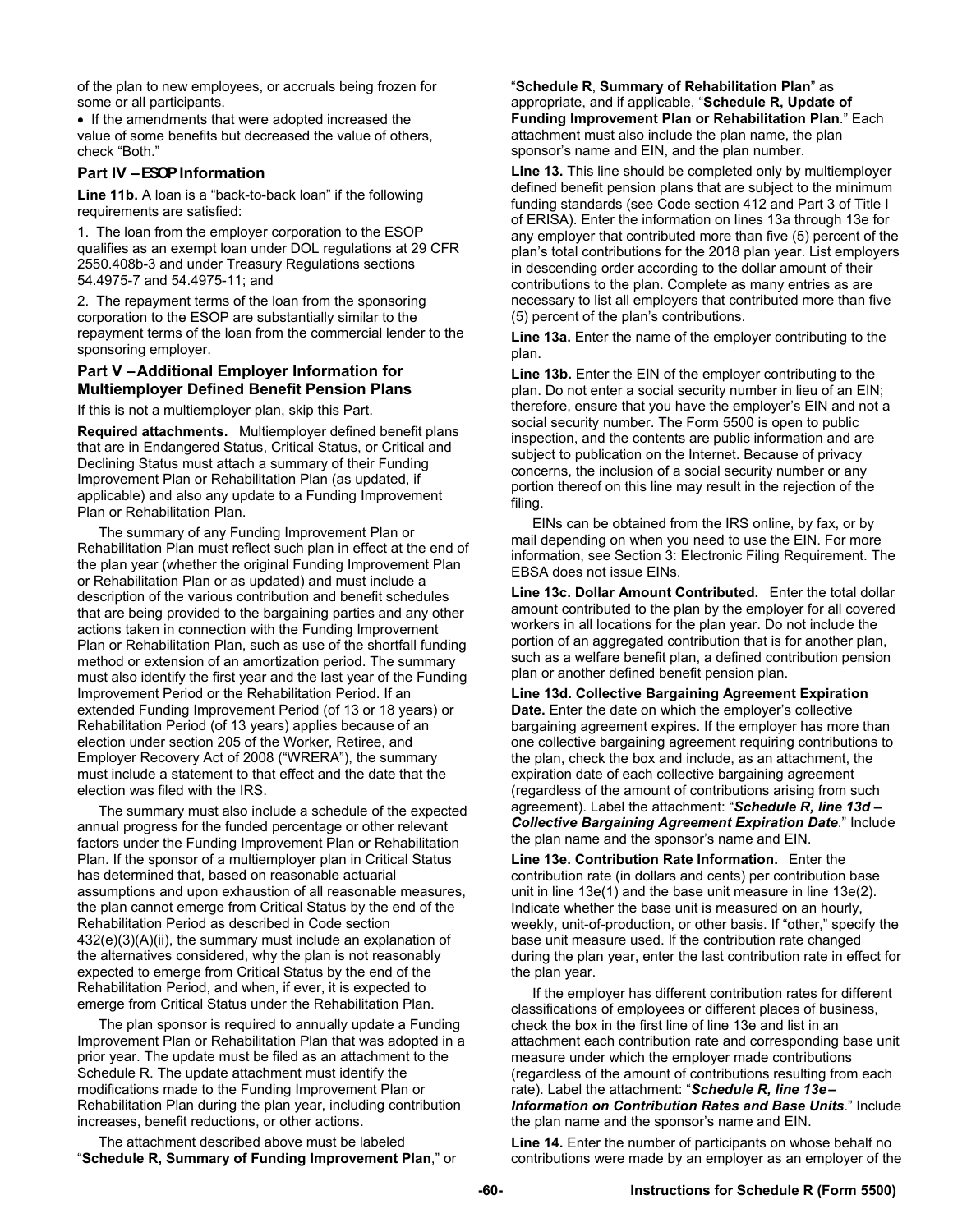participant. For purposes of line 14, count only those participants whose last contributing employer had withdrawn from the plan by the beginning of the relevant plan year. Disregard any participants whose employers had not withdrawn from the plan, even if, in the relevant year, no contributions were made by the employer on behalf of those participants. Thus, for the limited purposes of line 14 and notwithstanding any contrary definition of such participants applicable elsewhere, the deferred vested and retired participants of employers who have not withdrawn from the plan should not be included in these numbers.

**Note.** Withdrawal liability payments are not to be treated as contributions for the purpose of determining the number of participants for line 14.

**Line 14a.** Enter the number of participants for the 2018 plan year described in the line 14 instructions.

Line 14b. Enter the number of participants for the 2017 plan year described in the line 14 instructions.

**Line 14c.** Enter the number of participants for the 2016 plan year described in the line 14 instructions.

**Line 15.** Enter the ratio of number of participants on whose behalf no employer had an obligation to make a contribution for the 2018 plan year to the corresponding number for each of the two preceding plan years. For the purpose of these ratios, count all participants whose employers have withdrawn from the plan as well as all deferred vested and retired participants of employers still active in the plan (unless the collective bargaining agreement specifically requires the employer to make contributions for such participants).

**Line 15a.** Enter the ratio of the number of participants as described in the line 15 instructions for the 2018 plan year to the number for the 2017 plan year.

**Line 15b.** Enter the ratio of the number of participants as described on the line 15 instructions for the 2018 plan year to the number for the 2016 plan year.

**Note.** Withdrawal liability payments are not to be treated as contributions for determining the number of participants on line 15.

**Line 16a.** Enter the number of employers that withdrew from the plan during the 2017 plan year.

**Line 16b.** If line 16a is greater than zero, enter the aggregate amount of withdrawal liability assessed against these employers. If the withdrawal liability for one or more withdrawing employers has not yet been determined, include the amounts estimated to be assessed against them in the aggregate amount.

The definitions of withdrawal are those contained in Section 4203 of ERISA. If the plan is in the building and construction, entertainment, or another industry that has special withdrawal rules, withdrawing employers should only be counted if the withdrawal adheres to the special rules applying to its specific industry.

**Line 17.** If assets and liabilities from another plan were transferred to or merged with the assets and liabilities of this plan during the 2018 plan year, check the box and provide the following information as an attachment. The attachment should include the names and employer identification numbers of all plans that transferred assets and liabilities to, or merged with, this plan. For each plan, including this plan, the attachment should also include the actuarial valuation of the total assets and total liabilities for the year preceding the transfer or merger, based on the most recent data available as of the day before the first day of the 2018 plan year. Label the attachment *"Schedule R, line 17 – Information on Assets and* 

*Liabilities Transferred to or Merged with This Plan"* and include the plan name and the plan sponsor's name and EIN.

# **Part VI – Additional Information for Single-Employer and Multiemployer Defined Benefit Pension Plans**

**Line 18.** If any liabilities to participants or their beneficiaries under the plan at the end of the plan year consist of liabilities under two (2) or more plans as of the last day of the plan year immediately before the 2018 plan year, check the box and provide the following information as an attachment. The attachment should include the names, employer identification numbers, and plan numbers of all plans, including the current plan, that provided a portion of liabilities of the participants and beneficiaries in question. The attachment should also include the funding percentage of each plan as of the last day of the 2017 plan year. For single-employer plans, the funding percentage is the funding target attainment percentage, where the numerator is the value of plan assets reduced by the sum of the amount of the prefunding balance and the funding standard carryover balance, and the denominator is the funding target for the plan (for this purpose, if the plan is in at risk status, then the funding target is determined as if the plan were not in at risk status). For multiemployer plans, the funding percentage is the ratio where the numerator is the actuarial value of the plan's assets and the denominator is the accrued liability of the plan. For a terminated plan for which the funding percentage is required to be reported, write "Terminated" in the space where the plan's funding percentage would otherwise have been reported. Label the attachment **"***Schedule R, line 18 –Funded Percentage of Plans Contributing to the Liabilities of Plan Participants"* and include the plan name and the plan sponsor's name and EIN.

**Line 19.** This line must be completed for all defined benefit pension plans (except DFEs) with 1,000 or more participants at the beginning of the plan year. To determine if the plan has 1,000 or more participants, use the participant count shown on line 3d(1) of the Schedule SB for single-employer plans or on line 2b(4)(1) of the Schedule MB for multiemployer plans.

**Line 19a.** Show the beginning-of-year distribution of assets for the categories shown. Use the market value of assets and do **not** include the value of any receivables. These percentages, expressed to the nearest whole percent, should reflect the total assets held in stocks, investment-grade debt instruments, highyield debt instruments, real estate, or other asset classes, regardless of how they are listed on the Schedule H. The percentages in the five categories should sum to 100 percent. Assets held in trusts, accounts, mutual funds, and other investment arrangements should be disaggregated and properly distributed among the five asset components. The assets in these trusts, accounts, mutual funds, and investment arrangements should not be included in the "Other" component unless these investments contain no stocks, bonds, or real estate holdings. The same methodology should be used in disaggregating trust assets as is used when disclosing the allocation of plan assets on the sponsor's 10-K filings to the Securities and Exchange Commission. Real estate investment trusts (REITs) should be listed with stocks, while real estate limited partnerships should be included in the Real Estate category.

 Investment-grade debt-instruments are those with an S&P rating of BBB – or higher, a Moody's rating of Baa3 or higher, or an equivalent rating from another rating agency. High-yield debt instruments are those that have ratings below these rating levels. If the debt does not have a rating, it should be included in the "high-yield" category if it does not have the backing of a government entity. Unrated debt with the backing of a government entity would generally be included in the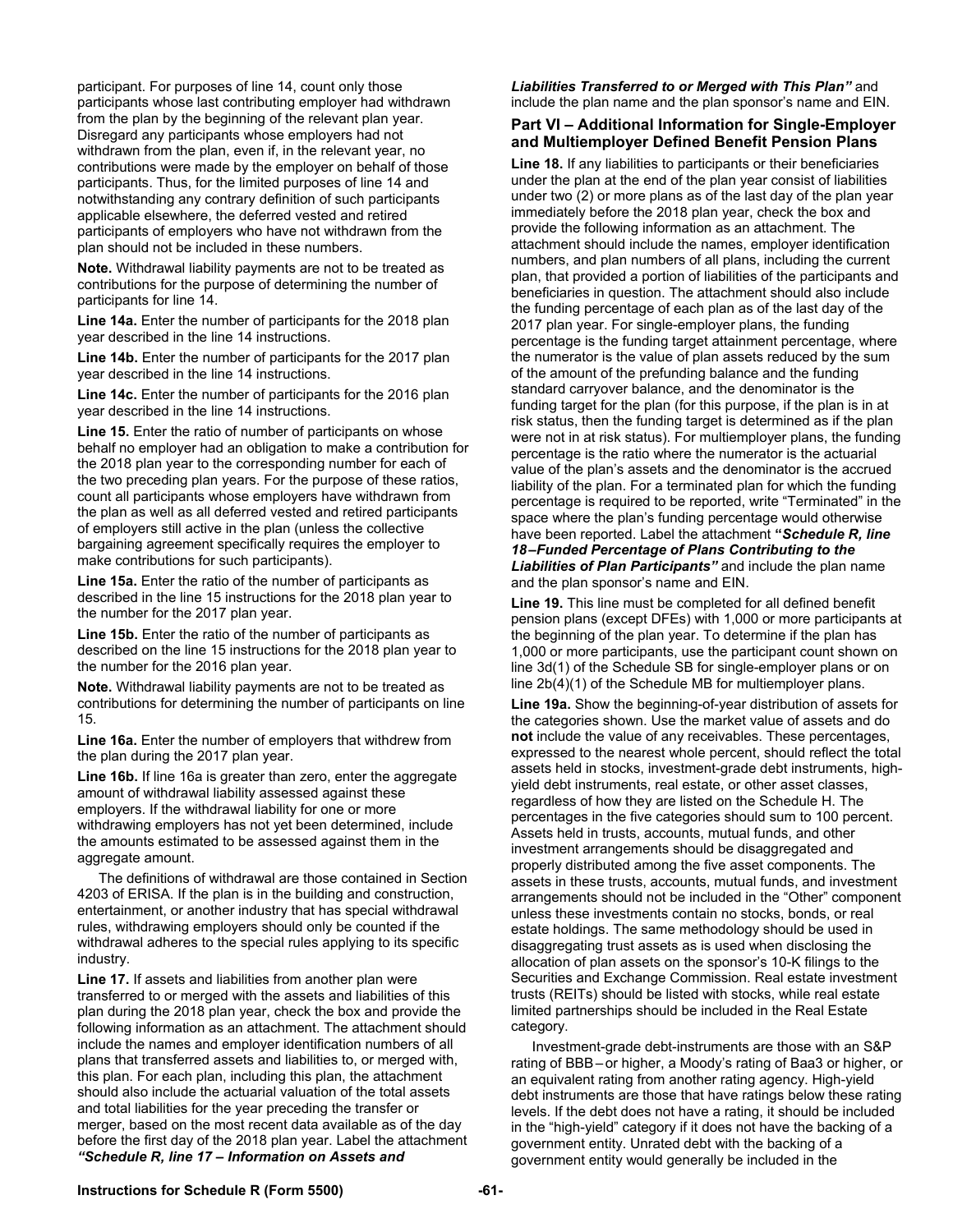"investment-grade" category unless it is generally accepted that the debt should be considered as "high-yield." Use the ratings in effect as of the beginning of the plan year.

**Line 19b.** Check the box that shows the average duration of the plan's combined investment-grade and high-yield debt portfolio. If the average duration falls exactly on the boundary of two boxes, check the box with the lower duration. To determine the average duration, use the "effective duration" or any other generally accepted measure of duration. Report the duration measure used in line 19c. If debt instruments are held in multiple debt portfolios, report the weighted average of the average durations of the various portfolios where the weights are the dollar values of the individual portfolios.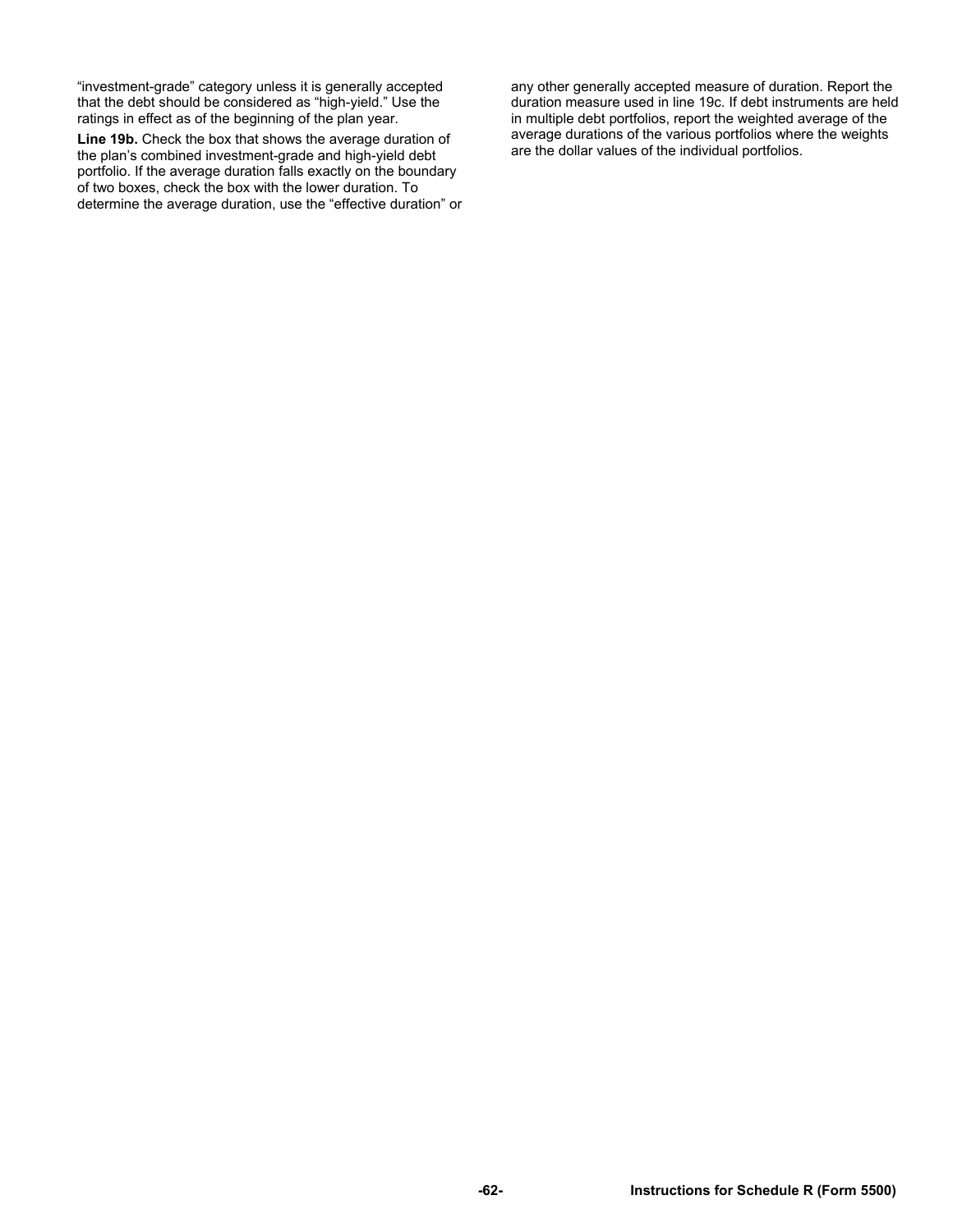# **2018 Instructions for Schedule SB (Form 5500)**  *Single-Employer Defined Benefit Plan Actuarial Information*

# **General Instructions**

**Note.**To the extent that regulations and other items of published guidance under Code sections 430 and 436 do not take into account statutory changes since those regulations were issued, plan sponsors must take into account the provisions of the Worker, Retiree, and Employer Recovery Act of 2008 ("WRERA"), Pub. L. No. 110-458, the Preservation of Access to Care for Medicare Beneficiaries and Pension Relief Act of 2010 ("PRA 2010"), Pub. L. No. 111-192, Moving Ahead for Progress in the 21<sup>st</sup> Century Act ("MAP-21"), Pub. L. No. 112-141, the Cooperative and Small Employer Charity Pension Flexibility Act of 2014 ("CSEC Act"), Pub. L. No. 113-97, the Highway and Transportation Funding Act of 2014 (HATFA), Pub. L. No. 113-159, and the Bipartisan Budget Act of 2015 (BBA'15), Pub. L. No. 114-74, and any other amendments to the funding rules that are enacted.

### **Who Must File**

As the first step, the plan administrator of any single-employer defined benefit plan (including a multiple-employer defined benefit plan) that is subject to the minimum funding standards (see Code section 412 and Part 3 of Title I of ERISA) **must** obtain a completed Schedule SB (including attachments) that is prepared and signed by the plan's enrolled actuary as discussed below in the *Statement by Enrolled Actuary* section. The plan administrator must retain with the plan records the Schedule SB that is prepared and signed by the plan's actuary.

Next, the plan administrator must ensure that the information from the actuary's Schedule SB is entered electronically into the annual return/report being submitted. When entering the information, whether using EFAST2 approved software or EFAST2's web-based filing system, all the fields required for the type of plan must be completed (see instructions for fields that need to be completed).

Further, the plan administrator of a single-employer defined benefit plan must attach to the Form 5500 or Form 5500-SF an electronic reproduction of the Schedule SB (including attachments) prepared and signed by the plan's enrolled actuary. This electronic reproduction must be labeled *"SB Actuary Signature"* and must be included as a Portable Document Format (PDF) attachment or any alternative electronic attachment allowable under EFAST2.

**Note.** The Schedule SB (Form 5500) does not have to be filed with the Form 5500-EZ, but it must be retained (in accordance with the Instructions for Form 5500-EZ under the *What To File* section). Similarly, the Schedule SB does not have to be filed with the Form 5500-SF for a one-participant plan (as defined in the Form 5500-EZ instructions) that is eligible for the Form 5500-SF and elects to file such form instead of the Form 5500- EZ. However, the Schedule SB must be retained in accordance with the Instructions for Form 5500-SF under the section headed *Specific Instructions Only for "One-Participant Plans."* The enrolled actuary must complete and sign the Schedule SB and forward it to the person responsible for filing the Form 5500-EZ or Form 5500-SF, even if the Schedule SB is not filed.

Check the Schedule SB box on the Form 5500 (Part II, line 10a(3)) if a Schedule SB is attached to Form 5500. Check "Yes" on line 11 in Part VI of the Form 5500-SF if a Schedule

SB is required to be prepared for the plan, even if Schedule SB is not required to be attached to Form 5500-SF (see instructions in the Note above, pertaining to "one-participant plans").

**Note.** This schedule is not filed for a multiemployer plan nor for a money purchase defined contribution plan (including a target benefit plan) for which a waiver of the minimum funding requirements is currently being amortized. Information for these plans must be filed using Schedule MB (Form 5500).

# **Specific Instructions**

**Lines A through F. Identifying Information.** Lines A – F must be completed for all plans. Lines A through D should include the same information as reported in corresponding lines in Part II of the Form 5500, Form 5500-SF, or Form 5500- EZ filed for the plan. You may abbreviate the plan name (if necessary) to fit in the space provided.

 Do not use a social security number in line D instead of an EIN. The Schedule SB and its attachments are open to public inspection if filed with a Form 5500 or Form 5500-SF, and the contents are public information and are generally subject to publication on the Internet. Because of privacy concerns, the inclusion of a social security number or any portion thereof on the Schedule SB or any of its attachments may result in the rejection of the filing.

 You can apply for an EIN from the IRS online, by fax, or by mail depending on how soon you need to use the EIN. For more information, see *Section 3: Electronic Filing Requirement*  under *General Instructions to Form 5500*. The EBSA does not issue EINs.

**Line E. Type of Plan.** Check the applicable box to indicate the type of plan. A single-employer plan for this reporting purpose is an employee benefit plan maintained by one employer or one employee organization. A multiple-employer plan is a plan that is maintained by more than one employer, but is not a multiemployer plan. (See the Instructions for Form 5500, box A for additional information on the definition of a multiemployer plan.)

• Check "Single" if the Form 5500, Form 5500-SF, or Form 5500-EZ is filed for a single-employer plan (including a plan maintained by more than one member of the same controlled group).

● Check "Multiple-A" if the Form 5500 or Form 5500-SF is being filed for a multiple-employer plan and the plan is subject to the rules of Code section 413(c)(4)(A) (i.e., it is funded as if each employer were maintaining a separate plan). This includes plans established before January 1, 1989, for which an election was made to fund in accordance with Code section 413(c)(4)(A).

● Check "Multiple-B" if the Form 5500 or Form 5500-SF is being filed for a multiple-employer plan and the plan is subject to the rules of Code section 413(c)(4)(B) (i.e., it is funded as if all participants were employed by a single employer).

 If "Multiple-A" is checked, with the exception of Part III, the data entered on Schedule SB should be the sum of the individual amounts computed for each employer. The percentages reported in Part III should be calculated based on the reported aggregate numbers rather than by summing up the individual percentages. The Schedule SB data for each employer's portion of the plan must be submitted as an attachment. This is accomplished by completing and attaching a Schedule SB for each employer or by attaching a document containing that information (e.g., a table showing a row for each Schedule SB data item and a column for each employer). Label the attachment "**Schedule SB – Information for Each Individual Employer**."

#### **Instructions for Schedule SB (Form 5500) -63-**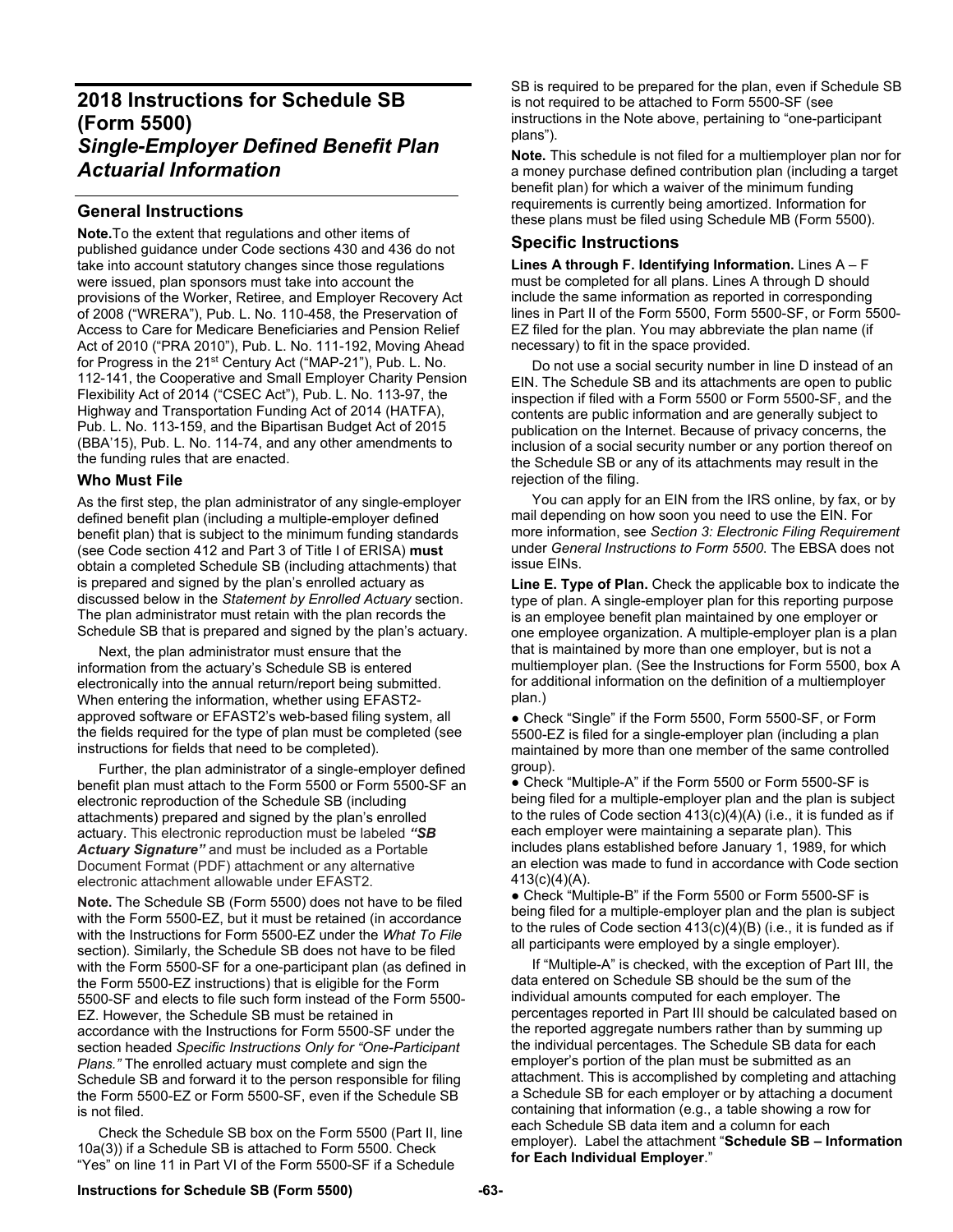**Line F. Prior Year Plan Size.** Check the applicable box based on the highest number of participants (both active and inactive) on any day of the preceding plan year, taking into account participants in all defined benefit plans maintained by the same employer (or any member of such employer's controlled group) who are or were also employees of that employer or member. For this purpose, participants whose only defined benefit plan is a multiemployer plan (as defined in Code section 414(f)) are not counted, and participants who are covered in more than one of the defined benefit plans described above are counted only once. Inactive participants include vested terminated and retired employees as well as beneficiaries of deceased participants. If this is the first plan year that a plan described in this paragraph exists, complete this line based on the highest number of participants that the plan was reasonably expected to have on any day during the first plan year.

# **General Instructions, Parts I through IX, Statement by Enrolled Actuary, and Attachments**

Except as noted below, Parts I through VIII **must** be completed for all single and multiple-employer defined benefit plans, regardless of size or type. See instructions for line 27 for additional information to be provided for certain plans with special circumstances. Part IX is completed only for those plans for which an alternative amortization schedule was elected under section 430(c)(2)(D) of the Code or section 303(c)(2)(D) of ERISA, as amended by PRA 2010.

PPA provides funding relief for certain defined benefit plans (other than multiemployer plans) maintained by a commercial passenger airline or by an employer whose principal business is providing catering services to a commercial passenger airline, based on an alternative 17-year funding schedule. Plans using this funding relief do not need to complete the entire Schedule SB, but are required to provide supplemental information as an attachment to Schedule SB. See the instructions for line 27 for more information about which lines of Schedule SB need to be completed and what additional attachments are required.

Code section 430(h)(2)(C)(iv) and ERISA section 302(h)(2)(C)(iv) provide that, for certain purposes, each of the three segment rates described in those sections is adjusted as necessary to fall within a specified range that is determined based on an average of the corresponding segment rates for the 25-year period ending on September 30 of the calendar year preceding the first day of the plan year. Accordingly, if the funding target and target normal cost for a plan are determined using the segment rates, the segment rates used to determine the minimum required contribution and the adjusted funding target attainment percentage ("AFTAP") used to apply fundingbased benefit restrictions under Code section 436 and ERISA section 206(g) may be different from those used for other purposes (such as the segment rates used to determine the deductible limit under Code section 404(o)). In such cases, report all information on Schedule SB reflecting the assumptions used to determine the minimum required contribution and the AFTAP used to apply funding-based benefit restrictions.

**Note.** *(1)* For a plan funded with insurance (other than a plan described in Code section 412(e)(3) or ERISA section 301(b)), refer to section 1.430(d)-1(c)(2) of the Income Tax Regulations regarding whether to include the liabilities for benefits covered under insurance contracts held by the plan and whether to include the value of the insurance contracts in plan assets.

 *(2)* For terminating plans, Revenue Ruling 79-237, 1979-2 C.B. 190, provides that minimum funding standards apply until the end of the plan year that includes the termination date.

Accordingly, the Schedule SB is not required to be filed for any later plan year. However, if a termination fails to occur whether because assets remain in the plan's related trust (see Revenue Ruling 89-87, 1989-2 C.B. 81) or for any other reason (e.g., the PBGC issues a notice of noncompliance pursuant to 29 CFR section 4041.31 for a standard termination) — there is no termination date, and therefore, minimum funding standards continue to apply and a Schedule SB continues to be required.

# **Statement by Enrolled Actuary**

An enrolled actuary must sign Schedule SB. The signature of the enrolled actuary may be qualified to state that it is subject to attached qualifications. See Treasury Regulations section 301.6059-1(d) for permitted qualifications. If the actuary has not fully reflected any final or temporary regulation, revenue ruling, or notice promulgated under the statute in completing the Schedule SB, check the box on the last line of page 1. If this box is checked, indicate on an attachment whether any unpaid required contribution or a contribution that is not wholly deductible would result if the actuary had fully reflected such regulation, revenue ruling, or notice, and label this attachment *"Schedule SB – Statement by Enrolled Actuary."* In addition, the actuary may offer any other comments related to the information contained in Schedule SB. Except as otherwise provided in these instructions, a stamped or machine produced signature is not acceptable.

 The actuary must provide the completed and signed Schedule SB to the plan administrator to be retained with the plan records and included (in accordance with these instructions) with the Form 5500 or Form 5500-SF that is submitted under EFAST2. The plan's actuary is permitted to sign the Schedule SB on page one using the actuary's signature or by inserting the actuary's typed name in the signature line followed by the actuary's handwritten initials. The actuary's most recent enrollment number must be entered on the Schedule SB that is prepared and signed by the plan's actuary.

# **Attachments**

All attachments to the Schedule SB must be properly identified as attachments to the Schedule SB, and must include the name of the plan, plan sponsor's EIN, plan number, and line number to which the schedule relates.

 Do not include attachments that contain a visible social security number. Except for certain one-participant plans, the Schedule SB and its attachments are open to public inspection, and the contents are public information and are subject to publication on the Internet. Because of privacy concerns, the inclusion of a visible social security number or any portion thereof on an attachment may result in the rejection of the filing.

# **Part I – Basic Information**

**Note.** All entries in Part I must be reported as of the valuation date, reflecting the assumptions and amounts generally used to determine the minimum required contribution. In the case of a plan described in section 104 of PPA, the information should be reported as if PPA provisions were effective for all plan years beginning after December 31, 2007.

**Line 1. Valuation Date.** The valuation date for a plan year must be the first day of the plan year unless the plan meets the small-plan exception of Code section 430(g)(2)(B) and ERISA section  $303(g)(2)(B)$ . For plans that qualify for the exception, the valuation date may be any date in the plan year, including the first or last day of the plan year.

 A plan qualifies for this small-plan exception if there were 100 or fewer participants on each day of the prior plan year.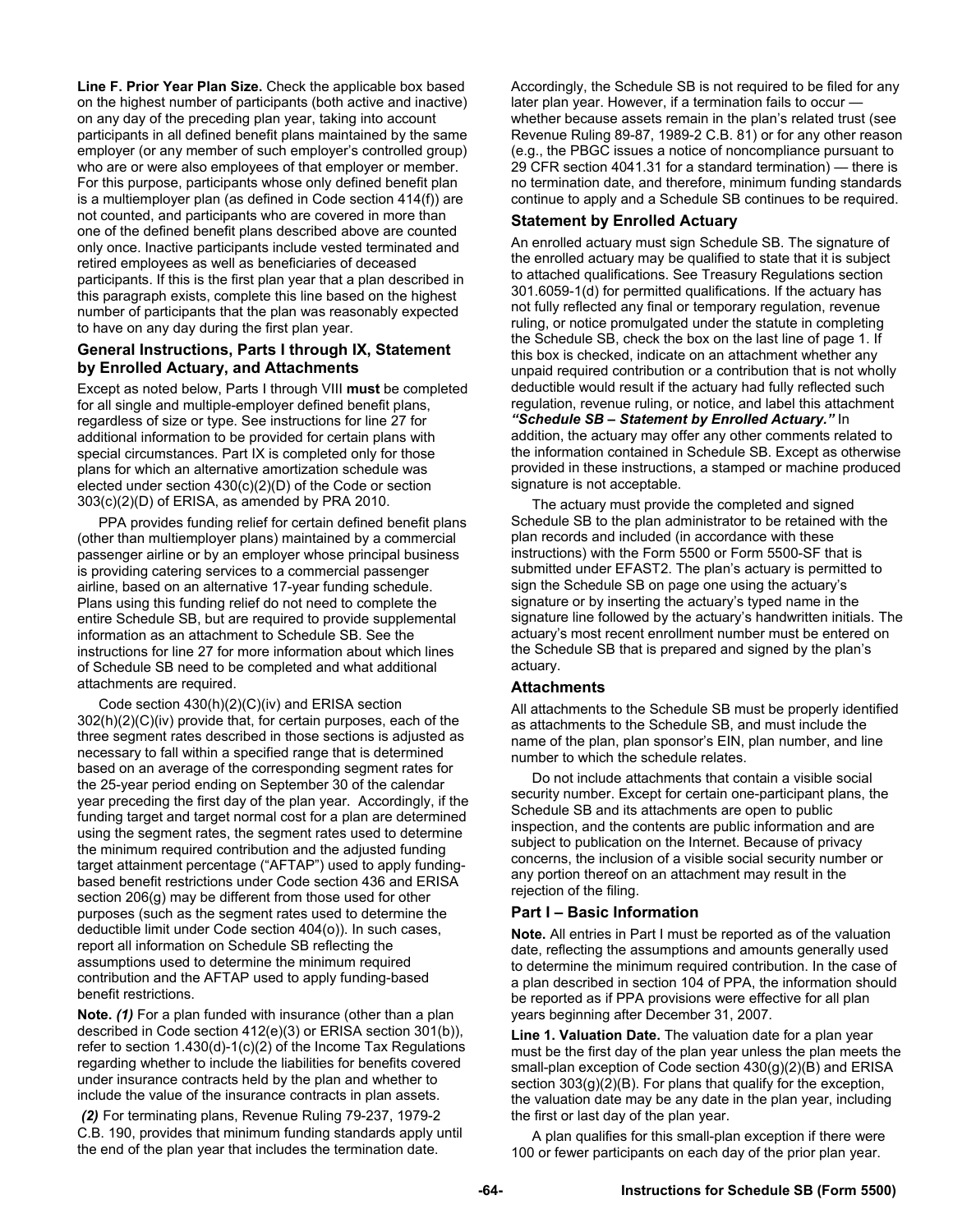For the definition of participant as it applies in this case, see the instructions for line F.

**Line 2a. Market Value of Assets.** Enter the fair market value of assets as of the valuation date. Include contributions designated for any previous plan year that are made after the valuation date (but within the 8½-month period after the end of the immediately preceding plan year), adjusted for interest for the period between the date of payment and the valuation date as provided in the applicable regulations.

 Contributions made for the current plan year must be excluded from the amount reported in line 2a. If these contributions were made prior to the valuation date (which can only occur for small plans with a valuation date other than the first day of the plan year), the asset value must be adjusted to exclude not only the contribution amounts, but interest on the contributions from the date of payment to the valuation date, using the current-year effective interest rate.

 Do not adjust for items such as the funding standard carryover balance, prefunding balance, any unpaid minimum required contributions, or the present value of remaining shortfall or waiver amortization installments. Rollover amounts or other assets held in individual accounts that are not available to provide defined benefits under the plan should not be included on line 2a regardless of whether they are reported on the Schedule H (Form 5500) (line 1l, column (a)) or Schedule I (Form 5500) (line 1c, column (a)), or Form 5500-SF (line 7c, column (a)). Additionally, asset and liability amounts must be determined in a consistent manner. Therefore, if the value of any insurance contracts has been excluded from the amount reported in line 2a, liabilities satisfied by such contracts should also be excluded from the funding target values reported in lines 3 and 4.

**Line 2b. Actuarial Value of Assets.** Do not adjust the actuarial value of assets for items such as the funding standard carryover balance, the prefunding balance, any unpaid minimum required contributions, or the present value of any remaining shortfall or waiver amortization installments. Treat contributions designated for a current or prior plan year, rollover amounts, insurance contracts, and other items in the same manner as for line 2a.

 If an averaging method is used to value plan assets (as permitted under Code section 430(g)(3)(B) and ERISA section 303(g)(3)(B), as amended by WRERA), enter the value as of the valuation date taking into account the requirement that such value must be within 90% to 110% of the fair market value of assets.

**Note.** Under Code section 430(g)(3)(B), the use of averaging methods in determining the value of plan assets is permitted only in accordance with methods prescribed in Treasury regulations. Accordingly, taxpayers cannot use asset valuation methods other than fair market value (as described in Code section  $430(g)(3)(A)$ , except as provided under Notice 2009-22, 2009-14 IRB 741, or Treasury regulations.

**Line 3. Funding Target/Participant Count Breakdown.** All amounts should be reported as of the valuation date.

 Column (1)—Enter the number of participants, including beneficiaries of deceased participants, who are or who will be entitled to benefits under the plan.

 Column (2)—Enter the portion of the funding target attributable to vested benefits. For this purpose benefits considered to be vested for PBGC premium purposes must be included.

 Column (3)—Enter the funding target attributable to all benefits, both vested and nonvested.

For columns (2) and (3), the funding target must be calculated using the methods and assumptions provided in Code sections 430(h) and (i), ERISA sections 303(h) and (i), and other related guidance.

Unless the plan sponsor has received approval to use substitute mortality tables in accordance with Code section 430(h)(3)(C) and ERISA section 303(h)(3)(C), the funding target must be computed using the mortality tables for nondisabled lives, as described in section 1.430(h)(3)-1 of the regulations. If substitute mortality tables have been approved (or deemed to have been approved) by the IRS, such tables must be used instead of the mortality tables described in the previous sentence, subject to the rules of Code section 430(h)(3) and ERISA section 303(h)(3). The funding target may be computed taking into account the mortality tables for disabled lives published in Revenue Ruling 96-7, 1996-1 C.B. 59, and as provided in Notice 2008-29, 2008-12 IRB 637.

Special rules for plans that are in at-risk status. If a plan is in at-risk status, report the amount reflecting the additional assumptions required in Code section 430(i)(1)(B) and ERISA section 303(i)(1)(B).

If the plan has been in at-risk status for any two or more of the preceding four plan years, also include the loading factor required in Code section 430(i)(1)(C) and ERISA section 303(i)(1)(C). If the plan is in at-risk status and has been in atrisk status for fewer than five consecutive years, report the funding target amounts after reflecting the transition rule provided in Code section 430(i)(5) and ERISA section 303(i)(5). For example, the funding target for a plan that is in at-risk status for 2018 and was in at-risk status for the 2015, 2016 and 2017 plan years (but not the 2014 plan year) will reflect 80% of the funding target using the special at-risk assumptions and 20% of the funding target determined without regard to the at-risk assumptions.

*Determining whether a plan is in at-risk status.* Refer to Code section 430(i)(4) and ERISA section 303(i)(4) to determine whether the plan is in at-risk status. Generally, a plan is in at-risk status for a plan year if it had more than 500 participants on any day during the preceding plan year (see instructions for line F for the definition of participants) and the plan's funding target attainment percentage ("FTAP") for the preceding plan year fell below specified thresholds.

A plan with over 500 participants is in at-risk status for 2018 if both:

• the FTAP for 2017 (line 14 of the 2017 Schedule SB) is less than 80%, and

• the at-risk funding target attainment percentage for 2017 is less than 70%.

 In general, the at-risk funding target attainment percentage is determined in the same manner as the FTAP (as described in the instructions for line 14), except that the funding target is determined using the additional assumptions for plans in at-risk status. For this purpose, the at-risk funding target is determined by disregarding the transition rule of Code section 430(i)(5) and ERISA section 303(i)(5) for plans that have been in at-risk status for fewer than five consecutive years, and disregarding the loading factor in Code section 430(i)(1)(C) and ERISA section 303(i)(1)(C). For plans that were in at-risk status for the 2017 plan year, the at-risk funding target used to determine whether the plan is in at-risk status for the 2018 plan year is the amount reported in line 4b of the 2017 Schedule SB.

 Refer to the regulations under section 430(i) of the Code for rules pertaining to new plans and other special situations.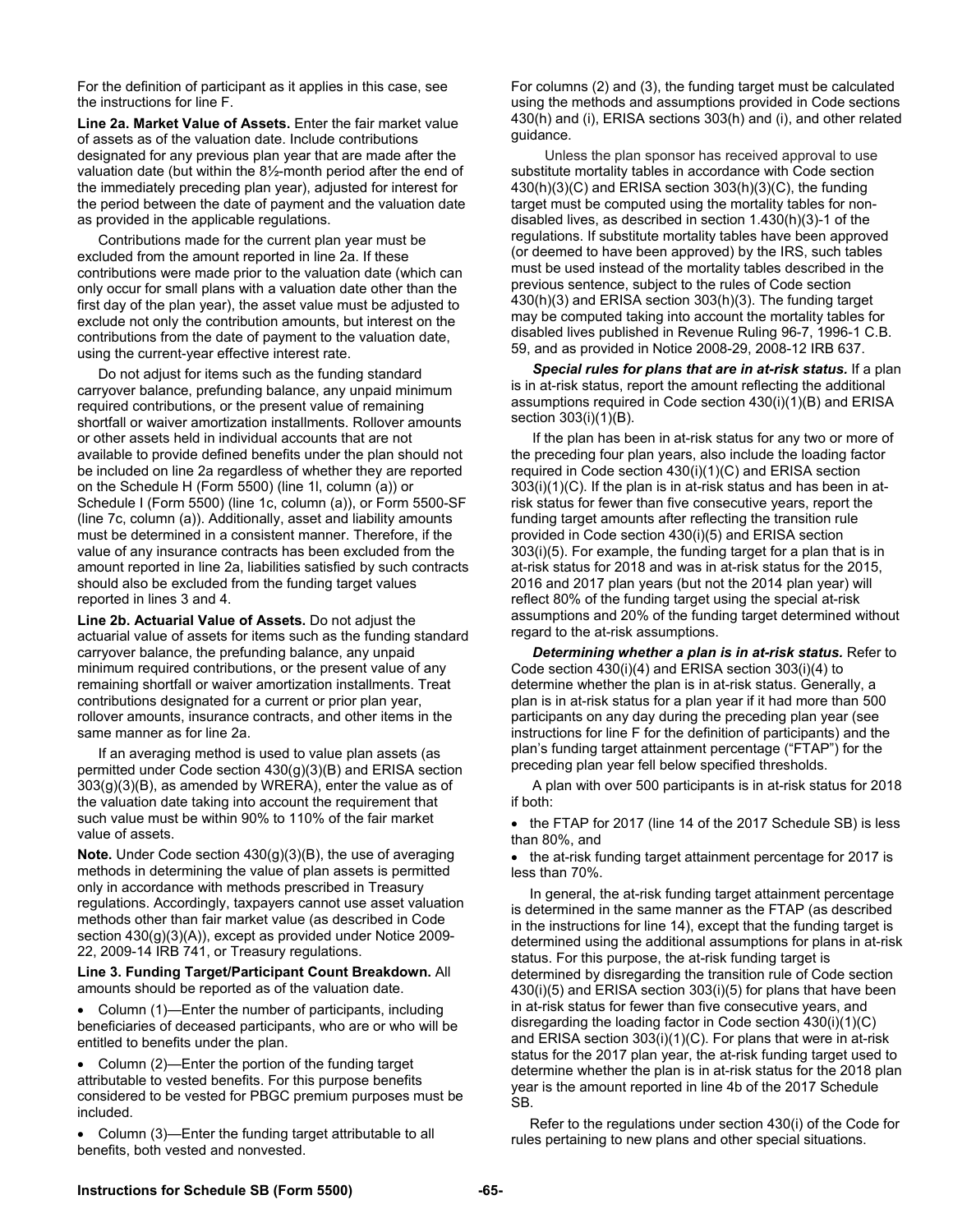#### **Line 4. Additional Information for Plans in At-Risk Status.**

If the plan is in at-risk status as provided under Code section 430(i)(4) and ERISA section 303(i)(4), check the box, complete lines 4a and 4b, and include as an attachment the information described below. Do not complete line 4 if the plan is not in atrisk status for the current plan year for purposes of determining the minimum required contribution.

• Line 4a – Enter the amount of the funding target determined as if the plan were not in at-risk status.

• Line 4b – Report the funding target disregarding the transition rule of Code section 430(i)(5) and ERISA section 303(i)(5), and disregarding the loading factor in Code section 430(i)(1)(C) and ERISA section 303(i)(1)(C).

If the plan is in at-risk status for the current plan year, attach a description of the at-risk assumptions for the assumed form of payment (e.g., the optional form resulting in the highest present value). Label the attachment *"Schedule SB, line 4 – Additional Information for Plans in At-Risk Status."*

**Line 5. Effective Interest Rate.** Enter the single rate of interest which, if used instead of the interest rate(s) reported in line 21 to determine the present value of the benefits that are taken into account in determining the plan's funding target for a plan year, would result in an amount equal to the plan's funding target determined for the plan year, without regard to calculations for plans in at-risk status. (This is the funding target reported in line 3d, column (3) for plans not in at-risk status, or in line 4a for plans in at-risk status.) However, if the funding target for the plan year is zero, the effective interest rate is determined as the single rate that would result in an amount equal to the plan's target normal cost determined for the plan year, without regard to calculations for plans in at-risk status. See the provisions of Code section 430(h)(2)(A), ERISA section 303(h)(2)(A), and the applicable regulations. Enter rate to the nearest .01% (e.g., 5.26%).

**Line 6. Target Normal Cost.** Report the present value of all benefits which have been accrued or have been earned (or that are expected to accrue or to be earned) under the plan during the plan year, increased by any plan-related expenses expected to be paid from plan assets during the plan year, and decreased (but not below zero) by any mandatory employee contributions expected to be made during the plan year. Include any increase in benefits during the plan year that is a result of any actual or projected increase in compensation during the current plan year, even if that increase in benefits is with respect to benefits attributable to services performed in a preceding plan year.

This amount must be calculated as of the valuation date and must generally be based on the same assumptions used to determine the funding target reported in line 3c, column (3), reflecting the special assumptions and the loading factor for atrisk plans, if applicable. If the plan is in at-risk status for the current plan year and has been in at-risk status for fewer than five consecutive years, report the target normal cost after reflecting the transition rule provided in Code section 430(i)(5) and ERISA section 303(i)(5).

#### **Part II – Beginning of Year Carryover Prefunding Balances**

**Line 7. Balance at Beginning of Prior Plan Year After Applicable Adjustments.** In general, report the amount in the corresponding columns of line 13 of the prior-year Schedule SB. However, if the balance from the prior year has been adjusted so that it does not match the corresponding amount in line 13 of the prior-year Schedule SB, attach an explanation and label the attachment *"Schedule SB, line 7 – Explanation of Discrepancy in Prior Year Funding Standard Carryover* 

*Balance or Prefunding Balance."* Note that elections to add excess contributions or reduce balances have specific deadlines, and generally cannot be changed once they have been made.

If this is the first year for which the plan is subject to the minimum funding rules of Code section 430 or ERISA section 303, leave both columns blank.

**Line 8. Portion Elected for Use To Offset Prior Year's Funding Requirement.** Report the amount for each column from the corresponding column of line 35 of the prior-year Schedule SB. If the valuation date is not the first day of the plan year, report the amounts from line 35 of the prior-year Schedule SB, discounted to the beginning of the prior plan year using the effective interest rate for the prior plan year.

 Reflect the full amount reported in line 35 of the prior-year Schedule SB even if the amount is larger than the minimum required contribution reported for that year on line 34 of the prior-year Schedule SB. This can occur under the special rule for elections to use balances in excess of the minimum required contribution under section 1.430(f)-1(f)(1)(ii) of the regulations, if no timely election is made to revoke the excess amount.

 If this is the first year for which the plan is subject to the minimum funding rules of Code section 430 or ERISA section 303, leave both columns blank.

*Special rule for late election to apply balances to quarterly installments.* If an election was made to use the funding standard carryover balance or the prefunding balance to offset the amount of a required quarterly installment, but the election was made after the due date of the installment, the amount reported on line 8 may not be the same as the amount reported on line 35 for the prior year. Refer to the regulations under section 430 of the Code for additional information. An attachment to Schedule SB should explain why the amount is different. Label the attachment *"Schedule SB, line 8 – Late Election to Apply Balances to Quarterly Installments."* 

**Line 9. Amount Remaining.** Enter the amount equal to line 7 minus line 8 in each column.

If this is the first year that the plan is subject to the minimum funding requirements of Code section 430 or ERISA section 303, enter the amount of any credit balance at the end of the prior year (the "pre-effective plan year") on line 9, column (a) and leave line 9, column (b) blank. The amount entered on line 9, column (a) is generally the amount reported for the pre-effective plan year on line 9o of the 2007 version of the Schedule B form that was submitted as an attachment to the Schedule SB for that pre-effective plan year. If there has been any adjustment to this amount so that it does not match the amount so reported for the pre-effective plan year, attach an explanation and label the attachment *"Schedule SB, line 9 – Explanation of Credit Balance Discrepancy."* 

**Line 10. Interest on Line 9.** Enter the actual rate of return on plan assets during the preceding plan year in the space provided. Enter the rate to the nearest .01% (e.g., 6.53%). If entering a negative number, enter a minus sign ("–") to the left of the number. In each column, enter the product of this interest rate and the amount reported in the corresponding column of line 9.

If this is the first year for which the plan is subject to the minimum funding rules of Code section 430 or ERISA section 303, leave both columns blank.

**Line 11. Prior Year's Excess Contributions to be Added to Prefunding Balance.**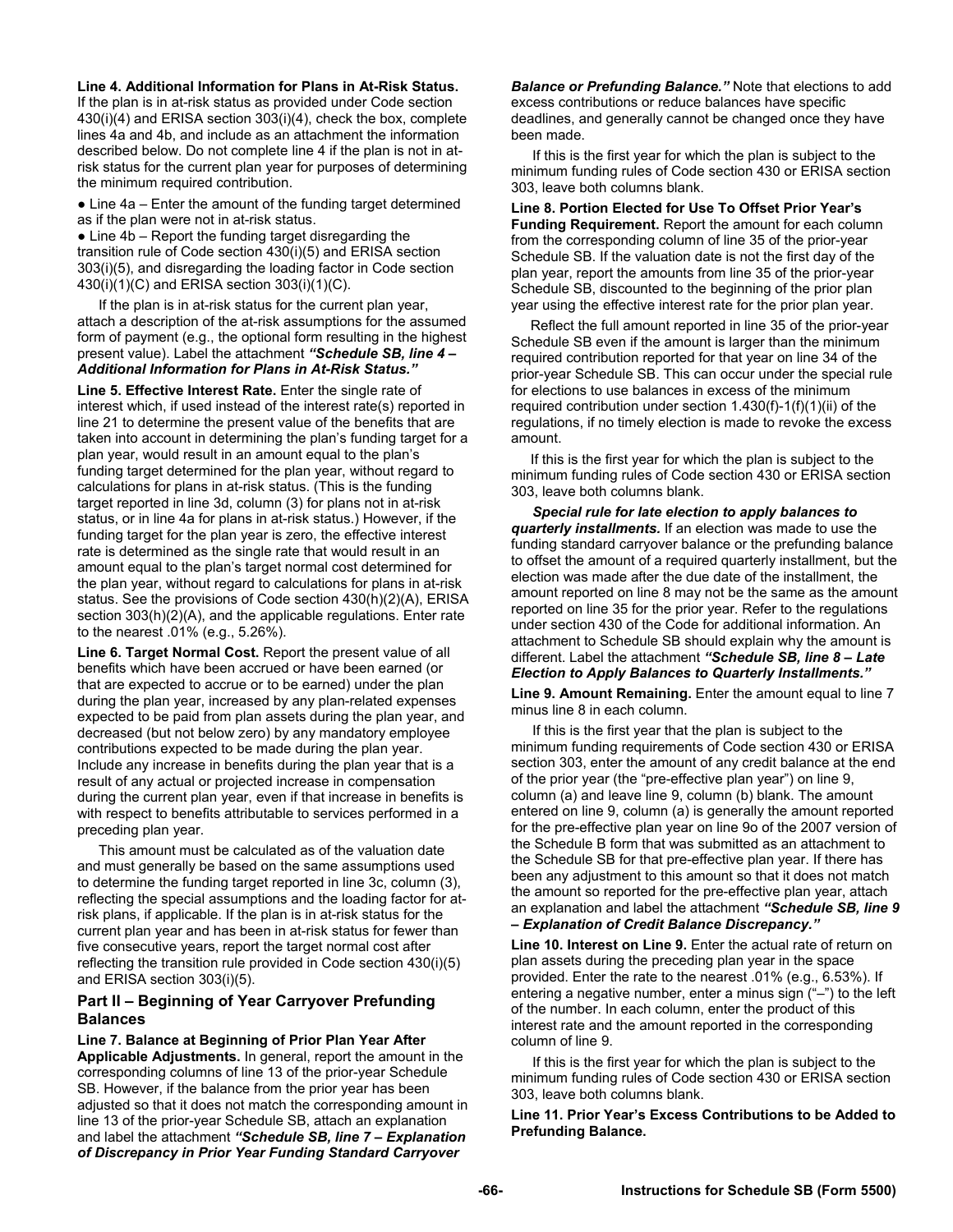**Line 11a.** Enter the amount reported in line 38a on the Schedule SB for the prior plan year.

Line 11b(1). Enter the effective interest rate for the prior plan year, as reported on line 5 of the Schedule SB for the prior plan year, in the space provided. Enter the rate to the nearest .01% (e.g., 6.35%).

 In column (b), enter the product of the prior year's effective interest rate in line 11b(1) and the excess (if any) of the amount reported on line 38a for the prior year over the amount reported on line 38b for the prior year.

 However, if the valuation date for the prior plan year was not the first day of the plan year (permitted for small plans only), enter the result of the following calculation:

 *Step 1*: Determine the excess (if any) of the amount reported on line 38a for the prior year over the amount reported on line 38b for the prior year,

 *Step 2*: Adjust the result in Step 1 to the first day of the prior year using the effective interest rate for the prior year,

 *Step 3*: Multiply the result in Step 2 by the prior year's effective interest rate in line 11(b)(1), and

 *Step 4*: Reduce the result in Step 3 by interest on the result in Step 2 of this paragraph for the period between the first day of the prior plan year and the prior-year valuation date using the effective interest rate for the prior year.

 The amount reported in line 11(b)(1) is zero if the prior year's valuation date was the last day of the prior plan year. Line 11(b)(2). In column (b), enter the product of the prior year's actual rate of return (from line 10) and the present value of excess contributions reported on line 38b for the prior year.

 However, if the valuation date for the prior plan year was not the first day of the plan year (permitted for small plans only), enter the result of the following calculation:

 *Step 1*: Adjust the prior-year amount reported in line 38b to the first day of the prior year, using the effective interest rate for the prior year,

 *Step 2*: Multiply the result in Step 1 by the prior year's actual rate of return (from line 10), and

 *Step 3*: Reduce the result in Step 2 by interest on the result in Step 1 for the period between the first day of the prior plan year and the prior-year valuation date using the effective interest rate for the prior year.

**Line 11c.** Enter the sum of lines 11a, 11b(1) and 11(b)(2).

**Line 11d.** Enter the amount of the excess contributions for the prior year (with interest) that the plan sponsor elected to use to increase the prefunding balance. This amount cannot be greater than the amount reported on line 11c.

If this is the first year for which the plan is subject to the minimum funding rules of Code section 430 or ERISA section 303, leave lines 11a–d blank.

**Line 12. Other Reductions in Balances Due to Elections or Deemed Elections.** In each column, enter the amount by which the employer elects to reduce (or is deemed to elect to reduce, per Code section 436(f)(3) and ERISA section  $206(g)(5)(C)$ ) the funding standard carryover balance or prefunding balance, as applicable, under Code section 430(f) and ERISA section 303(f), other than any amount reported in line 8 that is treated as a reduction in these balances under the special rule in section 1.430(f)-1(f)(3)(ii) (relating to amounts elected for use to offset the minimum required contribution that exceed the minimum required contribution for the plan for the plan year, and which are not revoked by the plan sponsor). This amount cannot be greater than the sum of the amounts reported in the corresponding column of lines 9, 10 and, if

applicable, 11d. Note that an election (or deemed election) cannot be made to reduce the prefunding balance in column (b) until the funding standard carryover balance in column (a) has been reduced to zero.

If the valuation date is not the first day of the plan year, adjust the amounts reported in line 12 to the first day of the plan year, using the effective interest rate for the current plan year. If the plan did not exist in the prior year and is not a successor plan, leave both columns blank.

If this is the first year for which the plan is subject to the minimum funding rules of Code section 430 or ERISA section 303, leave column (b) blank.

#### **Line 13. Balance at Beginning of Current Year.**

• Column (a) - Enter the sum of the amounts reported on lines 9 and 10 of column (a), minus the amount reported on line 12 of column (a).

• Column (b) - Enter the sum of the amounts reported on lines 9, 10 and 11d of column (b), minus the amount reported on line 12 of column (b).

If this is the first year for which the plan is subject to the minimum funding rules of Code section 430 or ERISA section 303, leave column (b) blank.

#### **Part III – Funding Percentages**

Enter all percentages in this section by truncating at .01% (e.g., report 82.649% as 82.64%).

**Line 14. Funding Target Attainment Percentage.** Enter the funding target attainment percentage (FTAP) determined in accordance with Code section 430(d)(2) and ERISA section 303(d)(2). The FTAP is the ratio (expressed as a percentage) which the actuarial value of plan assets (reduced by the funding standard carryover balance and prefunding balance) bears to the funding target determined without regard to the additional rules for plans in at-risk status.

This percentage is determined by subtracting the sum of the amounts reported in line 13 from line 2b and dividing the result by the funding target. The funding target used for this purpose is the number reported in line 3d, column (3) for plans that are not in at-risk status and line 4a for plans that are in atrisk status. If the plan's valuation date is not the first day of the plan year, subtract the sum of the amounts reported in line 13, adjusted for interest between the beginning of the plan year and the valuation date using the effective interest rate for the current plan year, from the amount reported in line 2b; and divide by the funding target.

**Line 15. Adjusted Funding Target Attainment Percentage.**  Enter the adjusted funding target attainment percentage (AFTAP) determined in accordance with Code section 436(j)(2) and ERISA section 206(g)(9)(B). The AFTAP is calculated in the same manner as the FTAP reported in line 14, except that both the assets and the funding target used to calculate the AFTAP are increased by the aggregate amount of purchases of annuities for employees other than highly compensated employees (as defined in Code section 414(q)) which were made by the plan during the preceding two plan years.

See Code section 436(j)(3) and ERISA section 206(g)(9)(C) for rules regarding circumstances in which the actuarial value of plan assets is not reduced by the funding standard carryover balance and prefunding balance for certain fully-funded plans when determining the AFTAP. Note that this special rule applies only to the calculation of the AFTAP and not to the FTAP reported in line 14.

Report the final certified AFTAP for the plan year, even if it does not correspond to the valuation results reported on this Schedule SB (for instance, if any adjustments pertaining to the

#### **Instructions for Schedule SB (Form 5500) -67-**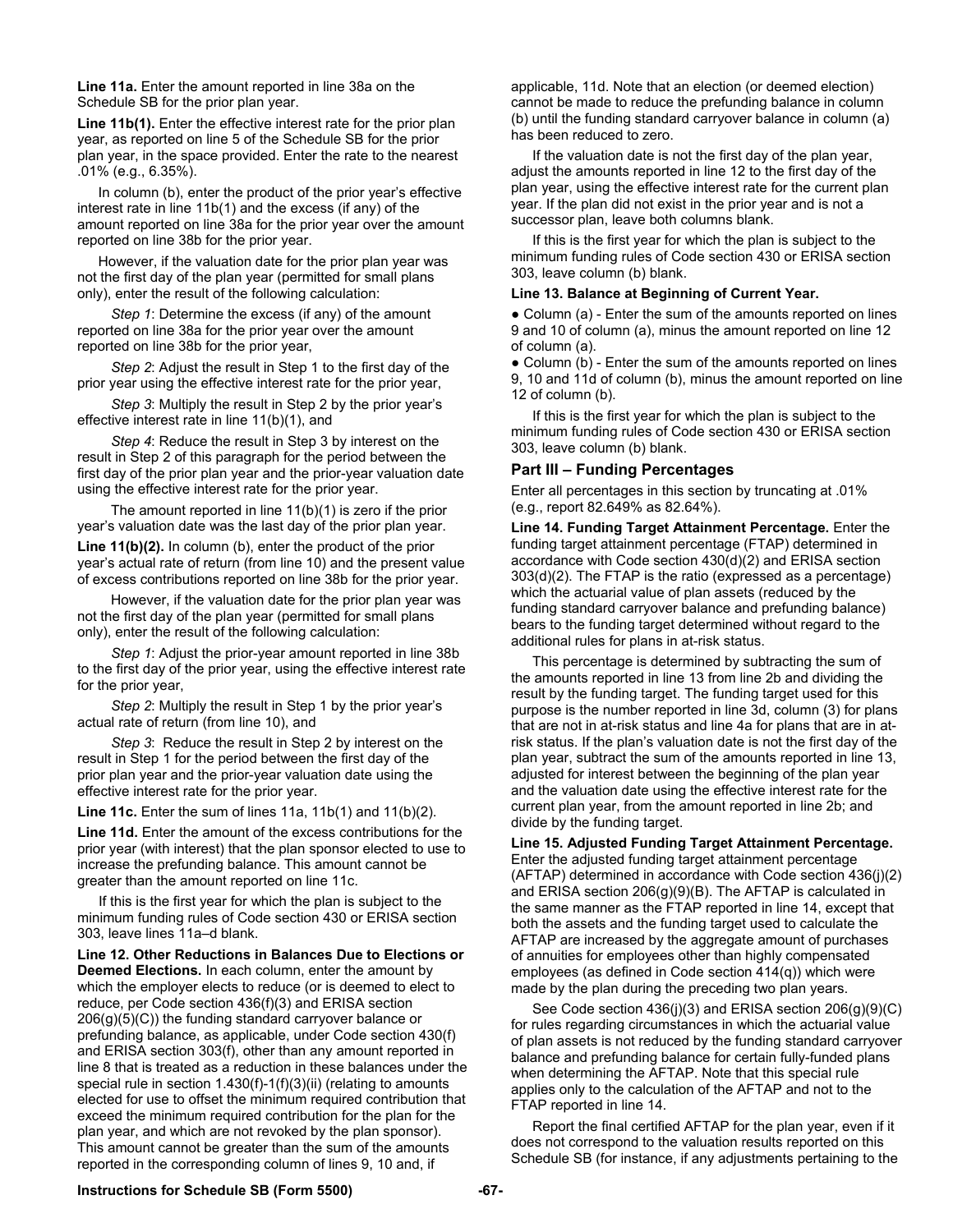plan year were made subsequent to the valuation or the AFTAP). If no AFTAP was certified for the plan year, attach an explanation and (1) report 100%, if the plan's adjusted funding target for the plan year is zero, as described in section 1.436-  $1(j)(1)(iv)$  of the Treasury regulations, or (2) leave line 15 blank if the plan's adjusted funding target for the plan year is not equal to zero. Label the attachment, *"Line 15, Reconciliation of differences between valuation results and amounts used to calculate AFTAP."* For plans with valuation dates other than the first day of the plan year, report the AFTAP that is the final certified AFTAP based on the valuation results for the current plan year at the time that the Schedule SB is filed (reflecting contributions for the current plan year and reflecting other adjustments as described in applicable guidance), even if that AFTAP is not used to apply the restrictions under Code section 436 and ERISA section 206(q) until the following plan year.

If the AFTAP reported on line 15 does not correspond to the valuation results reported on this Schedule SB (for instance, if any adjustments pertaining to the plan year were made subsequent to the valuation), attach a schedule showing each AFTAP that was certified or recertified for the plan year, the date of the certification (or recertification), and a description and the amount of each adjustment to the funding target, actuarial value of assets, funding standard carryover balance and prefunding balance used to determine the corresponding AFTAP. Label the attachment, "*Line 15, Reconciliation of differences between valuation results and amounts used to calculate AFTAP*." It is not necessary to include any information pertaining to a range certification in this attachment.

**Line 16. Prior Year's Funding Percentage for Purposes of Determining Whether Carryover/Prefunding Balances May Be Used To Offset Current Year's Funding Requirement.**  Under Code section 430(f)(3) and ERISA section 303(f)(3), the funding standard carryover balance and prefunding balance may not be applied toward minimum contribution requirements unless the ratio of plan assets for the preceding plan year to the funding target for the preceding plan year (as described in Code section 430(f)(3)(C) and ERISA section 303(f)(3)(C)) is 80% or more.

Enter the applicable percentage as described below, truncated at .01% (e.g., report 81.239% as 81.23%). In general, the percentage is the ratio that the prior-year actuarial value of plan assets (reduced by the amount of any prefunding balance, but not the funding standard carryover balance) bears to the prior-year funding target determined without regard to the additional rules for plans in at-risk status. This percentage is determined as follows, with all amounts taken from the prior year's Schedule SB:

● For plans that are not in at-risk status, subtract the amount reported on line 13, column (b) (adjusted for interest as described below, if the valuation date is not the first day of the plan year) from the amount reported on line 2b, and divide the result by the funding target reported on line 3d, column (3). ● For plans that are in at-risk status, subtract the amount reported on line 13, column (b) (adjusted for interest as described below, if the valuation date is not the first day of the plan year) from the amount reported on line 2b, and divide the result by the funding target reported on line 4a.

 If the valuation date for the prior plan year was not the first day of that plan year, the amount subtracted from the assets for the purpose of the above calculations is the amount reported on line 13, column(b), adjusted for interest between the beginning of the prior plan year and the prior year's

valuation date, using the effective interest rate for the prior plan year.

**Line 17. Ratio of Current Value of Assets to Funding Target if Below 70%.** This calculation is required under ERISA section 103(d)(11). If line 2a divided by the funding target reported in line 3d, column (3), is less than 70%, enter such percentage. Otherwise, leave this line blank.

### **Part IV – Contributions and Liquidity Shortfalls**

**Line 18. Contributions Made to the Plan.** Show all employer and employee contributions either designated for this plan year or those allocated to unpaid minimum required contributions for a prior plan year. Do not adjust contributions to reflect interest. Show only employer contributions actually made to the plan within 8½ months after the end of the plan year for which this Schedule SB is filed (or actually made before the Schedule SB is signed, if earlier).

Certain employer contributions must be made in quarterly installments. See Code section 430(j) and ERISA section 303(j). Contributions made to meet the liquidity requirement of Code section 430(j)(4) and ERISA section 303(j)(4) should be reported. Include contributions made to avoid benefit restrictions under Code section 436 and ERISA section 206(g).

Add the amounts in both columns 18(b) and 18(c) separately and enter each result in the corresponding column on the total line. All contributions except those made to avoid benefit restrictions under Code section 436 and ERISA section 206(g) must be credited toward minimum funding requirements for a particular plan year.

**Line 19. Discounted Employer Contributions.** Employer contributions reported in line 18 that were made on a date other than the valuation date must be adjusted to reflect interest for the time period between the valuation date for the plan year to which the contribution is allocated and the date the contribution was made. In general, adjust each contribution using the effective interest rate for the plan year to which the contribution is allocated, as reported on line 5.

Allocate the interest-adjusted employer contributions to lines 19a, 19b, and 19c to report the purpose for which they were made (as described below).

Attach a schedule showing the dates and amounts of individual contributions, the year to which the contributions (or the portion of individual contributions) are applied, the interest rate(s) used to adjust the contributions (i.e., the effective interest rate for timely contributions and the applicable effective interest rate plus 5% for late quarterly installments) and the periods during which each rate applies, and the interestadjusted contribution. It is not necessary to include information regarding interest-adjusted contributions allocated toward the minimum required contribution for the current year (reported in line 19c) in this schedule, unless any of those contributions represent late quarterly installments. However, if any of the contributions reported in line 19c represent late quarterly installments, include all contributions reported in line 19c on this schedule. Label the attachment *"Schedule SB, line 19 – Discounted Employer Contributions."* 

*Special note for small plans with valuation dates after the beginning of the plan year.* If the valuation date is after the beginning of the plan year and contributions for the current year were made during the plan year but before the valuation date, such contributions are increased with interest to the valuation date using the effective interest rate for the current plan year. These contributions and the interest calculated as described in the preceding sentence are excluded from the value of assets reported in lines 2a and 2b.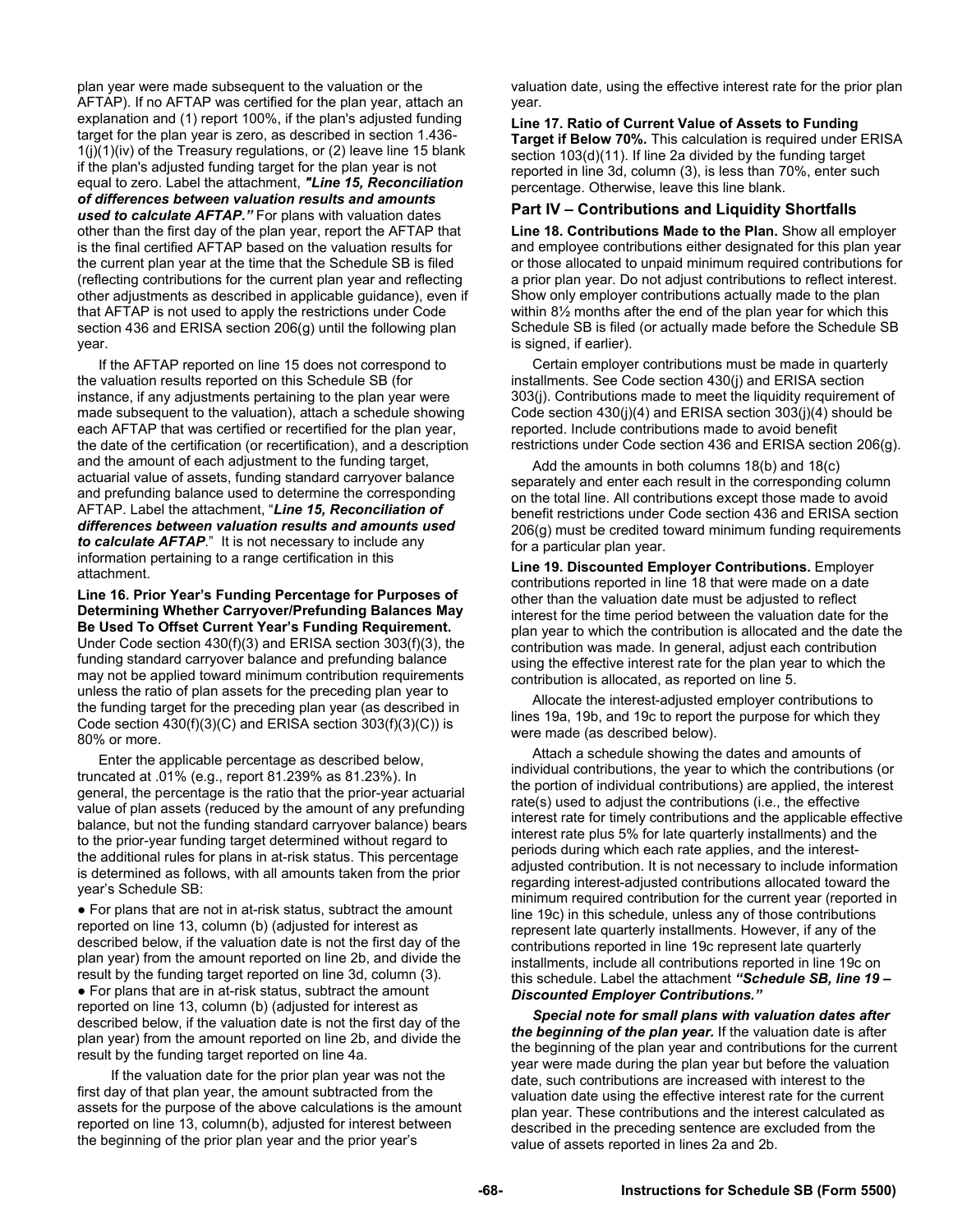*Interest adjustment for contributions representing late required quarterly installments — installments due after the valuation date.* If the full amount of a required installment due after the valuation date for the current plan year is not paid by the due date for that installment, increase the effective interest rate used to discount the contribution by 5 percentage points for the period between the due date for the required installment and the date on which the payment is made. If all or a portion of the late required quarterly installment is due to a liquidity shortfall, the increased interest rate is used for a period of time corresponding to the period between the due date for the installment and the end of that quarter, regardless of when the contribution is actually paid.

*Interest adjustment for contributions representing late required quarterly installments — small plans with valuation dates after the beginning of the plan year installments due prior to the valuation date.* See the regulations under section 430 for rules regarding interest adjustments for late quarterly contributions for quarterly contributions due before the valuation date.

**Line 19a. Contributions Allocated Toward Unpaid Minimum Required Contributions from Prior Plan Years.** Under code section 4971(c)(4)(B), if a plan has an unpaid minimum required contribution that has not been corrected at the time a payment is made (i.e., the deadline for making the minimum required contribution for a prior plan year had passed and the minimum required contribution for that year was not yet paid) that payment is allocated first to plan years with unpaid minimum required contributions, beginning with the earliest such plan year, and then to the minimum required contribution for the current plan year. Within a given plan year, payments are credited first to the earliest unpaid installment until the minimum required contribution for that plan year is satisfied. Report any contributions from line 18 that are allocated toward unpaid minimum required contributions from prior plan years, discounted for interest from the date the contribution was made to the valuation date for the plan year for which the contribution was originally required as described above. Increase the effective interest rate for the applicable plan year by 5 percentage points for any portion of the unpaid minimum required contribution that represents a late quarterly installment, for the period between the due date for the installment and the date of payment. Reflect the increased interest rate for any portion of the unpaid minimum required contribution that represents a late liquidity shortfall installment, for the period corresponding to the time between the date the installment was due and the end of the quarter during which it was due. The amount reported in line 19a cannot be larger than the amount reported in line 28.

For the purpose of allocating contribution amounts to unpaid minimum required contributions, any unpaid minimum required contribution attributable to an accumulated funding deficiency at the end of the last plan year before Code section 430 or ERISA section 303 applied to the plan (the "preeffective plan year") is treated as a single contribution due on the last day of the pre-effective plan year (without separately identifying any portion of the accumulated funding deficiency attributable to late quarterly installments or late liquidity shortfall installments), and the associated effective interest rate is deemed to be the valuation interest rate for the pre-effective plan year.

**Line 19b. Contributions Made To Avoid Benefit Restrictions.** Include in this category current year contributions made to avoid or terminate benefit restrictions under Code section 436 and ERISA section 206(g). Adjust

each contribution for interest from the date the contribution was made to the valuation date as described above.

**Line 19c. Contributions Allocated Toward Minimum Required Contribution for Current Year.** Include in this category contributions (including any contributions made in excess of the minimum required contribution) that are not included in line 19a or 19b. Adjust each contribution for interest from the date the contribution was made to the valuation date as described above.

#### **Line 20. Quarterly Contributions and Liquidity Shortfalls.**

**Line 20a. Did the Plan Have a Funding Shortfall for the Prior Plan Year?** In accordance with Code section 430(j)(3) and ERISA section 303(j)(3), only plans that have a funding shortfall for the preceding plan year are subject to an accelerated quarterly contribution schedule. For this purpose, a plan is considered to have a funding shortfall for the prior year if the funding target reported on line 3d, column (3) is greater than the actuarial value of assets reported on line 2b, reduced by the sum of the funding standard carryover balance and prefunding balance reported on line 13, columns (a) and (b), with all figures taken from the prior year's Schedule SB.

 If the valuation date for the prior plan year was not the first day of that plan year, the amount subtracted from the actuarial value of assets for the above calculation is the sum of the amounts reported on line 13, columns (a) and (b) of the prioryear Schedule SB, but adjusted for interest between the beginning of the prior plan year and the prior year's valuation date using the effective interest rate for the plan for the prior plan year.

 However, see Code section 430(f)(4)(B)(ii) and ERISA section 303(f)(4)(B)(ii) for special rules in the case of a binding agreement with the PBGC providing that all or a portion of the funding standard carryover balance and/or prefunding balance is not available to offset the minimum required contribution for the prior plan year.

Please note that a plan may be considered to have a funding shortfall for this purpose even if it is exempt from establishing a shortfall amortization base under the provisions of Code section 430(c)(5) and ERISA section 303(c)(5).

**Line 20b.** If line 20a is "No" (i.e., if the plan did not have a funding shortfall in the prior plan year), the plan is not subject to the quarterly contribution rules, and this line should not be completed. If line 20a is "Yes," check the "Yes" box on line 20b if required installments for the current plan year were made in a timely manner; otherwise, check "No."

**Line 20c.** If line 20a is "No," or the plan had 100 or fewer participants on every day of the preceding plan year (as defined for line F), the plan is not subject to the liquidity requirement of Code section 430(j)(4) and ERISA section 303(j)(4) and this line should not be completed. Attach a certification by the enrolled actuary if the special rule for nonrecurring circumstances is used, and label the certification *"Schedule SB, line 20c –Liquidity Requirement Certification."* See Code section 430(j)(4)(E)(ii)(II) and ERISA section 303(j)(4)(E)(ii)(II).

If the plan is subject to the liquidity requirement and has a liquidity shortfall for any quarter of the plan year (see Code section  $430(i)(4)(E)$  and ERISA section  $303(i)(4)(E)$ , enter the amount of the liquidity shortfall for each such quarter. If the plan was subject to the liquidity requirement but did not have a liquidity shortfall, enter zero. File IRS Form 5330, Return of Excise Taxes Related to Employee Benefit Plans, with the IRS to pay the 10% excise tax(es) if there is a failure to pay any liquidity shortfall by the required due date, unless a waiver of the 10% tax has been granted under Code section 4971(f)(4).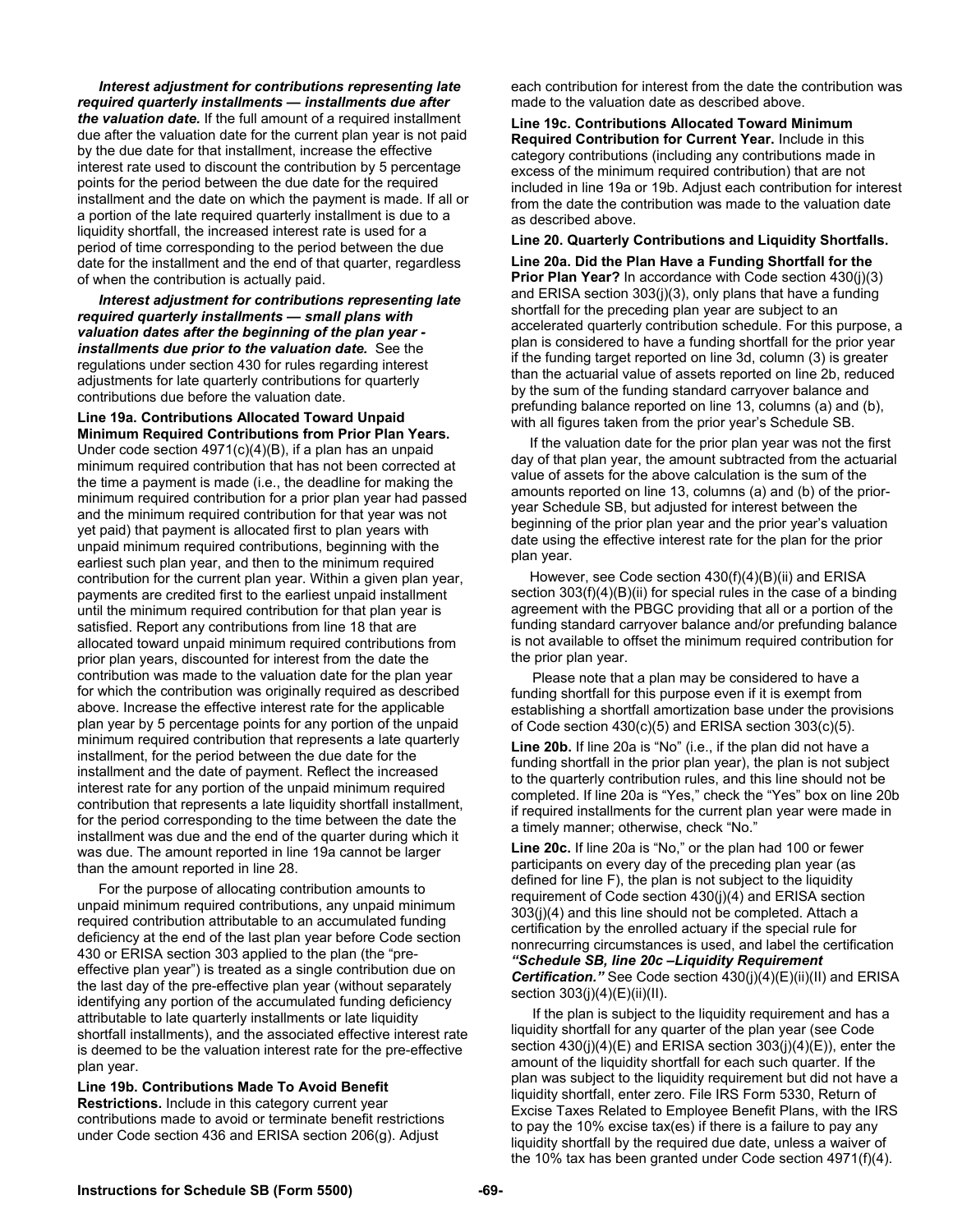# **Part V – Assumptions Used To Determine Funding Target and Target Normal Cost**

**Line 21. Discount Rate.** All discount rates are to be reported and used as published by the IRS, and are to be applied as annual rates without adjustment.

**Line 21a.** Enter the three segment rates used to calculate the funding target and target normal cost as provided under Code section 430(h)(2)(C) and ERISA section 303(h)(2)(C) and as published by the IRS, unless the plan sponsor has elected to use the full yield curve. If the sponsor has elected to use the full yield curve, check the "N/A, full yield curve used" box.

**Line 21b.** Code section 430(h)(2)(E) and ERISA section 303(h)(2)(E) provide that the segment rate(s) used to measure the funding target and target normal cost are those published by Treasury for the month that includes the valuation date (based on the average of the monthly corporate bond yield curves for the 24-month period ending with the month preceding that month). Alternatively, at the election of the plan sponsor, the segment rate(s) used to measure the funding target and target normal cost may be those published by Treasury for any of the four months that precede the month that includes the valuation date.

Enter the applicable month to indicate which segment rates were used to determine the funding target and target normal cost. Enter "0" if the rates used to determine the funding target and target normal cost were published for the month that includes the valuation date. Enter "1" if the rates were published for the month immediately preceding the month that includes the valuation date, "2" for the second preceding month, and "3" or "4," respectively, for the third or fourth preceding months. For example, if the valuation date is January 1 and the funding target and target normal cost were determined based on rates published for November, enter "2."

**Note.** The plan sponsor's interest rate election under Code section 430(h)(2) or ERISA section 303(h)(2) (an election to use the yield curve or an election to use an applicable month other than the default month) generally may not be changed unless the plan sponsor obtains approval from the IRS. However, see the regulations under section 430(h)(2) for circumstances in which a change in interest rate may be made without obtaining approval from the IRS.

**Line 22. Weighted Average Retirement Age.** Enter the weighted average retirement age for active participants. If the plan is in at-risk status, enter the weighted average retirement age as if the plan were not in at-risk status. If each participant is assumed to retire at his/her normal retirement age, enter the age specified in the plan as normal retirement age. If the normal retirement age differs for individual participants, enter the age that is the weighted average normal retirement age; do not enter "NRA." Otherwise, enter the assumed retirement age. If the valuation uses rates of retirement at various ages, enter the nearest whole age that is the weighted average retirement age.

On an attachment to Schedule SB, list the rate of retirement at each age and describe the methodology used to compute the weighted average retirement age, including a description of the weight applied at each potential retirement age, and label the attachment *"Schedule SB, line 22 – Description of Weighted Average Retirement Age."* 

**Line 23. Mortality Tables.** Mortality tables described in Code section 430(h)(3), ERISA section 303(h)(3), and section 1.430(h)(3)-1 of the regulations as published by the IRS must be used to determine the funding target and target normal cost for non-disabled participants and may be used to determine the funding target and target normal cost for disabled

participants, unless the IRS has approved (or was deemed to have approved) the use of a substitute mortality table for the plan. Standard mortality tables must be either applied on a generational basis, or the tables must be updated to reflect the static tables published for the year in which the valuation date occurs. Substitute mortality tables must be applied in accordance with the terms of the IRS ruling letter.

Separate standard mortality tables were published by the IRS for annuitants (rates applying for periods when a participant is assumed to receive a benefit under the plan) and nonannuitants (rates applying to periods before a participant is assumed to receive a benefit under the plan). If a plan has 500 or fewer participants as of the valuation date for the current plan year as reported in line 3d, column (1), the plan sponsor can elect to use the combined mortality tables published by the IRS, which reflect combined rates for both annuitants and nonannuitants.

Check the applicable box to indicate which set of mortality tables was used to determine the funding target and target normal cost. If one set of mortality tables was used for certain populations within the plan and a different set of mortality tables was used for other populations, check the box for the set of mortality tables that applied to the largest population. If more than one set of mortality table was used (other than for disabled lives pursuant to section 430(h)(3)(D)), attach a statement describing the mortality table used for each population and the size of that population. Label the attachment *"Schedule SB, line 23 – Information on Use of Multiple Sets of Mortality Tables."* 

**Note**: When checking one of the options below, if the table used was provided under Treas. Reg. § 1.430(h)(3), effective before 2018, check the option in the row labeled "Prior Regulation." If the table used was provided under Treas. Reg. § 1.430(h)(3), effective as of January 1, 2018, check the option in the row labelled "Current Regulation."

● Check "Prescribed–combined" if the funding target and target normal cost are based on the prescribed tables with combined annuitant/nonannuitant mortality rates.

● Check "Prescribed–separate" if the funding target and target normal cost are based on the prescribed tables with separate mortality rates for nonannuitants and annuitants.

• Check "Substitute" if the funding target and target normal cost are based on substitute mortality tables. If substitute mortality tables are used, attach a statement including a summary of plan populations for which substitute mortality tables are used, plan populations for which the prescribed tables are used, the mortality ratio used to develop the table for any population, whether the table is constructed based on full or partial credibility, the partial credibility weighting factor if applicable, plan populations for which the prescribed tables are used, and the last plan year for which the IRS approval of the substitute mortality tables applies. Label the attachment *"Schedule SB, line 23 – Information on Use of Substitute Mortality Tables."* 

Attach a statement of actuarial assumptions and funding methods used to calculate the Schedule SB entries and label the statement *"Schedule SB, Part V – Statement of Actuarial Assumptions/Methods."* The statement must describe all nonprescribed actuarial assumptions (e.g., retirement, withdrawal rates) used to determine the funding target and target normal cost, including the assumption as to the frequency with which participants are assumed to elect each optional form of benefit (including lump sum distributions), whether mortality tables are applied on a static or generational basis, whether combined mortality tables are used instead of separate annuitant and nonannuitant mortality tables (for plans with 500 or fewer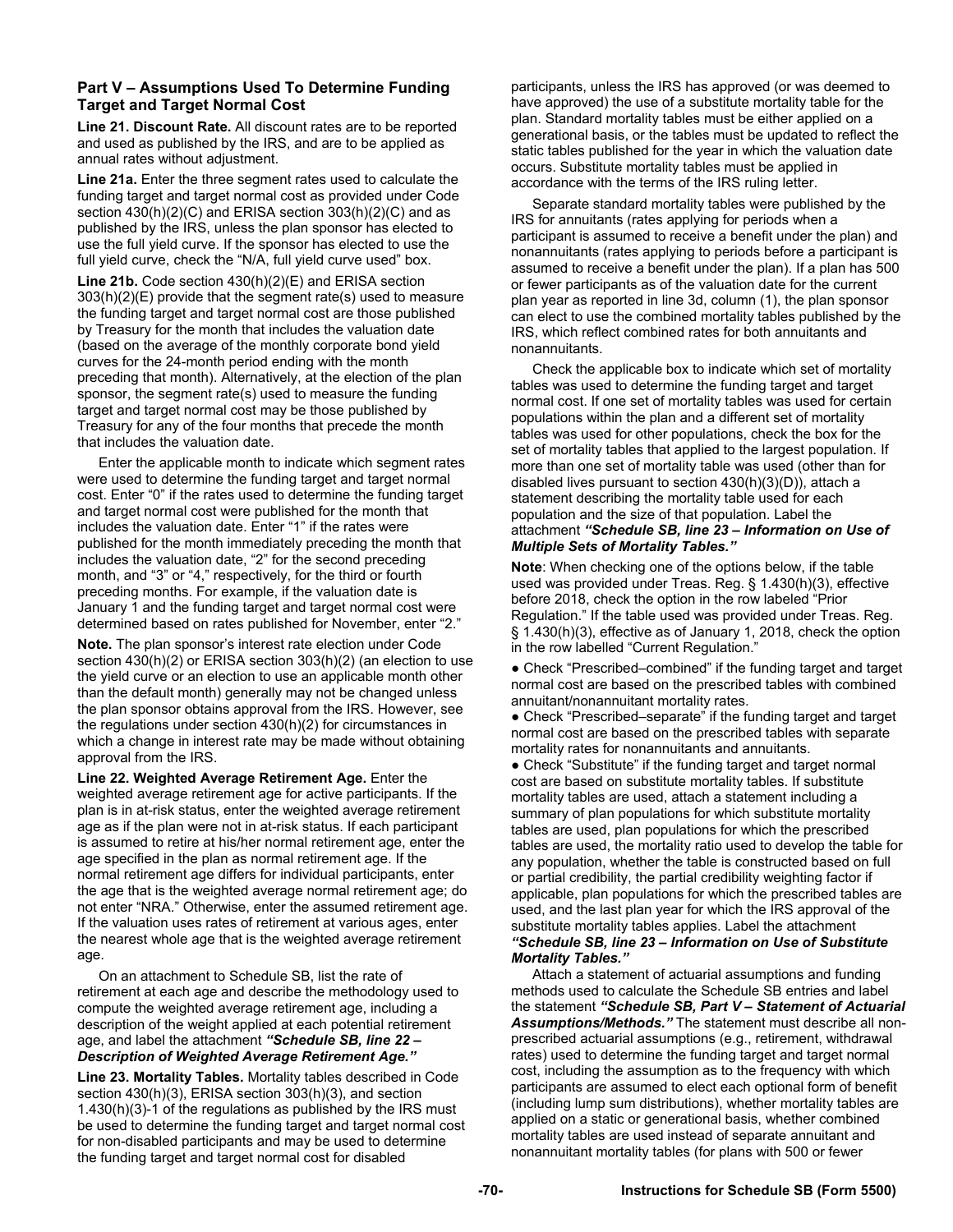YEARS OF CREDITED SERVICE Under 1 | 1 to 4 | 5 to 9 | 40 & up Attained Age No. Average No. Average No. Average **Average** Comp. | Cash Bal. | No. | Comp. | Cash Bal. | No. | Comp. | Cash Bal. | | No. | Comp. | Cash Bal. Under 25 25 to 29 30 to 34 35 to 39 40 to 44 45 to 49 50 to 54 55 to 59 60 to 64 65 to 69 70 & up

# **Schedule SB, line 26 –Schedule of Active Participant Data**

participants as of the valuation date), and (for target normal cost) expected plan-related expenses and increases in compensation. For applicable defined benefit plans under Code section 411(a)(13)(C) and ERISA section 203(f)(3) (e.g., cash balance plans) the statement must include the assumptions used to convert balances to annuities. In addition, the statement must describe the method for determining the actuarial value of assets and any other aspects of the funding method for determining the Schedule SB entries that are not prescribed by law.

Also attach a summary of the principal eligibility and benefit provisions on which the valuation was based, including the status of the plan (e.g., frozen eligibility, service/pay, or benefits), optional forms of benefits, special plan provisions, including those that apply only to a subgroup of employees (e.g., those with imputed service), supplemental benefits, and identification of benefits not included in the valuation, a description of any significant events that occurred during the year, a summary of any changes in principal eligibility or benefit provisions since the last valuation, and a description (or reasonably representative sample) of plan early retirement reduction factors and optional form conversion factors. Label the summary *"Schedule SB, Part V – Summary of Plan Provisions."* 

Also, include any other information needed to disclose the actuarial position of the plan fully and fairly.

# **Part VI – Miscellaneous Items**

**Line 24. Change in Non-Prescribed Actuarial Assumptions**. If a change has been made in the non-prescribed actuarial assumptions for the current plan year, check "Yes." If the only assumption changes are statutorily required changes in the discount or mortality rates, or changes required for plans in atrisk status, check "No." Include as an attachment a description of any change in non-prescribed actuarial assumptions and justifications for any such change. (See section 103(d) of ERISA.) Label the attachment *"Schedule SB, line 24 – Change in Actuarial Assumptions."* 

If the "Yes" box is checked and the non-prescribed assumptions have been changed in a way that decreases the funding shortfall for the current plan year, approval for such a change may be required.

**Line 25. Change in Method.** If a change in the method has been made for the current plan year, check "Yes." For this purpose, a change in funding method refers to not only a change in the overall method used by the plan, but also each specific method of computation used in applying the overall method. Accordingly, funding method changes include

modifications such as a change in the method for calculating the actuarial value of assets or a change in the valuation date (not an exclusive list). Also check "Yes" if there has been a change in the method for determining the discount rates reported in line 21. In general, any changes in a plan's method must be approved by the IRS. However, see the regulations under Code section 430 and Revenue Procedure 2017-56, 2017-44 IRB 465, for circumstances in which a change in method may be made without obtaining approval from the IRS.

Include, as an attachment, a description of the change. Label the attachment *"Schedule SB, line 25 – Change in Method."* 

**Note.** The plan sponsor's agreement to certain changes in funding method should be reported on line 8 of Schedule R (Form 5500).

**Line 26. Schedule of Active Participant Data.** Check "Yes" only if (a) the plan is covered by Title IV of ERISA and (b) the plan has active participants.

If line 26 is "Yes," attach a schedule of the active plan participant data used in the valuation for this plan year. Use the format shown on the following page and label the schedule *"Schedule SB, line 26 – Schedule of Active Participant Data."* 

Expand this schedule by adding columns after the "5 to 9" column and before the "40 & up" column for active participants with total years of credited service in the following ranges: 10 to 14; 15 to 19; 20 to 24; 25 to 29; 30 to 34; and 35 to 39. For each column, enter the number of active participants with the specified number of years of credited service divided according to age group. For participants with partial years of credited service, truncate the total number of years of credited. Years of credited service are the years credited under the plan's benefit formula.

Plans reporting 1,000 or more active participants on line 3d, column (1), must also provide average compensation data. For each grouping, enter the average compensation of the active participants in that group. For this purpose, compensation is the compensation taken into account for each participant under the plan's benefit formula, limited to the amount defined under section 401(a)(17) of the Code. Do not enter the average compensation in any grouping that contains fewer than 20 participants.

In the case of a plan under which benefits are primarily payrelated and under which no future accruals are granted (i.e., a "hard-frozen" plan as defined in the instructions for plan characteristic "1I" applicable to line 8a of the Form 5500), report the average annual accrued benefit in lieu of average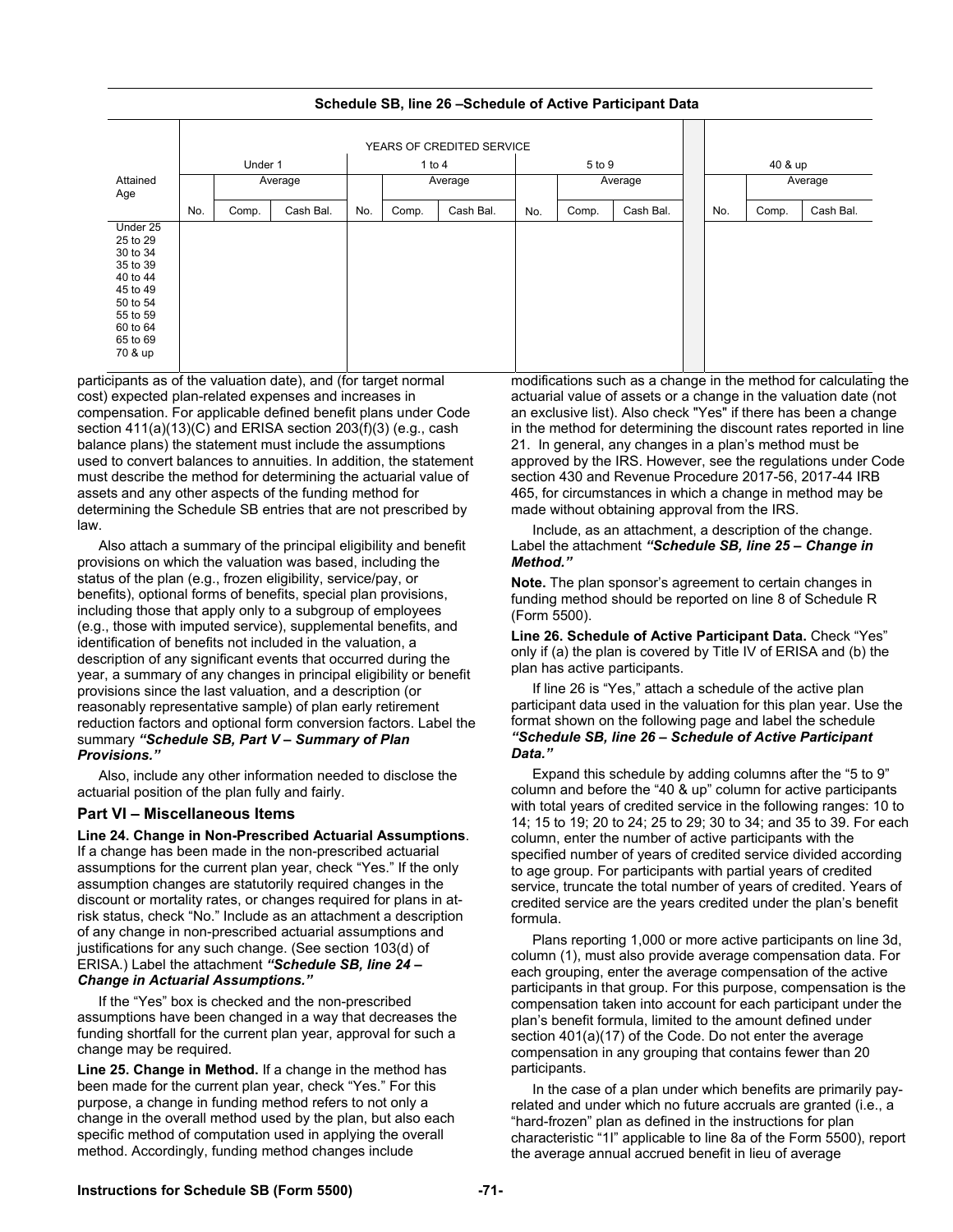compensation. Include a note on the scatter indicating that the plan is "hard frozen" and the average accrued benefits are in lieu of compensation.

Cash balance plans (or any plans using characteristic code 1C on line 8a of Form 5500) reporting 1,000 or more active participants on line 3d, column (1), must also provide average cash balance account data, regardless of whether all active participants have cash balance accounts. For each age/service bin, enter the average cash balance account of the active participants in that bin. Do not enter the average cash balance account in any age/service bin that contains fewer than 20 active participants.

**General Rule.** When all active participants in the plan have a cash balance account, data to be shown in each bin includes:

1. The number of active participants in the age/service bin,

2. The average compensation of the active participants in the age/service bin, and

3. The average cash balance account of the active participants in the age/service bin.

If the accrued benefit is the greater of a cash balance benefit or some other benefit, average in only the cash balance account. If the accrued benefit is the sum of a cash balance account benefit and some other benefit, average in only the cash balance account. For both the average compensation and the average cash balance account, do not enter an amount for age/service bins with fewer than 20 active participants.

When some active participants do not have cash balance accounts, an alternative is provided for showing compensation and cash balance accounts, requiring two age/service scatters as follows:

- Scatter 1 Provide participant count and average compensation for *all* active participants.
- Scatter 2 Provide participant count and average cash balance account for only those active participants with account-based benefits. If the number of participants with account-based benefits in a bin is fewer than 20, the average account should not be shown even if there are 20 or more active participants in this bin on Scatter 1.

In general, information should be determined as of the valuation date. Average cash balance accounts may be determined as of either:

- 1. The valuation date or
- 2. The day immediately preceding the valuation date.

Average cash balance accounts that are offset by amounts from another plan may be reported either as amounts prior to taking into account the offset or as amounts after taking into account the offset. Do not report the offset amount. For this or any other unusual or unique situation, the attachment should include an explanation of what is being provided.

If the plan is a multiple-employer plan, complete one or more schedules of active-participant data in a manner consistent with the computations for the funding requirements reported in Part VIII. For example, if the funding requirements are computed as if each participating employer maintained a separate plan, attach a separate *"Schedule SB, line 26 – Schedule of Active Participant Data"* for each participating employer in the multiple-employer plan.

**Line 27. Alternative Funding Rules**. If one of the alternative funding rules was used for this plan year, enter the appropriate code from the table below and follow the special instructions applicable to that code, including completion of any required attachments.

| Code         | <b>Alternative Funding Rule</b>                                                                                                                                                                                                                                                                                                                                                                                                                                                                                                   |
|--------------|-----------------------------------------------------------------------------------------------------------------------------------------------------------------------------------------------------------------------------------------------------------------------------------------------------------------------------------------------------------------------------------------------------------------------------------------------------------------------------------------------------------------------------------|
| 1            | A CSEC plan that is described in Code section<br>414(y). This includes certain multiple-employer<br>plans maintained by rural cooperatives and<br>other specified cooperative organizations and<br>certain plans maintained by more than 1<br>employer (determined after application of Code<br>section 414(b) and (c)), all of which are<br>described in Code section 501(c)(3). Do not use<br>Code 1 for a plan that satisfies the definition of a<br>CSEC plan that has made the election to not be<br>treated as a CSEC plan. |
| $\mathbf{2}$ | This code, formerly used by certain plans<br>maintained by PBGC settlements as described<br>in section 105 of PPA, is no longer applicable<br>and should not be used                                                                                                                                                                                                                                                                                                                                                              |
| 3            | Reserved                                                                                                                                                                                                                                                                                                                                                                                                                                                                                                                          |
| 4            | Plans with binding agreements with PBGC to<br>maintain prefunding and/or funding standard<br>carryover balances described in Code section<br>430(f)(4)(B)(ii) and ERISA section<br>303(f)(4)(B)(ii)                                                                                                                                                                                                                                                                                                                               |
| 5            | This code, formerly used by airlines using 10-<br>year amortization period for initial post-PPA<br>shortfall amortization base under section<br>402(a)(2) of PPA (as amended), is no longer<br>applicable and should not be used.                                                                                                                                                                                                                                                                                                 |
| 6            | Airlines with frozen plans using alternative 17-<br>year funding schedule under section 402(a)(1)<br>of PPA                                                                                                                                                                                                                                                                                                                                                                                                                       |
| 7            | Interstate transit company described in section<br>115 of PPA                                                                                                                                                                                                                                                                                                                                                                                                                                                                     |
| 8            | This code, formerly used by a plan subject to<br>section 104 of PPA (as amended) that is not a<br>CSEC plan, is no longer applicable and should<br>not be used.                                                                                                                                                                                                                                                                                                                                                                   |

#### **Special Instructions for codes 1 through 8**

*CSEC Plans, as described in Code section 414(y) and subject to Code section 433 (code 1).*

Complete only the following on Schedule SB:

- Lines A through F
- Part I (including signature of enrolled actuary), determined as if PPA '06 provisions were effective for all plan years beginning after December 31, 2007.
- Part III, line 14, determined as if PPA '06 provisions were effective for all plan years beginning after December 31, 2007.
- Part IV, line 18.
- Part V, determined as if PPA '06 provisions were effective for all plan years beginning after December 31, 2007.

Also, report other information for the current plan year using a 2007 Schedule B (Form 5500). Label this attachment *"2018 Schedule SB, line 27 – Actuarial Information for CSEC Plans."* Each attachment must include the plan name, the plan sponsor's name and EIN, and the plan number. Complete all items from the 2007 Schedule B, excluding line 9f and Part II, and attach the 2007 Schedule B and all applicable attachments to the Schedule SB. Note that under PPA '06, the third segment rate determined under § 430(h)(2)(C)(iii) and ERISA section 303(h)(2)(C)(iii) is substituted for the current liability interest rate under § 412(b)(5)(B) and ERISA section 302(b)(5)(B) (as in effect before PPA '06).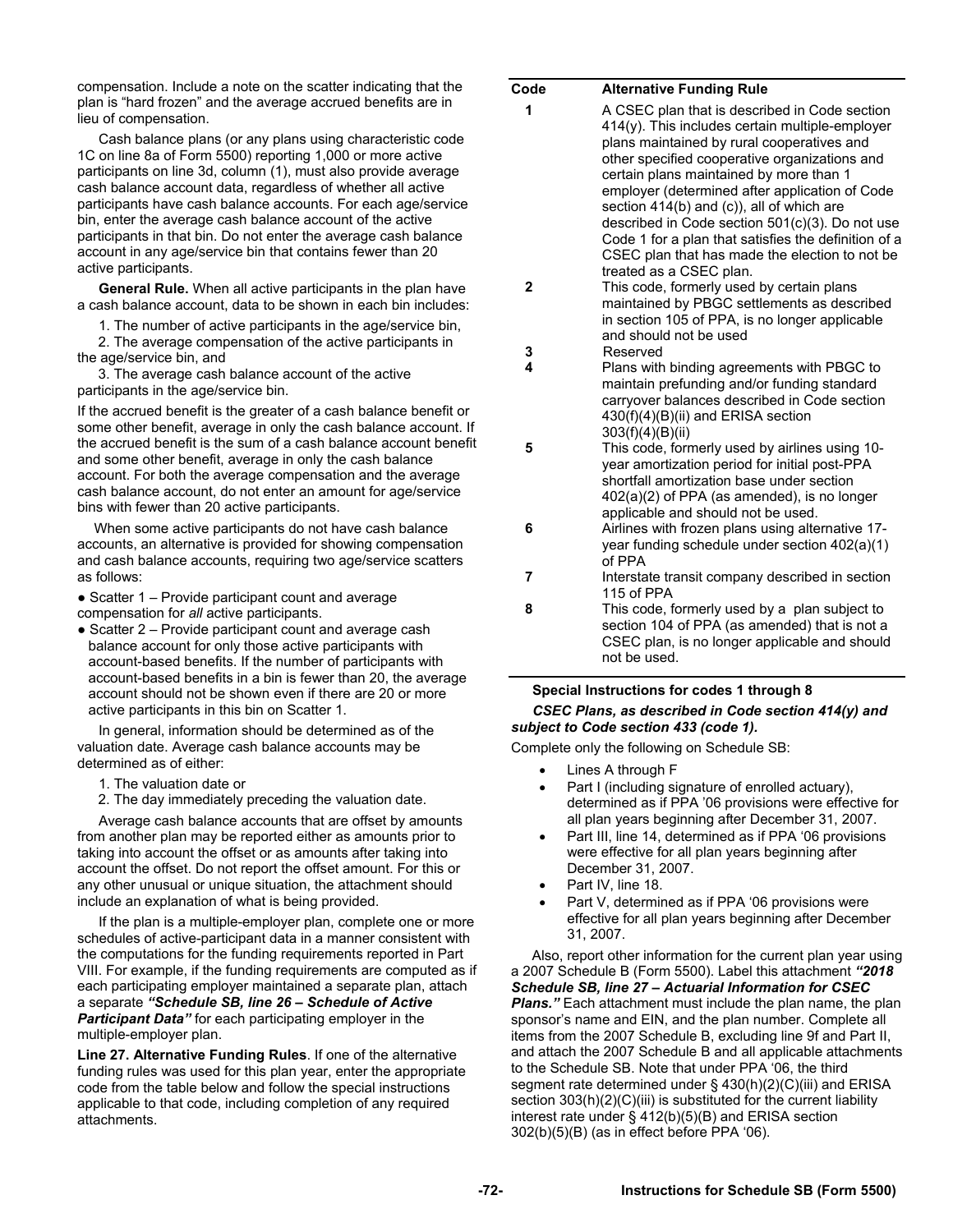If the plan's funded percentage (as defined in § 433(j)(5)(B)) as of the beginning of the plan year is less than 80%, then the plan is in funding restoration status. If the plan's enrolled actuary certifies that the plan is in funding restoration status for a plan year, include the following additional information in the attachment "2018 Schedule SB, line 27 – Actuarial Information for CSEC Plans:" (a) the annual certification by the enrolled actuary for the plan; and (b) the value of plan assets and the funding liability, including any adjustments to these amounts as specified in § 433(j)(4) and ERISA section 306(j)(4).

If a plan in funding restoration status has an accumulated funding deficiency based on the excess of the employer's normal cost determined under line 9b, over the amount actually contributed to the plan for the plan year, as determined under § 433(j)(1) and ERISA section 306(j)(1), then the details of this calculation must be included in the attachment "2018 Schedule SB, line 27 – Actuarial Information for CSEC Plans." In the case of a plan for which a spread gain funding method is used, the normal cost that is used to apply this rule is the normal cost determined under the entry age normal cost funding method.

*Plans with binding agreements with the PBGC to maintain prefunding and/or carryover balances (code 4).*  Complete the entire Schedule SB and attachments as outlined in these instructions. In addition, report on an attachment the amount subject to the binding agreement with the PBGC, reported separately for the funding standard carryover balance and prefunding balance. Label the attachment *"Schedule SB, line 27 – Balances Subject to Binding Agreement with PBGC."* 

*Airlines with frozen plans using alternative 17-year funding schedule (code 6).* Complete the following lines on Schedule SB and provide associated attachments:

● Lines A through F.

● Part I (including signature of enrolled actuary) – complete all lines.

● Parts III through VII – complete all lines.

For this purpose, disregard the special funding rules under section 402(e) of PPA except for the information reported on the following lines:

• Line 19 – Discount contributions to the applicable valuation date using the 8.85% discount rate provided under section 402(e)(4)(B) of PPA.

• Line 20 – Reflect required quarterly installments based on the minimum required contribution determined under section 402(e) of PPA to the extent applicable (i.e., for purposes of calculating the required annual payment under Code section 430(j)(3)(D)(ii)(l) and ERISA section 303(j)(3)(D)(ii)(l)).

 $\bullet$  Line 29 – Reflect the minimum required contribution determined under section 402(e) of PPA when determining the unpaid minimum required contribution.

Also, attach a worksheet showing the information below, determined in accordance with section 402(e) of PPA. Label this worksheet *"Schedule SB, line 27 – Alternative 17-Year Funding Schedule for Airlines."* 

• Date as of which plan benefits were frozen as required under section 402(b)(2) of PPA.

• Date on which the first applicable plan year began.

● Accrued liability under the unit credit method calculated as of

the first day of the plan year, using an interest rate of 8.85%.

● A summary of all other assumptions used to calculate the unit credit accrued liability.

● Fair market value of assets as of the first day of the plan year.

● Unfunded liability under section 402(e)(3)(A) of PPA.

• Alternative funding schedule:

1. Contribution necessary to amortize the unfunded liability over the remaining number of years, assuming payments at the valuation date for each plan year and using an interest rate of 8.85%;

2. Employer contributions for the plan year, discounted for interest to the valuation date for the plan year, and using a rate of 8.85%; and

3. Contribution shortfall, if any *((1)-(2) but not less than zero).*

*Interstate transit company (code 7).* Complete the entire Schedule SB, reflecting the modifications to the otherwiserequired funding rules under section 115(b) of PPA, and disregarding the attachment required for plans reporting the use of the substitute mortality table in line 23.

# **Part VII – Reconciliation of Unpaid Minimum Required Contributions for Prior Years**

**Line 28. Unpaid Minimum Required Contributions for Prior Years.** Enter the total amount of any unpaid minimum required contributions for all years from line 40 of the Schedule SB for the prior plan year.

If this is the first year that the plan is subject to the minimum funding requirements of Code section 430 or ERISA section 303, enter the amount of any accumulated funding deficiency at the end of the prior year (the pre-effective plan year). This is the amount reported on line 9p of the 2007 Schedule B form that was submitted as an attachment to the Schedule SB for the preeffective plan year.

**Line 29. Employer Contributions Allocated Toward Unpaid Minimum Required Contributions from Prior Years.** Enter the total amount of discounted contributions made for the current plan year allocated toward unpaid minimum required contributions from prior years as reported in line 19a.

**Line 30. Remaining Unpaid Minimum Required Contributions.** Enter the amount in line 28 minus the amount in line 29.

# **Part VIII – Minimum**

# **Required Contribution for Current Year**

# **Line 31. Target Normal Cost and Excess Assets.**

**Line 31a**. **Target Normal Cost (line 6).** Enter the target normal cost as reported in line 6.

**Line 31b. Excess Assets.** Enter the excess, if any, of the value of assets reported on line 2b reduced by any funding standard carryover balance and prefunding balance on line 13, columns (a) and (b), over the funding target reported on line 3d, column (3). If the valuation date is not the first day of the plan year, excess assets are determined as the value of assets reported on line 2b reduced by any funding standard carryover balance and prefunding balance reported on line 13, columns (a) and (b), adjusted for interest at the effective interest rate for the period between the beginning of the plan year and the valuation date, minus the funding target reported on line 3d, column (3) (but not less than zero). Limit the amount reported in line 31b so that it is not greater than the target normal cost reported in line 31a.

# **Line 32. Amortization Installments.**

**Line 32a. Shortfall Amortization Bases and Amortization Installments.** *Outstanding balance* — If the plan's funding shortfall (determined under Code section 430(c)(4) and ERISA section 303(c)(4)) is zero, all amortization bases and related installments are considered fully amortized. In this case, enter zero. Otherwise, enter the sum (but not less than zero) of the outstanding balances of all shortfall amortization bases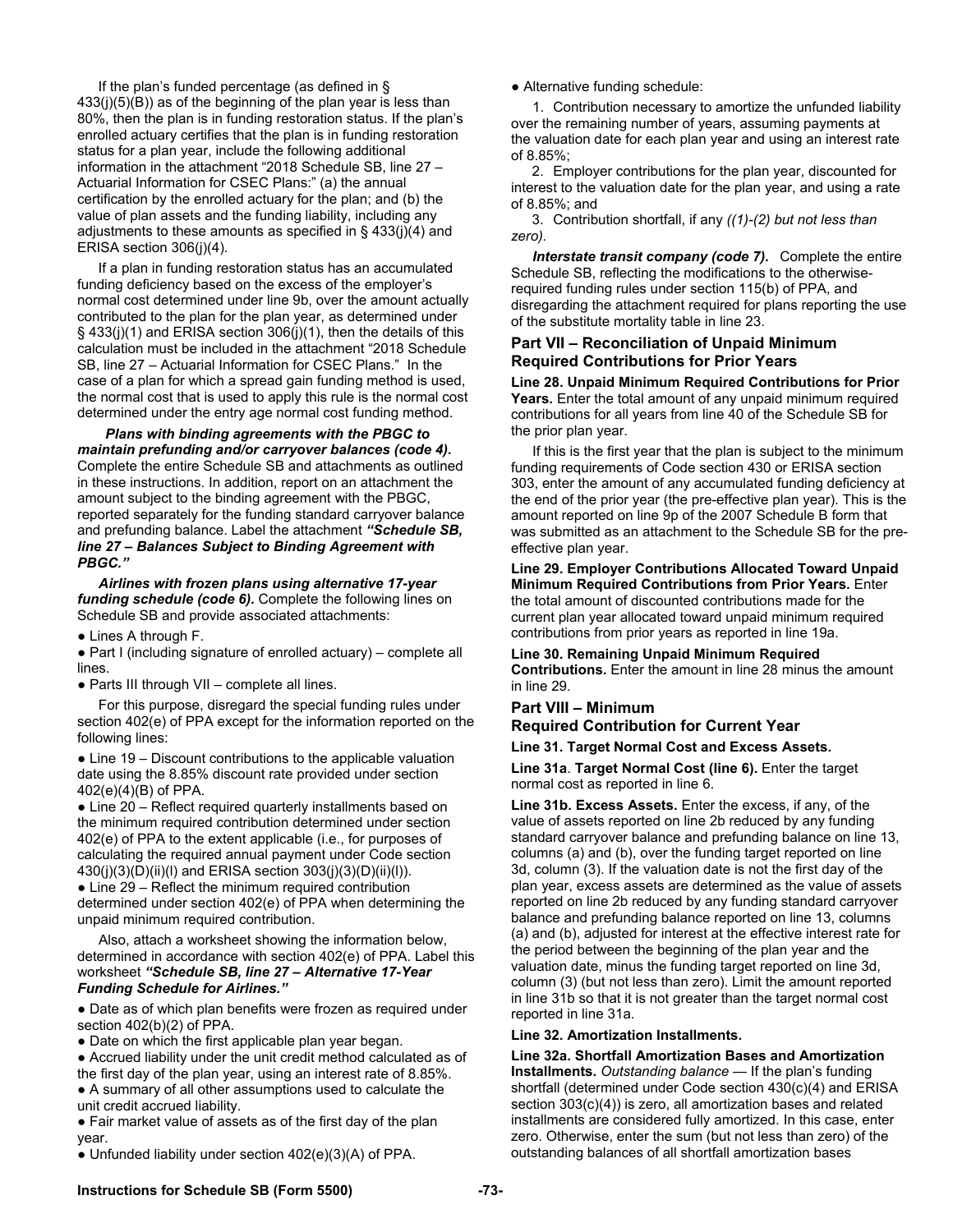(including any new shortfall amortization base established for the current plan year). The outstanding balance for each amortization base established in past years is equal to the present value as of the valuation date of any remaining amortization installments for each base (including the amortization installment for the current plan year), using the interest rates reported on line 21.

A plan is generally exempt from the requirement to establish a new shortfall amortization base for the current plan year if the funding target reported on line 3d, column (3), is less than or equal to the reduced value of assets as described below.

For the purpose of determining whether a plan is exempt from the requirement to establish a new shortfall amortization base for the current plan year, the reduced value of assets is the amount reported on line 2b, reduced by the full value of the prefunding balance reported on line 13, column (b), adjusted for interest for the period between the beginning of the plan year and the valuation date using the effective interest rate for the current plan year, if the valuation date is not the first day of the plan year. However, the assets are reduced by the prefunding balance if and only if the plan sponsor has elected to use any portion of the prefunding balance to offset the minimum required contribution for the current plan year, as reported on line 35. The assets are not reduced by the amount of any funding standard carryover balance for this calculation regardless of whether any portion of the funding standard carryover balance is used to offset the minimum required contribution for the plan year.

If the plan is not exempt from the requirement to establish a new shortfall amortization base for the current plan year, the amount of that base is generally equal to the difference between the funding shortfall as of the valuation date (determined under Code section 430(c)(4) and ERISA section 303(c)(4)) and the sum of any outstanding balances of any previously established shortfall and waiver amortization bases. The new shortfall amortization base may be either greater than or less than zero.

For the purpose of determining the amount of any new shortfall amortization base, the funding shortfall is equal to the amount of the funding target reported on line 3d, column (3), minus the reduced value of assets, but not less than zero.

If the plan's valuation date is the first day of the plan year, then the reduced value of assets for the purpose of determining the amount of any new shortfall amortization base is the amount reported on line 2b, reduced by the sum of the funding standard carryover balance and the prefunding balance reported on line 13, columns (a) and (b). However, if the plan's valuation date is not the first day of the plan year, then the reduced value of assets for the purpose of determining the amount of any new shortfall amortization base is the amount reported on line 2b, reduced by the sum of the funding standard carryover balance and the prefunding balance reported on line 13, columns (a) and (b), adjusted for interest for the period between the beginning of the plan year and the valuation date (using the effective interest rate for the current plan year). See Code section 430(f)(4)(B)(ii) and ERISA section 303(f)(4)(B)(ii) for special rules in the case of a binding agreement with the PBGC providing that all or a portion of the funding standard carryover balance and/or prefunding balance is not available to offset the minimum required contribution for the plan year.

*Shortfall amortization installment —* Enter the sum (but not less than zero) of:

1. Any shortfall amortization installments that were established to amortize shortfall amortization bases established in prior years, excluding amortization installments for bases that have been or are deemed to be fully amortized, and

2. The shortfall amortization installment that corresponds to any new shortfall amortization base established for the current plan year. This amount is the level amortization payment that will amortize the new shortfall amortization base over 7 annual payments, using the interest rates reported in line 21 for the current plan year.

**Note.** Shortfall amortization installments for a given shortfall amortization base are not re-determined from year to year regardless of any changes in interest rates or valuation dates.

**Note.** If an election was made to use an alternative shortfall amortization schedule under Code section 430(c)(2)(D) and ERISA section 303(c)(2)(D) added by PRA 2010, the shortfall amortization installment is the amount determined in accordance with the shortfall amortization schedule chosen and guidance issued by Treasury and the IRS. Include any increase to the shortfall amortization installment for this year due to the installment acceleration amount, as provided in Code section 430(c)(7) and ERISA section 303(c)(7).

**Line 32b. Waiver Amortization Bases and Amortization Installments.** *Outstanding balance —* If the plan's funding shortfall (determined under Code section 430(c)(4) and ERISA section 303(c)(4)) is zero, all waiver amortization bases and related installments are considered fully amortized. In this case, enter zero. Otherwise, enter the present value as of the valuation date of all remaining waiver amortization installments (including any installment for the current plan year), using the interest rates reported on line 21. Do not include any new waiver amortization base established for a waiver of minimum funding requirements for the current plan year.

*Waiver amortization installments* — Enter the sum of any remaining waiver amortization installments that were established to amortize any waiver amortization bases for prior plan years, unless such bases have been or are deemed to be fully amortized. Do not include an amortization installment for any new waiver amortization base established for a waiver of minimum funding requirements for the current plan year.

**Note.** If a waiver of minimum funding requirements has been granted for the current plan year, a waiver amortization base is established as of the valuation date for the current plan year equal to the amount of the funding waiver reported in line 33. The waiver amortization installment that corresponds to any waiver amortization base established for the current year is the level amortization payment that will amortize the new waiver amortization base over 5 annual payments, using the same segment interest rates or rates from the full yield curve reported on line 21 for the *current* plan year, but with the first payment due on the valuation date for the *following* plan year. The amount of the waiver amortization base and the waiver amortization installments for this base are not reported in line 32b for the year in which they are established. Rather, these are included in the entries for line 32b on the Schedule SB for the following plan year.

**Note.** Waiver amortization installments (including the waiver amortization installments of any waiver amortization base established for the prior plan year) are not re-determined from year to year regardless of any changes in interest rates or valuation dates.

*Required attachment.* If there are any shortfall or waiver amortization bases, include as an attachment a listing of all bases (other than a base established for a funding waiver for the current plan year) showing for each base:

1. The type of base (shortfall or waiver),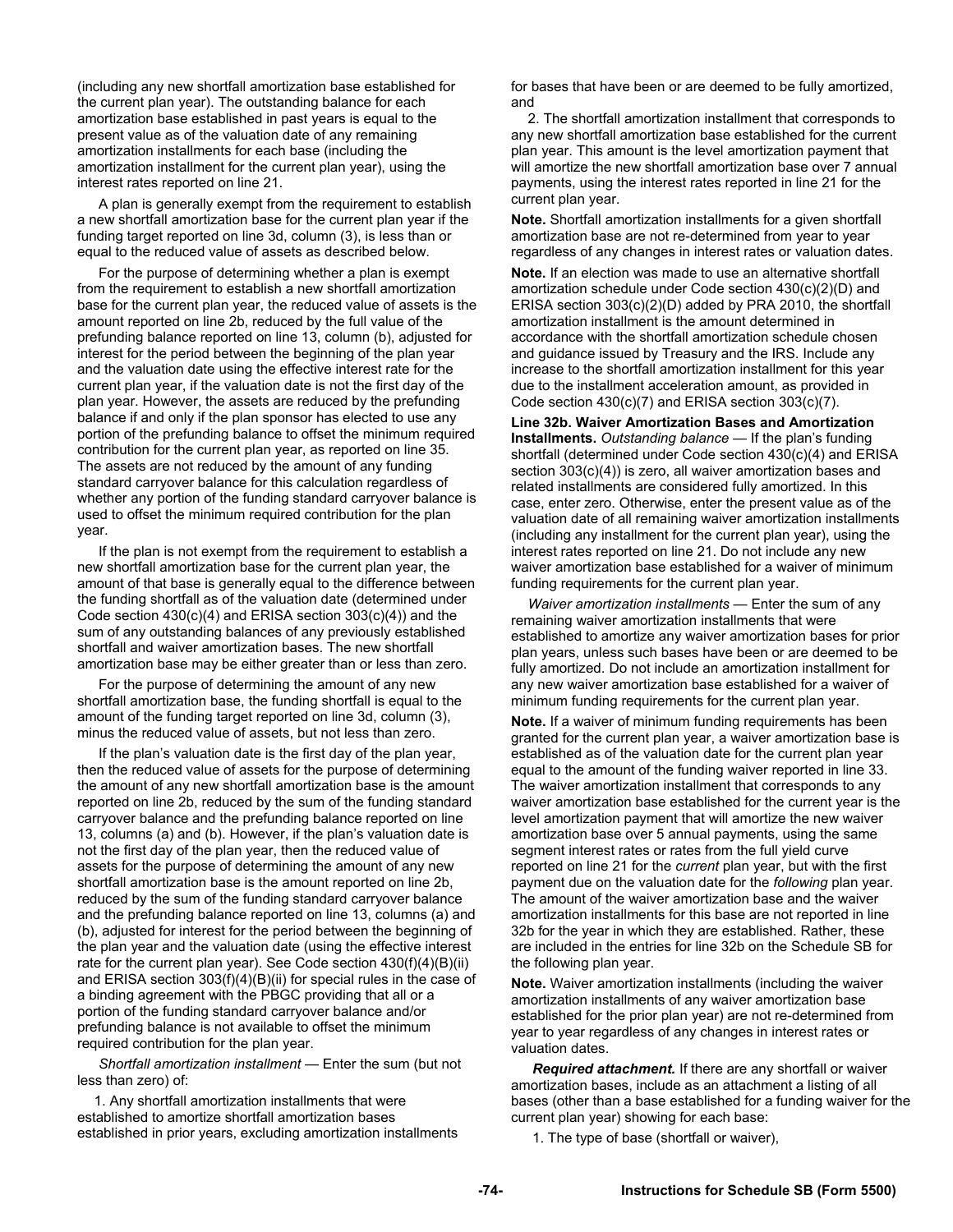2. The present value of any remaining installments (including the installment for the current plan year),

3. The valuation date as of which the base was established, 4. The number of years remaining in the amortization period, and

5. The amortization installment.

 If a base is negative (i.e., a "gain base"), show amounts in parentheses or with a negative sign in front of them. All amounts must be calculated as of the valuation date for the plan year.

 If any of the shortfall amortization bases shown on this attachment are being amortized using an alternative amortization schedule in accordance with Code section 430(c)(2)(D) or ERISA section 303(c)(2)(D), identify the amortization schedule being used and show separately the amount of any installment acceleration amount added to the shortfall amortization installment for the current plan year under Code section 430(c)(7) or ERISA section 303(c)(7). Label the schedule *"Schedule SB, line 32 – Schedule of Amortization Bases."*

**Line 33. Funding Waiver.** If a waiver of minimum funding requirements has been approved for the current plan year, enter the date of the ruling letter granting the approval and the waived amount (reported as of the valuation date) in the spaces provided. *If a waiver is pending, do not complete this line.* If a pending waiver is granted after Form 5500 is filed, file an amended Form 5500 with an amended Schedule SB.

**Line 34. Total Funding Requirement Before Reflecting Carryover/Prefunding Balances.** Enter the target normal cost in line 31a, minus the excess assets in line 31b, plus the amortization installments reported in lines 32a and 32b, reduced by any waived amounts reported in line 33.

**Line 35. Balances Elected for Use to Offset Funding Requirement.** If the percentage reported on line 16 is at least 80%, and the plan has a funding standard carryover balance and/or prefunding balance (as reported on line 13, columns (a) and (b)), the plan sponsor may elect to credit all or a portion of such balances against the minimum required contribution. Enter the amount of any balance elected for use for this purpose in the applicable column of line 35, and enter the total in the column headed "Total Balance." No portion of the prefunding balance can be used for this purpose unless the full amount of any remaining funding standard carryover balance (line 13, column (a)) is used. The amounts entered on line 35 cannot be larger than the corresponding amounts on line 13 (unless the plan's valuation date is not the first day of the plan year, as discussed below).

If the plan's valuation date is not the first day of the plan year, adjust the portion of the funding standard carryover balance and prefunding balance used to offset the minimum required contribution for interest between the beginning of the plan year and the valuation date using the effective interest rate for the current plan year.

*Special rule for late election to apply balances to quarterly installments.* If an election was made to use the funding standard carryover balance or the prefunding balance to offset the amount of a required quarterly installment, but the election was made after the due date of the installment, the amount reported on line 35 may not be the same amount that is subtracted from the plan's balances in the following plan year (to be reported in line 8 of Schedule SB for the following plan year). Refer to the regulations under Section 430 of the Code for additional information.

*Special rule for elections to use balances in excess of the minimum required contribution.* Section 1.430(f)-1(f)(3)(ii) of the regulations provides an exception to the general rule requiring that any elections to use the funding standard carryover balance and/or prefunding balance to offset the minimum required contribution are irrevocable. Under this exception, such an election may be revoked to the extent that the amount of the election exceeds the minimum required contribution for the plan year as reported in line 34. If a timely election is made to revoke the excess amount, report only the amount of the election used to offset the minimum required contribution on line 35. If the excess amount is not revoked by means of a timely election, report the full amount of the election on line 35 even if it exceeds the minimum required contribution reported on line 34.

**Line 36. Additional Cash Requirement.** Enter the amount in line 34 minus the amount in the "Total Balance" column in line 35. (The result cannot be less than zero.) This represents the contribution needed to satisfy the minimum funding requirement for the current year, adjusted for interest to the valuation date.

**Line 37. Contributions Allocated Toward Minimum Required Contribution for Current Year, Adjusted to Valuation Date.** Enter the amount reported in line 19c.

**Line 38. Present Value of Excess Contributions for Current Year.** 

**Line 38a.** If line 37 is greater than line 36, enter the amount by which line 37 exceeds line 36. Otherwise, enter "0." This amount (plus interest, if applicable) is the maximum amount by which the plan sponsor may elect to increase the prefunding balance.

**Line 38b**. Enter the amount of any portion of the amount shown on line 38a that results solely from the use of the funding standard carryover balance and/or prefunding balance to offset the minimum required contribution.

**Line 39. Unpaid Minimum Required Contribution for Current Year.** If line 37 is less than line 36, enter the amount by which line 36 exceeds line 37. Otherwise, enter "0".

**Line 40. Unpaid Minimum Required Contributions for All Years.** Enter the sum of the remaining unpaid minimum required contributions from line 30 and the unpaid minimum required contribution for the current year from line 39. If this amount is greater than zero, file Form 5330, Return of Excise Taxes Related to Employee Benefit Plans and pay the 10% excise tax on the unpaid minimum required contributions.

# **Part IX – Election to Use Pension Funding Relief under PRA 2010**

**Note**. This section is completed only if:

(1) an election was made to use an alternative shortfall amortization schedule for any election year under Code section 430(c)(2)(D) or ERISA section 303(c)(2)(D), or

(2) in the case of a plan subject to a delayed effective date for PPA funding rules under section 104 of PPA, an election was made to determine the minimum required contribution for any election year using the extended amortization periods under section 107 of PPA '06, as added by PRA 2010 (complete lines 41a and 41b only).

**Line 41a**. **Schedule elected.** Check the applicable box to indicate which alternative shortfall amortization schedule is being used, the 2 plus 7-year schedule or the 15-year schedule.

**Line 41b. Eligible plan year(s) for which the election in line 41a was made.** Check the box(es) to indicate the eligible plan years for which the election was made to use an alternative amortization schedule under Code section 430(c)(2)(D) or ERISA section 303(c)(2)(D) or the relief under section 107 of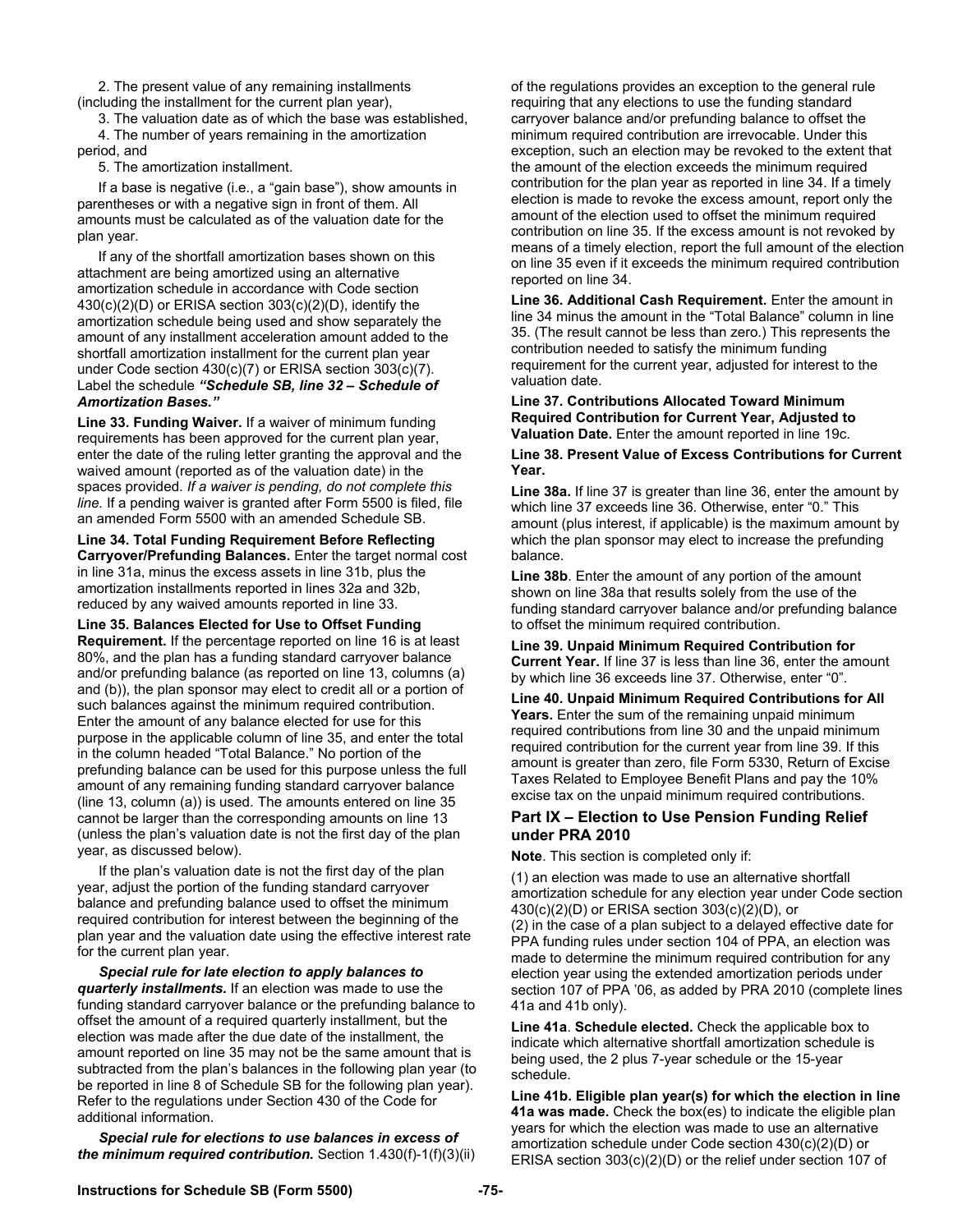PPA '06 as added by PRA 2010. Note that an election to use an alternative amortization schedule may only be made with respect to one or two eligible plan years. Refer to Code section 430(c)(2)(D)(v) or ERISA section 303(c)(2)(D)(v) for the definition of eligible plan years.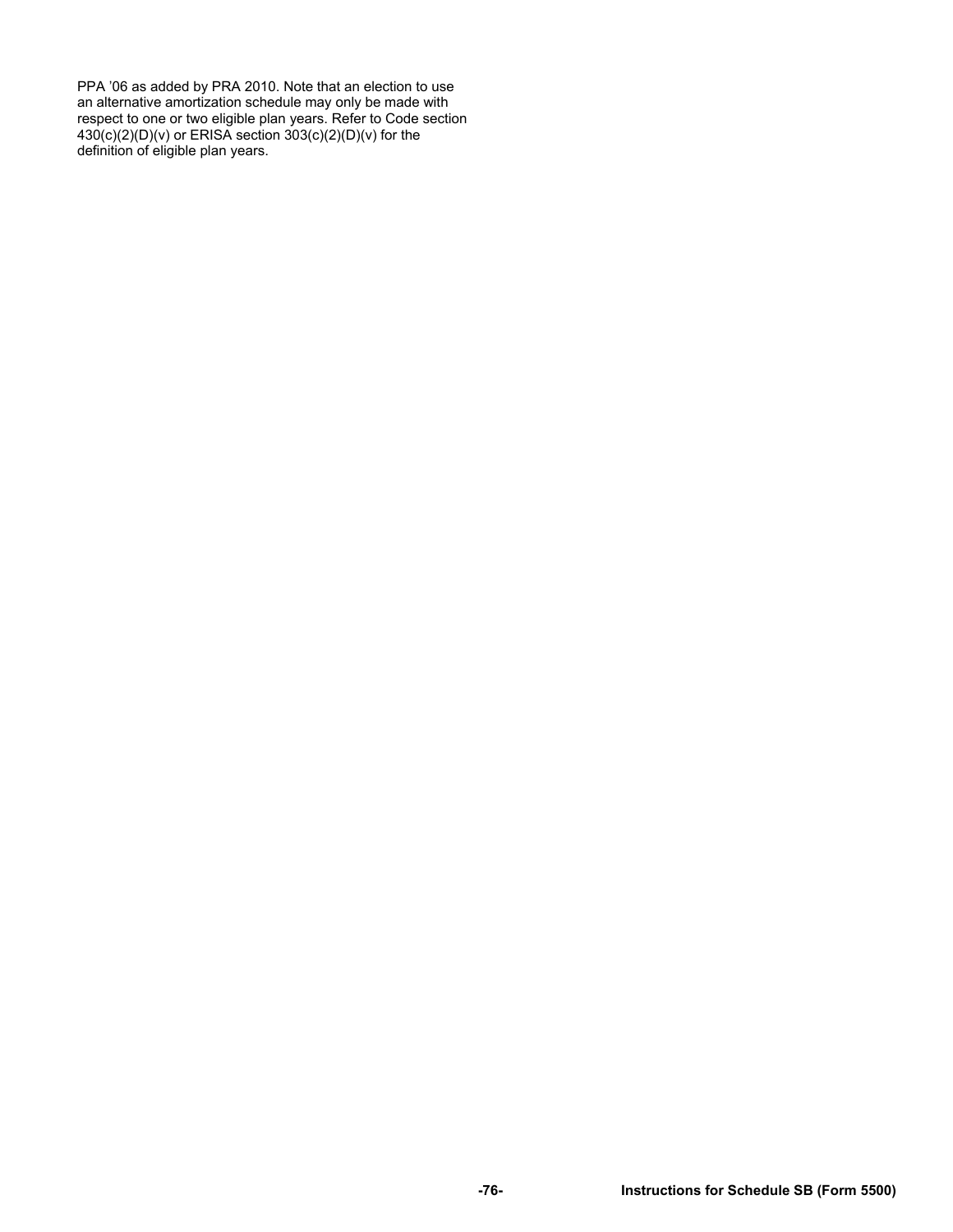# **OMB Control Numbers**

| Agency | <b>OMB Number</b> |
|--------|-------------------|
|        |                   |

# **Paperwork Reduction Act Notice**

We ask for the information on this form to carry out the law as specified in ERISA and in Code sections 6047(e), 6058(a), and 6059(a). You are required to give us the information. We need it to determine whether the plan is operating according to the law.

You are not required to provide the information requested on a form that is subject to the Paperwork Reduction Act unless the form displays a valid OMB control number. Books and records relating to a form or its instructions must be retained as long as their contents may become material in the administration of the Internal Revenue Code or are required to be maintained pursuant to Title I or IV of ERISA. Generally, the Form 5500 return/reports are open to public inspection and are subject to publication on the Internet.

The time needed to complete and file the forms listed below reflects the combined requirements of the Internal Revenue Service, Department of Labor, and Pension Benefit Guaranty Corporation. These times will vary depending on individual circumstances. The estimated average times are:

|             |                  | <b>Pension Plans</b> | <b>Welfare Plans</b> |                |  |
|-------------|------------------|----------------------|----------------------|----------------|--|
|             | Large            | <b>Small</b>         | Large                | <b>Small</b>   |  |
| Form 5500   | 1 hr., 54 min.   | 1 hr., 19 min.       | 1 hr., 45 min.       | 1 hr., 14 min. |  |
| Schedule A  | 2 hr., 52 min.   | 2 hr., 51 min.       | 3 hr., 39 min.       | 2 hr., 43 min. |  |
| Schedule C  | $3$ hr., $4$ min | N/A                  | 3 hr., 38 min.       | N/A            |  |
| Schedule D  | 1 hr., 39 min.   | 20 min.              | 1 hr., 52 min.       | 20 min.        |  |
| Schedule G  | 11 hr., 29 min.  | N/A                  | 11 hr.               | N/A            |  |
| Schedule H  | 7 hr., 42 min.   | N/A                  | 8 hr., 35 min.       | N/A            |  |
| Schedule I  | N/A              | 2 hr., 5 min.        | N/A                  | 1 hr., 55 min. |  |
| Schedule MB | 7 hr., 52 min.   | 4 hr., 14 min.       | N/A                  | N/A            |  |
| Schedule R  | 1 hr., 43 min.   | $1$ hr., $5$ min.    | N/A                  | N/A            |  |
| Schedule SB | 6 hr., 38 min.   | 6 hr., 49 min.       | N/A                  | N/A            |  |

If you have comments concerning the accuracy of these time estimates or suggestions for making these forms simpler, we would be happy to hear from you. You can write to the Internal Revenue Service, Tax Products Coordinating Committee, SE:W:CAR:MP:T:T:SP, 1111 Constitution Ave NW, IR-6526, Washington, DC 20224. Do not send any of these forms or schedules to this address. The forms and schedules must be filed electronically. See *How To File – Electronic Filing Requirement*.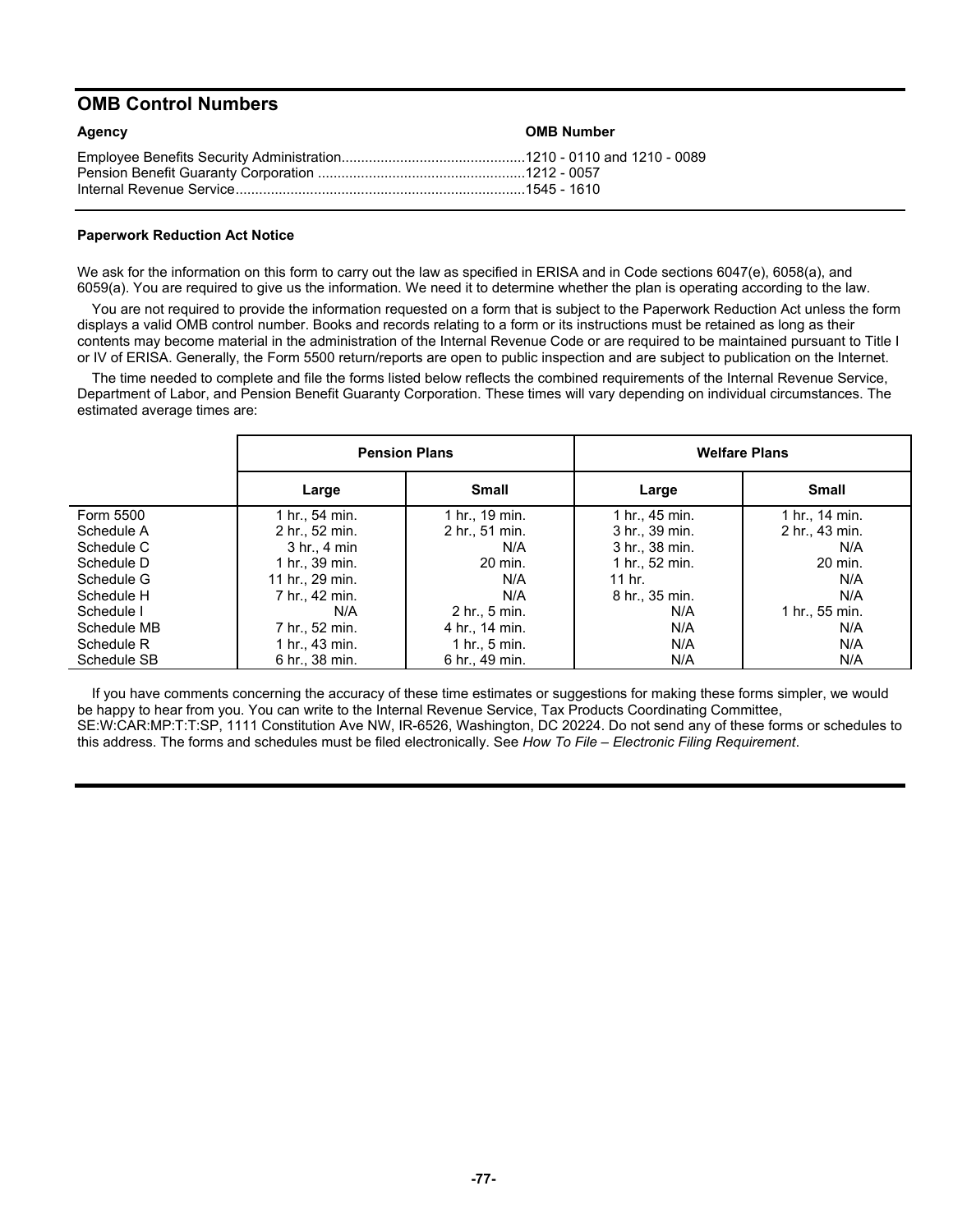#### **Forms 5500, 5500-SF, and 5500-EZ Codes for Principal Business Activity**

| Code                   |                                           |               |                                          |                   |                                     |               |                                        |
|------------------------|-------------------------------------------|---------------|------------------------------------------|-------------------|-------------------------------------|---------------|----------------------------------------|
|                        |                                           | Code          |                                          | Code              |                                     | Code          |                                        |
|                        | Agriculture, Forestry, Fishing            |               | <b>Specialty Trade Contractors</b>       |                   | <b>Printing and Related Support</b> |               | <b>Computer and Electronic Product</b> |
|                        |                                           |               |                                          |                   |                                     |               |                                        |
| and Hunting            |                                           | 238100        | Foundation, Structure, &                 | <b>Activities</b> |                                     | Manufacturing |                                        |
| <b>Crop Production</b> |                                           |               | <b>Building Exterior Contractors</b>     |                   | 323100 Printing & Related Support   |               | 334110 Computer & Peripheral           |
|                        |                                           |               |                                          |                   |                                     |               |                                        |
| 111100                 | Oilseed & Grain Farming                   |               | (including framing carpentry,            |                   | Activities                          |               | <b>Equipment Mfg</b>                   |
| 111210                 | Vegetable & Melon Farming                 |               | masonry, glass, roofing, &               |                   | <b>Petroleum and Coal Products</b>  | 334200        | <b>Communications Equipme</b>          |
|                        | (including potatoes & yams)               |               | siding)                                  | Manufacturing     |                                     |               | Mfg                                    |
|                        |                                           |               |                                          |                   |                                     |               |                                        |
| 111300                 | Fruit & Tree Nut Farming                  | 238210        | <b>Electrical Contractors</b>            |                   | 324110 Petroleum Refineries         | 334310        | Audio & Video Equipment                |
| 111400                 | Greenhouse, Nursery, &                    | 238220        | Plumbing, Heating, &                     |                   | (including integrated)              | 334410        | Semiconductor & Other                  |
|                        | <b>Floriculture Production</b>            |               | Air-Conditioning Contractors             | 324120            | Asphalt Paving, Roofing, &          |               | Electronic Component Mf                |
|                        |                                           |               |                                          |                   |                                     |               |                                        |
| 111900                 | Other Crop Farming                        | 238290        | <b>Other Building Equipment</b>          |                   | Saturated Materials Mfg             | 334500        | Navigational, Measuring,               |
|                        | (including tobacco, cotton,               |               | Contractors                              | 324190            | Other Petroleum & Coal              |               | Electromedical, & Control              |
|                        | sugarcane, hay, peanut,                   | 238300        | <b>Building Finishing</b>                |                   | <b>Products Mfg</b>                 |               | Instruments Mfg                        |
|                        |                                           |               |                                          |                   |                                     |               |                                        |
|                        | sugar beet, & all other crop              |               | Contractors (including                   |                   | <b>Chemical Manufacturing</b>       | 334610        | Manufacturing & Reprodu                |
|                        | farming)                                  |               | drywall, insulation, painting,           | 325100            | <b>Basic Chemical Mfg</b>           |               | Magnetic & Optical Media               |
|                        | <b>Animal Production</b>                  |               | wallcovering, flooring, tile, &          | 325200            | Resin, Synthetic Rubber, &          |               | Electrical Equipment, Appliance, a     |
|                        |                                           |               |                                          |                   |                                     |               |                                        |
|                        | 112111 Beef Cattle Ranching &             |               | finish carpentry)                        |                   | Artificial & Synthetic Fibers &     |               | <b>Component Manufacturing</b>         |
|                        | Farming                                   | 238900        | <b>Other Specialty Trade</b>             |                   | <b>Filaments Mfg</b>                |               | 335100 Electric Lighting Equipmer      |
| 112112                 | Cattle Feedlots                           |               | Contractors (including site              | 325300            | Pesticide, Fertilizer, & Other      |               | Mfg                                    |
|                        |                                           |               |                                          |                   |                                     |               |                                        |
| 112120                 | Dairy Cattle & Milk                       |               | preparation)                             |                   | Agricultural Chemical Mfg           | 335200        | Major Household Appliand               |
|                        | Production                                | Manufacturing |                                          | 325410            | Pharmaceutical & Medicine Mfg       | 335310        | <b>Electrical Equipment Mfg</b>        |
| 112210                 |                                           |               |                                          | 325500            |                                     | 335900        | Other Electrical Equipmer              |
|                        | Hog & Pig Farming                         |               | <b>Food Manufacturing</b>                |                   | Paint, Coating, & Adhesive Mfg      |               |                                        |
| 112300                 | Poultry & Egg Production                  |               | 311110 Animal Food Mfg                   | 325600            | Soap, Cleaning Compound, &          |               | Component Mfg                          |
| 112400                 | Sheep & Goat Farming                      | 311200        | Grain & Oilseed Milling                  |                   | <b>Toilet Preparation Mfg</b>       |               | <b>Transportation Equipment</b>        |
| 112510                 | Aquaculture (including                    | 311300        | Sugar & Confectionary                    | 325900            | Other Chemical Product &            | Manufacturing |                                        |
|                        |                                           |               |                                          |                   |                                     |               |                                        |
|                        | shellfish & finfish farms &               |               | Product Mfg                              |                   | Preparation Mfg                     | 336100        | Motor Vehicle Mfg                      |
|                        | hatcheries)                               | 311400        | Fruit & Vegetable Preserving             |                   | <b>Plastics and Rubber Products</b> | 336210        | Motor Vehicle Body & Tra               |
| 112900                 |                                           |               |                                          |                   |                                     |               |                                        |
|                        | <b>Other Animal Production</b>            |               | & Specialty Food Mfg                     | Manufacturing     |                                     |               | Mfg                                    |
|                        | <b>Forestry and Logging</b>               | 311500        | Dairy Product Mfg                        |                   | 326100 Plastics Product Mfg         | 336300        | Motor Vehicle Parts Mfg                |
|                        | 113110 Timber Tract Operations            | 311610        | Animal Slaughtering and                  |                   | 326200 Rubber Product Mfg           | 336410        | Aerospace Product & Part               |
|                        |                                           |               |                                          |                   |                                     |               |                                        |
|                        | 113210 Forest Nurseries & Gathering       |               | Processing                               |                   | <b>Nonmetallic Mineral Product</b>  |               | Mfg                                    |
|                        | of Forest Products                        | 311710        | Seafood Product Preparation              | Manufacturing     |                                     | 336510        | Railroad Rolling Stock Mf              |
| 113310 Logging         |                                           |               | & Packaging                              | 327100            | Clay Product & Refractory Mfg       | 336610        | Ship & Boat Building                   |
|                        |                                           |               |                                          |                   |                                     |               |                                        |
|                        | <b>Fishing, Hunting and Trapping</b>      | 311800        | Bakeries, Tortilla & Dry Pasta           | 327210            | Glass & Glass Product Mfg           | 336990        | Other Transportation                   |
| 114110 Fishing         |                                           |               | Mfg                                      | 327300            | Cement & Concrete Product Mfg       |               | <b>Equipment Mfg</b>                   |
|                        | 114210 Hunting & Trapping                 | 311900        | Other Food Mfg (including                | 327400            | Lime & Gypsum Product Mfg           |               | <b>Furniture and Related Product</b>   |
|                        |                                           |               |                                          |                   |                                     |               |                                        |
|                        | <b>Support Activities for Agriculture</b> |               | coffee, tea, flavorings &                | 327900            | Other Nonmetallic Mineral           | Manufacturing |                                        |
| and Forestry           |                                           |               | seasonings)                              |                   | <b>Product Mfg</b>                  | 337000        | Furniture & Related Produ              |
| 115110                 | <b>Support Activities for Crop</b>        |               | <b>Beverage and Tobacco Product</b>      |                   | <b>Primary Metal Manufacturing</b>  |               | Manufacturing                          |
|                        |                                           |               |                                          |                   |                                     |               |                                        |
|                        | Production (including cotton              | Manufacturing |                                          | 331110            | Iron & Steel Mills & Ferroalloy     |               | <b>Miscellaneous Manufacturing</b>     |
|                        | ginning, soil preparation,                |               | 312110 Soft Drink & Ice Mfg              |                   | Mfg                                 | 339110        | Medical Equipment &                    |
|                        | planting, & cultivating)                  |               | 312120 Breweries                         | 331200            | Steel Product Mfg from              |               | Supplies Mfg                           |
|                        |                                           |               |                                          |                   |                                     |               |                                        |
| 115210                 | <b>Support Activities for Animal</b>      | 312130        | Wineries                                 |                   | <b>Purchased Steel</b>              |               | 339900 Other Miscellaneous Mfg         |
|                        | Production                                | 312140        | <b>Distilleries</b>                      | 331310            | Alumina & Aluminum                  |               | <b>Wholesale Trade</b>                 |
|                        |                                           |               |                                          |                   |                                     |               |                                        |
| 115310                 | Support Activities for                    |               | 312200 Tobacco Manufacturing             |                   | Production & Processing             |               | <b>Merchant Wholesalers, Durable</b>   |
|                        | Forestry                                  |               | <b>Textile Mills and Textile Product</b> | 331400            | Nonferrous Metal (except            | Goods         |                                        |
|                        |                                           |               |                                          |                   |                                     |               |                                        |
| <b>Mining</b>          |                                           | Mills         |                                          |                   | Aluminum) Production &              | 423100        | Motor Vehicle, & Motor                 |
| 211120                 | Crude Petroleum Extraction                |               | 313000 Textile Mills                     |                   | Processing                          |               | Vehicle Parts & Supplies               |
| 211130                 | <b>Natural Gas Extraction</b>             |               | 314000 Textile Product Mills             |                   | 331500 Foundries                    | 423200        | Furniture & Home Furnish               |
|                        |                                           |               |                                          |                   |                                     |               |                                        |
|                        |                                           |               | <b>Apparel Manufacturing</b>             |                   |                                     |               |                                        |
| 212110                 | Coal Mining                               |               |                                          |                   | <b>Fabricated Metal Product</b>     | 423300        | Lumber & Other Construc                |
|                        |                                           |               |                                          |                   |                                     |               |                                        |
| 212200                 | Metal Ore Mining                          | 315100        | <b>Apparel Knitting Mills</b>            | Manufacturing     |                                     |               | Materials                              |
| 212310                 | Stone Mining & Quarrying                  | 315210        | Cut & Sew Apparel                        | 332110            | Forging & Stamping                  | 423400        | Professional & Commercia               |
| 212320                 | Sand, Gravel, Clay, &                     |               | Contractors                              | 332210            | Cutlery & Handtool Mfg              |               | Equipment & Supplies                   |
|                        |                                           |               |                                          |                   |                                     |               |                                        |
|                        | Ceramic & Refractory                      | 315220        | Men's & Boys' Cut & Sew                  | 332300            | Architectural & Structural          | 423500        | Metal & Mineral (except                |
|                        | Minerals Mining, & Quarrying              |               | Apparel Mfg.                             |                   | Metals Mfg                          |               | petroleum)                             |
| 212390                 | <b>Other Nonmetallic Mineral</b>          | 315240        | Women's, Girls' and Infants'             | 332400            | Boiler, Tank, & Shipping            | 423600        | Household Appliances an                |
|                        |                                           |               |                                          |                   |                                     |               |                                        |
|                        | Mining & Quarrying                        |               | Cut & Sew Apparel Mfg.                   |                   | Container Mfg                       |               | Electrical & Electronic Go             |
| 213110                 | <b>Support Activities for Mining</b>      | 315280        | Other Cut & Sew Apparel Mfg              | 332510            | Hardware Mfg                        | 423700        | Hardware, Plumbing, &                  |
| <b>Utilities</b>       |                                           | 315990        | Apparel Accessories & Other              | 332610            |                                     |               |                                        |
|                        |                                           |               |                                          |                   | Spring & Wire Product Mfg           |               | Heating Equipment &                    |
|                        | 221100 Electric Power Generation,         |               | Apparel Mfg                              | 332700            | Machine Shops; Turned               |               | Supplies                               |
|                        | Transmission & Distribution               |               | <b>Leather and Allied Product</b>        |                   | Product; & Screw, Nut, & Bolt       | 423800        | Machinery, Equipment, &                |
| 221210                 |                                           |               |                                          |                   |                                     |               |                                        |
|                        | Natural Gas Distribution                  | Manufacturing |                                          |                   | Mfg                                 |               | Supplies                               |
|                        | 221300 Water, Sewage & Other              |               | 316110 Leather & Hide Tanning, &         |                   | 332810 Coating, Engraving, Heat     |               | 423910 Sporting & Recreational         |
|                        | Systems                                   |               | Finishing                                |                   | Treating, & Allied Activities       |               | Goods & Supplies                       |
|                        |                                           |               |                                          |                   |                                     |               |                                        |
| 221500                 | Combination Gas & Electric                |               | 316210 Footwear Mfg (including           | 332900            | <b>Other Fabricated Metal</b>       | 423920        | Toy, & Hobby Goods, &                  |
| <b>Construction</b>    |                                           |               | rubber & plastics)                       |                   | Product Mfg                         |               | Supplies                               |
|                        |                                           |               |                                          |                   |                                     |               |                                        |
|                        | <b>Construction of Buildings</b>          | 316990        | Other Leather & Allied                   |                   | <b>Machinery Manufacturing</b>      | 423930        | Recyclable Materials                   |
|                        | 236110 Residential Building               |               | <b>Product Mfg</b>                       | 333100            | Agriculture, Construction, &        | 423940        | Jewelry, Watch, Precious               |
|                        | Construction                              |               | <b>Wood Product Manufacturing</b>        |                   | Mining Machinery Mfg                |               | Stone, & Precious Metals               |
|                        |                                           |               |                                          |                   |                                     |               |                                        |
| 236200                 | Nonresidential Building                   | 321110        | Sawmills & Wood                          | 333200            | Industrial Machinery Mfg            | 423990        | Other Miscellaneous Dura               |
|                        | Construction                              |               | Preservation                             | 333310            | Commercial & Service                |               | Goods                                  |
|                        | <b>Heavy and Civil Engineering</b>        | 321210        | Veneer, Plywood, &                       |                   | Industry Machinery Mfg              |               | <b>Merchant Wholesalers, Nondurab</b>  |
|                        |                                           |               |                                          |                   |                                     |               |                                        |
| Construction           |                                           |               | <b>Engineered Wood Product</b>           | 333410            | Ventilation, Heating,               | Goods         |                                        |
| 237100                 | Utility System Construction               |               | Mfg                                      |                   | Air-Conditioning, &                 | 424100        | Paper & Paper Products                 |
|                        |                                           | 321900        |                                          |                   |                                     | 424210        | Drugs & Druggists' Sundri              |
| 237210                 | <b>Land Subdivision</b>                   |               | Other Wood Product Mfg                   |                   | <b>Commercial Refrigeration</b>     |               |                                        |
| 237310                 | Highway, Street, & Bridge                 |               | <b>Paper Manufacturing</b>               |                   | <b>Equipment Mfg</b>                | 424300        | Apparel, Piece Goods, &                |
|                        |                                           | 322100        | Pulp, Paper, & Paperboard                | 333510            | Metalworking Machinery Mfg          |               | Notions                                |
| 237990                 |                                           |               | Mills                                    |                   |                                     | 424400        |                                        |
|                        | Other Heavy & Civil                       |               |                                          | 333610            | Engine, Turbine & Power             |               | Grocery & Related Produc               |
|                        | <b>Engineering Construction</b>           | 322200        | Converted Paper Product Mfg              |                   | <b>Transmission Equipment Mfg</b>   | 424500        | Farm Product Raw Materi                |
|                        |                                           |               |                                          | 333900            | Other General Purpose               | 424600        | Chemical & Allied Product              |
|                        |                                           |               |                                          |                   |                                     |               |                                        |
|                        |                                           |               |                                          |                   | Machinery Mfg                       |               |                                        |

codes is designed to classify an enterprise by the type of activity in which it is engaged. Industry Classification System. *Code Code Code Code*  **Agriculty Trade Contractors Contractors Printing and Related Support Computer and Electronic Product** <br> **Activities** Activities **Printing and Related Support Computer and Electronic Product Computer and Electronic Pro Foundation, Structure, & Activities Activities Activities** Manufacturing **Manufacturing 323100** Printing & Related Support 334110 Computer & Peripheral **Crop 23100** Printing & Related Support 334110 Computer & Peripheral Activities **Audit Activities** 111100 Oilseed & Grain Farming **(including framing carpentry, the coal Activities Activities and Coal Products** From Products Equipment Mfg and the masonry, glass, roofing, & **Petroleum and Coal Products** 334200 Communicat (including potatoes & yams) siding) **Manufacturing** Mfg 238210 Electrical Contractors 324110 Petroleum Refineries 334310 Audio & Video Equipment Mfg<br>238220 Plumbing, Heating, & 334410 Semiconductor & Other<br>Air-Conditioning Contractors 324120 Asphalt Paving, Roofing, & Electroni 111400 Greenhouse, Nursery, & 238220 Plumbing, Heating, & (including integrated) 334410 Semiconductor & Other Floriculture Production Air-Conditioning Contractors 324120 Asphalt Paving, Roofing, & Electronic Component Mfg Air-Conditioning Contractors<br>
238290 Other Building Equipment Saturated Materials Mfg 334500 Navigational, Measuring,<br>
238290 Other Building Equipment Saturated Materials Mfg 334500 Navigational, Measuring,<br>
24190 Other Pe Contractors Contractors 324190 Other Petroleum & Coal Electromedical, & Control<br>238300 Building Finishing Products Mfg Products Mfg Instruments Mfg Building Finishing<br>
Contractors (including Products Mfg Instruments Microsoft Chemical Manufacturing 334610 **Subset between Contract Contract Contract Contract Contract Chemical Manufacturing Chemical Manufacturing 334610**<br> **Chemical Manufacturing 334610** Manufacturing & Reproducing 325100 Basic Chemical Mfg Magnetic & Optical M drywall, insulation, painting, 325100 Basic Chemical Mfg<br>
wallcovering, flooring, tile, & 325200 Resin, Synthetic Rubber, & **Animal Production Conduction Appliance, and** animal Production **and Production Conduction Annunction Annunction Appliance**, and **finish carpentry**) **And Appliance Appliance**, and **Annunction Appliance**, and **c** 11121 Beef Cathering (1121) Component Manufacturing<br>
finish carpentry) Artificial & Synthetic Fibers & **Component Manufacturing**<br>
Filaments Mfg **Beef Cattle Ranching Equipment** Farming 2. 5 Filaments Mfg<br>Filaments Mfg<br>325300 Pesticide. Fertilizer. & Other 20112 Contractors (including site 325300 Pesticide, Ferdilizer, & Other preparation) 335200

# 1125900 Other Chemical Product Mfg<br>
Product Mfg<br>
<sup>325900</sup> Preparation Mfg **Support Activities For Agriculture in Agriculture in Agriculture in Agriculture in Agriculture in Agriculture in Agriculturing <b>Contracturing Contracturing** <br> **Support Agriculturing Product Mfa**<br> **Manufacturing Contract P** Forestry **Textile Mills and Textile Product** 331400 Nonferrous Metal (except **Goods**

This list of principal business activities and their associated

# 1**12210 Food Manufacturing Transform Coating Address** 325500 Paint, Coating, & Adhesive Mfg 335900 Other Electrical Equipment Mfg 325600 Soap, Cleaning Compound, & Component Mfg 335900 Other Electrical I 11230 Poultry Animal Food Mfg<br>
111200 Poultry States and States 325600 Soap, Cleaning Compound, & Compound, & Compound, & Compound, & Compound, & Compound Mfg 11200 Grain & Oilseed Milling **Farming Communist Preparation Mfg Toilet Preparation Mig Transportation Equipment**<br>131300 Sugar & Confectionary **1325900 Other Chemical Product & Manufacturing** Fruit & Vegetable Preserving **Plastics and Rubber Products 336210** Motor & Specialty Food Mfg **Motor Conducts Meanufacturing** 11900 Mfg Mfg 111900 Cement & Concrete Product Mfg 11900 Cement & Concrete Product Mfg of the planting of the current of the current of the current of the current of the current of the current of the current of the current of the current of the current of the current of the current of the current of the curr

These principal activity codes are based on the North American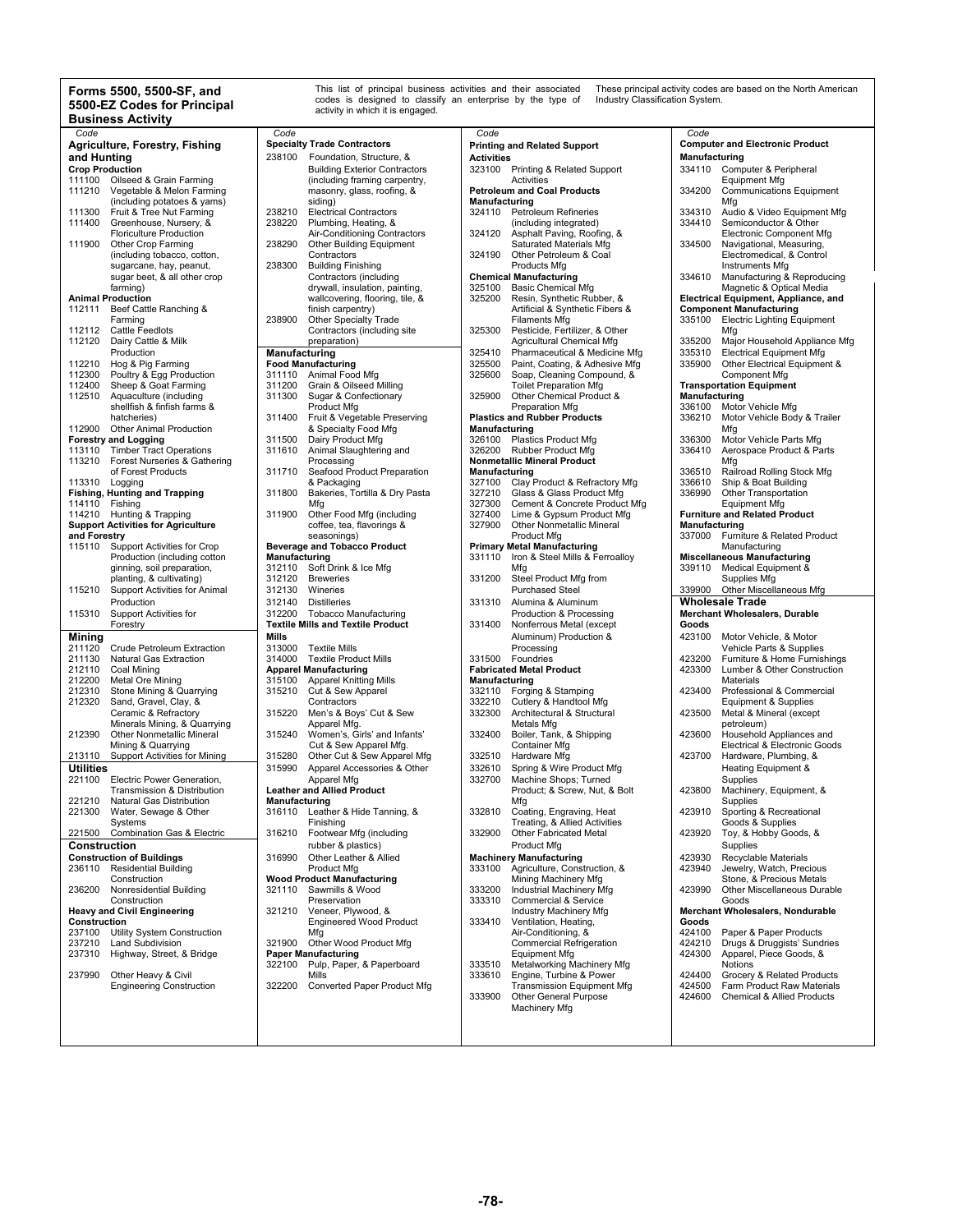| Code                |                                                   |
|---------------------|---------------------------------------------------|
| 424700              | Petroleum & Petroleum                             |
|                     | Products                                          |
| 424800              | Beer, Wine, & Distilled                           |
|                     | Alcoholic Beverages                               |
| 424910              | Farm Supplies                                     |
| 424920              | Book, Periodical, &                               |
|                     | Newspapers                                        |
| 424930              | Flower, Nursery Stock, &                          |
|                     | Florists' Supplies                                |
| 424940              | Tobacco & Tobacco Products                        |
| 424950              | Paint, Varnish, & Supplies<br>Other Miscellaneous |
| 424990              |                                                   |
|                     | Nondurable Goods                                  |
|                     | <b>Wholesale Electronic Markets and</b>           |
|                     | <b>Agents and Brokers</b>                         |
| 425110              | <b>Business to Business</b>                       |
| 425120              | <b>Electronic Markets</b>                         |
|                     | Wholesale Trade Agents &                          |
|                     | Brokers                                           |
| <b>Retail Trade</b> |                                                   |
|                     | <b>Motor Vehicle and Parts Dealers</b>            |
|                     |                                                   |
| 441110              | New Car Dealers                                   |
| 441120              | <b>Used Car Dealers</b>                           |
| 441210              | Recreational Vehicle Dealers                      |
| 441222              | <b>Boat Dealers</b>                               |
| 441228              | Motorcycle, ATV, and All                          |
|                     | Other Motor Vehicle Dealers                       |
| 441300              | Automotive Parts,                                 |
|                     | Accessories, & Tire Stores                        |
|                     | <b>Furniture and Home Furnishings</b>             |
| Stores              |                                                   |
| 442110              | <b>Furniture Stores</b>                           |
| 442210              | <b>Floor Covering Stores</b>                      |
| 442291              | Window Treatment Stores                           |
| 442299              | All Other Home Furnishings                        |
|                     | <b>Stores</b>                                     |
|                     | <b>Electronics and Appliance Stores</b>           |
| 443141              | <b>Household Appliance Stores</b>                 |
| 443142              | <b>Electronics Stores (including</b>              |
|                     | Audio, Video, Computer, and                       |
|                     | Camera Stores)                                    |
|                     | <b>Building Material and Garden</b>               |
|                     |                                                   |
|                     | <b>Equipment and Supplies Dealers</b>             |
| 444110              | Home Centers                                      |
| 444120              | Paint & Wallpaper Stores                          |
|                     |                                                   |
| 444130              | <b>Hardware Stores</b>                            |
| 444190              | <b>Other Building Material</b>                    |
|                     | Dealers                                           |
| 444200              | Lawn & Garden Equipment &                         |
|                     | <b>Supplies Stores</b>                            |
|                     | <b>Food and Beverage Stores</b>                   |
| 445110              | Supermarkets and Other                            |
|                     | Grocery (except                                   |
|                     | Convenience) Stores                               |
| 445120              | <b>Convenience Stores</b>                         |
| 445210              | Meat Markets                                      |
| 445220              | Fish & Seafood Markets                            |
| 445230              | Fruit & Vegetable Markets                         |
| 445291              | <b>Baked Goods Stores</b>                         |
| 445292              | Confectionery & Nut Stores                        |
| 445299              | All Other Specialty F                             |
|                     | Stores                                            |
| 445310              | Beer, Wine, & Liquor Stores                       |
|                     | <b>Health and Personal Care Stores</b>            |
| 446110              | Pharmacies & Drug Stores                          |
| 446120              | Cosmetics, Beauty Supplies,                       |
|                     | & Perfume Stores                                  |
| 446130              | Optical Goods Stores                              |
| 446190              | Other Health & Personal                           |
|                     | Care Stores                                       |
|                     | <b>Gasoline Stations</b>                          |
| 447100              | Gasoline Stations (including                      |
|                     | convenience stores with gas)                      |
|                     | <b>Clothing and Clothing Accessories</b>          |
| Stores              |                                                   |
| 448110<br>448120    | Men's Clothing Stores                             |
| 448130              | Women's Clothing Stores                           |
|                     | Children's & Infants' Clothing                    |
|                     | Stores                                            |
|                     |                                                   |
|                     |                                                   |
|                     |                                                   |

|                     | Forms 5500, 5500-SF, and 5500-EZ Codes for Principal Business Activity (continued) |                                       |                                                                        |                   |                                                                               |                    |                                                            |
|---------------------|------------------------------------------------------------------------------------|---------------------------------------|------------------------------------------------------------------------|-------------------|-------------------------------------------------------------------------------|--------------------|------------------------------------------------------------|
| Code                |                                                                                    | Code                                  |                                                                        | Code              |                                                                               | Code               |                                                            |
|                     | 424700 Petroleum & Petroleum                                                       | 448140 Family Clothing Stores         |                                                                        |                   | <b>Support Activities for Transportation</b>                                  |                    | Securities, Commodity Contracts,                           |
|                     | Products                                                                           | 448150                                | <b>Clothing Accessories Stores</b>                                     |                   | 488100 Support Activities for Air                                             |                    | and Other Financial Investments and                        |
| 424800              | Beer, Wine, & Distilled                                                            | 448190<br>448210<br>Shoe Stores       | <b>Other Clothing Stores</b>                                           |                   | Transportation                                                                |                    | <b>Related Activities</b>                                  |
| 424910              | Alcoholic Beverages<br>Farm Supplies                                               | 448310                                | Jewelry Stores                                                         | 488210            | Support Activities for Rail<br>Transportation                                 |                    | 523110 Investment Banking &<br>Securities Dealing          |
| 424920              | Book, Periodical, &                                                                | 448320                                | Luggage & Leather Goods                                                | 488300            | <b>Support Activities for Water</b>                                           | 523120             | Securities Brokerage                                       |
|                     | Newspapers                                                                         | <b>Stores</b>                         |                                                                        |                   | Transportation                                                                | 523130             | <b>Commodity Contracts Dealing</b>                         |
|                     | 424930 Flower, Nursery Stock, &                                                    |                                       | Sporting Goods, Hobby, Book, and                                       | 488410            | Motor Vehicle Towing                                                          | 523140             | <b>Commodity Contracts</b>                                 |
|                     | Florists' Supplies                                                                 | <b>Music Stores</b>                   |                                                                        | 488490            | Other Support Activities for                                                  |                    | Brokerage                                                  |
| 424940              | Tobacco & Tobacco Products                                                         | 451110                                | <b>Sporting Goods Stores</b>                                           |                   | Road Transportation                                                           | 523210             | Securities & Commodity                                     |
| 424950              | Paint, Varnish, & Supplies                                                         | 451120                                | Hobby, Toy, & Game Stores                                              | 488510            | <b>Freight Transportation</b>                                                 |                    | Exchanges                                                  |
| 424990              | <b>Other Miscellaneous</b>                                                         | 451130                                | Sewing, Needlework, & Piece<br>Goods Stores                            | 488990            | Arrangement<br>Other Support Activities for                                   | 523900             | Other Financial Investment                                 |
|                     | Nondurable Goods<br><b>Wholesale Electronic Markets and</b>                        | 451140                                | Musical Instrument &                                                   |                   | Transportation                                                                |                    | Activities (including portfolio<br>management & investment |
|                     | <b>Agents and Brokers</b>                                                          |                                       | Supplies Stores                                                        |                   | <b>Couriers and Messengers</b>                                                |                    | advice)                                                    |
|                     | 425110 Business to Business                                                        | 451211<br><b>Book Stores</b>          |                                                                        | 492110 Couriers   |                                                                               |                    | <b>Insurance Carriers and Related</b>                      |
|                     | <b>Electronic Markets</b>                                                          | 451212                                | News Dealers & Newsstands                                              | 492210            | Local Messengers & Local                                                      | <b>Activities</b>  |                                                            |
|                     | 425120 Wholesale Trade Agents &                                                    | <b>General Merchandise Stores</b>     |                                                                        |                   | Delivery                                                                      | 524130             | <b>Reinsurance Carriers</b>                                |
|                     | <b>Brokers</b>                                                                     | 452200                                | <b>Department Stores</b>                                               |                   | <b>Warehousing and Storage</b>                                                | 524140             | Direct Life, Health, & Medical                             |
| <b>Retail Trade</b> |                                                                                    | 452300                                | General Merchandise Stores,                                            |                   | 493100 Warehousing & Storage                                                  |                    | <b>Insurance Carriers</b>                                  |
|                     | <b>Motor Vehicle and Parts Dealers</b>                                             |                                       | incl. Warehouse Clubs &                                                |                   | (except lessors of                                                            | 524150             | Direct Insurance (except Life,                             |
|                     |                                                                                    |                                       | Supercenters                                                           |                   | miniwarehouses & self-storage                                                 |                    | Health & Medical) Carriers                                 |
|                     | 441110 New Car Dealers                                                             |                                       |                                                                        |                   | units)                                                                        | 524210             | Insurance Agencies &                                       |
| 441120              | Used Car Dealers                                                                   | <b>Miscellaneous Store Retailers</b>  |                                                                        |                   |                                                                               |                    | <b>Brokerages</b>                                          |
|                     | 441210 Recreational Vehicle Dealers                                                | 453110<br>Florists                    |                                                                        | Information       |                                                                               | 524290             | Other Insurance Related                                    |
| 441228              | 441222 Boat Dealers                                                                | 453210<br><b>Stores</b>               | Office Supplies & Stationery                                           |                   | <b>Publishing Industries (except Internet)</b><br>511110 Newspaper Publishers |                    | Activities (including third-                               |
|                     | Motorcycle, ATV, and All<br>Other Motor Vehicle Dealers                            | 453220                                | Gift, Novelty, & Souvenir                                              | 511120            | <b>Periodical Publishers</b>                                                  |                    | party administration of<br>Insurance and pension funds)    |
| 441300              | Automotive Parts.                                                                  | Stores                                |                                                                        | 511130            | <b>Book Publishers</b>                                                        |                    | Funds, Trusts, and Other Financial                         |
|                     | Accessories, & Tire Stores                                                         | 453310                                | Used Merchandise Stores                                                | 511140            | Directory & Mailing List                                                      | Vehicles           |                                                            |
|                     | <b>Furniture and Home Furnishings</b>                                              | 453910                                | Pet & Pet Supplies Stores                                              |                   | Publishers                                                                    |                    | 525100 Insurance & Employee                                |
| <b>Stores</b>       |                                                                                    | 453920<br><b>Art Dealers</b>          |                                                                        | 511190            | <b>Other Publishers</b>                                                       |                    | <b>Benefit Funds</b>                                       |
|                     | 442110 Furniture Stores                                                            | 453930                                | Manufactured (Mobile) Home                                             |                   | 511210 Software Publishers                                                    | 525910             | Open-End Investment Funds                                  |
| 442210              | <b>Floor Covering Stores</b>                                                       | Dealers                               |                                                                        |                   | <b>Motion Picture and Sound Recording</b>                                     |                    | (Form 1120-RIC)                                            |
| 442291              | <b>Window Treatment Stores</b><br>All Other Home Furnishings                       | 453990                                | All Other Miscellaneous Store                                          | <b>Industries</b> | 512100 Motion Picture & Video                                                 | 525920             | Trusts, Estates, & Agency<br>Accounts                      |
| 442299              | Stores                                                                             |                                       | Retailers (including tobacco,<br>candle, & trophy shops)               |                   | Industries (except video rental)                                              | 525990             | Other Financial Vehicles                                   |
|                     | <b>Electronics and Appliance Stores</b>                                            | <b>Nonstore Retailers</b>             |                                                                        | 512200            | Sound Recording Industries                                                    |                    | (including mortgage REITs &                                |
|                     | 443141 Household Appliance Stores                                                  | 454110                                | Electronic Shopping &                                                  |                   | <b>Broadcasting (except Internet)</b>                                         |                    | closed-end investment funds)                               |
|                     | 443142 Electronics Stores (including                                               |                                       | Mail-Order Houses                                                      |                   | 515100 Radio & Television                                                     |                    | "Offices of Bank Holding Companies"                        |
|                     | Audio, Video, Computer, and                                                        | 454210                                | Vending Machine Operators                                              |                   | Broadcasting                                                                  |                    | and "Offices of Other Holding Companies"                   |
|                     | Camera Stores)                                                                     | 454310                                | Fuel Dealers (including Heating                                        |                   | 515210 Cable & Other Subscription                                             |                    | are located under Management                               |
|                     | <b>Building Material and Garden</b>                                                |                                       | Oil and Liquefied Petroleum)                                           |                   | Programming                                                                   |                    | of Companies (Holding Companies).                          |
|                     | <b>Equipment and Supplies Dealers</b>                                              | 454390                                | <b>Other Direct Selling</b>                                            |                   | Telecommunications                                                            |                    | <b>Real Estate and Rental and</b>                          |
|                     | 444110 Home Centers                                                                |                                       | Establishments (including                                              | 517000            | Telecommunications                                                            | Leasing            |                                                            |
| 444120              |                                                                                    |                                       | door-to-door retailing, frozen                                         |                   |                                                                               |                    |                                                            |
|                     | Paint & Wallpaper Stores                                                           |                                       |                                                                        |                   | (including paging, cellular,                                                  | <b>Real Estate</b> |                                                            |
|                     |                                                                                    |                                       | food plan providers, party                                             |                   | satellite, cable & other program                                              |                    | 531110 Lessors of Residential                              |
| 444130              | <b>Hardware Stores</b>                                                             |                                       | plan merchandisers, &                                                  |                   | distribution, resellers, other                                                |                    | <b>Buildings &amp; Dwellings</b>                           |
| 444190              | <b>Other Building Material</b>                                                     |                                       | coffee-break service providers)                                        |                   | telecommunications, &                                                         |                    | (including equity REITs)                                   |
|                     | Dealers                                                                            | <b>Transportation and</b>             |                                                                        |                   | internet service providers)                                                   | 531120             | Lessors of Nonresidential                                  |
|                     | 444200 Lawn & Garden Equipment &                                                   | Warehousing                           |                                                                        |                   | <b>Data Processing Services</b>                                               |                    | <b>Buildings (except</b>                                   |
|                     | <b>Supplies Stores</b>                                                             |                                       | Air, Rail, and Water Transportation                                    |                   | 518210 Data Processing, Hosting, &                                            |                    | Miniwarehouses) (including                                 |
|                     | <b>Food and Beverage Stores</b>                                                    | 481000 Air Transportation             |                                                                        |                   | <b>Related Services</b>                                                       |                    | equity REITs)                                              |
|                     | 445110 Supermarkets and Other                                                      | 482110                                | Rail Transportation                                                    |                   | <b>Other Information Services</b>                                             | 531130             | Lessors of Miniwarehouses &                                |
|                     | Grocery (except<br>Convenience) Stores                                             | 483000<br><b>Truck Transportation</b> | <b>Water Transportation</b>                                            | 519100            | <b>Other Information Services</b><br>(including news syndicates,              |                    | Self-Storage Units (including<br>equity REITs)             |
| 445120              | <b>Convenience Stores</b>                                                          | 484110                                | General Freight Trucking,                                              |                   | libraries, internet publishing &                                              | 531190             | Lessors of Other Real Estate                               |
| 445210              | Meat Markets                                                                       | Local                                 |                                                                        |                   | broadcasting)                                                                 |                    | Property (including equity                                 |
| 445220              | Fish & Seafood Markets                                                             | 484120                                | General Freight Trucking,                                              |                   | <b>Finance and Insurance</b>                                                  |                    | REIT <sub>s</sub> )                                        |
| 445230              | Fruit & Vegetable Markets                                                          |                                       | Long-distance                                                          |                   | <b>Depository Credit Intermediation</b>                                       | 531210             | Offices of Real Estate Agents                              |
| 445291              | <b>Baked Goods Stores</b>                                                          | 484200                                | Specialized Freight Trucking                                           |                   | 522110 Commercial Banking                                                     |                    | & Brokers                                                  |
| 445292              | Confectionery & Nut Stores                                                         |                                       | <b>Transit and Ground Passenger</b>                                    | 522120            | Savings Institutions                                                          | 531310             | Real Estate Property                                       |
| 445299              | All Other Specialty Food                                                           | Transportation                        |                                                                        | 522130            | <b>Credit Unions</b>                                                          |                    | Managers                                                   |
|                     | Stores                                                                             | 485110                                | Urban Transit Systems                                                  | 522190            | Other Depository Credit                                                       | 531320             | Offices of Real Estate                                     |
| 445310              | Beer, Wine, & Liquor Stores                                                        | 485210                                | Interurban & Rural Bus                                                 |                   | Intermediation                                                                |                    | Appraisers                                                 |
| 446110              | <b>Health and Personal Care Stores</b><br>Pharmacies & Drug Stores                 | 485310<br><b>Taxi Service</b>         | Transportation                                                         | 522210            | <b>Nondepository Credit Intermediation</b>                                    | 531390             | Other Activities Related to<br>Real Estate                 |
| 446120              | Cosmetics, Beauty Supplies,                                                        | 485320                                | <b>Limousine Service</b>                                               | 522220            | Credit Card Issuing<br>Sales Financing                                        |                    | <b>Rental and Leasing Services</b>                         |
|                     | & Perfume Stores                                                                   | 485410                                | School & Employee Bus                                                  | 522291            | <b>Consumer Lending</b>                                                       | 532100             | Automotive Equipment Rental &                              |
| 446130              | <b>Optical Goods Stores</b>                                                        |                                       | Transportation                                                         | 522292            | <b>Real Estate Credit</b>                                                     |                    | Leasing                                                    |
| 446190              | Other Health & Personal                                                            | 485510                                | Charter Bus Industry                                                   |                   | (including mortgage bankers &                                                 | 532210             | Consumer Electronics &                                     |
|                     | <b>Care Stores</b>                                                                 | 485990                                | Other Transit & Ground                                                 |                   | originators)                                                                  |                    | Appliances Rental                                          |
|                     | <b>Gasoline Stations</b>                                                           |                                       | Passenger Transportation                                               | 522293            | International Trade Financing                                                 | 532281             | Formal Wear & Costume Rental                               |
|                     | 447100 Gasoline Stations (including                                                | <b>Pipeline Transportation</b>        |                                                                        | 522294            | Secondary Market Financing                                                    | 532282             | Video Tape & Disc Rental                                   |
|                     | convenience stores with gas)                                                       |                                       | 486000 Pipeline Transportation                                         | 522298            | All Other Nondepository                                                       |                    |                                                            |
| <b>Stores</b>       | <b>Clothing and Clothing Accessories</b>                                           | 487000                                | <b>Scenic &amp; Sightseeing Transportation</b><br>Scenic & Sightseeing |                   | Credit Intermediation<br><b>Activities Related to Credit</b>                  |                    |                                                            |
| 448110              | Men's Clothing Stores                                                              |                                       | Transportation                                                         | Intermediation    |                                                                               |                    |                                                            |
| 448120              | Women's Clothing Stores                                                            |                                       |                                                                        | 522300            | Activities Related to Credit                                                  |                    |                                                            |
| 448130              | Children's & Infants' Clothing                                                     |                                       |                                                                        |                   | Intermediation (including loan                                                |                    |                                                            |
|                     | Stores                                                                             |                                       |                                                                        |                   | brokers, check clearing, &<br>money transmitting)                             |                    |                                                            |

| sportation                  | Code                         | <b>Securities, Commodity Contracts,</b>                                  |
|-----------------------------|------------------------------|--------------------------------------------------------------------------|
| for Air                     |                              | and Other Financial Investments and<br><b>Related Activities</b>         |
| for Rail                    | 523110                       | Investment Banking &<br><b>Securities Dealing</b>                        |
| for Water                   | 523120                       | Securities Brokerage                                                     |
| ing                         | 523130<br>523140             | <b>Commodity Contracts Dealing</b><br><b>Commodity Contracts</b>         |
| ivities for<br>on           | 523210                       | Brokerage<br>Securities & Commodity                                      |
| ıtion                       |                              | Exchanges                                                                |
| ivities for                 | 523900                       | Other Financial Investment<br>Activities (including portfolio            |
|                             |                              | management & investment<br>advice)                                       |
| & Local                     | Activities                   | <b>Insurance Carriers and Related</b>                                    |
|                             | 524130                       | <b>Reinsurance Carriers</b>                                              |
| orage                       | 524140                       | Direct Life, Health, & Medical<br><b>Insurance Carriers</b>              |
| self-storage                | 524150                       | Direct Insurance (except Life,<br>Health & Medical) Carriers             |
|                             | 524210                       | Insurance Agencies &                                                     |
|                             | 524290                       | <b>Brokerages</b><br>Other Insurance Related                             |
| ept Internet)               |                              | Activities (including third-                                             |
| hers<br>ers                 |                              | party administration of<br>Insurance and pension funds)                  |
| ] List                      | Vehicles                     | <b>Funds, Trusts, and Other Financial</b>                                |
|                             | 525100                       | Insurance & Employee<br><b>Benefit Funds</b>                             |
| rs                          | 525910                       | Open-End Investment Funds                                                |
| Recording                   | 525920                       | (Form 1120-RIC)<br>Trusts, Estates, & Agency                             |
| 'ideo<br>video rental)      | 525990                       | Accounts<br><b>Other Financial Vehicles</b>                              |
| Industries<br>net)          |                              | (including mortgage REITs &<br>closed-end investment funds)              |
| ١                           |                              | "Offices of Bank Holding Companies"                                      |
| oscription                  |                              | and "Offices of Other Holding Companies"<br>are located under Management |
|                             |                              | of Companies (Holding Companies).<br><b>Real Estate and Rental and</b>   |
| ns                          | Leasing                      |                                                                          |
| cellular,<br>ther program   | <b>Real Estate</b><br>531110 | Lessors of Residential                                                   |
| ers, other<br>າຣ, &         |                              | <b>Buildings &amp; Dwellings</b><br>(including equity REITs)             |
| pviders)                    | 531120                       | Lessors of Nonresidential                                                |
| Hosting, &                  |                              | Buildings (except<br>Miniwarehouses) (including                          |
|                             |                              | equity REITs)                                                            |
| Services                    | 531130                       | Lessors of Miniwarehouses &<br>Self-Storage Units (including             |
| ndicates,<br>ublishing &    | 531190                       | equity REITs)<br>Lessors of Other Real Estate                            |
|                             |                              | Property (including equity<br>REIT <sub>s</sub> )                        |
| liation                     | 531210                       | Offices of Real Estate Agents                                            |
|                             |                              |                                                                          |
| ng<br>s                     | 531310                       | & Brokers<br><b>Real Estate Property</b>                                 |
|                             |                              | Managers                                                                 |
| Credit<br>mediation         | 531320<br>531390             | Offices of Real Estate<br>Appraisers<br>Other Activities Related to      |
| g                           |                              | Real Estate                                                              |
| J                           | 532100                       | <b>Rental and Leasing Services</b><br>Automotive Equipment Rental &      |
| <sub>l</sub> e bankers &    | 532210                       | Leasing<br>Consumer Electronics &                                        |
| e Financing                 | 532281                       | Appliances Rental<br>Formal Wear & Costume Rental                        |
| Financing<br>ısitory<br>ion | 532282                       | Video Tape & Disc Rental                                                 |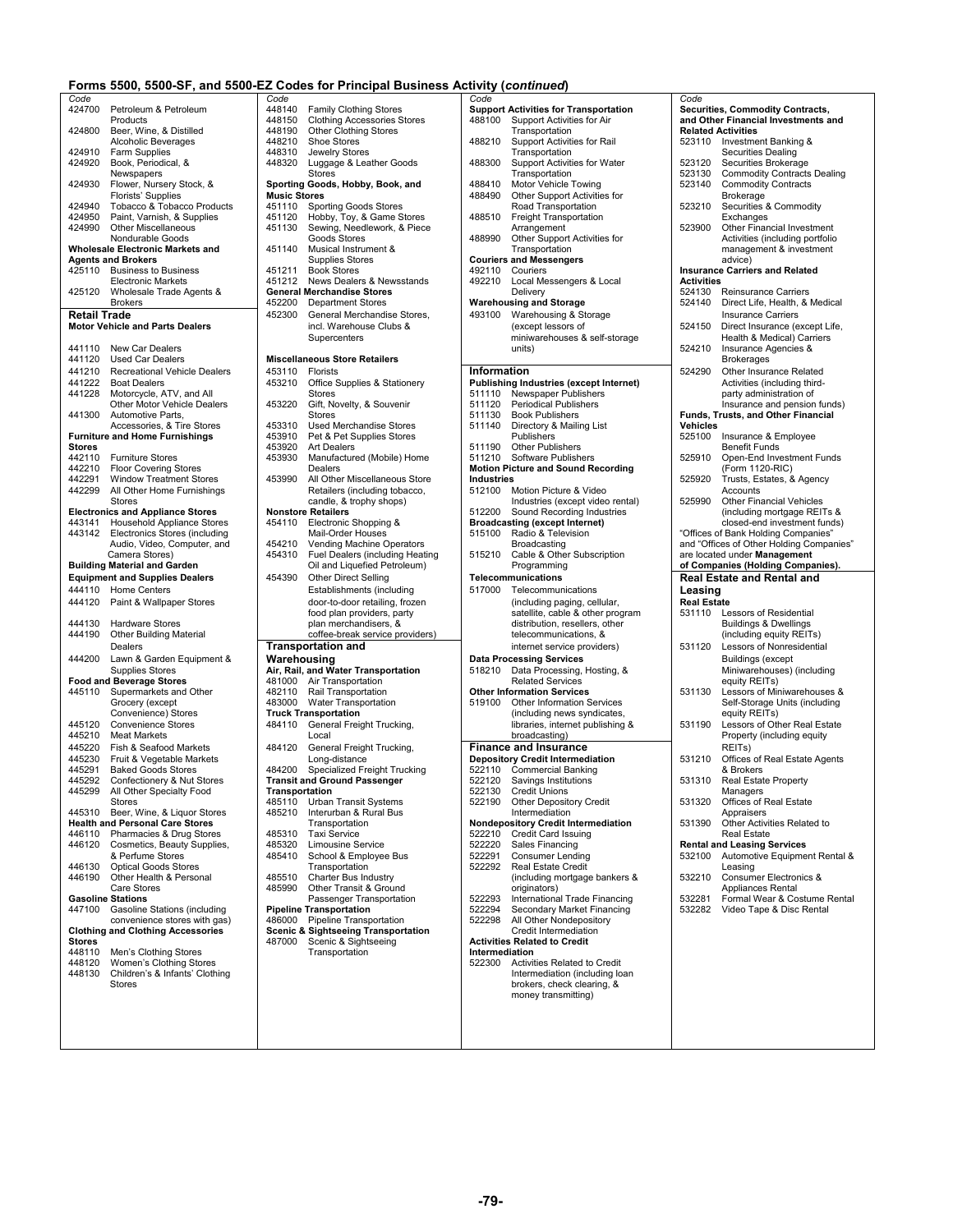| Code                  |                                                                         |
|-----------------------|-------------------------------------------------------------------------|
| 532283                | Home Health Equipment                                                   |
|                       | Rental                                                                  |
| 532284<br>532289      | Recreational Goods Rental<br>All Other Consumer Goods                   |
|                       | Rental                                                                  |
| 532310                | <b>General Rental Centers</b>                                           |
| 532400                | Commercial & Industrial                                                 |
|                       | Machinery & Equipment                                                   |
|                       | Rental & Leasing<br><b>Lessors of Nonfinancial Intangible</b>           |
|                       | Assets (except copyrighted works)                                       |
| 533110                | Lessors of Nonfinancial                                                 |
|                       | Intangible Assets (except                                               |
|                       | copyrighted works)                                                      |
|                       | Professional, Scientific, and<br><b>Technical Services</b>              |
| <b>Legal Services</b> |                                                                         |
| 541110                | Offices of Lawyers                                                      |
| 541190                | Other Legal Services                                                    |
|                       | Accounting, Tax Preparation,                                            |
| 541211                | <b>Bookkeeping, and Payroll Services</b><br>Offices of Certified Public |
|                       | Accountants                                                             |
| 541213                | <b>Tax Preparation Services</b>                                         |
| 541214                | <b>Payroll Services</b>                                                 |
| 541219                | <b>Other Accounting Services</b>                                        |
|                       | Architectural, Engineering, and                                         |
|                       | <b>Related Services</b>                                                 |
| 541310<br>541320      | <b>Architectural Services</b><br>Landscape Architecture                 |
|                       | Services                                                                |
| 541330                | <b>Engineering Services</b>                                             |
| 541340                | <b>Drafting Services</b>                                                |
| 541350<br>541360      | <b>Building Inspection Services</b><br>Geophysical Surveying &          |
|                       | <b>Mapping Services</b>                                                 |
| 541370                | Surveying & Mapping (except                                             |
| 541380                | Geophysical) Services<br><b>Testing Laboratories</b>                    |
|                       | <b>Specialized Design Services</b>                                      |
| 541400                | <b>Specialized Design Services</b>                                      |
|                       | (including interior, industrial,                                        |
|                       | graphic, & fashion design)<br><b>Computer Systems Design and</b>        |
|                       | <b>Related Services</b>                                                 |
| 541511                | <b>Custom Computer</b>                                                  |
|                       | Programming Services                                                    |
| 541512                | Computer Systems Design<br>Services                                     |
| 541513                | <b>Computer Facilities</b>                                              |
|                       | <b>Management Services</b>                                              |
| 541519                | <b>Other Computer Related</b><br>Services                               |
|                       | Other Professional, Scientific, and                                     |
|                       | <b>Technical Services</b>                                               |
| 541600                | Management, Scientific, &                                               |
| 541700                | <b>Technical Consulting Services</b><br>Scientific Research &           |
|                       | <b>Development Services</b>                                             |
| 541800                | <b>Advertising &amp; Related</b>                                        |
|                       | Services                                                                |
| 541910                | Marketing Research & Public                                             |
| 541920                | Opinion Polling<br>Photographic Services                                |
| 541930                | Translation & Interpretation                                            |
|                       | Services                                                                |
| 541940<br>541990      | <b>Veterinary Services</b><br>All Other Professional,                   |
|                       | Scientific, & Technical                                                 |
|                       | Services                                                                |
|                       |                                                                         |
|                       | <b>Management of Companies</b>                                          |
|                       |                                                                         |
| 551111                | (Holding Companies)<br>Offices of Bank Holding                          |
|                       | Companies                                                               |
| 551112                | Offices of Other Holding                                                |
|                       | Companies                                                               |
|                       |                                                                         |
|                       |                                                                         |

|                         |                                                                        |                  | Forms 5500, 5500-SF, and 5500-EZ Codes for Principal Business Activity (continued) |                      |                                                                      |
|-------------------------|------------------------------------------------------------------------|------------------|------------------------------------------------------------------------------------|----------------------|----------------------------------------------------------------------|
| Code                    |                                                                        | Code             |                                                                                    | Code                 |                                                                      |
| 532283                  | Home Health Equipment                                                  |                  | <b>Administrative and Support and</b>                                              |                      | <b>Medical and Diagnostic Laboratories</b>                           |
|                         | Rental                                                                 |                  | <b>Waste Management and</b>                                                        |                      | 621510 Medical & Diagnostic                                          |
| 532284                  | Recreational Goods Rental                                              |                  | <b>Remediation Services</b>                                                        |                      | Laboratories                                                         |
| 532289                  | All Other Consumer Goods<br>Rental                                     | 561110           | <b>Administration and Support Services</b><br>Office Administrative Services       |                      | <b>Home Health Care Services</b><br>621610 Home Health Care Services |
| 532310                  | General Rental Centers                                                 | 561210           | <b>Facilities Support Services</b>                                                 |                      | <b>Other Ambulatory Health Care Servic</b>                           |
| 532400                  | Commercial & Industrial                                                | 561300           | <b>Employment Services</b>                                                         | 621900               | Other Ambulatory Health Car                                          |
|                         | Machinery & Equipment                                                  | 561410           | <b>Document Preparation Services</b>                                               |                      | Services (including ambuland                                         |
|                         | Rental & Leasing                                                       | 561420           | <b>Telephone Call Centers</b>                                                      |                      | services & blood & organ bar                                         |
|                         | <b>Lessors of Nonfinancial Intangible</b>                              | 561430           | <b>Business Service Centers</b>                                                    | <b>Hospitals</b>     |                                                                      |
|                         | Assets (except copyrighted works)<br>533110 Lessors of Nonfinancial    |                  | (including private mail centers<br>& copy shops)                                   |                      | 622000 Hospitals<br><b>Nursing and Residential Care</b>              |
|                         | Intangible Assets (except                                              | 561440           | <b>Collection Agencies</b>                                                         | <b>Facilities</b>    |                                                                      |
|                         | copyrighted works)                                                     | 561450           | <b>Credit Bureaus</b>                                                              |                      | 623000 Nursing & Residential Care                                    |
|                         | Professional, Scientific, and                                          | 561490           | <b>Other Business Support</b>                                                      |                      | Facilities                                                           |
|                         | <b>Technical Services</b>                                              |                  | Services (including                                                                |                      | <b>Social Assistance</b>                                             |
| <b>Legal Services</b>   |                                                                        |                  | repossession services, court                                                       |                      | 624100 Individual & Family Services                                  |
|                         | 541110 Offices of Lawyers                                              |                  | reporting, & stenotype                                                             | 624200               | Community Food & Housing,                                            |
|                         | 541190 Other Legal Services<br>Accounting, Tax Preparation,            | 561500           | services)<br>Travel Arrangement &                                                  |                      | Emergency & Other Relief<br>Services                                 |
|                         | <b>Bookkeeping, and Payroll Services</b>                               |                  | <b>Reservation Services</b>                                                        | 624310               | Vocational Rehabilitation                                            |
| 541211                  | Offices of Certified Public                                            | 561600           | Investigation & Security                                                           |                      | Services                                                             |
|                         | Accountants                                                            |                  | Services                                                                           | 624410               | Child Day Care Services                                              |
| 541213                  | <b>Tax Preparation Services</b>                                        | 561710           | <b>Exterminating &amp; Pest Control</b>                                            |                      | Arts, Entertainment, and                                             |
| 541214                  | <b>Payroll Services</b>                                                |                  | Services                                                                           | Recreation           |                                                                      |
| 541219                  | <b>Other Accounting Services</b>                                       | 561720           | <b>Janitorial Services</b>                                                         |                      | Performing Arts, Spectator Sports,                                   |
| <b>Related Services</b> | Architectural, Engineering, and                                        | 561730<br>561740 | <b>Landscaping Services</b>                                                        | 711100               | and Related Industries                                               |
| 541310                  | <b>Architectural Services</b>                                          |                  | Carpet & Upholstery Cleaning<br>Services                                           | 711210               | Performing Arts Companies<br><b>Spectator Sports (including</b>      |
| 541320                  | Landscape Architecture                                                 | 561790           | Other Services to Buildings &                                                      |                      | sports clubs & racetracks)                                           |
|                         | Services                                                               |                  | <b>Dwellings</b>                                                                   | 711300               | Promoters of Performing Arts                                         |
| 541330                  | <b>Engineering Services</b>                                            | 561900           | <b>Other Support Services</b>                                                      |                      | Sports, & Similar Events                                             |
| 541340                  | <b>Drafting Services</b>                                               |                  | (including packaging &                                                             | 711410               | Agents & Managers for                                                |
| 541350<br>541360        | <b>Building Inspection Services</b><br>Geophysical Surveying &         |                  | labeling services, & convention<br>& trade show organizers)                        |                      | Artists, Athletes, Entertainers<br>Other Public Figures              |
|                         | <b>Mapping Services</b>                                                |                  | <b>Waste Management and</b>                                                        | 711510               | Independent Artists, Writers,                                        |
| 541370                  | Surveying & Mapping (except                                            |                  | <b>Remediation Services</b>                                                        |                      | Performers                                                           |
|                         | Geophysical) Services                                                  | 562000           | Waste Management and                                                               |                      | Museums, Historical Sites, and Simil                                 |
| 541380                  | <b>Testing Laboratories</b>                                            |                  | <b>Remediation Services</b>                                                        | <b>Institutions</b>  |                                                                      |
|                         | <b>Specialized Design Services</b>                                     |                  | <b>Educational Services</b>                                                        | 712100               | Museums, Historical Sites, &                                         |
| 541400                  | <b>Specialized Design Services</b><br>(including interior, industrial, | 611000           | <b>Educational Services</b><br>(including schools, colleges,                       |                      | Similar Institutions<br>Amusements, Gambling, and                    |
|                         | graphic, & fashion design)                                             |                  | & universities)                                                                    |                      | <b>Recreation Industries</b>                                         |
|                         | <b>Computer Systems Design and</b>                                     |                  | <b>Health Care and Social Assistance</b>                                           | 713100               | Amusement Parks & Arcades                                            |
| <b>Related Services</b> |                                                                        |                  | <b>Offices of Physicians and Dentists</b>                                          | 713200               | <b>Gambling Industries</b>                                           |
|                         | 541511 Custom Computer                                                 | 621111           | Offices of Physicians (except                                                      | 713900               | Other Amusement &                                                    |
|                         | <b>Programming Services</b>                                            |                  | mental health specialists)                                                         |                      | Recreation Industries                                                |
| 541512                  | <b>Computer Systems Design</b><br>Services                             | 621112           | Offices of Physicians, Mental<br><b>Health Specialists</b>                         |                      | (including golf courses, skiing<br>facilities, marinas, fitness      |
| 541513                  | <b>Computer Facilities</b>                                             |                  | 621210 Offices of Dentists                                                         |                      | centers, & bowling centers)                                          |
|                         | <b>Management Services</b>                                             |                  | <b>Offices of Other Health Practitioners</b>                                       |                      | <b>Accommodation and Food Servic</b>                                 |
| 541519                  | Other Computer Related                                                 | 621310           | Offices of Chiropractors                                                           | <b>Accommodation</b> |                                                                      |
|                         | Services                                                               | 621320           | Offices of Optometrists                                                            | 721110               | Hotels (except Casino Hotels                                         |
|                         | Other Professional, Scientific, and<br><b>Technical Services</b>       | 621330           | Offices of Mental Health                                                           | 721120               | Motels<br>Casino Hotels                                              |
| 541600                  | Management, Scientific, &                                              |                  | Practitioners (except<br>Physicians)                                               | 721191               | Bed & Breakfast Inns                                                 |
|                         | <b>Technical Consulting Services</b>                                   | 621340           | Offices of Physical,                                                               | 721199               | All other Traveler                                                   |
| 541700                  | Scientific Research &                                                  |                  | Occupational & Speech                                                              |                      | Accommodation                                                        |
|                         | <b>Development Services</b>                                            |                  | Therapists, & Audiologists                                                         |                      | 721210 RV (Recreational Vehicle)                                     |
| 541800                  | Advertising & Related                                                  | 621391           | <b>Offices of Podiatrists</b>                                                      |                      | Parks & Recreational Camps                                           |
|                         | Services                                                               | 621399           | Offices of all Other                                                               | 721310               | Rooming and Boarding Hous                                            |
| 541910                  | Marketing Research & Public<br><b>Opinion Polling</b>                  |                  | Miscellaneous Health<br>Practitioners                                              |                      | Dormitories, and Workers'<br>Camps                                   |
| 541920                  | Photographic Services                                                  |                  | <b>Outpatient Care Centers</b>                                                     |                      | <b>Food Services and Drinking Places</b>                             |
| 541930                  | Translation & Interpretation                                           | 621410           | <b>Family Planning Centers</b>                                                     | 722300               | <b>Special Food Services</b>                                         |
|                         | Services                                                               | 621420           | Outpatient Mental Health &                                                         |                      | (including food service                                              |
| 541940                  | <b>Veterinary Services</b>                                             |                  | Substance Abuse Centers                                                            |                      | contractors & caterers)                                              |
| 541990                  | All Other Professional,<br>Scientific, & Technical                     | 621491<br>621492 | <b>HMO Medical Centers</b><br><b>Kidney Dialysis Centers</b>                       | 722410               | Drinking Places (Alcoholic<br>Beverages)                             |
|                         | Services                                                               | 621493           | <b>Freestanding Ambulatory</b>                                                     | 722511               | <b>Full-Service Restaurants</b>                                      |
|                         | <b>Management of Companies</b>                                         |                  | Surgical & Emergency Centers                                                       | 722513               | Limited-Service Restaurants                                          |
|                         |                                                                        |                  |                                                                                    | 722514               | Cafeterias and Buffets                                               |
|                         | (Holding Companies)                                                    | 621498           | All Other Outpatient Care                                                          | Beverage Bars        |                                                                      |
| 551111                  | Offices of Bank Holding<br>Companies                                   |                  | Centers                                                                            |                      | 722515 Snack and Non-alcoholic<br><b>Beverage Bars</b>               |
| 551112                  | Offices of Other Holding                                               |                  |                                                                                    |                      |                                                                      |
|                         | Companies                                                              |                  |                                                                                    |                      |                                                                      |
|                         |                                                                        |                  |                                                                                    |                      |                                                                      |

| Code                    |                                          | Code   |                                              | Code                 |                                              | Code          |                                      |
|-------------------------|------------------------------------------|--------|----------------------------------------------|----------------------|----------------------------------------------|---------------|--------------------------------------|
|                         |                                          |        |                                              |                      |                                              |               |                                      |
|                         | 532283 Home Health Equipment             |        | <b>Administrative and Support and</b>        |                      | <b>Medical and Diagnostic Laboratories</b>   |               | <b>Other Services</b>                |
|                         | Rental                                   |        | <b>Waste Management and</b>                  |                      | 621510 Medical & Diagnostic                  |               | <b>Repair and Maintenance</b>        |
| 532284                  | Recreational Goods Rental                |        | <b>Remediation Services</b>                  |                      | Laboratories                                 | 811110        | Automotive Mechanical, &             |
| 532289                  | All Other Consumer Goods                 |        | <b>Administration and Support Services</b>   |                      | <b>Home Health Care Services</b>             |               | Electrical Repair &                  |
|                         | Rental                                   | 561110 | Office Administrative Services               |                      | 621610 Home Health Care Services             |               | Maintenance                          |
| 532310                  | <b>General Rental Centers</b>            | 561210 | <b>Facilities Support Services</b>           |                      | <b>Other Ambulatory Health Care Services</b> | 811120        | Automotive Body, Paint,              |
| 532400                  | Commercial & Industrial                  | 561300 | <b>Employment Services</b>                   |                      | 621900 Other Ambulatory Health Care          |               | Interior, & Glass Repair             |
|                         |                                          | 561410 |                                              |                      |                                              |               |                                      |
|                         | Machinery & Equipment                    |        | Document Preparation Services                |                      | Services (including ambulance                | 811190        | Other Automotive Repair &            |
|                         | Rental & Leasing                         | 561420 | <b>Telephone Call Centers</b>                |                      | services & blood & organ banks)              |               | Maintenance (including oil           |
|                         | Lessors of Nonfinancial Intangible       | 561430 | <b>Business Service Centers</b>              | <b>Hospitals</b>     |                                              |               | change & lubrication shops &         |
|                         | Assets (except copyrighted works)        |        | (including private mail centers              |                      | 622000 Hospitals                             |               | car washes)                          |
|                         | 533110 Lessors of Nonfinancial           |        | & copy shops)                                |                      | <b>Nursing and Residential Care</b>          | 811210        | Electronic & Precision               |
|                         | Intangible Assets (except                | 561440 | <b>Collection Agencies</b>                   | <b>Facilities</b>    |                                              |               | Equipment Repair &                   |
|                         | copyrighted works)                       | 561450 | <b>Credit Bureaus</b>                        |                      | 623000 Nursing & Residential Care            |               | Maintenance                          |
|                         | Professional, Scientific, and            | 561490 | <b>Other Business Support</b>                |                      | Facilities                                   | 811310        | Commercial & Industrial              |
|                         |                                          |        |                                              |                      |                                              |               |                                      |
|                         | Technical Services                       |        | Services (including                          |                      | <b>Social Assistance</b>                     |               | Machinery & Equipment                |
| <b>Legal Services</b>   |                                          |        | repossession services, court                 |                      | 624100 Individual & Family Services          |               | (except Automotive &                 |
|                         | 541110 Offices of Lawyers                |        | reporting, & stenotype                       | 624200               | Community Food & Housing, &                  |               | Electronic) Repair &                 |
|                         | 541190 Other Legal Services              |        | services)                                    |                      | Emergency & Other Relief                     |               | Maintenance                          |
|                         | Accounting, Tax Preparation,             | 561500 | Travel Arrangement &                         |                      | Services                                     | 811410        | Home & Garden Equipment &            |
|                         | <b>Bookkeeping, and Payroll Services</b> |        | <b>Reservation Services</b>                  | 624310               | Vocational Rehabilitation                    |               | Appliance Repair &                   |
|                         | 541211 Offices of Certified Public       | 561600 | Investigation & Security                     |                      | Services                                     |               | Maintenance                          |
|                         | Accountants                              |        | Services                                     |                      | 624410 Child Day Care Services               | 811420        | Reupholstery & Furniture             |
|                         |                                          |        |                                              |                      |                                              |               |                                      |
| 541213                  | <b>Tax Preparation Services</b>          | 561710 | <b>Exterminating &amp; Pest Control</b>      |                      | Arts, Entertainment, and                     |               | Repair                               |
| 541214                  | <b>Payroll Services</b>                  |        | Services                                     | Recreation           |                                              | 811430        | Footwear & Leather Goods             |
| 541219                  | <b>Other Accounting Services</b>         | 561720 | Janitorial Services                          |                      | Performing Arts, Spectator Sports,           |               | Repair                               |
|                         | Architectural, Engineering, and          | 561730 | <b>Landscaping Services</b>                  |                      | and Related Industries                       | 811490        | Other Personal & Household           |
| <b>Related Services</b> |                                          | 561740 | Carpet & Upholstery Cleaning                 | 711100               | Performing Arts Companies                    |               | Goods Repair & Maintenance           |
|                         | 541310 Architectural Services            |        | Services                                     | 711210               | Spectator Sports (including                  |               | <b>Personal and Laundry Services</b> |
| 541320                  | Landscape Architecture                   | 561790 | Other Services to Buildings &                |                      | sports clubs & racetracks)                   | 812111        | <b>Barber Shops</b>                  |
|                         |                                          |        |                                              |                      |                                              |               |                                      |
|                         | Services                                 |        | <b>Dwellings</b>                             | 711300               | Promoters of Performing Arts,                | 812112        | <b>Beauty Salons</b>                 |
| 541330                  | <b>Engineering Services</b>              | 561900 | <b>Other Support Services</b>                |                      | Sports, & Similar Events                     | 812113        | Nail Salons                          |
| 541340                  | <b>Drafting Services</b>                 |        | (including packaging &                       | 711410               | Agents & Managers for                        | 812190        | Other Personal Care                  |
| 541350                  | <b>Building Inspection Services</b>      |        | labeling services, & convention              |                      | Artists, Athletes, Entertainers, &           |               | Services (including diet &           |
| 541360                  | Geophysical Surveying &                  |        | & trade show organizers)                     |                      | Other Public Figures                         |               | weight reducing centers)             |
|                         | <b>Mapping Services</b>                  |        | <b>Waste Management and</b>                  | 711510               | Independent Artists, Writers, &              | 812210        | Funeral Homes & Funeral              |
| 541370                  | Surveying & Mapping (except              |        | <b>Remediation Services</b>                  |                      | Performers                                   |               | Services                             |
|                         | Geophysical) Services                    | 562000 | Waste Management and                         |                      | Museums, Historical Sites, and Similar       | 812220        | Cemeteries & Crematories             |
| 541380                  | <b>Testing Laboratories</b>              |        | <b>Remediation Services</b>                  | Institutions         |                                              | 812310        | Coin-Operated Laundries &            |
|                         |                                          |        |                                              |                      |                                              |               |                                      |
|                         | <b>Specialized Design Services</b>       |        | <b>Educational Services</b>                  | 712100               | Museums, Historical Sites, &                 |               | Drycleaners                          |
|                         | 541400 Specialized Design Services       | 611000 | <b>Educational Services</b>                  |                      | Similar Institutions                         | 812320        | Drycleaning & Laundry                |
|                         | (including interior, industrial,         |        | (including schools, colleges,                |                      | Amusements, Gambling, and                    |               | Services (except                     |
|                         | graphic, & fashion design)               |        | & universities)                              |                      | <b>Recreation Industries</b>                 |               | Coin-Operated)                       |
|                         | <b>Computer Systems Design and</b>       |        | <b>Health Care and Social Assistance</b>     | 713100               | Amusement Parks & Arcades                    | 812330        | Linen & Uniform Supply               |
| <b>Related Services</b> |                                          |        | <b>Offices of Physicians and Dentists</b>    | 713200               | <b>Gambling Industries</b>                   | 812910        | Pet Care (except Veterinary)         |
|                         | 541511 Custom Computer                   | 621111 | Offices of Physicians (except                | 713900               | Other Amusement &                            |               | Services                             |
|                         |                                          |        |                                              |                      |                                              | 812920        |                                      |
|                         | <b>Programming Services</b>              |        | mental health specialists)                   |                      | <b>Recreation Industries</b>                 |               | Photofinishing                       |
|                         | 541512 Computer Systems Design           | 621112 | Offices of Physicians, Mental                |                      | (including golf courses, skiing              | 812930        | Parking Lots & Garages               |
|                         | Services                                 |        | <b>Health Specialists</b>                    |                      | facilities, marinas, fitness                 |               | 812990 All Other Personal Services   |
|                         | 541513 Computer Facilities               |        | 621210 Offices of Dentists                   |                      | centers, & bowling centers)                  |               | Religious, Grantmaking, Civic,       |
|                         | <b>Management Services</b>               |        | <b>Offices of Other Health Practitioners</b> |                      | <b>Accommodation and Food Services</b>       |               | <b>Professional, and Similar</b>     |
| 541519                  | Other Computer Related                   | 621310 | Offices of Chiropractors                     |                      | Accommodation                                | Organizations |                                      |
|                         | Services                                 | 621320 | Offices of Optometrists                      | 721110               | Hotels (except Casino Hotels) &              | 813000        | Religious, Grantmaking,              |
|                         | Other Professional, Scientific, and      | 621330 | Offices of Mental Health                     |                      | Motels                                       |               | Civic, Professional, & Similar       |
|                         | Technical Services                       |        | Practitioners (except                        | 721120               | Casino Hotels                                |               | Organizations (including             |
| 541600                  | Management, Scientific, &                |        | Physicians)                                  | 721191               | Bed & Breakfast Inns                         |               | condominium and                      |
|                         | <b>Technical Consulting Services</b>     | 621340 | Offices of Physical,                         | 721199               | All other Traveler                           |               | homeowners associations)             |
| 541700                  | Scientific Research &                    |        | Occupational & Speech                        |                      | Accommodation                                | 813930        | Labor Unions and Similar             |
|                         |                                          |        |                                              |                      |                                              |               |                                      |
|                         | <b>Development Services</b>              |        | Therapists, & Audiologists                   | 721210               | RV (Recreational Vehicle)                    |               | Labor Organizations                  |
| 541800                  | <b>Advertising &amp; Related</b>         | 621391 | Offices of Podiatrists                       |                      | Parks & Recreational Camps                   | 921000        | Governmental Instrumentality         |
|                         | Services                                 | 621399 | Offices of all Other                         | 721310               | Rooming and Boarding Houses,                 |               | or Agency                            |
|                         | 541910 Marketing Research & Public       |        | Miscellaneous Health                         |                      | Dormitories, and Workers'                    |               |                                      |
|                         | <b>Opinion Polling</b>                   |        | Practitioners                                |                      | Camps                                        |               |                                      |
| 541920                  | Photographic Services                    |        | <b>Outpatient Care Centers</b>               |                      | <b>Food Services and Drinking Places</b>     |               |                                      |
| 541930                  | Translation & Interpretation             | 621410 | <b>Family Planning Centers</b>               | 722300               | <b>Special Food Services</b>                 |               |                                      |
|                         | Services                                 | 621420 | Outpatient Mental Health &                   |                      | (including food service                      |               |                                      |
| 541940                  | <b>Veterinary Services</b>               |        | Substance Abuse Centers                      |                      | contractors & caterers)                      |               |                                      |
| 541990                  |                                          | 621491 | <b>HMO Medical Centers</b>                   | 722410               |                                              |               |                                      |
|                         | All Other Professional,                  |        |                                              |                      | Drinking Places (Alcoholic                   |               |                                      |
|                         | Scientific, & Technical                  | 621492 | <b>Kidney Dialysis Centers</b>               |                      | Beverages)                                   |               |                                      |
|                         | Services                                 | 621493 | <b>Freestanding Ambulatory</b>               | 722511               | <b>Full-Service Restaurants</b>              |               |                                      |
|                         | <b>Management of Companies</b>           |        | <b>Surgical &amp; Emergency Centers</b>      | 722513               | Limited-Service Restaurants                  |               |                                      |
|                         |                                          |        |                                              | 722514               | <b>Cafeterias and Buffets</b>                |               |                                      |
|                         | (Holding Companies)                      | 621498 | All Other Outpatient Care                    | <b>Beverage Bars</b> |                                              |               |                                      |
|                         | 551111 Offices of Bank Holding           |        | Centers                                      |                      | 722515 Snack and Non-alcoholic               |               |                                      |
|                         |                                          |        |                                              |                      |                                              |               |                                      |
|                         | Companies                                |        |                                              |                      | Beverage Bars                                |               |                                      |
|                         | 551112 Offices of Other Holding          |        |                                              |                      |                                              |               |                                      |
|                         | Companies                                |        |                                              |                      |                                              |               |                                      |
|                         |                                          |        |                                              |                      |                                              |               |                                      |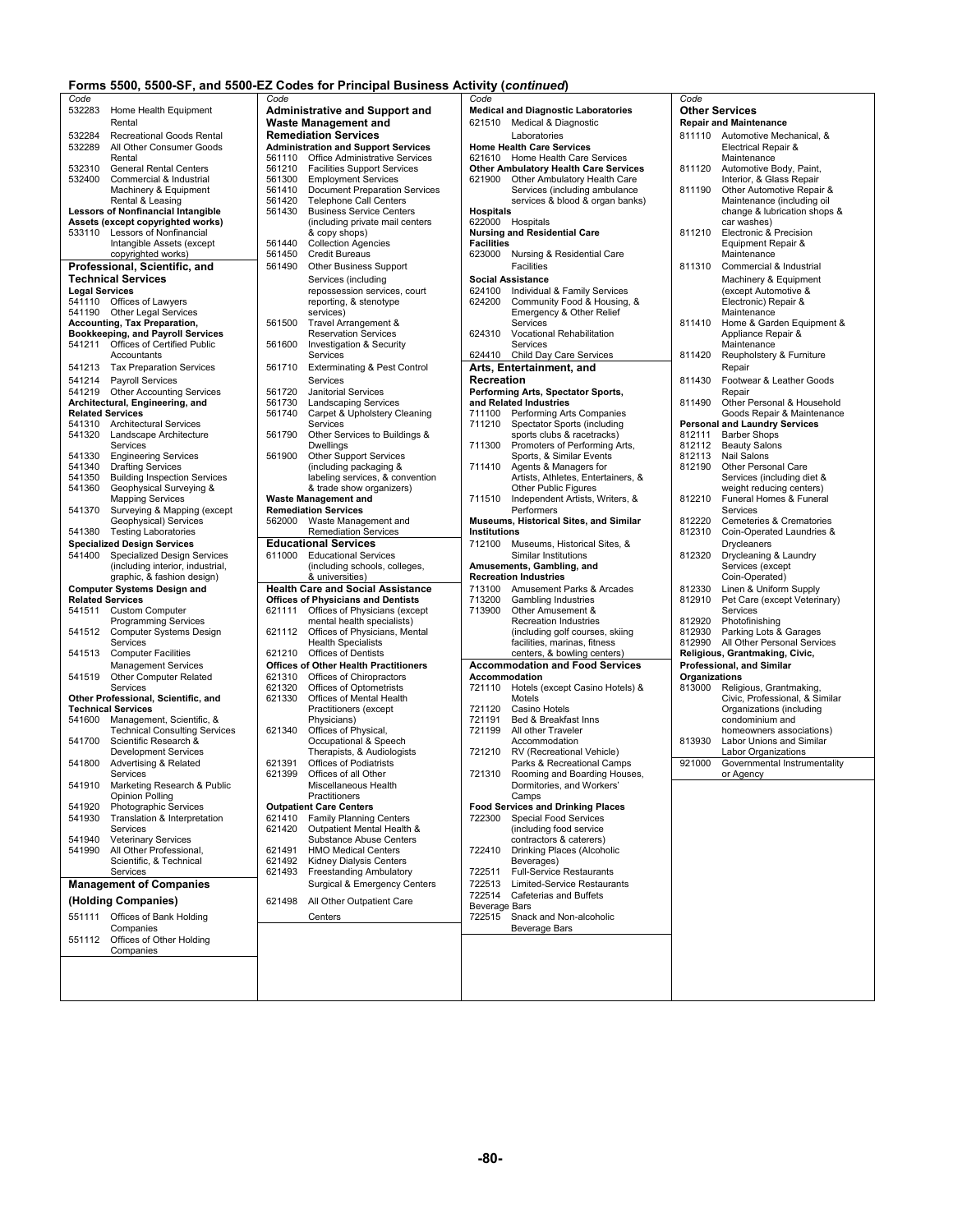# **ERISA COMPLIANCE QUICK CHECKLIST**

Compliance with the Employee Retirement Income Security Act (ERISA) begins with knowing the rules. Plan administrators and other plan officials can use this checklist as a quick diagnostic tool for assessing a plan's compliance with certain important ERISA rules; it is not a complete description of all ERISA's rules and it is not a substitute for a comprehensive compliance review. Use of this checklist is voluntary, and it is not to be filed with your Form 5500.

#### **If you answer "No" to any of the questions below, you should review your plan's operations because you may not be in full compliance with ERISA's requirements.**

- 1. Have you provided plan participants with a summary plan description, summaries of any material modifications of the plan, and annual summary financial reports or annual pension funding reports?
- 2. Do you maintain copies of plan documents at the principal office of the plan administrator for examination by participants and beneficiaries?
- 3. Do you respond to written participant inquires for copies of plan documents and information within 30 days?
- 4. Does your plan include written procedures for making benefit claims and appealing denied claims, and are you complying with those procedures?
- 5. Is your plan covered by fidelity bonds protecting the plan against losses due to fraud or dishonesty by persons who handle plan funds or other property?
- 6. Are the plan's investments diversified so as to minimize the risk of large losses?
- 7. If the plan permits participants to select the investments in their plan accounts, has the plan provided them with enough information to make informed decisions?
- 8. Has a plan official determined that the investments are prudent and solely in the interest of the plan's participants and beneficiaries, and evaluated the risks associated with plan investments before making the investments?
- 9. Did the employer or other plan sponsor send participant contributions to the plan on a timely basis?
- 10. Did the plan pay participant benefits on time and in the correct amounts?
- 11. Did the plan give participants and beneficiaries 30 days advance notice before imposing a "blackout period" of at least three consecutive business days during which participants or beneficiaries of a 401(k) or other individual account pension plan were unable to change their plan investments, obtain loans from the plan, or obtain distributions from the plan?

# **If you answer "Yes" to any of the questions below, you should review your plan's operations because you may not be in full compliance with ERISA's requirements.**

- 1. Has the plan engaged in any financial transactions with persons related to the plan or any plan official? (For example, has the plan made a loan to or participated in an investment with the employer?)
- 2. Has a plan official used the assets of the plan for his/her own interest?
- 3. Have plan assets been used to pay expenses that were not authorized in the plan document, were not necessary for the proper administration of the plan, or were more than reasonable in amount?

**If you need help answering these questions or want additional guidance about ERISA requirements, a plan official should contact the U.S. Department of Labor Employee Benefits Security Administration office in your region or consult with the plan's legal counsel or professional employee benefit advisor.**